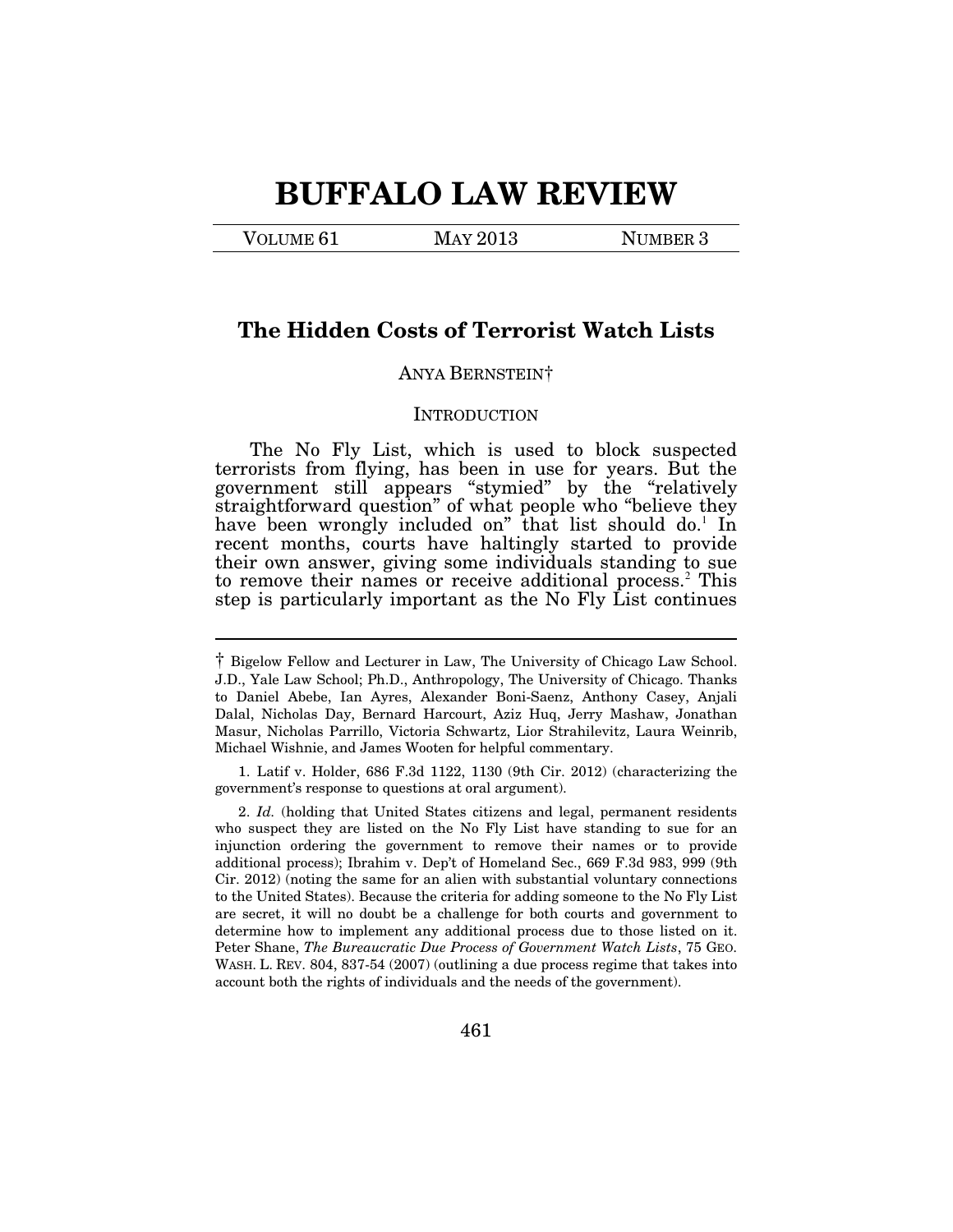its breathtaking growth.<sup>3</sup> It is unclear, however, how a court will evaluate that additional process when the listing criteria are both secret and untested. This doctrinal development poses a challenge not only to the No Fly List, but also to the complex watch list infrastructure on which it is built.

The No Fly List draws on a consolidated terrorist watch list that compiles numerous other lists maintained by a number of federal agencies.<sup>4</sup> Agencies compiling their lists receive information not only from their own agents but from state governments, foreign nations, and private individuals.<sup>5</sup> The No Fly List is well known because it has visible effects like impinging on rights to travel. Indeed, it is precisely such effects that have led courts to recognize standing to challenge them.<sup>6</sup> But the No Fly List's flaws are inherited from the lists it uses. They, in turn, remain largely unregulated, unappealable, and obscured from public attention.

Commentators have argued that such watch lists raise problems for privacy and due process rights.<sup>7</sup> This Article

list/52926968/1 (reporting that the No Fly List increased from "about 10,000 known or suspected terrorists one year ago to about 21,000" in February 2012).

4. Shane, *supra* note 2, at 807-08.

 5. The precise number of watch lists, as well as of names on watch lists, is difficult to ascertain because publicly available information is limited. *See id.* at 813-14 (tabulating watch lists maintained by federal agencies). For instance, while internal FBI documents reveal the construction of a new Known and Suspected Terrorist list in 2009, there is no public information about this list. *CJIS Advisory Policy Board Working Group Meetings Spring 2009, Staff Paper* 4-5 (document produced in FOIA litigation) (Bates No. NCIC-VGTOF-8334-35) (on file with author). The FBI has not published a System of Records Notice about the new list in the Federal Register, as required by statute. *See* 5 U.S.C. § 552a(e)(4) (2006) (providing no relevant System of Records Notice).

 6. *See, e.g.*, *Ibrahim*, 669 F.3d at 987, 993-94 (determining that plaintiff had standing because being placed on the No Fly List restricted her ability to travel even when the destination was not the United States and restricted her ability to associate with others by attending academic conferences).

 7. *See* Michael German & Jay Stanley, *What's Wrong with Fusion Centers?*, AM. CIVIL LIBERTIES UNION, 3 (2007), http://www.aclu.org/technology-andliberty/whats-wrong-fusion-centers-executive-summary.

 <sup>3.</sup> *See* Associated Press, *U.S. No-Fly List Doubles in One Year*, U.S.A. TODAY (Feb. 2, 2012, 11:02 AM), http://usatoday30.usatoday.com/news/washington/story/2012-02-02/no-fly-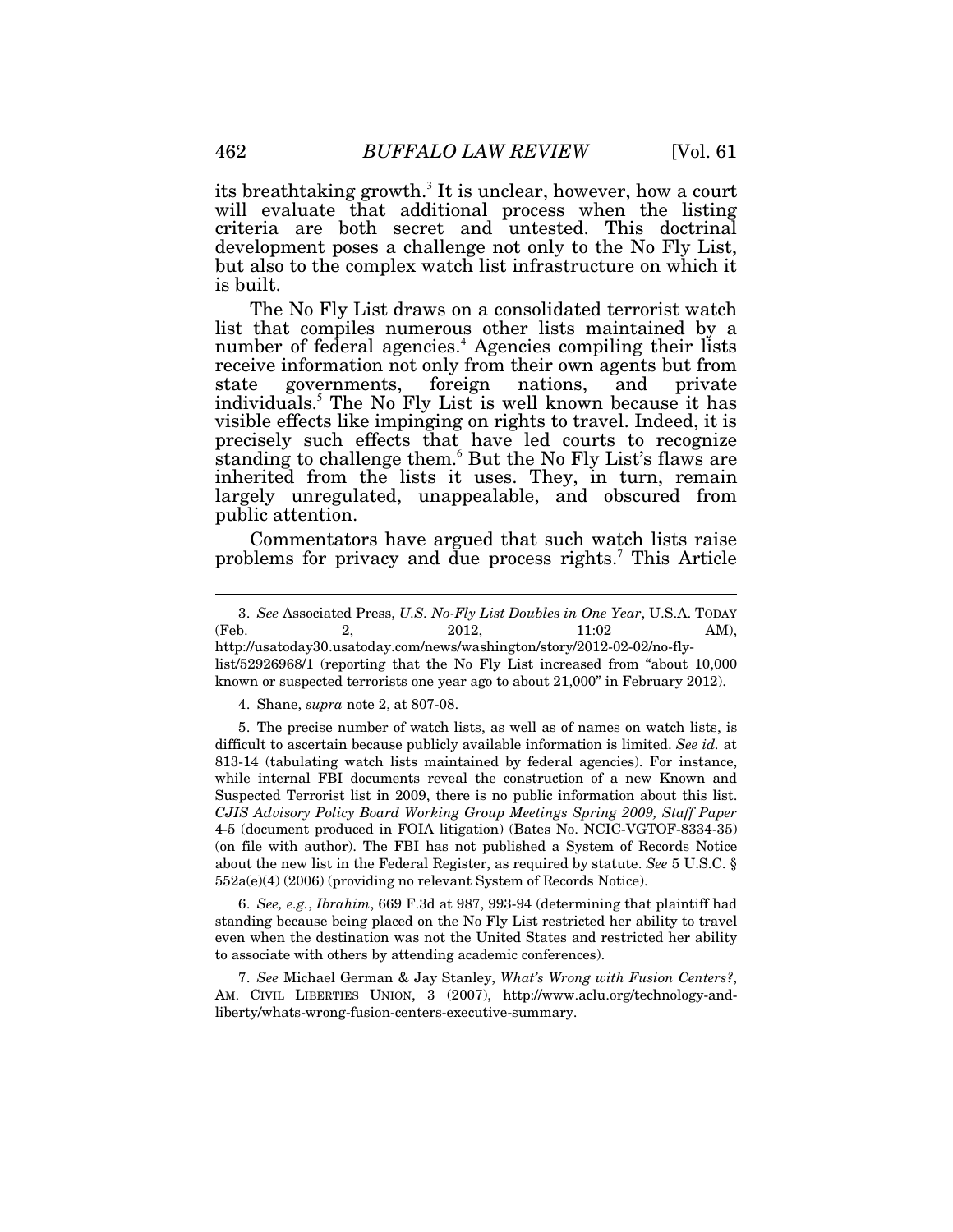broadens the frame, moving beyond individual rights to the broader effects that watch lists have on the agents and agencies who run them, the government that commissions them, and the society that houses them. It also explains why agencies currently lack the incentives to address these problems themselves. Because current law fails to rein watch lists in, they require external constraint. Focusing on watch lists' peculiar epistemological and social structure, this Article identifies the key aspects of watch list creation that require regulation. And it draws on developments in regulatory theory to ground its proposals for reform.

This Article starts with the question of why watch lists require more constraint to begin with. Legal constraints, after all, usually exist to make people do things they would not otherwise do. And at first glance, there seems to be every reason to think that government agencies want to make their watch lists work. If that is the case, we can assume that agencies will try their hardest to create the best and most useful watch lists possible. We would not need to tell them how, or to force them to take some particular route to getting there.

As I contend in Part I, however, the incentive structures surrounding terrorist watch lists push agents and agencies to exaggerate dangers, putting names on watch lists that do not belong there. These false positives might be more acceptable if they made watch lists more comprehensive, reducing the likelihood that the watch list would miss someone who ought to be on there—a false negative. But, as Part I also shows, watch lists' perverse incentives lead agents and agencies to misconstrue the relationship between false positives and false negatives. These perverse effects endanger the very national security that watch lists are meant to safeguard by discouraging the kind of selfcorrection that would make watch lists more effective.

Part II explains the structure of contemporary terrorist watch lists, showing how information and knowledge are produced in the watch list context. Contemporary watch lists use the techniques of "big data" to collect information and distribute the work of evaluation and prediction over many participants.<sup>8</sup> However, they largely eschew the self-

 <sup>8. &</sup>quot;Big data" broadly refers to the use of unprecedented quantities of data for natural- and social-scientific analysis. The hope of big data users is to harness large data sets to make interpretations and predictions independently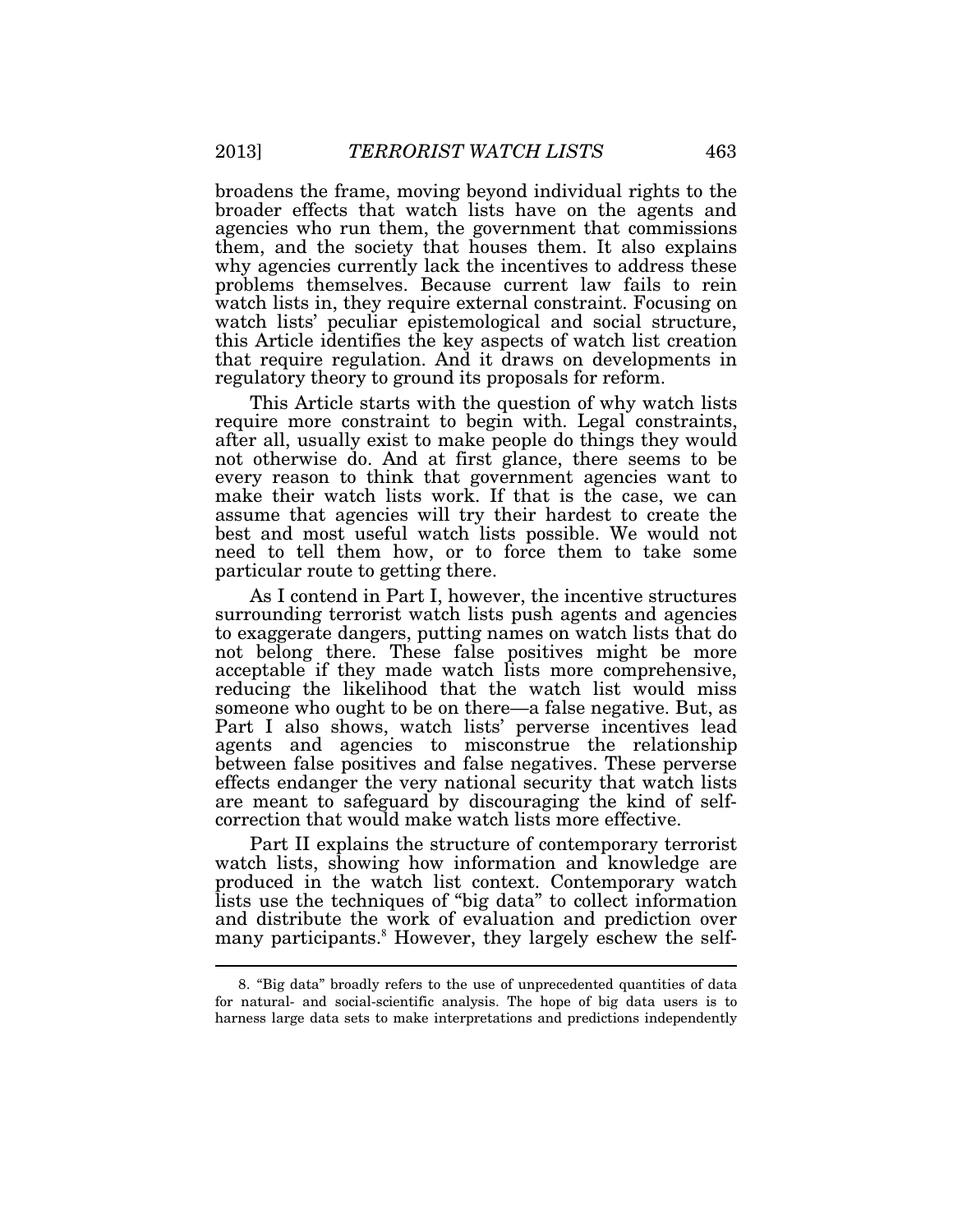assessment techniques that make the use of big data reliably useful. Their distributed knowledge production can help watch lists smooth over the peculiarities of individual agents. But it can also exacerbate judgment problems by stacking peculiarity upon peculiarity and giving the result a veneer of objective truth. Explaining how judgment is incorporated in watch lists elucidates the errors they are prone to and helps clarify why a conflicted incentive structure leads to a high false positive rate.

A high rate of false positives might still be acceptable if there were no cost associated with them. And because of their objective veneer, watch lists can seem like a costless, neutral backdrop of impartial information about the world. It seems as though they have no effects on the world themselves. Part III argues that this neutral view is wrong. As scholars concerned with individual rights have recognized, unregulated, error-prone watch lists affect the people listed on them in powerful ways. But watch lists also affect the agents and agencies that maintain them, lowering their efficacy and acumen by failing to provide reality checks for their judgments. Further, watch lists skew public policy by making terrorism appear to be a more imminent and severe threat than it is, which leads resources to be diverted from other programs into terrorism-related ones.<sup>9</sup> And to the broader public, watch lists present a world populated by terrorist threats that can often be recognized with blunt categories like ethnicity and religion. That

of small variations across populations. The fears of their critics are that big data usage techniques focus so much on the control of data itself that they neglect testing the accuracy, or the normative implications, of their results. *See, e.g.*, *Data, Data Everywhere*, THE ECONOMIST, Feb. 27, 2010, at 1-2 (reporting that scientists and businesses have access to vastly more data than ever before and explaining that this so-called big data poses unprecedented opportunities for uncovering social trends and scientific truths, but also poses new challenges in data management and interpretation); Alan Feuer, *The Mayor's Geek Squad*, N.Y. TIMES, Mar. 24, 2013, at MB1; Steve Lohr, *Origins of 'Big Data': An Etymological Detective Story*, N.Y. TIMES BITS BLOG (Feb. 1, 2013, 9:10 AM), http://bits.blogs.nytimes.com/2013/02/01/the-origins-of-big-data-an-etymologicaldetective-story/ (discussing difficulty of tracing the origin of the term "big data" and giving the most likely sources); Press Release, Office of Science and Technology Policy, Executive Office of the President, Obama Administration Unveils "Big Data" Initiative: Announces \$200 Million in New R&D Investments (Mar. 29, 2012), http://www.whitehouse.gov/sites/default/files/ microsites/ostp/big\_data\_press\_release\_final\_2.pdf.

9. GERMAN & STANLEY, *supra* note 7, at 22-23.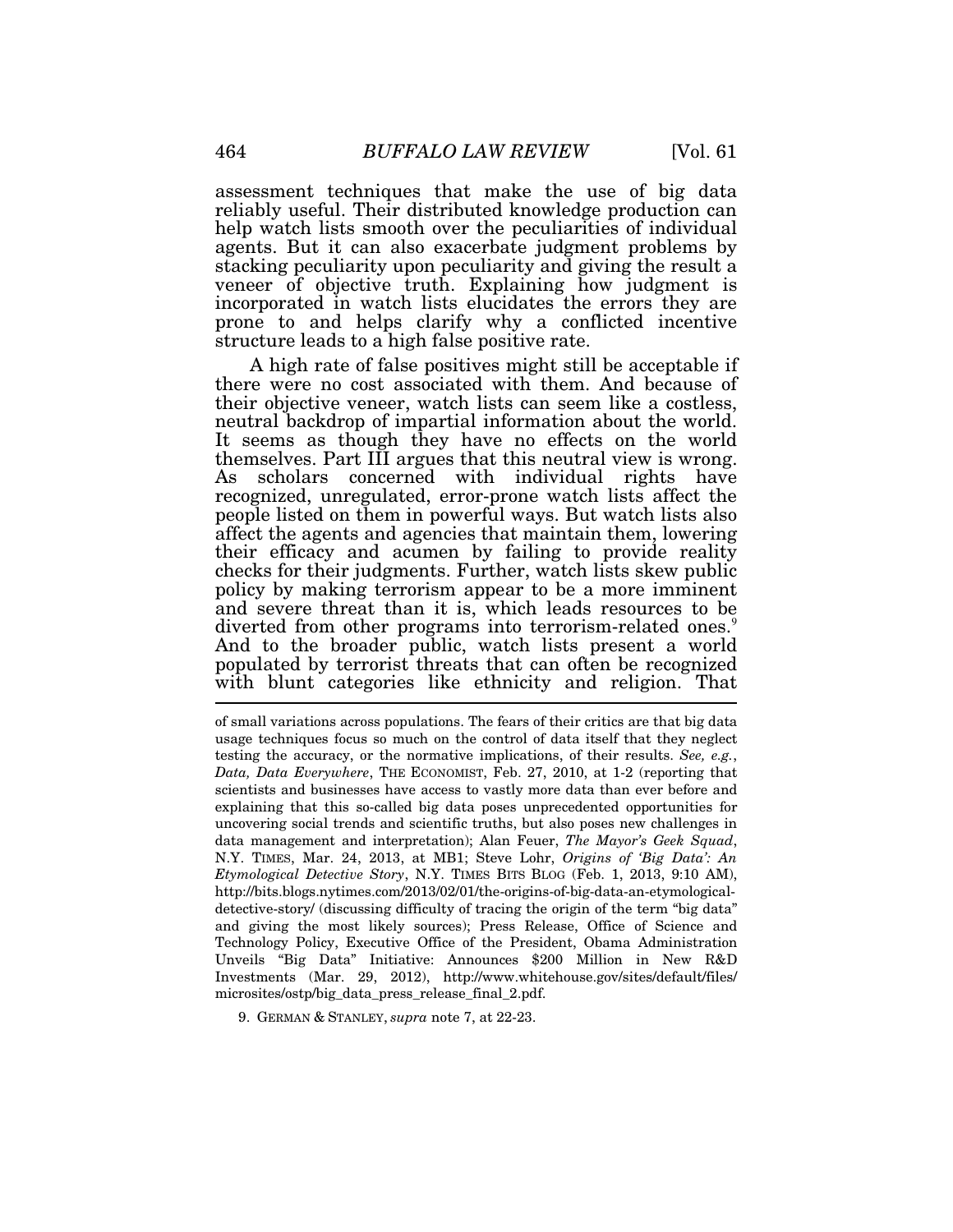affects how people act in their society and what they see as its most urgent problems. Watch lists, in other words, are far from costless. They go beyond affecting individual rights to affect government functioning and social structure.

Yet, as Part IV claims, the legal strictures that currently regulate database use miss the point. They focus on informational accuracy, not predictive efficacy. I suggest that this lacuna rests on an outdated understanding of contemporary databases as mere repositories for independently existing information, not the sites of judgment production and prediction they actually are.

Traditionally, government judgment has been subject to legal constraint that can be reviewed in court. The watch list context, as I show, complicates this approach by introducing secret algorithms of prediction that result in little that is cognizable in court. This limitation, I contend, should not dissuade us from analyzing and constraining watch lists. The absence of judicial review cannot obviate scrutiny and constraint of government action in a democratic society. Rather, as recent scholarship has suggested, we must look to institutional design and internal self-regulation to solve those problems that cannot reach the courts.<sup>10</sup>

Part V proposes regulating watch lists by focusing on the increased efficacy that comes with increased constraint. My suggestions build on a growing call for government to assess, and not only project, the effects of its actions. And they stake a claim for Bayesian updating at the center of administrative self-regulation—the kind of regulation that increasingly looks to be the main way of controlling the administrative state.<sup>11</sup>

Finally, the Conclusion examines the limitations of my proposals and explains why any solution to the watch list problem will always be partial. It further discusses how similar concerns, and a similar approach, will be appropriate to other government databases used to make predictions about future human conduct, when their incentive structures are similarly conflicted.

 <sup>10.</sup> *See* Neal Kumar Katyal, *Internal Separation of Powers: Checking Today's Most Dangerous Branch from Within*, 115 YALE L.J. 2314, 2319-24 (2006).

 <sup>11.</sup> *See, e.g.*, *id.* at 2316.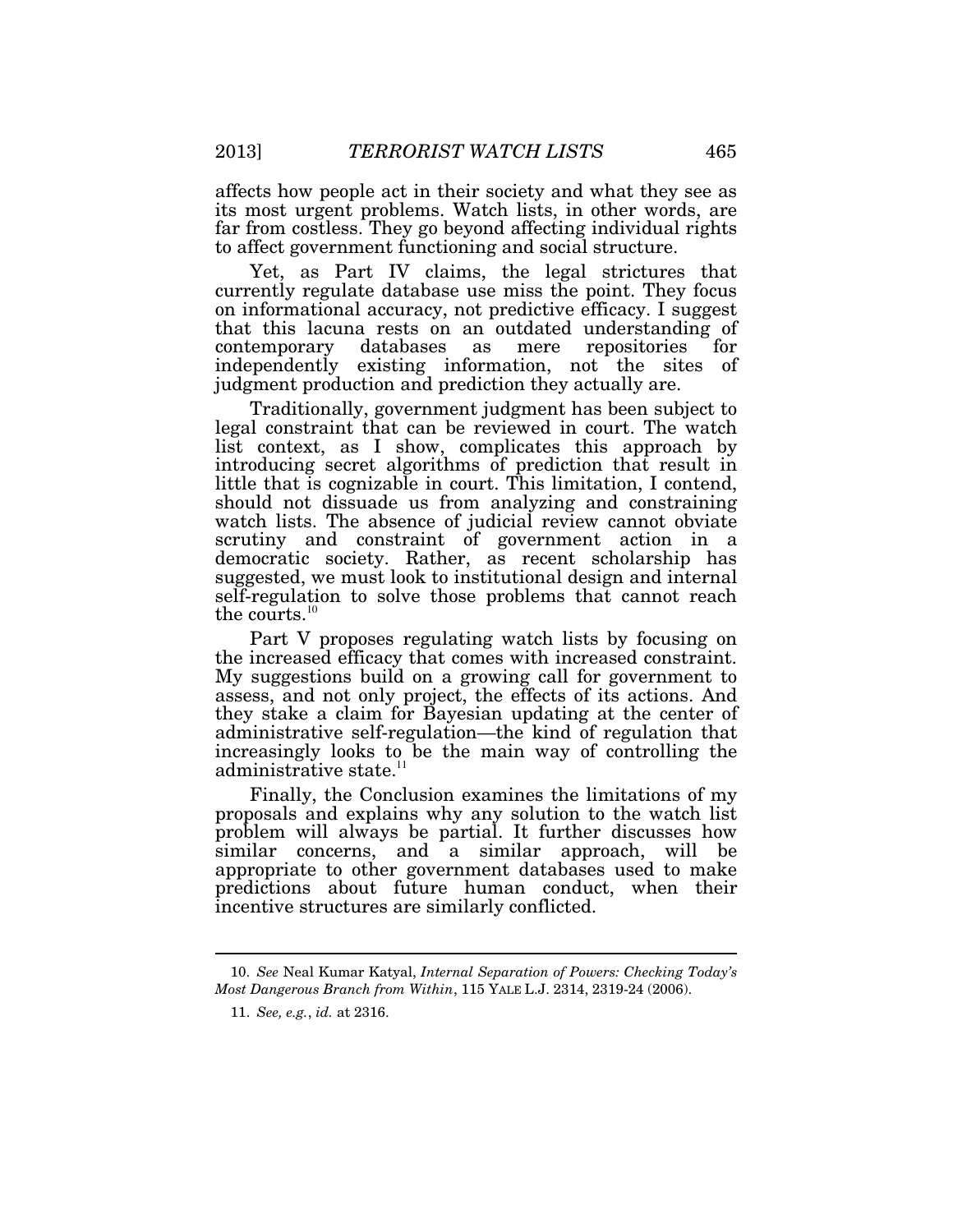### I. WHY ARE TERRORIST WATCH LISTS NOT SELF-REGULATING?

To the extent that terrorist watch lists play a role in national security, we would expect the agencies that manage them to create strict procedures to ensure their efficacy. Given how central national security is to contemporary government, the incentives for efficacy should be so strong that such lists would not require additional regulation. In actuality, however, agencies have not fulfilled these expectations. Below, I explain how conflicts in the agencies' incentive structure cause this failure. I also explain how mistaken assumptions about the relationship between false positives and false negatives in the watch list context make the failure to implement internal regulation seem less important than it is.

#### A. *Incentive Failures*

Reports indicate that people are commonly listed in terrorist watch lists based on suspicions ranging from the constitutionally impermissible to the absurd. For example, in 2012, the Department of Homeland Security (DHS) detained and refused entry to two British nationals en route to Los Angeles because the agency concluded that the couple's Twitter messages suggested they were planning to engage in terrorist activity.<sup>12</sup> DHS did not credit the tourists' claim that they were joking when they announced on Twitter that they planned to "dig up" Marilyn Monroe, nor that a tweet about "destroy[ing] America" simply used British slang for "party."<sup>13</sup>

In another scenario, reminiscent of the Federal Bureau of Investigation's (FBI's) notorious CoIntelPro operations,<sup>14</sup>

13. *Id.*

 <sup>12.</sup> *See* Richard Hartley-Parkinson, *'I'm Going to Destroy America and Dig Up Marilyn Monroe': British Pair Arrested in U.S. on Terror Charges over Twitter Jokes*, MAIL ONLINE (Jan. 31, 2012, 8:08 AM) http://www.dailymail.co.uk/news/article-2093796/Emily-Bunting-Leigh-Van-Bryan-UK-tourists-arrested-destroy-America-Twitter-jokes.html*.*

 <sup>14.</sup> The FBI describes its CoIntelPro operations in this way:

The FBI began COINTELPRO—short for Counterintelligence Program—in 1956 to disrupt the activities of the Communist Party of the United States. In the 1960s, it was expanded to include a number of other domestic groups, such as the Ku Klux Klan, the Socialist Workers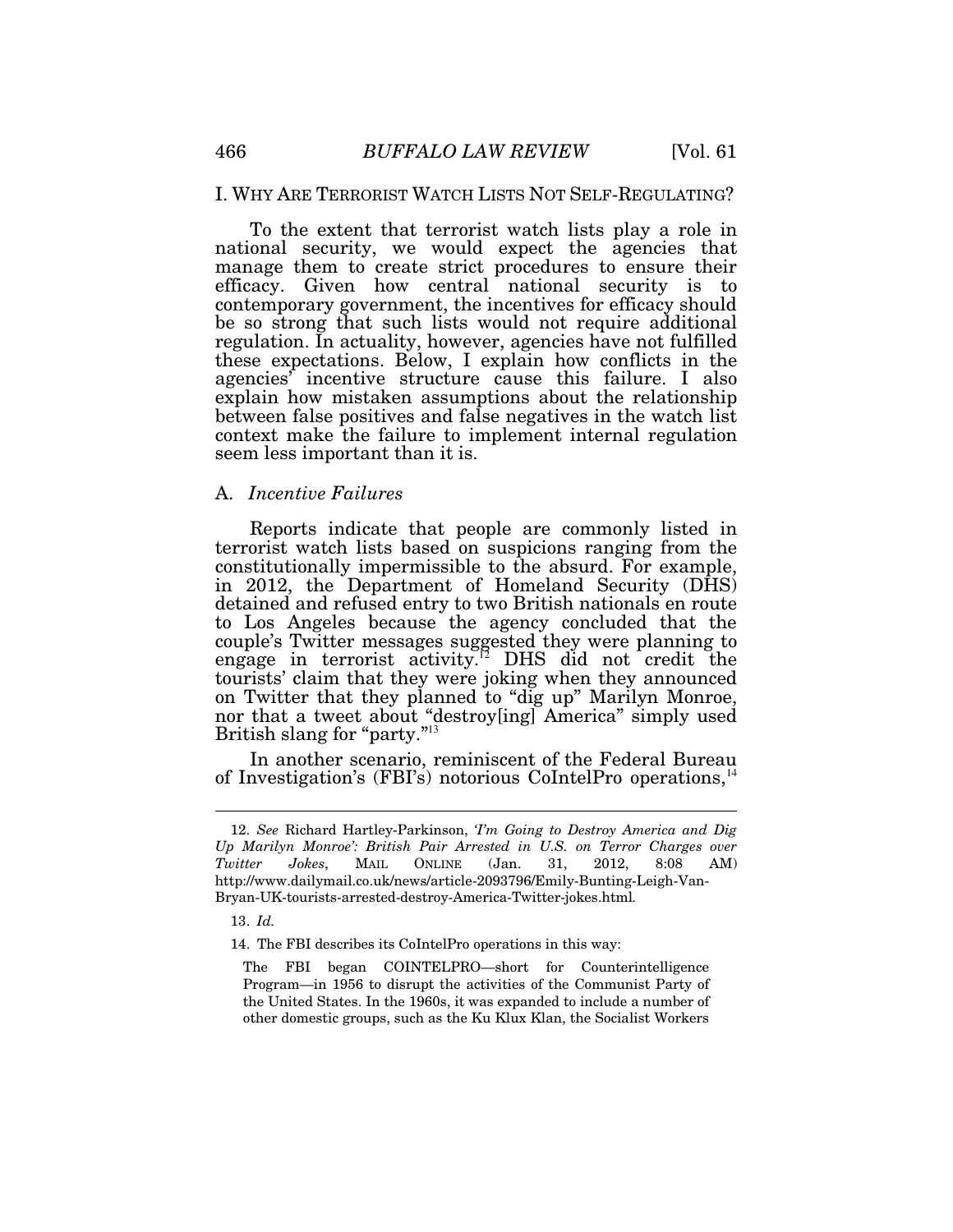the Denver police department "built a computer database full of personal details about people" engaging in constitutionally protected activity, such as being "active in political groups" like "a Quaker peace-advocacy group . . . and  $\ldots$  the pro-gun lobby."<sup>15</sup> Because terrorist watch lists often gather records from local law enforcement agencies, entries in such databases can lead extensive lives outside the local law enforcement agency itself. Although the Denver files were expunged after a Freedom of Information Act suit made them public, "when a man listed in the Denver files as a gun-rights group member got into a fender bender, a police officer checking [an FBI terrorist watch list] found him described as 'a member of a terrorist organization' [and] reported the stop to the FBI as a 'terrorist contact.'"<sup>16</sup> The man's record, in other words, had made its way into the federal terrorist watch list; but its subsequent expungement had not.

Yet more troublingly, agencies that manage watch lists have been reluctant to create ways to improve—or even evaluate—their efficacy. The Transportation Security Administration, for instance, "operated its data-based passenger screening programs for more than two years with no system in place to report or correct errors," despite its famously high error rate.<sup>17</sup> And in recent years, federal agencies have increasingly exempted law enforcement and national security databases from Privacy Act provisions

*See FBI Records: The Vault*, FBI: THE FEDERAL BUREAU OF INVESTIGATION, http://vault.fbi.gov/cointel-pro (last visited Apr. 6, 2013).

 15. Ann Davis, *Use of Data Collection Systems Is Up Sharply Following 9/11*, WALL ST. J., May 22, 2003, at B1.

 16. *Id.* As this report indicates, records entered into one law enforcement database can take on a life of their own as they are distributed to others, often with no provisions for updating the secondary files when the original one changes. *Id.*

 17. Fred H. Cate, *Government Data Mining: The Need for a Legal Framework*, 43 HARV. C.R.-C.L. L. REV. 435, 475 (2008).

Party, and the Black Panther Party. All COINTELPRO operations were ended in 1971. Although limited in scope (about two-tenths of one percent of the FBI's workload over a 15-year period), COINTELPRO was later rightfully criticized by Congress and the American people for abridging first amendment rights and for other reasons.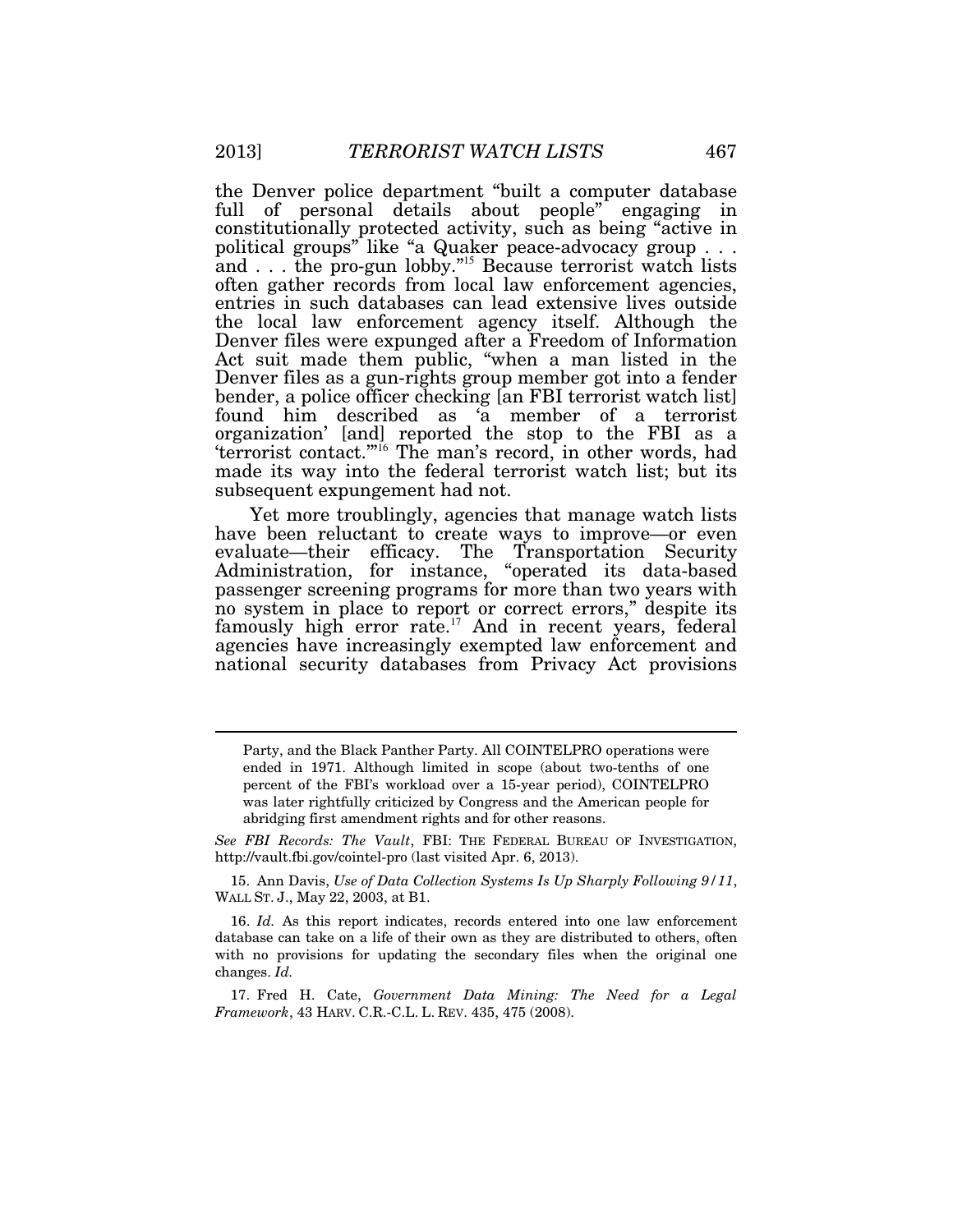requiring agencies to ensure their records are accurate, relevant, timely, and complete.<sup>18</sup>

For instance, agencies have exempted a number of databases collected by the Terrorist Screening Database (TSDB) from these statutory provisions. And in 2003, the FBI exempted the entire National Crime Information Center  $(NCIC)$  database,<sup>19</sup> which holds a wealth of information, including the names of people the FBI or the Terrorist Screening Center (TSC) suspect of belonging to terrorist groups or planning to engage in terrorist acts.<sup>20</sup>

 19. *See* Privacy Act of 1974; Implementation, 68 Fed. Reg. 4974 (proposed Jan. 31, 2003) (to be codified at 28 C.F.R. § 16.96); Privacy Act of 1974; Implementation, 68 Fed. Reg. 14,140 (Mar. 24, 2003) (codified at 28 C.F.R. § 16.96); *see also* 28 U.S.C. § 534(a)(1) (2006) (providing that "[t]he Attorney General shall . . . acquire, collect, classify, and preserve identification, criminal identification, crime, and other records"); Interstate Identification Index (III), SEARCH http://www.search.org/programs/policy/iii/ (last visited Mar. 5, 2013) (stating that the Interstate Identification Index holds records of convictions as well of arrests for felonies and serious misdemeanors). For a description of the NCIC, see *National Crime Information Center*, FBI: THE FEDERAL BUREAU OF INVESTIGATION, http://www.fbi.gov/hq/cjisd/ncic.htm (last visited Mar. 5, 2013).

 20. *See* Privacy Act of 1974; Modified System of Records, 60 Fed. Reg. 19,774, 19,774-75 (Apr. 20, 1995) (issuing a System of Records Notice for the Violent Gang and Terrorist Organization File (VGTOF)); *see generally Passport Information Sharing with Department of State: Hearing Before the S. Comm. on Homeland Sec. and Gov't Affairs*, 109th Cong. 2 (2005) (statement of Donna A. Bucella, Dir., Terrorist Screening Ctr.) (describing the Terrorist Screening Center's (TSC's) consolidation of names of known and suspected terrorists into the Terrorist Screening Database (TSDB)); WILLIAM J. KROUSE, CONG. RESEARCH SERV., RL 32366, TERRORIST IDENTIFICATION, SCREENING, AND TRACKING UNDER HOMELAND SECURITY PRESIDENTIAL DIRECTIVE 6, at 31-32 (citing unpaginated front matter) (2004) (noting that the NCIC is used to disseminate records from the TSC's TSDB).

The most plausible reading of the Privacy Act suggests that the VGTOF is actually not subject to exemption. The exemption notice states that the "exemptions apply only to the extent that information in the system is subject to exemption pursuant to" sections (j)(2) and (k)(3) of 5 U.S.C. § 552a. 28 C.F.R. §  $16.96(g)(1)$  (2012). Section (j)(2) allows a law enforcement agency to exempt a system of records containing 1) "information compiled for the purpose of identifying individual criminal offenders and alleged offenders"; 2) "information compiled for the purpose of a criminal investigation"; or 3) "reports identifiable to an individual compiled at any stage of the process of enforcement of the criminal laws from arrest or indictment through release from supervision." 5

 <sup>18.</sup> The Privacy Act allows certain agencies to exempt some records from some of its provisions under certain circumstances. *See* 5 U.S.C. § 552a(e)(5) (2006).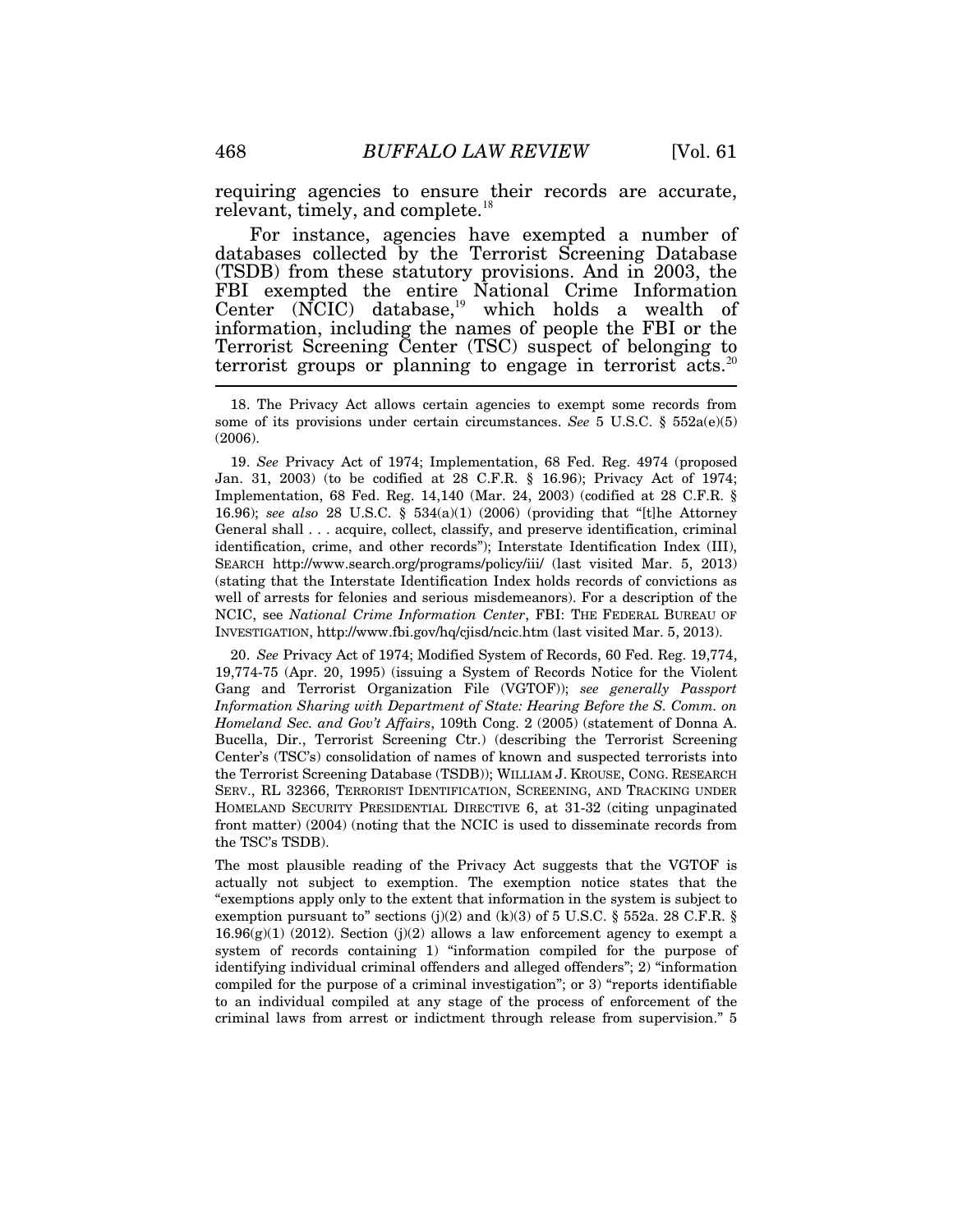Any law enforcement agent in the country can access the NCIC. Officers routinely use the NCIC during common interactions with the public, such as traffic stops, to check whether an individual is listed in its terrorist watch list, among other things.

The notice exempting the NCIC asserted that "ensur[ing] compliance with" the Privacy Act's requirements that information be accurate, relevant, timely, and complete was "administratively impossible" "because many of these records come from other federal, state, local, joint, foreign, tribal, and international agencies."<sup>21</sup> It also noted that, "[w]ith the passage of time, seemingly irrelevant or untimely information may acquire new significance as further investigation brings new details to light."<sup>22</sup>

As the exemption notice suggests, terrorist watch lists create a particularly shaky form of prediction for a number

21. 28 C.F.R. 16.96(b)(6) (2012).

 22. Privacy Act of 1974; Implementation, 68 Fed. Reg. at 14,140. The notice of final rulemaking does not address any public comments and does not mention whether any comments were received in response to the notice of proposed rulemaking. The contention that seemingly unimportant discrete pieces of information must be collected and protected from exposure because they may end up fitting together in some important but unpredictable way is sometimes called the "mosaic theory." The mosaic theory posits that, because seemingly unimportant discrete pieces of information may end up fitting together in an important but unpredictable way, they should be assiduously collected and protected from disclosure. David E. Pozen, Note*, The Mosaic Theory, National Security, and the Freedom of Information Act*, 115 YALE L.J. 628, 633 (2005). The theory has been criticized for encouraging an over inclusion of information, overemphasis on secrecy, and general inefficacy. *Id.* at 632-33. Moreover, while the mosaic theory holds that any piece of information may be useful someday, it operates in a world of limited resources, where someone must determine which pieces of information are worth collecting, keeping, and analyzing. *See id.* at 630. Mosaic theory claims thus obscure the decisions that unavoidably go into information collection and data processing.

U.S.C. § 552a(j)(2) (2006). Under section (k)(3), an agency may exempt records maintained for the President's protective services. 5 U.S.C. § 552a(k)(3) (2006*); see also* 18 U.S.C. § 3056(a)(1) (describing the authorization of the United States Secret Service to protect the President). VGTOF records, however, do not identify alleged criminal offenders, are compiled separately from criminal investigations and enforcement operations, and do not concern the protective services. The proffered exemptions thus do not apply to VGTOF files. The exemption would be difficult to challenge, however, for standing reasons. *See* discussion *infra* Part IV.B.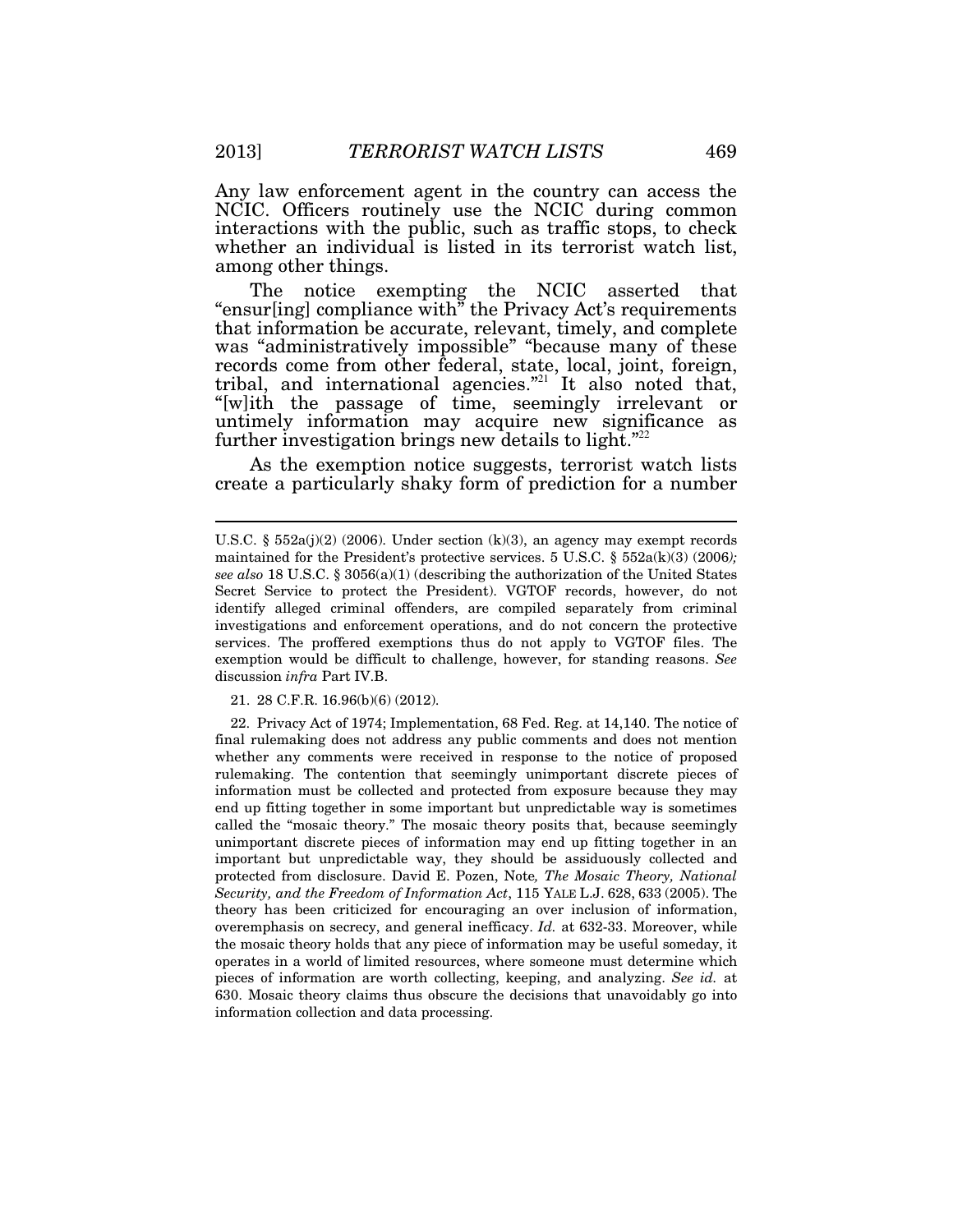of reasons. Human conduct is especially difficult to predict in areas with little historical data to draw on.<sup>23</sup> Terrorists tend to organize themselves in ways that are less structured and regular than some other forms of social organization.<sup>24</sup> And it is hard to approach emotionally salient topics with the kind of dispassionate attitude that facilitates rational projections.<sup>25</sup>

These difficulties should lead agencies to impose more, not less, oversight on terrorist watch lists. And because the Privacy Act does not define accuracy, relevance, timeliness, and completeness, the agency could have issued regulations interpreting them in the context of the NCIC. Instead, it exempted the database from Privacy Act requirements by claiming that the database's weaknesses are unknowable to the very agency that maintains it, and that this opaqueness itself excuses the agency from setting standards for it. That explanation itself, of course, raises the question of why

 24. Karin Knorr Cetina, *Complex Global Microstructures: The New Terrorist Societies*, 22 THEORY, CULTURE & SOC'Y 213, 214 (2005) (suggesting that contemporary terrorism manages to extend its reach by "avoid[ing] complex institutional structures" that allow a greater measure of prediction; rather, it exhibits the "asymmetries, unpredictabilities and playfulness of complex (and dispersed) interaction patterns"); *see also* TODD MASSE, SIOBHAN O'NEIL, AND JOHN ROLLINS, CONG. RESEARCH SERV., RL 33858, THE DEPARTMENT OF HOMELAND SECURITY'S RISK ASSESSMENT METHODOLOGY: EVOLUTION, ISSUES, AND OPTIONS FOR CONGRESS: SUMMARY (2007), *available at* http://fpc.state.gov/documents/organization/80208.pdf (noting that risk assessment in the national security field is particularly difficult because of "the dynamic nature of terrorism" and the absence of specific historical evidence).

 25. Dan M. Kahan et al., *'They Saw a Protest': Cognitive Illiberalism and the Speech-Conduct Distinction*, 64 STAN. L. REV. 851, 900 (2012) (arguing that cultural and emotional commitments lead people to radically different interpretations of the same events).

 <sup>23.</sup> Jeff Jonas & Jim Harper, *Effective Counterterrorism and the Limited Role of Predictive Data Mining*, 584 CATO INST. POL'Y ANALYSIS 1, 7-8 (2006). Jonas and Harper explain that predictions made through data mining work best when based on a wealth of historical information about how people behave under various circumstances, but become much less reliable when less historical data is available. They emphasize that very little historical data is available on terrorists and terrorism. Moreover, focusing merely on unusual behavior cannot effectively predict terrorist conduct: "Treating 'anomalous' behavior as suspicious may appear scientific, but, without patterns to look for, the design of a search algorithm based on anomaly is no more likely to turn up terrorists than twisting the end of a kaleidoscope is likely to draw an image of the Mona Lisa." *Id.* at 8.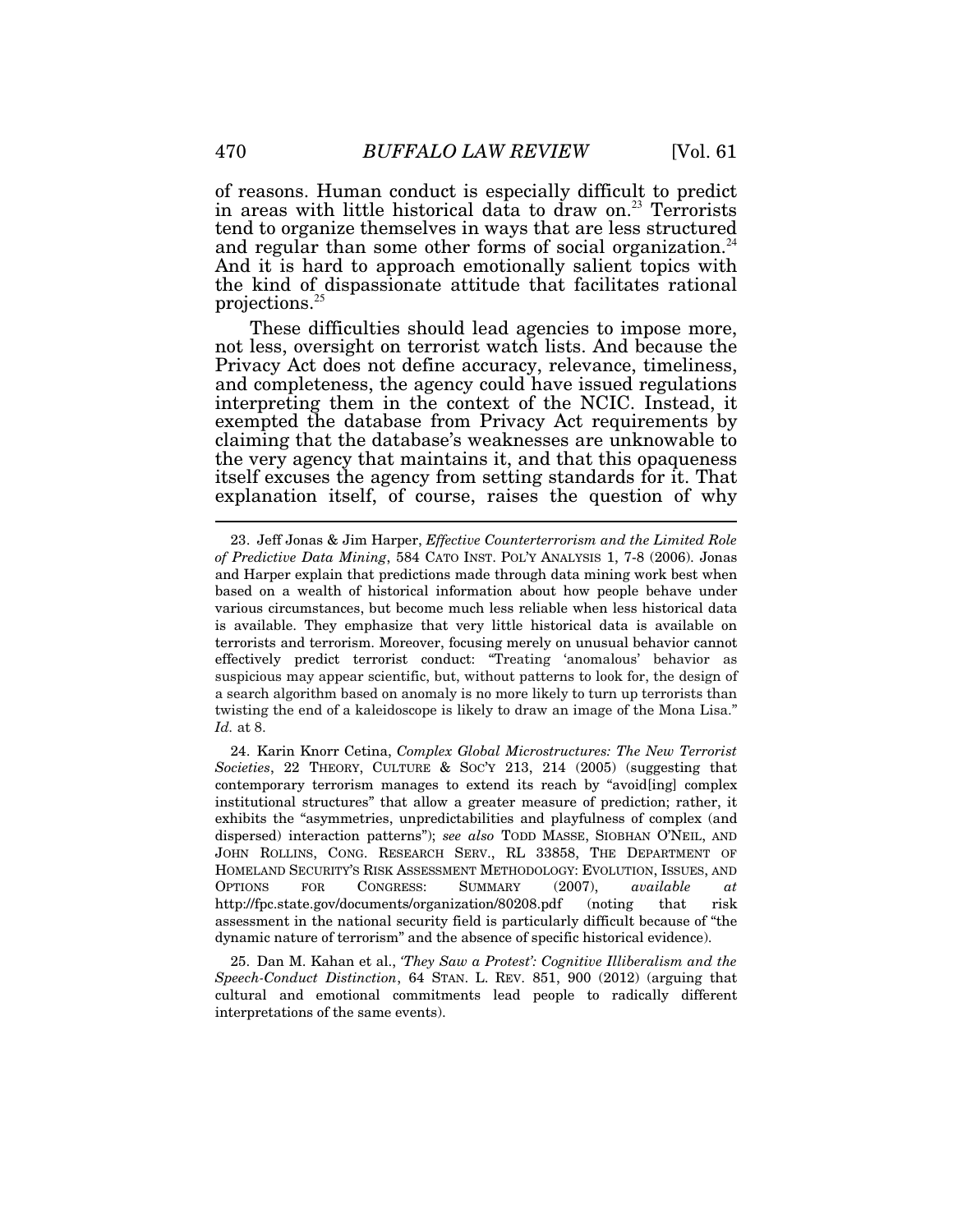every routine interaction between law enforcement agents and private individuals should include a check of a watch list whose quality and utility is simply not knowable.

This reluctance to increase efficacy by assessing it seems particularly out of place in the national security context, where stakes are high. But growing evidence indicates that this attitude is not unusual in the national security arena. A recent National Research Council study found that, while DHS has developed adequate risk analysis protocols for addressing natural disasters, it has no risk analysis framework for terrorism threats.<sup>26</sup> Relatedly, researchers have found that DHS rebuffs requests to conduct risk or cost-benefit analyses for national securityrelated regulations.<sup>27</sup> DHS asserts that the dynamic and evolving nature of national security risk makes such analysis impossible.<sup>28</sup> Thus, the department promulgates regulations while asserting that it can have no opinion about their utility.<sup>29</sup>

This trend might not be so worrisome if terrorist watch lists were subject to incentives that would assure that agencies would strive for the highest level of efficacy even if they did not publicize their processes for doing so. Unfortunately, that too is not the case. Terrorist watch lists may appear to serve a single purpose: to help the government prevent terrorist attacks by keeping track of suspected terrorists. But like other predictive database uses, they actually serve multiple, competing purposes, which subject government agents to conflicting pressures.

Specific goals like preventing terrorism are couched in larger obligations like serving the public good and treating

 <sup>26.</sup> NAT'L RESEARCH COUNCIL OF THE NAT'L ACADS., REVIEW OF THE DEPARTMENT OF HOMELAND SECURITY'S APPROACH TO RISK ANALYSIS 2 (2010).

 <sup>27.</sup> JOHN MUELLER & MARK G. STEWART, TERROR, SECURITY, AND MONEY: BALANCING THE RISKS, BENEFITS, AND COSTS OF HOMELAND SECURITY 5 (2011).

 <sup>28.</sup> *Id.*

 <sup>29.</sup> This comports with scholarship finding that political salience affects the substance of proposed regulations. *See* Stuart Shapiro & John F. Morrall III, *The Triumph of Regulatory Politics: Benefit–Cost Analysis and Political Salience*, 6 REG. & GOVERNANCE 189, 190 (2012) (finding that politically salient proposed rules tend to have smaller projected benefits than lower-salience rules).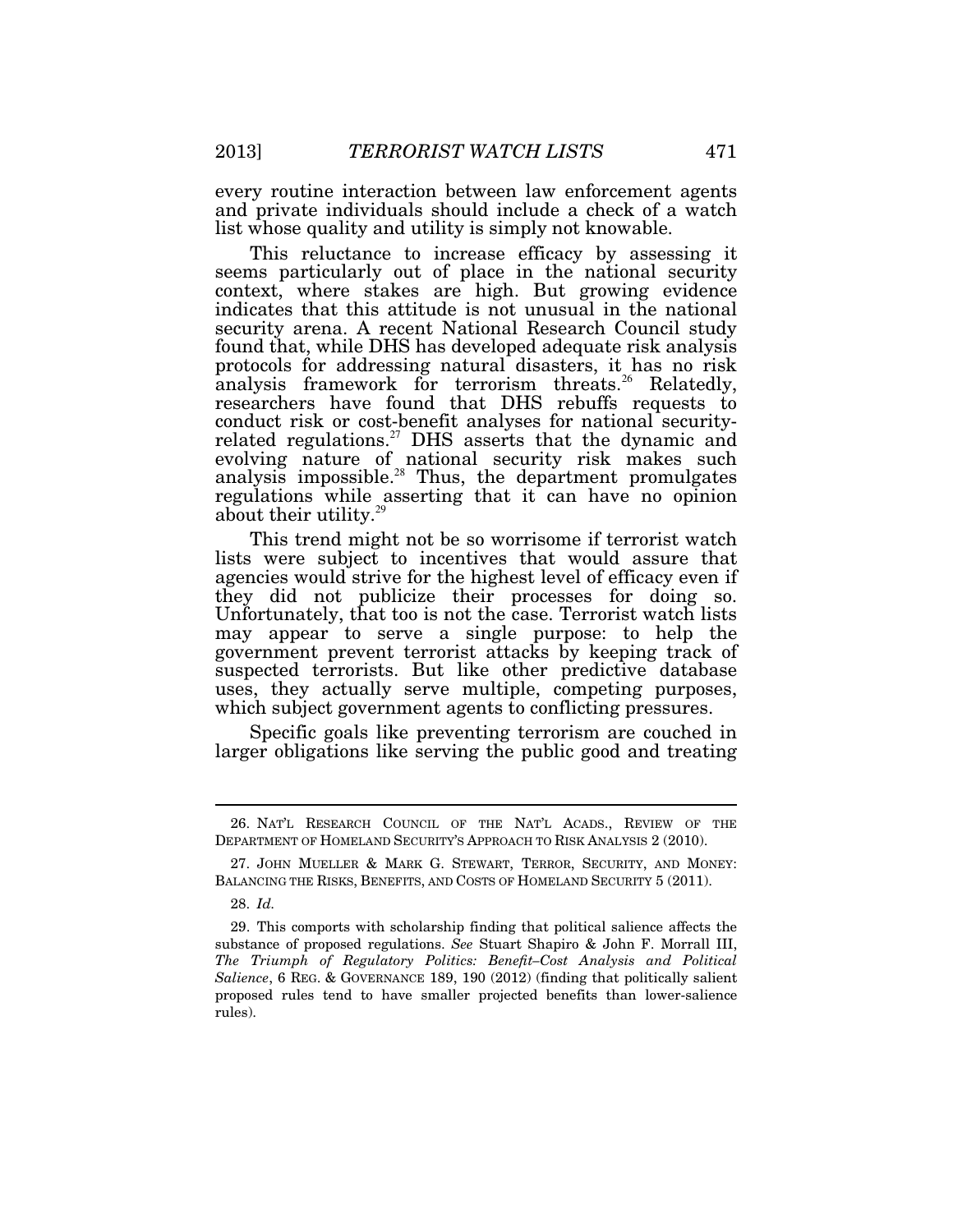people fairly.<sup>30</sup> Those larger obligations, in turn, have many interpretations. In one familiar juxtaposition, some define the public good in terms of community security while others focus on individual privacy.<sup>31</sup> Still others have other definitions. Some may view restraining the government's intervention in society as a public good, while others view the government's role as ensuring fair treatment and safety for all. Because what best serves the public good and what constitutes fairness are subjects of debate in democratic societies, these larger obligations are never finally defined or uniform among participants.

These varied goals, moreover, coexist with other motivations. Agents and agencies have performative incentives to appear active and efficacious. And they have rent-seeking incentives to ensure continued resources and attention to their operations. One way of showing that an agency that maintains a watch list is active and efficacious is to put more names on the list. Agencies that keep watch lists may face image problems when they list people who are unlikely to fulfill their predictions.<sup>32</sup> But they may also benefit from listing more people at the expense of accuracy. More entries can make the agency look more active in its pursuit of the public good, even when they produce no actual public benefits down the line.

 31. *See, e.g.*, John T. Soma et al., *Balance of Privacy vs. Security: A Historical Perspective of the USA PATRIOT Act*, 31 RUTGERS COMPUTER & TECH. L.J. 285, 287 (2005) (positing that public sentiment tends to swing toward preferring national security following a crisis but returns to "equilibrium . . . as the initial threat dissipates"); Shaun B. Spencer, *Security vs. Privacy: Reframing the Debate*, 79 DENV. U. L. REV. 519, 519-20 (2002) (arguing that the trade offs between national security and privacy are often misrepresented in public discourse in ways that mistakenly make pursuing national security seem the more rational and more achievable path).

 32. *See, e.g.*, Mike McIntire, *Ensnared by Error on Growing U.S. Watch List,*  N.Y. TIMES, Apr. 6, 2010, at A1 (detailing two cases in which people who appear to pose no national security risk have been denied access to travel in ways that severely impinge on their careers, and noting the rapid pace of watch list expansion despite the frequent recurrence of such problems).

 <sup>30.</sup> Program Manager, Info. Sharing Env't, *Information Sharing Environment Annual Report to the Congress, National Security Through Responsible Information Sharing*, at iv (June 30, 2012), http://ise.gov/sites/default/files/ISE\_Annual\_Report\_to\_Congress\_2012.pdf (noting that the agency had recently strengthened privacy and civil rights safeguards on terrorism related information-sharing).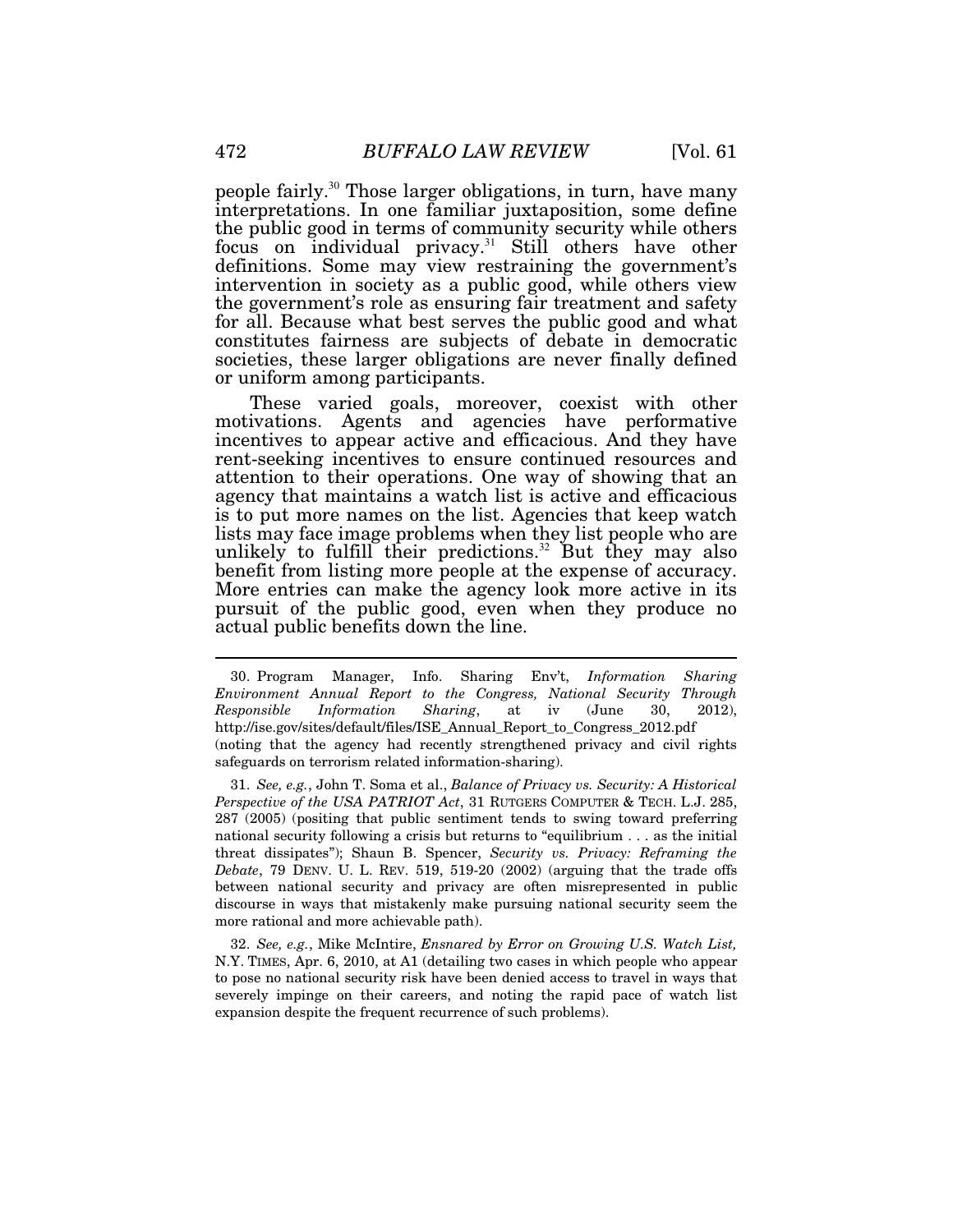Overlisting also has institutional benefits. A large list of terrorist suspects suggests that terrorist activities are likely. That, in turn, suggests that more resources should be devoted to agencies that deal with terrorism. That cycle can encourage rent-seeking in the form of spurious prediction: a large watch list makes national security threats seem prevalent, which makes the agency's activities particularly necessary, which encourages attention and resources to flow to the agency and the watch list. $33$  That encourages agencies to keep false positives—people incorrectly identified as terrorist threats—on their watch lists.

Of course, agents and agencies need not consciously decide to increase the number of false positives to bulk up watch list numbers. Rather, the rent-seeking opportunities may simply discourage agencies from spending the resources to develop assessment mechanisms that would reduce them.

#### B. *Relating False Positives to False Negatives*

One approach to terrorist watch lists holds that the increased number of false positives is a negligible price to pay. Any reduction in missed predictions, or false negatives, justifies any number of spurious predictions, or false positives. The point of a terrorist suspect database, after all, is to prevent terrorist attacks, not to prevent inaccurate listing. Inaccuracy, the argument goes, is a fine price to pay for the benefit of avoiding an attack, because the cost of allowing some very damaging events like terrorist attacks to occur will always be higher than the cost of inaccurate predictions.<sup>34</sup>

 <sup>33.</sup> *Cf.* BERNARD E. HARCOURT, AGAINST PREDICTION: PROFILING, POLICING, AND PUNISHING IN AN ACTUARIAL AGE 27, 156 (2007). Harcourt argues that the practice of profiling leads law enforcement organizations to devote more resources to catching crime in the profiled population. *See id.* at 27. This skews public policy by creating a "self-fulfilling prophecy:" more crime is discovered within the profiled group because more resources are devoted to uncovering crime within it. *Id.* at 156.

 <sup>34.</sup> *See, e.g.*, Richard Posner, *Privacy, Surveillance, and Law*, 75 U. CHI. L. REV. 245, 246 (2008); s*ee also* RON SUSKIND, THE ONE-PERCENT DOCTRINE: DEEP INSIDE AMERICA'S PURSUIT OF ITS ENEMIES SINCE 9/11, at 11-41 (2006) (describing this view). An analysis of the financial costs of the No Fly List estimates that taxpayers pay in the range of \$100 million per year for that watch list alone. Marcus Holmes, *Just How Much Does that Cost, Anyway? An Analysis of the*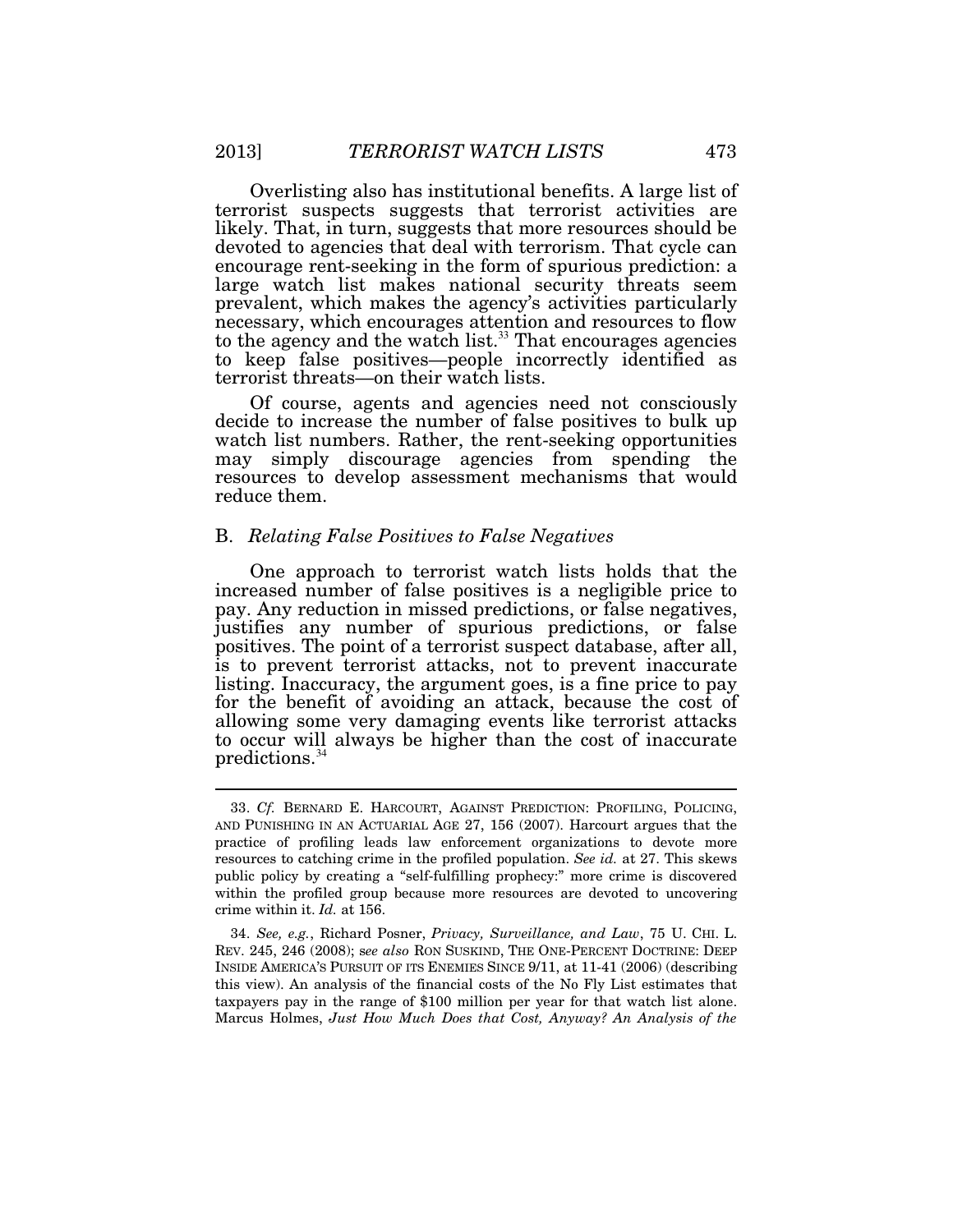But whether, and when, that is the case is not clear. The always-worth-it view assumes a predictable trade-off between false positives and false negatives. Because including more names on a watch list means casting the net wider, having more false positives leads to having fewer false negatives. The model for this approach is the medical test that correctly recognizes a particular condition but is overly sensitive to its indicia. The medical test may mistakenly flag many people who have the indicia but do not have the condition, but at least it will also flag most people who have the condition. Its false positive rate assures a low number of false negatives.

A watch list with a protocol for predicting human conduct that effectively targets indicia of that conduct can present the trade-off in roughly the same form. But one with less carefully designed prediction protocols—or one that targets conduct whose indices are difficult to determine—may yield a high false positive rate without a correspondingly low false negative rate. Its predictions may simply be more arbitrary than recognition of symptoms by a medical test.

For instance, the terrorist watch list housed in the NCIC, the Violent Gang and Terrorist Organization File (VGTOF), asks agents to predict whether a person is likely to commit a terrorist act using a set of criteria developed to identify members of violent gangs. The FBI first developed a gang list in the early 1990s but expanded the list to include "terrorist organizations and members" after incoming Director Louis Freeh reevaluated the proposal.<sup>35</sup> Despite

35*.* Minutes, National Crime Information Center Advisory Policy Board, Atlanta, Ga. 52 (Dec. 14-15, 1994) (document obtained through FOIA lawsuit) (Bates number NCIC-VGTOF-771) (on file with author). Taking up Director Freeh's suggestion, the Advisory Policy Board decided to "include terrorist organizations of an active and violent nature" within the definition of "gang." *Id.* Based on suggestions from the Department of Justice Criminal Division, this plan was revised to provide a freestanding definition for "terrorist organization" that was "in line with the definition commonly used by the FBI." *Id.* at 53. That definition describes terrorism as "activities that . . . involve violent acts or acts dangerous to human life that are a violation of the criminal laws of the United States or of any State, or that would be a criminal violation if committed within the jurisdiction of the United States or of any State . . . [which] appear to be intended: (i) to intimidate or coerce a civilian population; (ii) to influence the

*Financial Costs and Benefits of the "No-Fly" List*, 5 HOMELAND SEC. AFFAIRS 1, 2 (2009). In this Article, I focus on the nonmonetary costs that watch lists exact.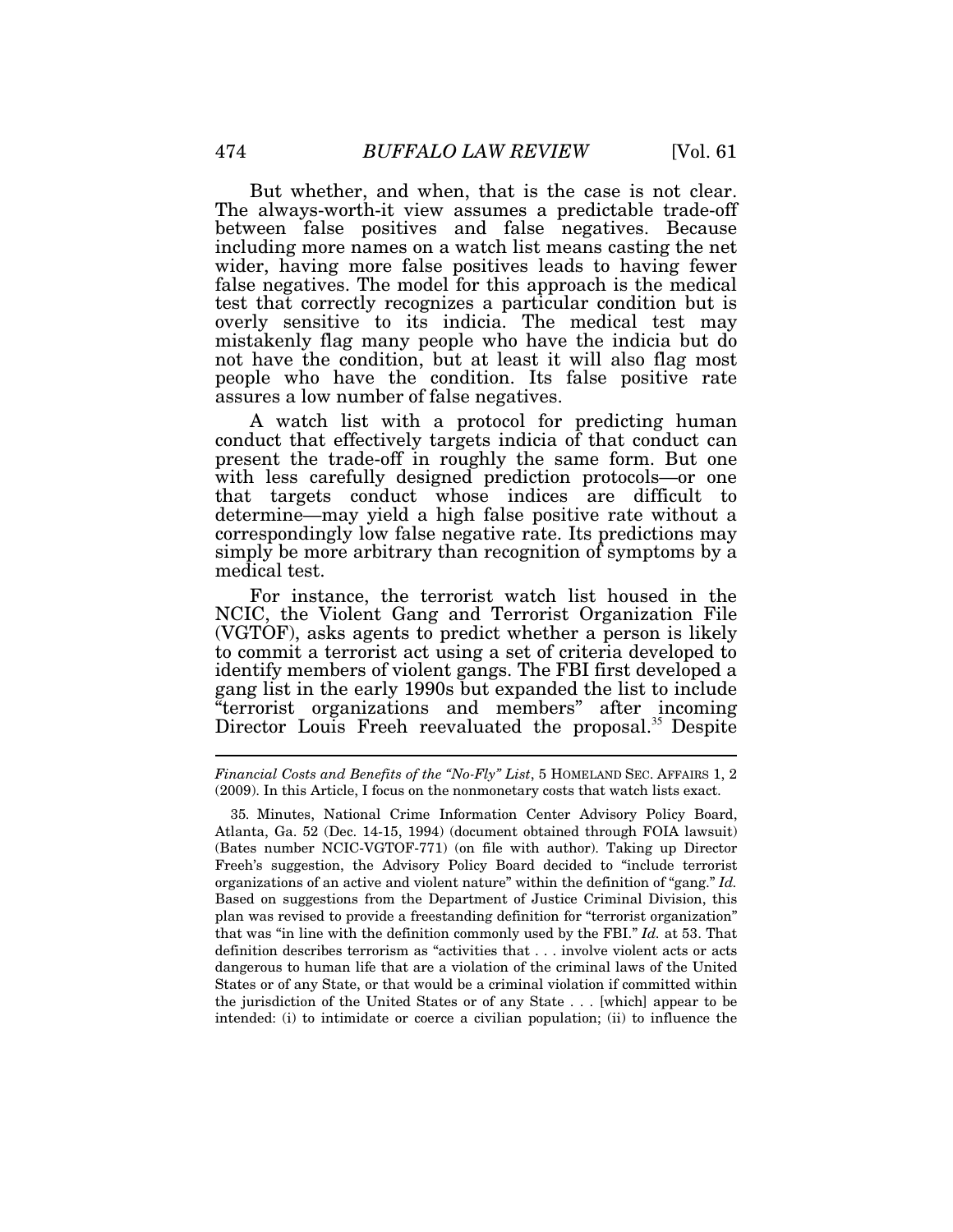this new addition, the criteria for listing a terrorist remained the same as those for listing a gang member, "as<br>those criterial apply to members of terrorist [those criteria] apply to members of terrorist organizations."<sup>36</sup>

It is not clear, however, that the VGTOF's gang criteria are well suited to pick out terrorist conduct or likely terrorists. Specifically, the criteria for inclusion are either self-admission as a gang member upon arrest or incarceration, or two of the following: (1) identification "as a gang member by a reliable informant"; (2) identification "as a gang member by an informant whose information has been corroborated"; (3) "frequent[ing] a gang's area, associat[ing] with known members, and/or affect[ing] gang dress, tattoos, or hand signals"; (4) being "arrested multiple times with known gang members for offenses consistent with gang activity"; or  $(5)$  "[s]elf-admission" as a gang member at some point other than upon arrest or incarceration.<sup>37</sup>

Because the sociological characteristics of terrorist organizations differ from those of gangs, however, applying these criteria to terrorist suspects is not straightforward. The criteria may pick out gang-related conduct, but have little apparent relation to terrorist conduct. For instance, many American gangs occupy particular territory, often striving to control that territory in ways that mimic the control of the state.<sup>38</sup> But the United States has no

policy of a government by intimidation or coercion; or (iii) to affect the conduct of a government by [crimes] or kidnapping." 18 U.S.C. § 2331(1)(A)-(B) (2006); *see also* National Crime Information Center Advisory Policy Board; Meeting, 58 Fed. Reg. 27,752, 27,752 (May 11, 1993) (announcing that a "proposal for an NCIC Gang File" will be discussed at the Advisory Policy Board meeting to be held in June 1993); Notice of Lodging of a Consent Decree Pursuant to the Comprehensive Environmental Response, Compensation, and Liability Act, 58 Fed. Reg. 60,212, 60,212 (Nov. 15,1993) (announcing that that the "status of the NCIC Gang File" will be discussed at the meeting scheduled for that December).

 36. *See* Privacy Act of 1974: Modified System of Records, 60 Fed. Reg. 19,774, 19,775 (Apr. 20, 1995) (specifying that the list would include identifying information of "[i]ndividuals about whom investigations has [*sic*] developed sufficient information to establish membership in a particular terrorist organization using the same criteria listed above [for gangs] as they apply to members of terrorist organizations rather than members of violent criminal gangs").

37. *Id.*

38. For example,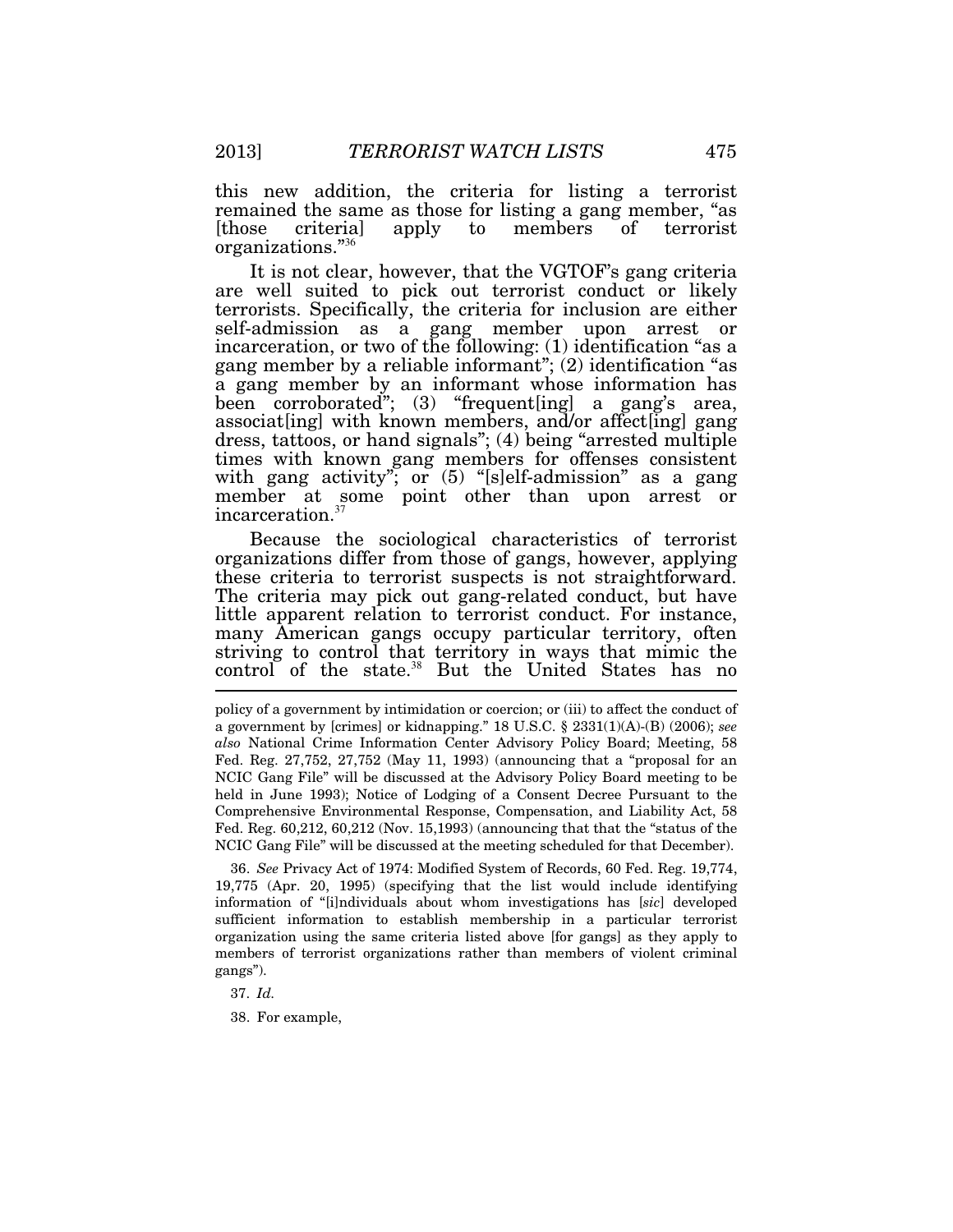territories controlled by or associated with terrorist organizations in this way. Similarly, well-organized American gangs are known to often favor certain colors and clothes as external indicia of membership. In contrast, terrorists in the United States generally strive to remain hidden. It is thus unclear what kind of external indicia would serve as the terrorist version of gang colors, clothes, and signals.

The VGTOF criteria also give no indication of what constitutes a reliable informant or what kind of information would corroborate an informant's claim.<sup>39</sup> They do not specify who qualifies as a "known" terrorist organization member. If being listed in the VGTOF suffices to make someone a "known" terrorist, the vagueness of the list's criteria may simply reinforce itself. Moreover, precisely because the criteria are imprecise and subjective, one can imagine a range of views on what is required to fulfill them.

Despite these fairly obvious problems, neither the FBI's System of Records Notice nor internal documents produced in FOIA litigation have revealed an underlying theory that would explain how the VGTOF criteria would effectively pick out both gang members and terrorists. For instance, in "the military and other agencies" started "fingerprinting the detainees in Afghanistan, Pakistan,

Sudhir Alladi Venkatesh, *The Social Organization of Street Gang Activity in an Urban Ghetto*, 103 AM. J. OF SOC. 82, 90-91 (1997). Venkatesh goes on to explain how individuals' movement through the area and through the city can be affected by the dominance of a gang in their neighborhood. Someone "visiting a friend" in another neighborhood "may minimize travel through those areas controlled by gangs that are at war with the one in his or her own neighborhood," and even a non-gang member visiting a loved one in an area or building controlled by a gang hostile to the one dominant in his neighborhood might need a special dispensation to be allowed to enter the building. *Id.* at 105. Some residents cease patronizing retail establishments and even social service providers in neighborhoods considered risky to travel to or enter because of gang affiliation. *See id.* at 106.

 39. *See* TREVOR AARONSON, THE TERROR FACTORY: INSIDE THE FBI'S MANUFACTURED WAR ON TERRORISM 16-17 (2013) (arguing that many FBI informants have no reliable access to information on terrorism).

<sup>[</sup>B]y laying claim to certain 'turf' (i.e., by symbolically appropriating spaces, policing areas, and monitoring the behaviors of strangers) and offering services such as protection for residents, the gang effectively imposes onto [a] formal space a symbolic map that residents of the neighborhood are aware of and use to guide their own travels.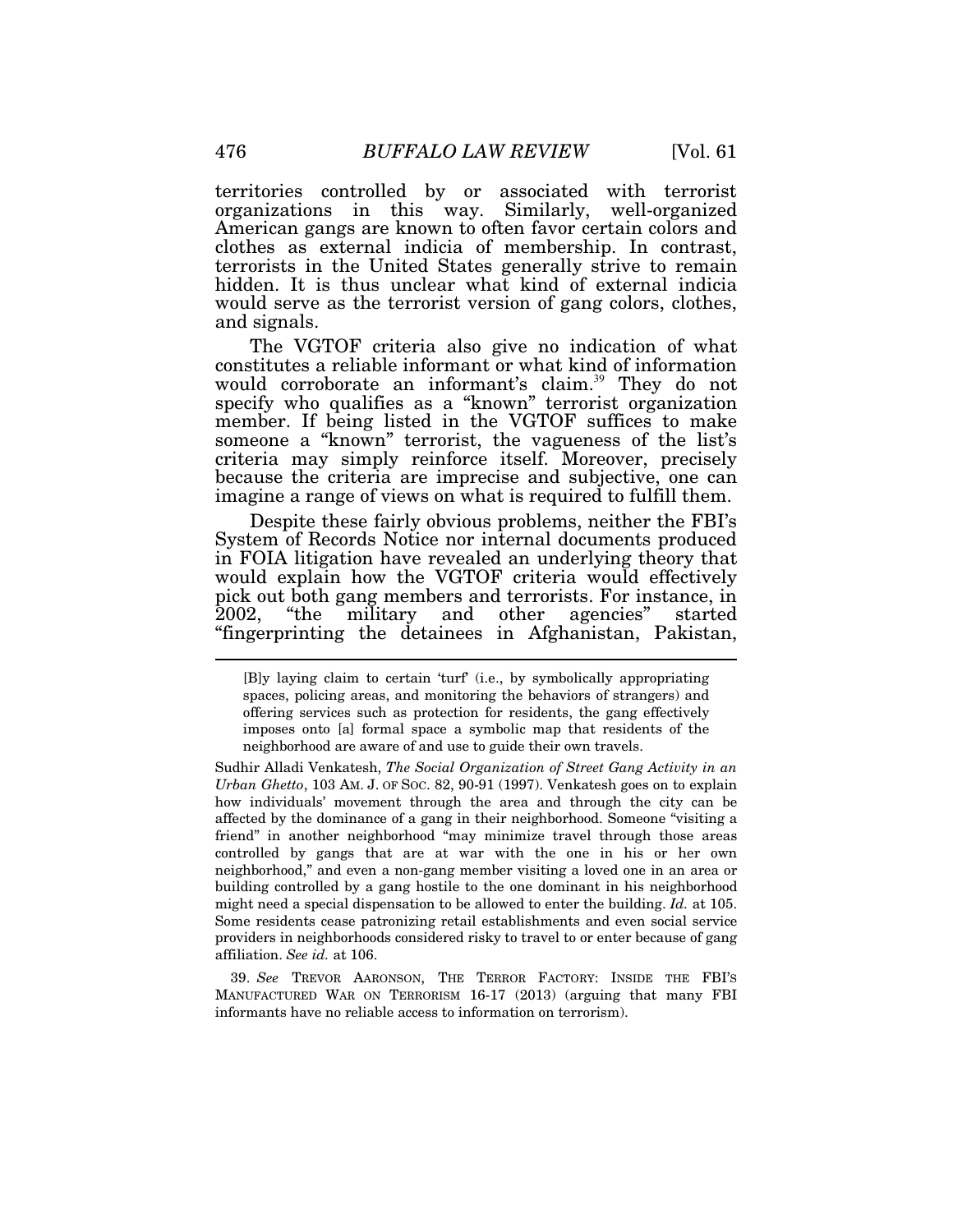Cuba, and other places with those being sent to [the FBI] to ... populate the [VGTOF].<sup>340</sup> As is well known, however, the quality of American detention practices in the military operations following the 9/11 attacks left much to be desired: many detainees were victims of local political conflicts or false information, while others were in a sense sold for the high bounties offered by American forces.<sup>41</sup>

 40. Minutes, Criminal Justice Information Services, Advisory Policy Board, Chicago, Ill. 7 (June 5-6, 2002) (Bates number NCIC-VGTOF-4269) (on file with author) (providing notes on speech by Michael Kirkpatrick, Assistant Dir. in Charge of the FBI's Criminal Justice Info. Servs. (CJIS) Division) (document obtained through FOIA lawsuit). Publicly available records do not indicate which two criteria such suspects fulfilled. It may well be that all of Afghanistan, for instance, was considered a terrorist organization "area," or that detainees were simply treated as presumptive terrorist suspects by virtue of being detained—despite the many known problems with identifying actual threats in areas of United States military activity.

 41. *See, e.g.*, Ramzi Kassem, *From Altruists to Outlaws: The Criminalization of Traveling Islamic Volunteers*, 10 UCLA J. ISLAMIC & NEAR E. L. 85, 89 (2010– 2011) ("Bounty leaflets were designed by various U.S. national security agencies and intelligence services and disseminated in Afghanistan after the invasion that followed the 9/11 attacks. . . . Many of the men who, like my clients, ended up in the U.S. military prisons at Bagram, Kandahar and Guantanamo were turned over for bounties similar to the ones offered in these leaflets, ranging from five to sometimes twenty thousand dollars, large amounts of money anywhere in the world but especially in countries with less affluent populations such as Pakistan and Afghanistan.") (citations omitted); Stuart Taylor, Jr., *Falsehoods About Guantanamo*, NAT'L J., Feb. 4, 2006, at 13-14 (reporting on a study that found that the best evidence suggests that fewer than 20% of Guantanamo detainees had been al-Qaeda members, that many were not members of the Taliban, and that most were handed over to United States forces by "reward-seeking Pakistanis and Afghan warlords and by villagers of highly doubtful reliability"); Mark Denbeaux et al., *Report on Guantanamo Detainees: A Profile of 517 Detainees Through Analysis of Department of Defense Data*, 2 (2006), http://law.shu.edu/news/guantanamo\_report\_final\_2\_08\_06.pdf (finding that Defense Department data show that 55% of Guantanamo detainees had not been shown to have committed any acts hostile to the United States; that only 8% had been classified by the Defense Department as al-Qaeda members; that many had been detained based on very loose associations with groups that were not classified as terrorist organizations by the Department of Homeland Security; that most Guantanamo detainees had been handed over to United States forces by Pakistanis or Afghans at a time when the United States offered large bounties for suspected enemies); Tom Lasseter, *Day 1: America's Prison for Terrorists Often Held the Wrong Men*, MCCLATCHY (June 15, 2008), http://www.mcclatchydc.com/2008/06/15/38773/day-1-americas-prison-for-

terrorists.html (reporting on a McClatchy investigation finding that dozens, and quite likely hundreds, of United States detainees in the War on Terrorism were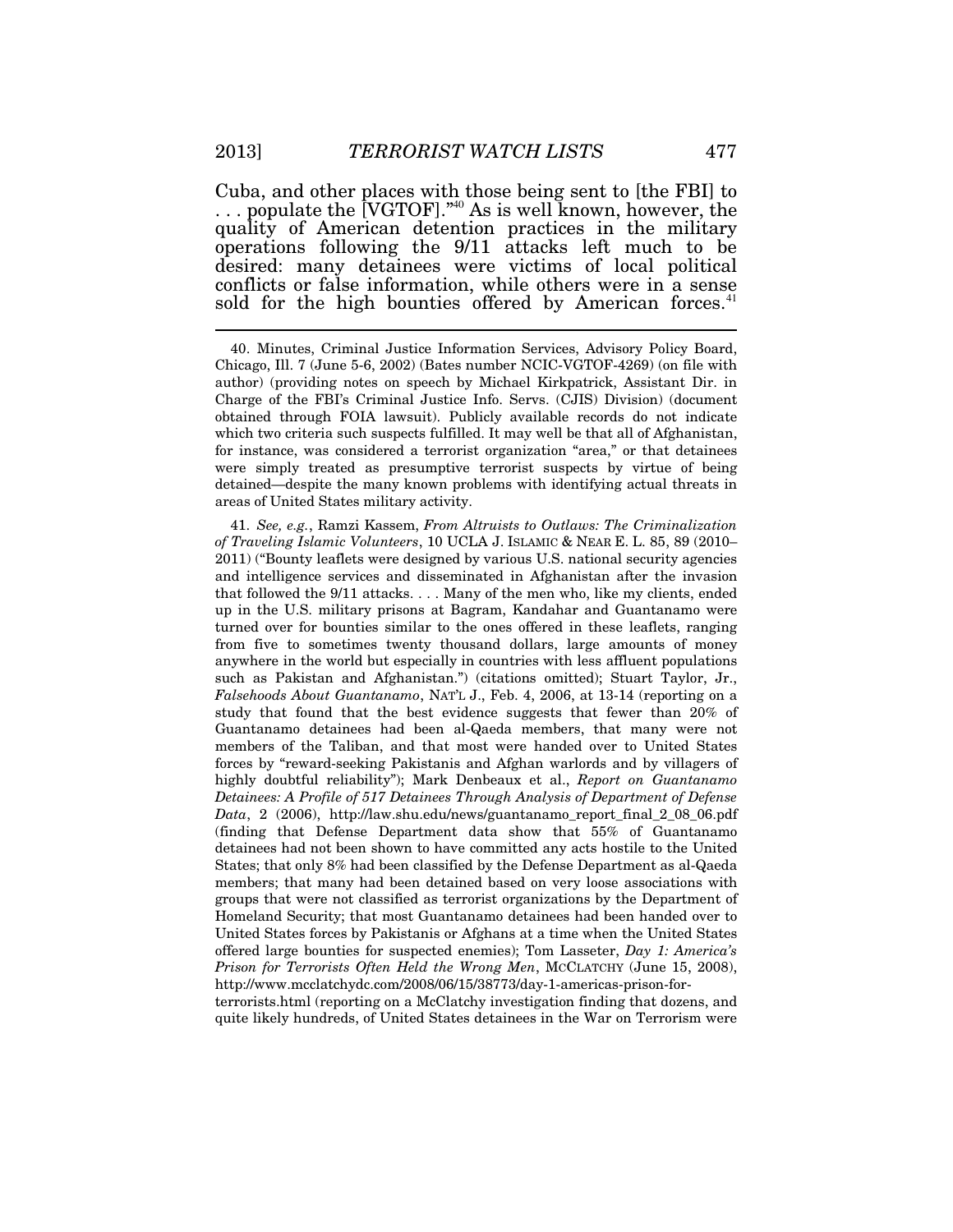Without some empirical testing, we cannot know whether listing Afghan peasants who had run-ins with their neighbors or were turned over for the bounty also increased the chances that people who actually harbored terrorist intent would be listed as well.

Given all this, there is little reason to think that netting more false positives in the VGTOF will substantially reduce the number of false negatives. Because the VGTOF's criteria do not reliably pick out terrorist conduct or terrorists, the relationship between false positives and false negatives on the list will be much more arbitrary than that in a medical test that is overly sensitive to the symptoms of a disease. Without knowing the predictive protocol of a particular watch list, and without testing its efficacy, we simply cannot know how its false positive rate relates to its false negative rate.

Moreover, even in stark and highly salient areas like national security, it is not clear that the costs of *any* false negative will be high. Watch lists, after all, target potentialities. Given the practical difficulties of launching a terrorist attack, a person who is incorrectly identified as innocuous, despite having the propensity to commit a violent act, is still quite likely never to do so.<sup>42</sup> We cannot decide whether avoiding a false negative is worth some number of false positives without knowing more about both the likelihood of harm and its likely severity.

The always-worth-it view also ascribes astronomical costs to any false negative, and essentially zero costs to false positives. But false positives are not costless. For one thing, they decrease watch list efficacy because large numbers of irrelevant entries make it more difficult for users to distinguish signal from noise. Agents have a harder<br>time identifying relevant, useful information that time identifying relevant, useful information that appropriately motivates action. It is well known, for instance, that government agencies had plenty of Ï

<sup>&</sup>quot;wrongfully imprisoned . . . on the basis of flimsy or fabricated evidence, old personal scores or bounty payments").

 <sup>42.</sup> *See, e.g.*, AARONSON*, supra* note 39, at 19-34 (detailing the complexities of terrorist attacks and arguing that most terrorist plots in the United States since 2001 are creations of the FBI, because most people prosecuted for terrorist acts would not have been capable of planning or carrying out an attack themselves but depended to a large extent on conceptual, logistical, and financial assistance from the FBI through its confidential informants).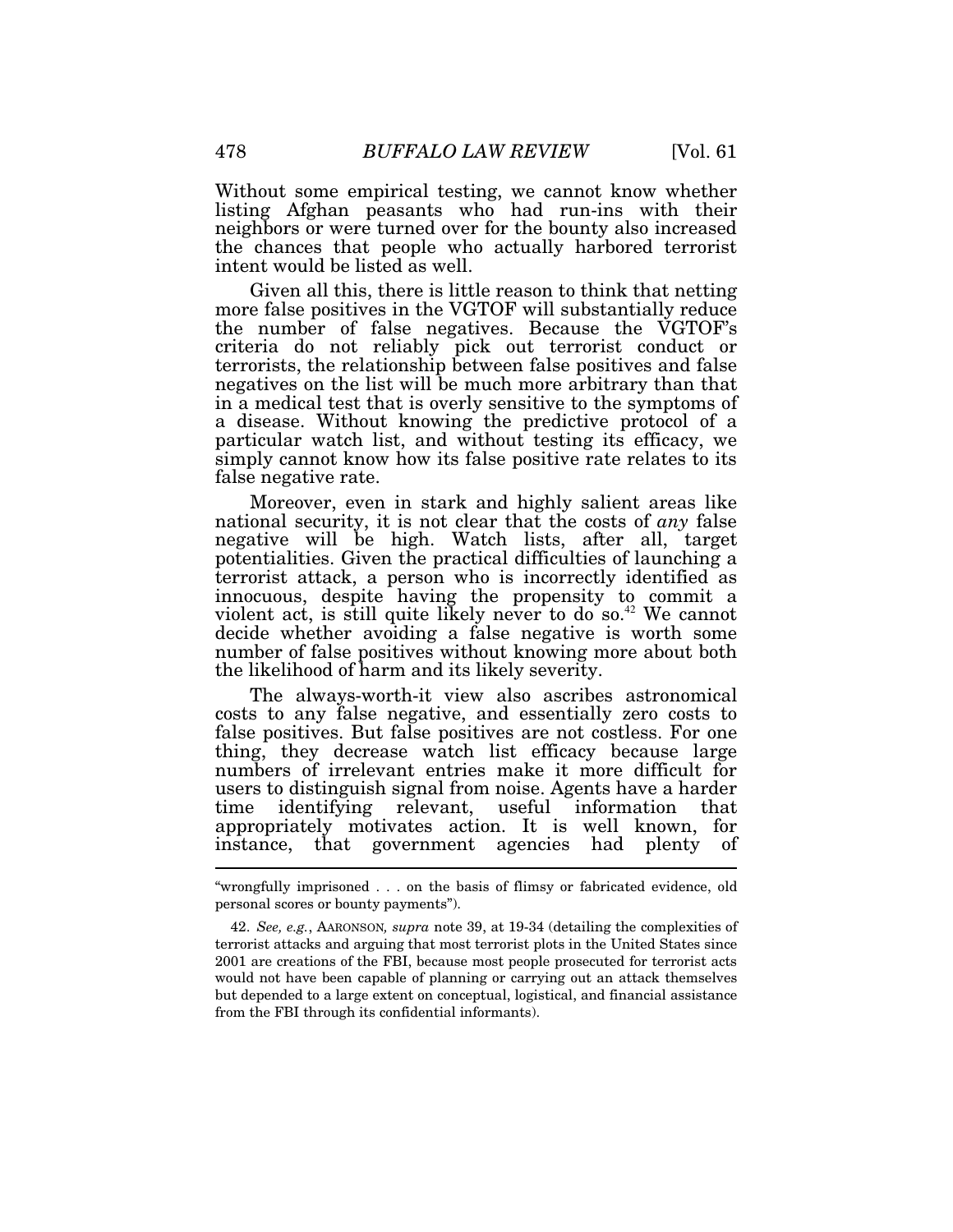information indicating that the man who turned out to be the Christmas Day bomber likely posed a danger, yet he was allowed to board a plane.<sup>43</sup> The failure to spot and stop him earlier can be described as a failure of attention to relevant information. That information was lost in the mass of irrelevant information surrounding it.

More data also makes a database more difficult to maintain and increases data integrity, collection, maintenance, and protection problems. For instance, a Department of Defense (DOD) feasibility investigation recently concluded that creating a database of all Congressional Medal of Honor recipients—purely factual information in the government's sole possession—would impose such a serious administrative burden that it was "impracticable."<sup>44</sup> Maintaining information sufficient to predict human conduct, as watch lists do, clearly involves more data and difficulty than this purely factual compilation. If that easier task is impracticable, proliferating data on watch lists clearly poses a great challenge.

The agents and agencies that maintain watch lists work within a web of complex and often conflicting incentives. Because the predictive work that watch lists do is inherently uncertain and often difficult to test, direct incentives to individuals are difficult to design. Some scholars have proposed offering monetary rewards for good decisions in the administrative context.<sup>45</sup> But it is difficult to

 44. United States v. Alvarez, 132 S. Ct. 2537, 2551 (2012) (quoting "Brief for United States" at 55) (internal quotation marks omitted).

 45. *See, e.g.*, M. Todd Henderson & Frederick Tung, *Paying Bank Examiners for Performance: Should Regulators Receive Bonuses for Effectively Guarding the Public Interest?*, 35 REG. 32, 32 (2012) (arguing that monetary bonuses linked to the value of regulated banks and timing of regulatory decisions would improve bank regulator performance by giving regulators a direct stake in the monetary value of their decisions).

 <sup>43.</sup> THE WHITE HOUSE, OFFICE OF THE PRESS SEC'Y, SUMMARY OF THE WHITE HOUSE REVIEW OF THE DECEMBER 25, 2009 ATTEMPTED TERRORIST ATTACK, 2 *available at* http://www.whitehouse.gov/the-press-office/white-house-reviewsummary-regarding-12252009-attempted-terrorist-attack (concluding that the intelligence community had sufficient information to know that Umar Farouk Abdulmutallab posed a danger but failed to "connect the dots"); Jeff Zeleny & Helene Cooper, *Obama: 'We Are at War'*, N.Y. TIMES: THE CAUCUS (Jan. 7, 2010, 4:53 PM), http://thecaucus.blogs.nytimes.com/2010/01/07/obama-reviewrevealed-significant-national-security-shortcomings/.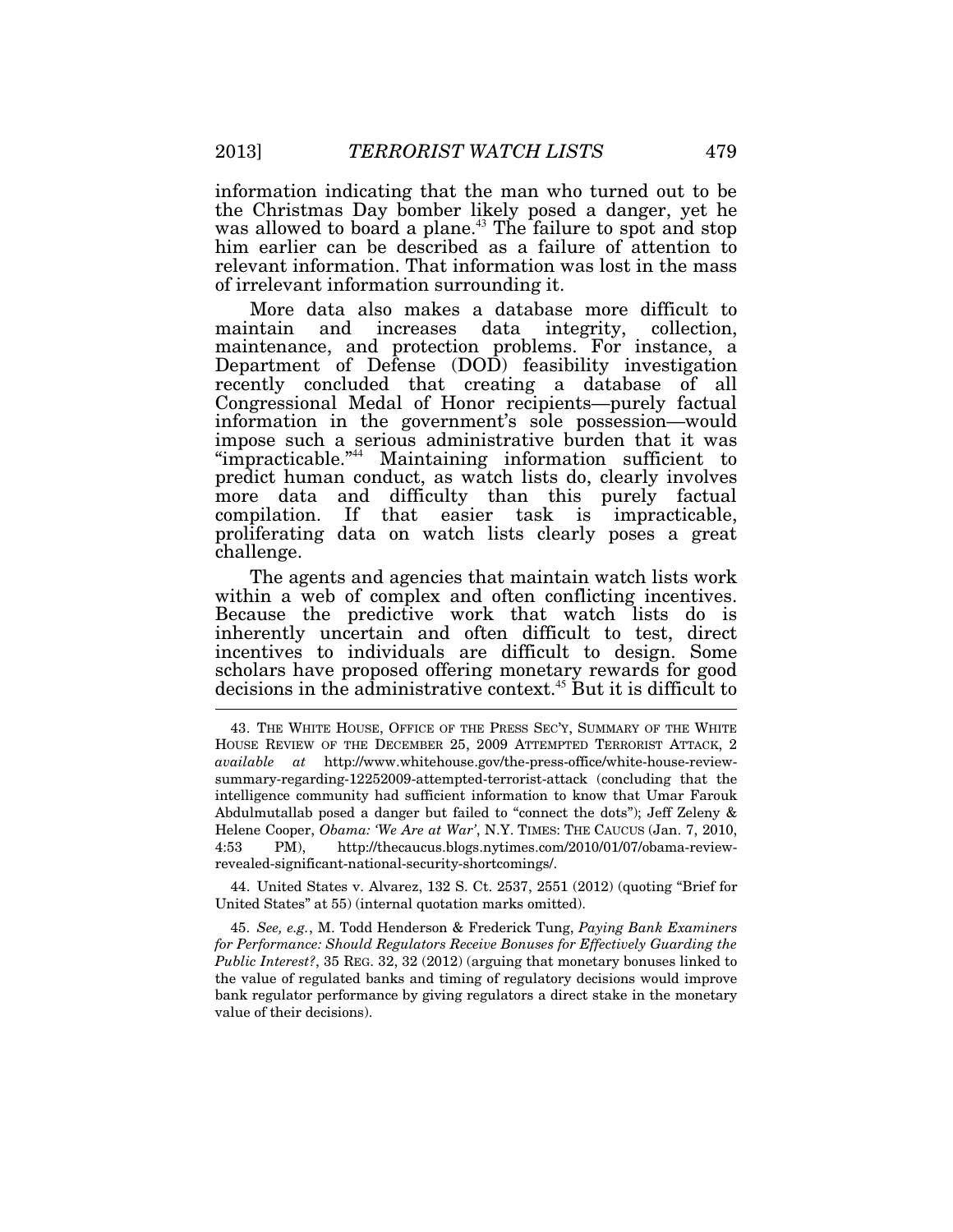implement a reward system in the absence of any mechanism for assessing judgment. Moreover, because watch list agents' subjective intuitions are constrained by watch list criteria and protocols, individualized incentives would put the burden on the wrong party. Where the agency has no way to test and update its predictive protocols, rewarding individual agents constrained by them will have only a small, and likely an arbitrary, effect.

Addressing agencies' perverse incentives and revising their assumptions about how false positives relate to false negatives, then, requires systemic regulation, not just individual rewards. Below, I propose requiring agencies to define what constitutes a false positive and a false negative, determine what levels of false positives and false negatives are acceptable, and assess and revise watch lists and their predictive protocols. To ground my proposals, I first introduce how watch lists work, emphasizing the key characteristics that differentiate them from other forms of knowledge and suspicion. I then describe the social and political effects that make them costly. Finally, I explain why current law does not suffice to constrain them.

# II. WATCH LIST JUDGMENTS

In the dictionary and in the law, a database like a watch list is just an information repository.<sup>46</sup> In this view, the information in a database preexists its compilation. My bank account number, travel history, and marital status are facts just the same, whether they find their way to a database or not. But watch lists exceed this simple description. They not only compile independently existing

 <sup>46.</sup> The Oxford English Dictionary defines a database as a "structured set of data held in computer storage and typically accessed or manipulated by means of specialized software," while Merriam-Webster defines it as "a usually large collection of data organized especially for rapid search and retrieval (as by a computer)." *See* OXFORD ENGLISH DICTIONARY, http://www.oed.com/view/Entry/ 47411?redirectedFrom=database#eid (last visited Mar. 24, 2013); MERRIAM-WEBSTER DICTIONARY, http://www.merriam-webster.com/dictionary/database (last visited Mar. 24, 2013). The Privacy Act instead uses the term "system of records," defined as a "group of any records . . . from which information is retrieved by the name of the individual or by some . . . other identifying particular assigned to the individual."  $5 \text{ U.S.C. }$   $\S 552a(a)(5)(2006)$ .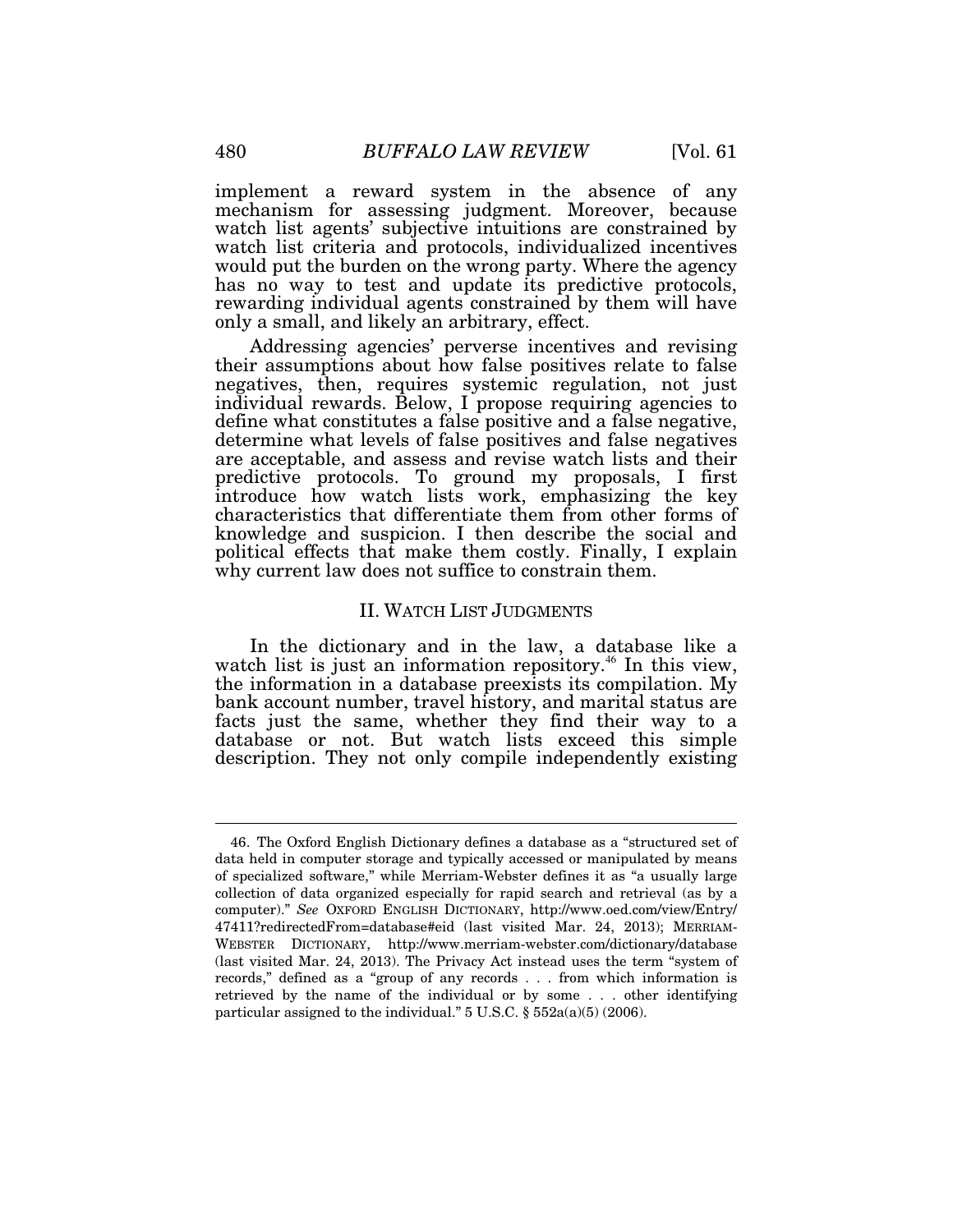information; they also contain predictions about how individuals will conduct themselves in the future.<sup>47</sup>

# A. *Combinability, Portability, Decontextualization, Impersonality*

The information in watch lists is easily *combinable*, highly *portable*, relatively *decontextualized*, and largely *impersonal*. These things are in themselves not new: we have always been able to merge pieces of information, transfer information to new addressees, and scrub information of specificity. Still, networked information storage has made it easier for information in one database to be shared with new users, put to new uses, and combined with information from other sources. The amount of information that a modern database can hold and the ease with which that information can be transferred, manipulated, and combined is unprecedented—so much so that a difference in degree becomes indistinguishable from a difference in kind.

Increasing information collection and networking has gone along with forms of information input that enable easy *combination*. Narrative descriptions give way to predetermined information categories that can be harmonized across databases.<sup>48</sup> Networked databases with specific input fields can be combined with one another to yield ever more diverse information about individuals. Such  $\overline{\phantom{a}}$ 

 <sup>47.</sup> Bernard Cohn's classic study of British colonial knowledge production in India introduces the concept of an "investigative modalit[y]" to capture the activities that governments undertake to "classify, categorize, and bound the vast social world" they seek to control. *See* BERNARD S. COHN, COLONIALISM AND ITS FORMS OF KNOWLEDGE: THE BRITISH IN INDIA 5 (1996). "An investigative modality includes the definition of a body of information that is needed, the procedures by which appropriate knowledge is gathered, its ordering and classification, and then how it is transformed into usable forms such as published reports" and other evaluative conclusions. *Id.* Cohn's insights, developed to study colonialism, are broadly applicable to governments generally. Watch lists can be conceived as an investigative modality of the future.

 <sup>48.</sup> *See, e.g.*, Richard V. Ericson & Kevin D. Haggerty, *The Policing of Risk*, *in* EMBRACING RISK: THE CHANGING CULTURE OF INSURANCE AND RESPONSIBILITY 239 (Tom Baker & Jonathan Simon eds., 2002) (describing, as an example, how Canadian police reports evolved from free-form narrative entries to forms with multiple fields requiring specific information, sometimes chosen from a limited range of choices).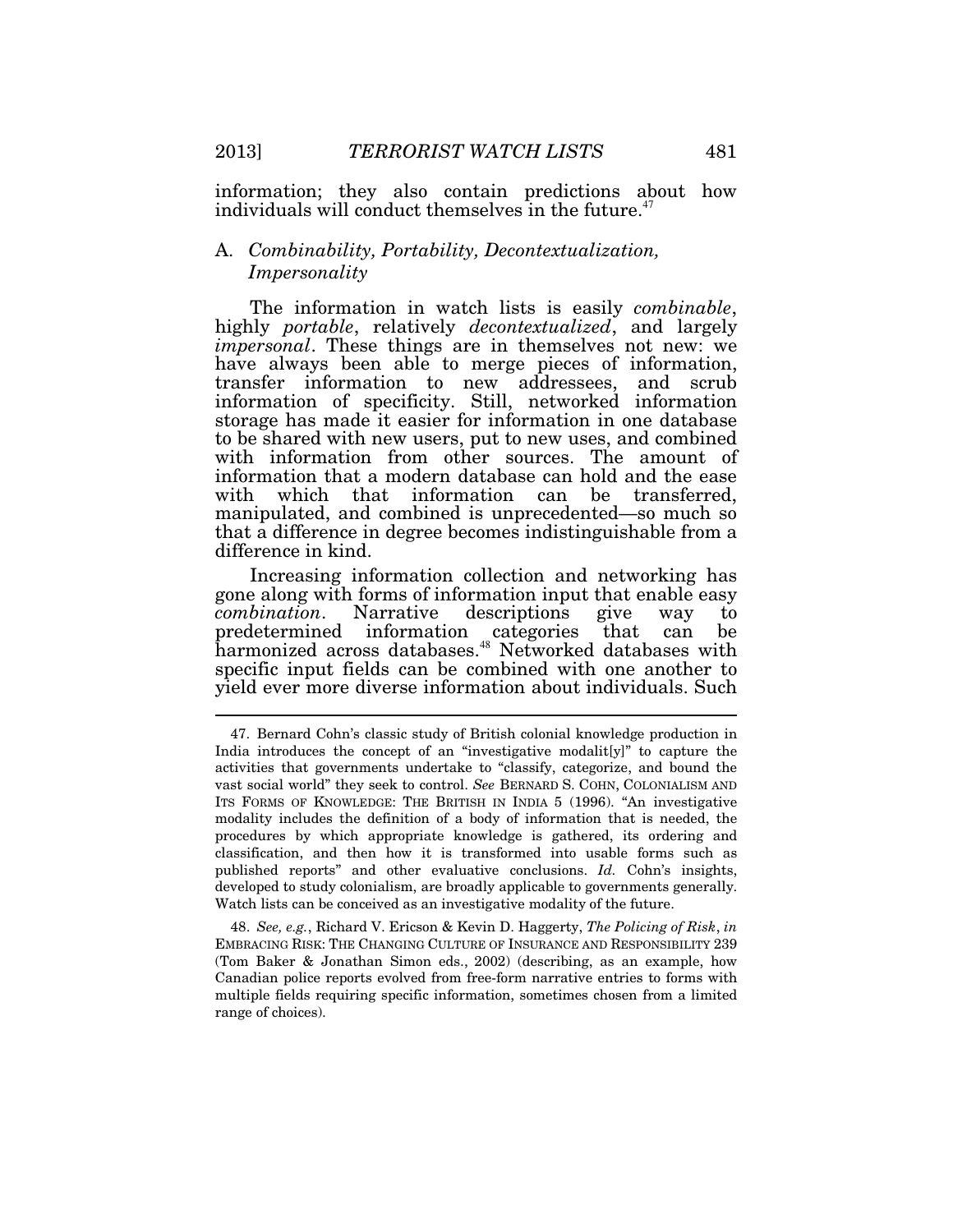combinations can also reveal previously unnoticed relations, similarities, and patterns through various processes loosely labeled "data mining."<sup>49</sup>

The same characteristics that make information easy to combine make it *portable*: easily distributed and understood beyond the circle of those who compiled or created it.<sup>50</sup> Combinability expands the scope of what information can reveal. Portability expands its audience—who it reveals things to. By making information accessible to potentially limitless addressees, networked databases like watch lists expand the uses to which information can be put and the situations in which it can be used: the packaging affects the product.

The information held in contemporary watch lists is relatively *decontextualized*, that is, easily removed from the conditions of its production. Users need not know much about the person at issue, the government agents who entered the information, how the criteria were developed, or how the information was compiled to be able to interpret a database's contents.<sup>51</sup> Decontextualization allows a database

 50. *See* Paul Kockelman & Anya Bernstein, *Semiotic Technologies, Temporal Reckoning, and the Portability of Meaning. Or: Modern Modes of Temporality— Just How Abstract Are They?*, 12 ANTHROPOLOGICAL THEORY 320, 321 (2012) (defining portability as "a way of characterizing the degree to which" a way of producing meaning is or appears "widely applicable and/or contextually independent").

 51. Decontextualization allows anyone familiar with the applicable symbolic system to understand information. It has been contrasted in a number of different realms of knowledge to information that requires more mutual knowledge, personal experience, or situation-specific understandings to be successfully understood. Indeed, that contrast has been seen as a central tension in modern knowledge-production. *See, e.g.*, EDWARD S. CASEY, THE FATE OF PLACE: A PHILOSOPHICAL HISTORY (1997) (discussing place and space); Martin Heidegger, *Modern Science, Metaphysics, and Mathematics*, *in* MARTIN HEIDEGGER: BASIC WRITINGS 305 (David Farrell Krell ed., 1993) (discussing modern science generally); Peter Galison, *Ten Problems in History and Philosophy of Science*, 99 ISIS 111, 119-22 (2008) (providing studies of scientific knowledge production). In that sense, terrorist watch lists partake of a larger trend of modern knowledge-production and its critique.

 <sup>49.</sup> Data mining can be defined as "the process of searching data for previously unknown patterns and using those patterns to predict future outcomes." Jonas & Harper, *supra* note 23, at 1. Jonas and Harper describe data mining as "a subset of the broader practice of data analysis," but note that "discussions of data mining have probably been hampered by lack of clarity about its meaning." *Id.* at 5.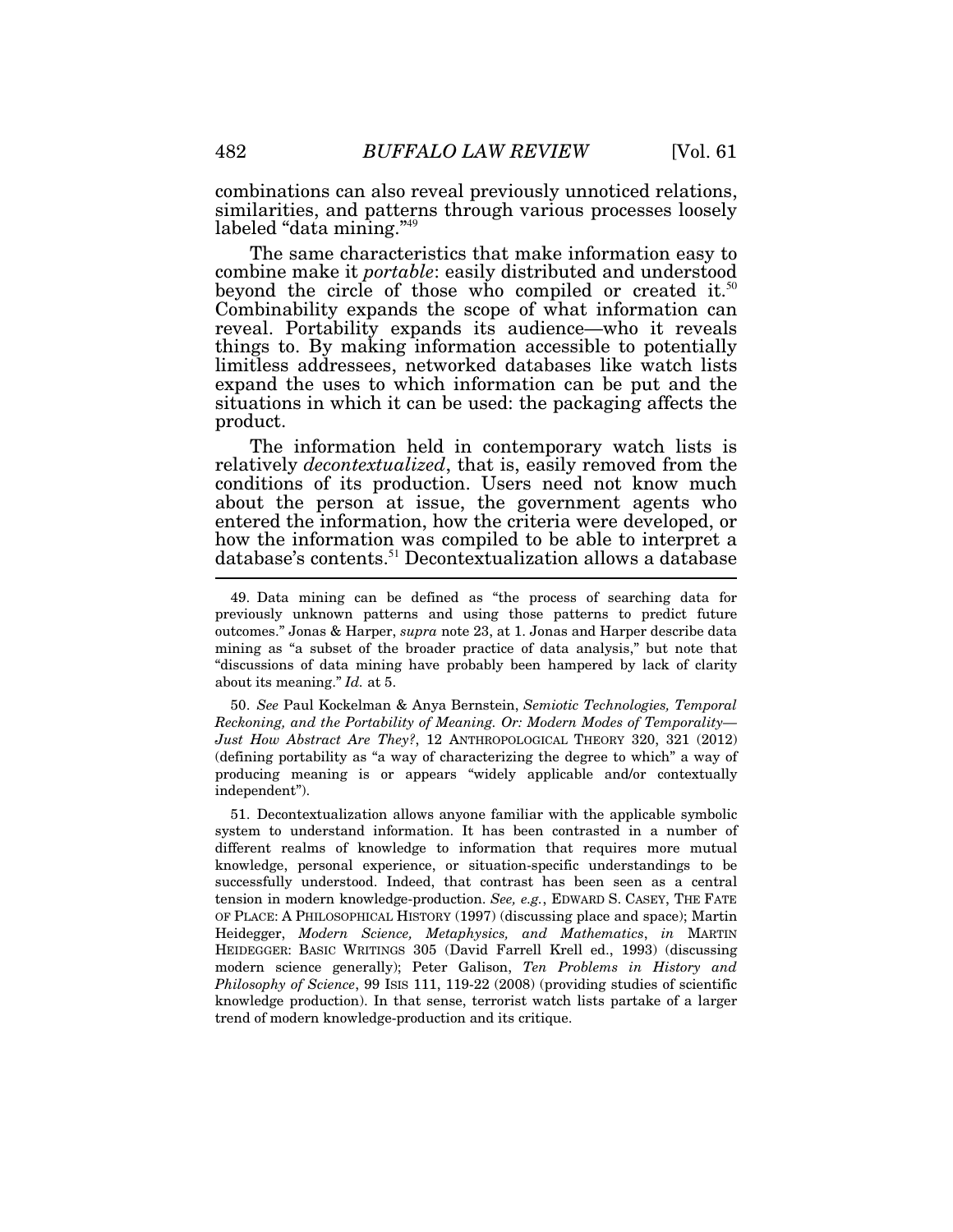to look like a world unto itself: the information it contains appears independent of the world it describes.<sup>52</sup>

Similarly, watch list information appears *impersonal* because the way it is compiled and transmitted obscures its dependence on subjective judgment. Standardized forms calling for particular information and evaluative criteria presented as checklists give an objective feel to database information. Determining what criteria should underlie a prediction and whether a set of facts fit those criteria are themselves subjective, evaluative processes. But the personal judgment inherent in these determinations is masked by the impersonality of how databases collect and transmit them.

The combinable, portable, decontextualized, and seemingly impersonal information in a watch list is used to predict whether someone will likely commit a terrorist act in the future. Sometimes, that judgment comes from an individual agent's predictions about someone's conduct. Others offer predictions through automated processes based on algorithms that evaluate current behavior to predict future conduct. Those databases move subjective judgment from the direct evaluation of an individual by a person who makes a prediction to group evaluations made by those who develop the algorithm.

But in both cases, watch lists inscribe a governmentally authorized judgment about an individual. Unlike most forms of government judgment, though, they are subject to few legal constraints—as the novelty of granting standing to No Fly List plaintiffs indicates. Databases used in this way do more than simply compile information. They also create it.

 <sup>52.</sup> Studies of language use link decontextualization of communicative signs with their entextualization elsewhere. Entextualization has been described as a "process of rendering discourse extractable, of making a stretch of linguistic production into a unit—a *text*—that can be lifted out of its interactional setting." Richard Bauman & Charles L. Briggs, *Poetics and Performance as Critical Perspectives on Language and Social Life*, 19 ANN. REV. ANTHROPOLOGY 59, 73 (1990). In this sense, a database prediction is "self-entextualiz[ing]"; it appears as a "formally autonomous totality" divorced from the communicators who created it. Michael Silverstein, "*Cultural" Concepts and the Language-Culture Nexus*, 45 CURRENT ANTHROPOLOGY 621, 626 (2004).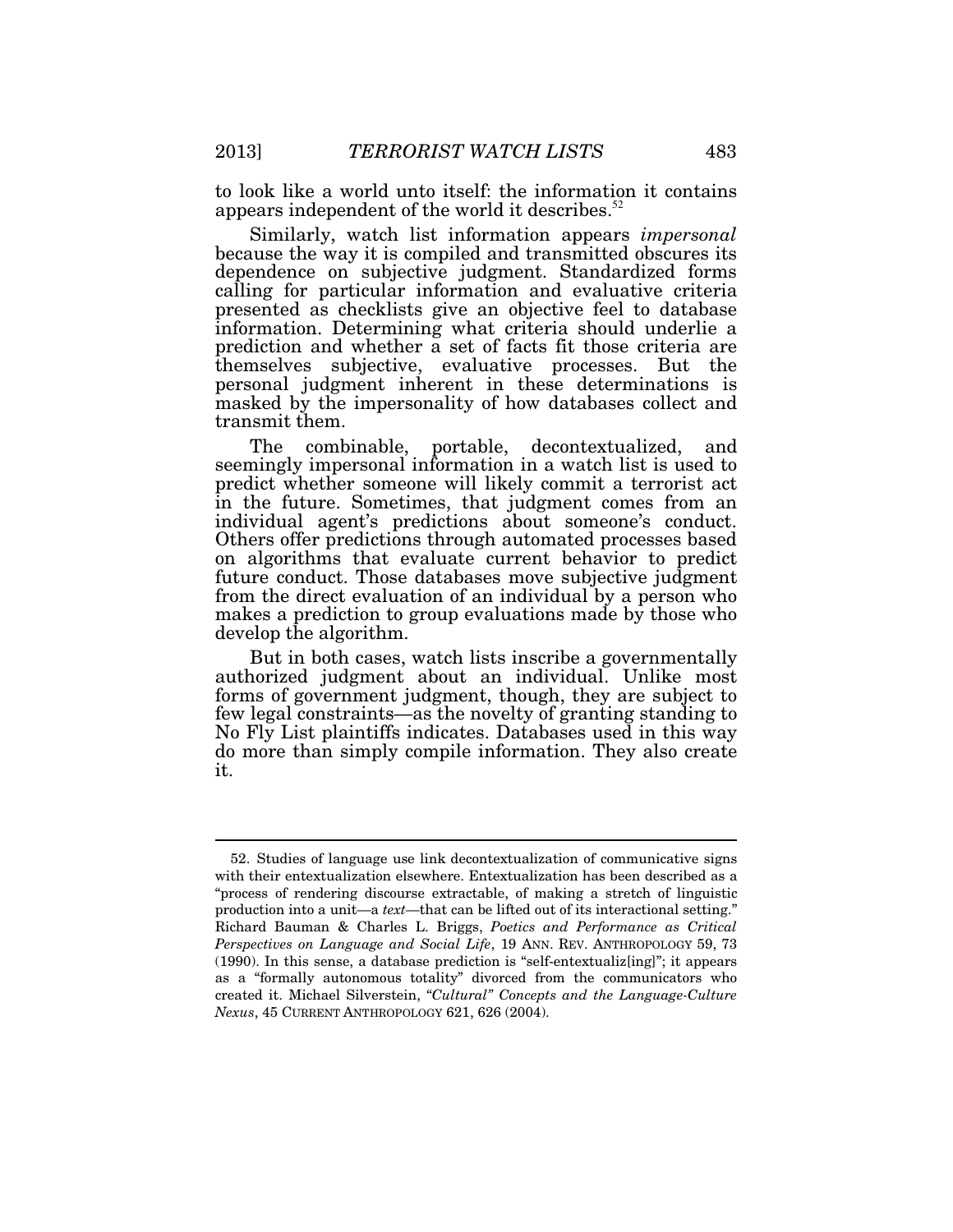## B. *The Division of Evaluative Labor*

Predictions made as part of database creation allow for a division of evaluative labor among numerous participants. Different people set the predictive criteria, make the prediction, validate it, and use it. For instance, the criteria for determining whether someone is likely to engage in a terrorist act comes from one division of the FBI.<sup>53</sup> Field agents then apply those criteria in individual cases, entering predictions that they submit to another agency division, which affirms the prediction based on field agents' entries.<sup>54</sup>

When nominating an individual who is not the subject of an ongoing FBI investigation for inclusion in the consolidated terrorist watch list, for instance, an FBI field the recommendation to an FBI Headquarters unit charged with reviewing the underlying information to determine whether it warrants passing on to the National Counterterrorism Center for inclusion.<sup>55</sup> Those predictions are then made available to all law enforcement agents in the country to guide their interactions with listed individuals.<sup>56</sup>

 <sup>53.</sup> *See supra* note 20 and accompanying text; KROUSE, *supra* note 20, at 31- 32; *see, e.g.*, Minutes, National Crime Information Center Advisory Policy Board, Atlanta, Ga., *supra* note 35, at 52 (recounting how the Violent Gang and Terrorist Organization File, an FBI gang and terrorist watch list, was developed by FBI working groups reviewing a Bureau of Alcohol, Tobacco, and Firearms proposal for a gang list); *see also* U.S. DEP'T OF JUST., OFFICE OF THE INSPECTOR GENERAL AUDIT DIV., AUDIT REPORT 09-25, THE FEDERAL BUREAU OF INVESTIGATION'S TERRORIST WATCHLIST NOMINATION PRACTICES, at viii (May 2009), *available at* http://www.justice.gov/oig/reports/FBI/a0925/final.pdf [hereinafter TERRORIST WATCHLIST NOMINATION PRACTICES]; s*ee generally* Privacy Act of 1974; Modified System of Records, 60 Fed. Reg. 19,774, 19,774 (Apr. 20, 1995) (issuing a System of Records Notice for the VGTOF).

 <sup>54.</sup> *See* TERRORIST WATCHLIST NOMINATION PRACTICES, *supra* note 53, at viii.

 <sup>55.</sup> *Id.* at vii-viii. For nominations involving people who are subjects of FBI investigations, the intermediate review consists only of ascertaining that the documentation is complete and error-free. *Id.* For international terrorist suspect nominations, FBI headquarters first forwards the name on to the NCTC, whence it goes to the TSC. *Id.* An Inspector General report found that the mandated internal review was often not completed and that the "internal controls over these . . . processes are weak or nonexistent." *Id.* at xviii-xix*.*

 <sup>56.</sup> *See The National Crime Information Center*, *supra* note 19.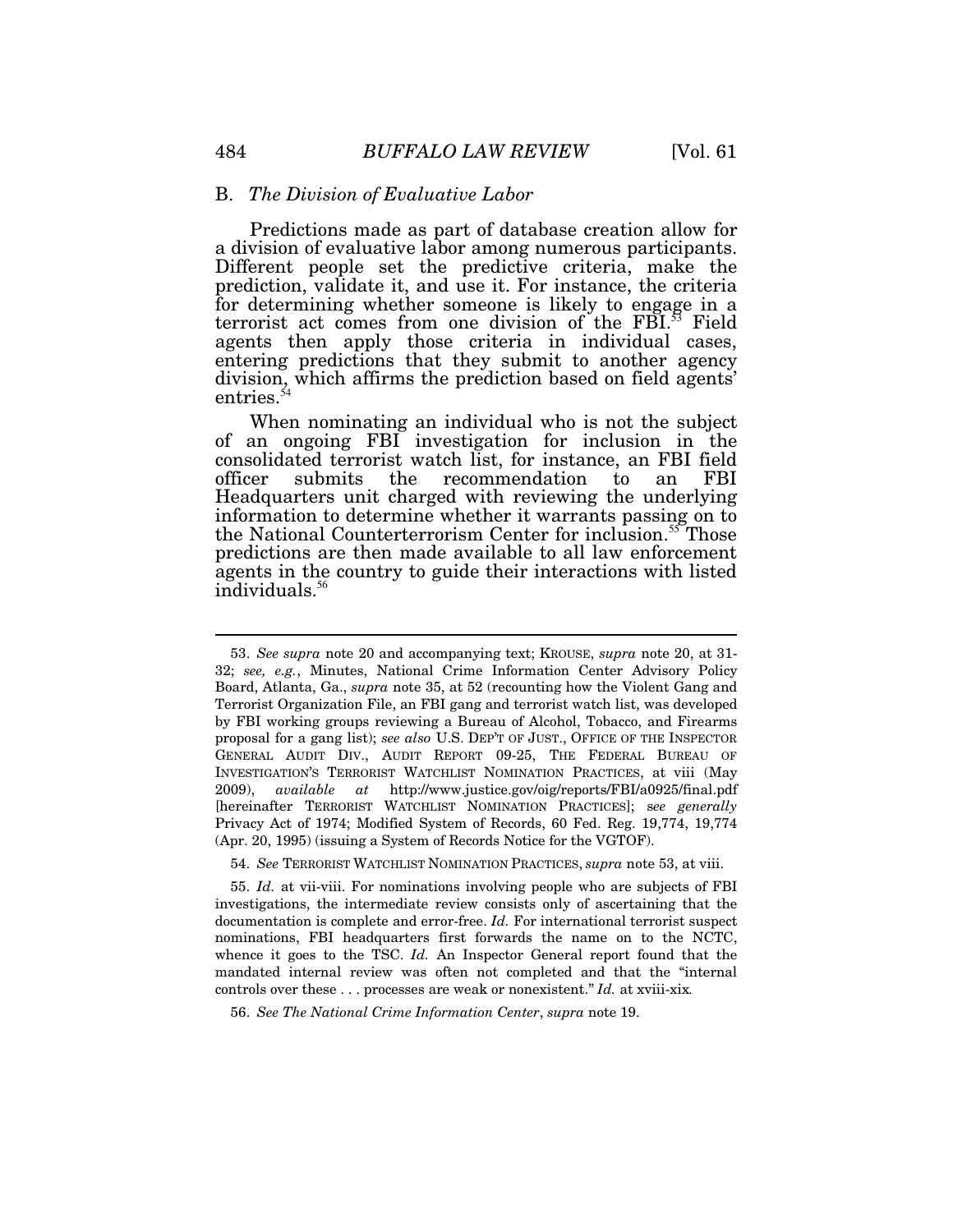The people who interact with the individuals listed in the database are, thus, far removed from the people who determined that the individuals should be listed in it. In the case of the VGTOF, for instance, officers who interact with suspects on the ground receive no information as to why a suspect ended up on the watch list: in 2009, the agency decided that the reasons a name was added to the list should not appear in the file.<sup>57</sup> Those who apply criteria to make predictions about listed individuals are, in turn, removed from those who decided what the criteria should be.

## III. THE BROAD EFFECTS OF TERRORIST WATCH LISTS

Watch lists' combinability, portability, decontextualization, and impersonality, as well as their diffusion of evaluative labor, help differentiate them from other forms of knowledge production like individual, interpersonal determinations. These characteristics lend predictive government databases of all sorts both strengths and weaknesses. And they lead to broad individual, political, and social effects that are largely invisible when we think of watch lists as mere information repositories. This Part explores those larger effects, which comprise the hidden costs that watch lists exact.

## A. *Effects on Agents and Agencies: Overconfidence and Skill Atrophy*

The diffusion of evaluative labor in watch lists leads to *cumulative* judgments that are produced by many individual participants at different stages of the predictive process. Like many database characteristics, cumulative judgment has both an upside and a downside.

By aggregating individual evaluations and judgments, accumulation can erase psychological peculiarities such as biases or other weaknesses in reasoning. Psychological research has recently tested experimentally what anthropology and sociology have always known: our evaluations of facts and people depend on our cultural

 <sup>57.</sup> Minutes, CJIS Advisory Policy Board, National Harbor, Md. 24 (June 4-5, 2009) (document produced in FOIA litigation) (Bates No. NCIC-VGTOF-6100) (on file with author).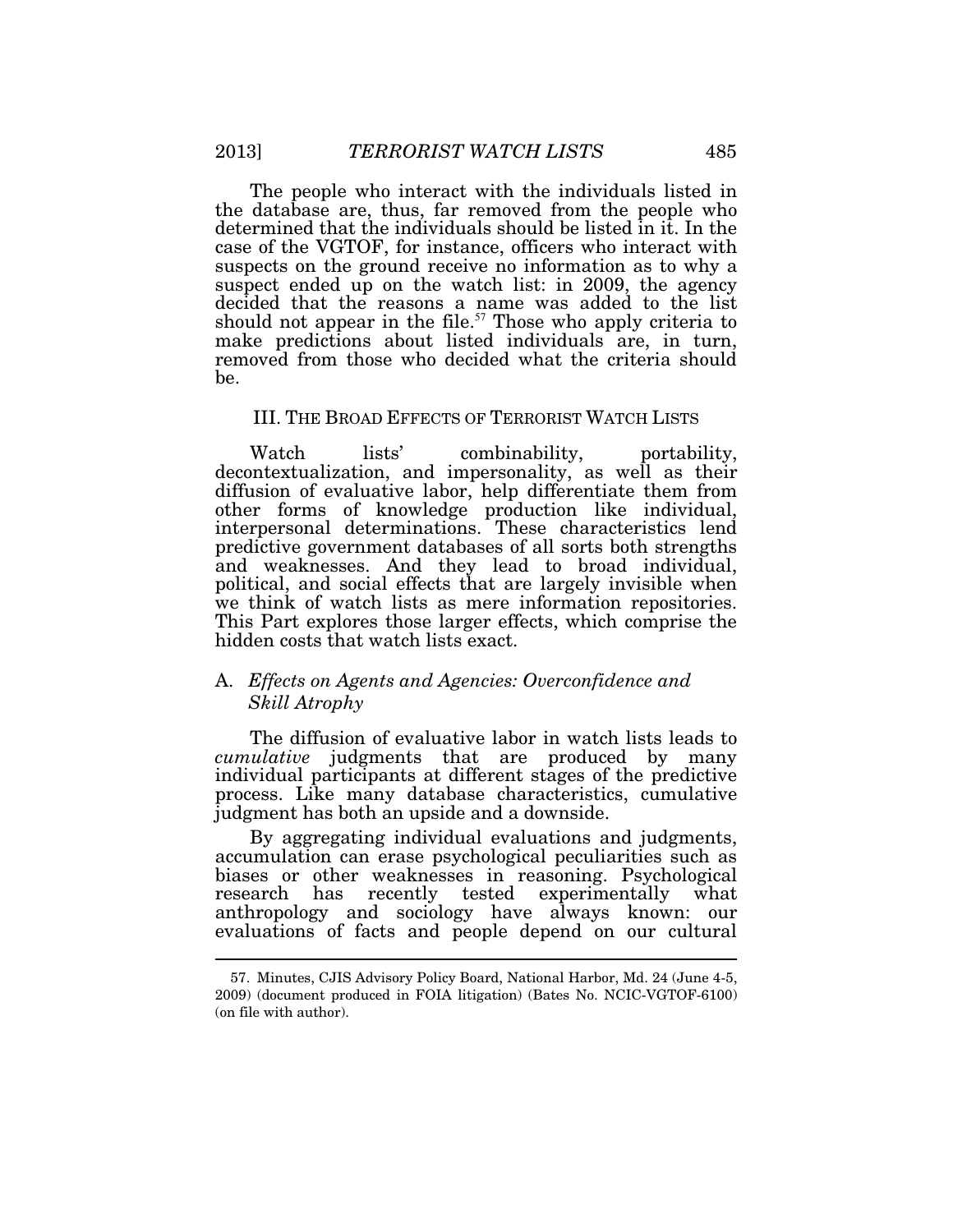milieus.<sup>58</sup> World views, social connections, emotions, beliefs, and personal experiences affect people's judgments.<sup>59</sup> Doling out different parts of evaluation to different people may ameliorate some of these idiosyncratic psychological influences by diversifying the cultural milieus in play. And automating parts of the process may make it easier to spot the effects of cultural predispositions when they conflict with realistic assessments.

Moreover, removing evaluators from the uses of their evaluations may minimize some psychological impediments to improving database predictions. Experiments have repeatedly demonstrated that people tend to interpret new facts to accord with their existing convictions rather than allowing evidence that conflicts with their world view to alter it.<sup>60</sup> Because of this common phenomenon, people who make predictions may be averse to finding out whether they were right. Perhaps more importantly, they resist acting on evidence that they were wrong.<sup>61</sup> Separating those who make predictions from those who guide the criteria underlying predictions may alleviate some of those psychological obstacles. Those who devise criteria could learn from the mistakes of those who implement them rather than from their own mistakes.

At the same time, cumulative judgment can also undermine the efficacy of watch list predictions. Watch lists'

 <sup>58.</sup> *See, e.g.*, Dan M. Kahan, *The Cognitively Illiberal State*, 60 STAN. L. REV. 115, 119-21 (2007).

<sup>59</sup>*. See, e.g.*, *id.*

 <sup>60.</sup> *See, e.g.*, *id.* at 121 (citing Jonathan J. Koehler, *The Influence of Prior Beliefs on Scientific Judgments of Evidence Quality*, 56 ORG. BEHAV. & HUM. DECISION PROCESSES 28 (1993)) ("Real-world people tend to be anti-Bayesians: rather than update their prior beliefs based on new information, they tend to evaluate the persuasiveness of new information based on its conformity to their experience.").

 <sup>61.</sup> Daniel Kahneman, a pioneer in the study of such irrationalities, has written about his own anti-Bayesian experience in the Israeli army, where he was on a team that assessed the leadership potential of army recruits. Feedback sessions regularly revealed that the team's "ability to predict performance . . . was negligible," but this "had no effects whatsoever on how we evaluated candidates and very little effect on the confidence we felt in our judgments and predictions . . . ." DANIEL KAHNEMAN, THINKING, FAST AND SLOW 209-11 (2011). Kahneman's subsequent research has shown that this "*illusion of validity*" is prevalent among those who make predictions. *Id.* at 211.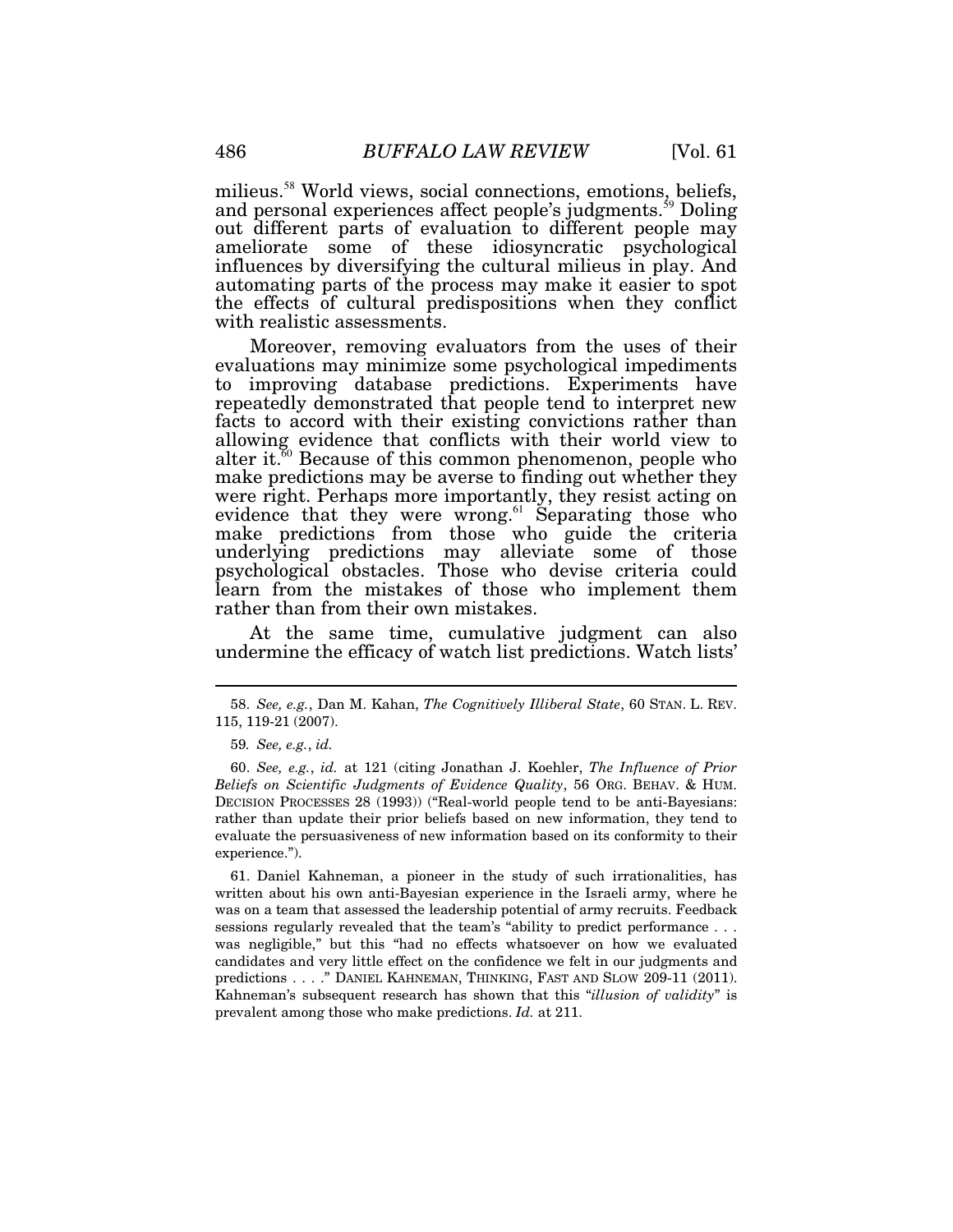depersonalized nature gives them a veneer of objectivity that obscures the subjective, evaluative aspects of predicting individual conduct. The notion of objectivity has long teetered between indicating that a conclusion is true, on the one hand, and indicating that it is untainted by emotion or personal interest, on the other.<sup>62</sup> As historian of science Theodore Porter has pointed out, "[o]bjectivity as impersonality is often conflated with objectivity as truth."<sup>63</sup> The lack of an explicit subjectivity in database predictions the absence of a visible person evaluating data and making predictions in a way that other participants can assess contributes to the appearance of objectivity and encourages the conflation of impersonality with truth value. $64$ 

In other words, diffusion may ameliorate the effects of individual psychology by cancelling out biases, but it may also exacerbate them by obscuring individuality. Worse, it may lead to cumulative judgments that stack bias on bias. If people at different stages of the evaluative process share a world view and a cultural milieu, their agreement on a prediction can make it seem more reliable even when their evaluation merely compounds their individual prejudices or predispositions through ideological amplification.<sup>65</sup>

 63. THEODORE M. PORTER, TRUST IN NUMBERS: THE PURSUIT OF OBJECTIVITY IN SCIENCE AND PUBLIC LIFE 74 (1995). Porter argues that American public policy has historically been characterized by a tension between rhetorics of objectivity and the deployment of expertise. American government institutions have turned to "mechanical objectivity," a devotion to rule-based analysis, when their expertise was under attack. *See id.* at 4, 194.

64. *See id.* at 74.

 65. *See, e.g.*, David Schkade, Cass R. Sunstein, & Reid Hastie, *What Happened on Deliberation Day?*, 95 CALIF. L. REV. 915, 917 (2007) (reporting

 <sup>62.</sup> *See, e.g.*, Lorraine Daston, *Objectivity and the Escape from Perspective*, 22 SOC. STUD. OF SCI. 597, 597 (1992) (tracing the historical development of three conceptions of objectivity: "ontological objectivity," the pursuit of truth that revolves around "the fit between theory and the world"; "mechanical objectivity," the attempt to "suppress[] the universal human propensity to judge and aestheticize" by "forbid[ding] interpretation in reporting and picturing scientific results"; and "aperspectival objectivity," a related form that attempts to "eliminat[e] individual (or occasionally group) idiosyncrasies" by combining multiple approaches); Theodore M. Porter, *Quantification and the Accounting Ideal in Science*, 22 SOC. STUD. OF SCI. 633, 646 (1992) (arguing that the notion of objectivity, though sometimes equated simply with truth, is better understood as an ideal of "impersonality, standardization" that "reduc[es] subjectivity to a minimum").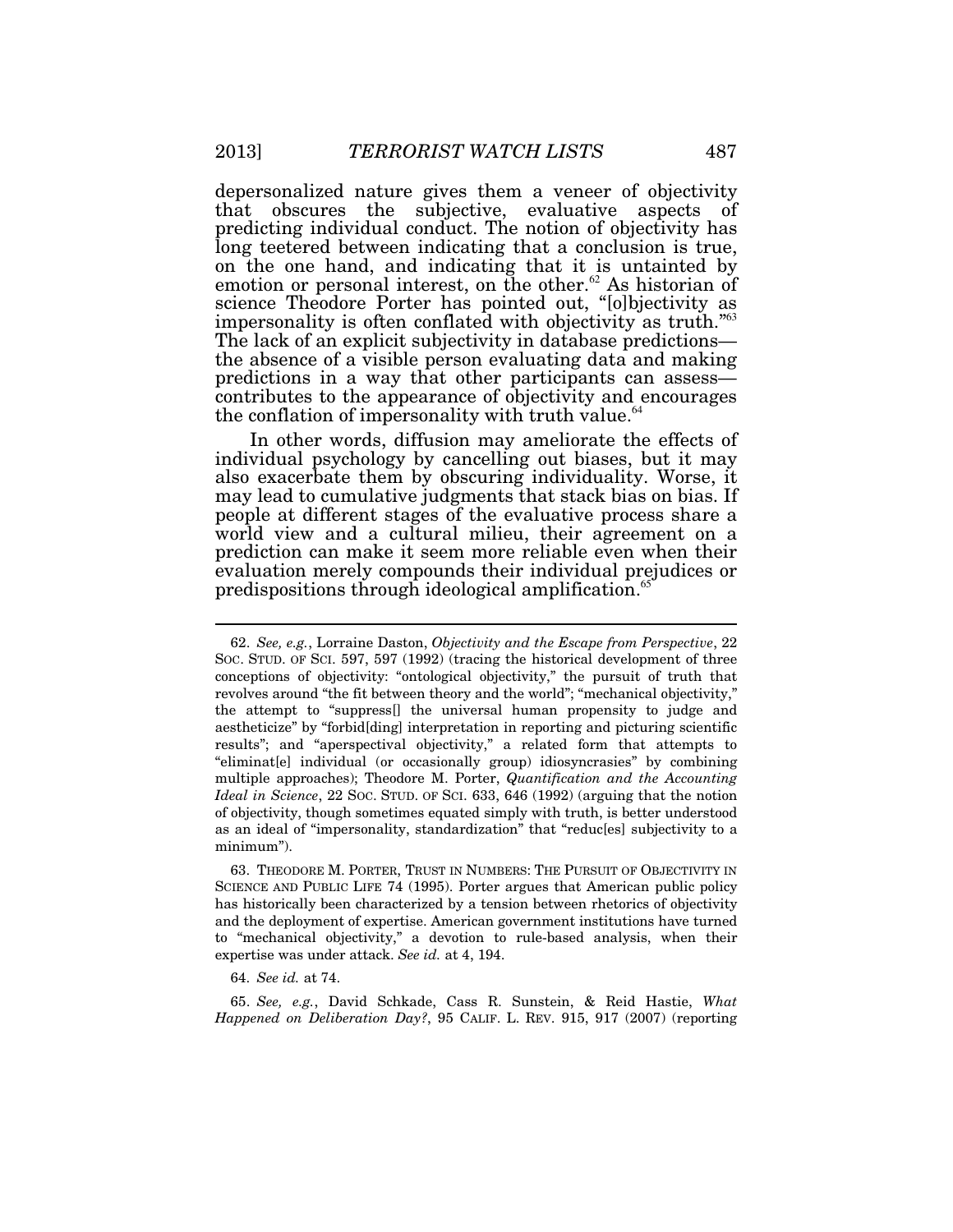Moreover, the trend of federal agencies exempting watch lists from Privacy Act requirements and eschewing cost-benefit analysis for national security-related regulations, discussed above, suggests that even when evaluative labor is diffuse—and the psychological cost of being wrong is thus lowered—government actors often remain loath to assess their own predictive practices.

The diffusion of evaluative labor also helps decontextualize judgment. Judgment becomes "black box[ed]," looking ever less like evaluation and ever more like fact.<sup>66</sup> Involving computers in watch list predictions further intensifies black boxing: automation can obscure the very existence of decisions. In fact, however, automated evaluation is no less evaluative. Combining data from different sources, after all, requires some person to decide what kind of data to combine. And deriving knowledge from that combination requires someone to draw conclusions about its relevance and reliability. Data mining may reveal a pattern, in other words, but merely revealing a pattern is not enough. It still takes a person to determine whether that pattern is relevant to the problem that the watch list addresses.

In the networked world of watch lists, it is easy to treat information processing and combination as something computers, not people, do. Combining information from multiple databases to yield predictions is often seen, in Orin Kerr's words, as simply "data manipulation by a machine."<sup>67</sup>

experimental results showing that deliberations among groups of like-minded individuals led participants to take more extreme positions in a process of "*ideological amplification*"); Cass R. Sunstein, *Deliberative Trouble? Why Groups Go to Extremes*, 110 YALE L.J. 71, 118 (2000) ("[G]roup discussion is likely to shift judgments toward a more extreme point in the direction indicated by the median of predeliberation judgments.").

 66. BRUNO LATOUR, SCIENCE IN ACTION: HOW TO FOLLOW SCIENTISTS AND ENGINEERS THROUGH SOCIETY 2-3 (1987) ("The word black box is used by cyberneticians whenever a piece of machinery or a set of commands is too complex. In its place they draw a little box about which they need to know nothing but its input and output."); *see also id.* at 253 ("The more . . . complex [machines] are, the more . . . each part hides the other as they become darker and darker black boxes.").

 67. *See* Orin S. Kerr, *Use Restrictions and the Future of Surveillance Law*, 11 BROOKINGS INST.: THE FUTURE OF THE CONST. SERIES 1, 4 (2011), http://www.brookings.edu/~/media/research/files/papers/2011/4/19%20surveillan ce%20laws%20kerr/0419\_surveillance\_law\_kerr.pdf.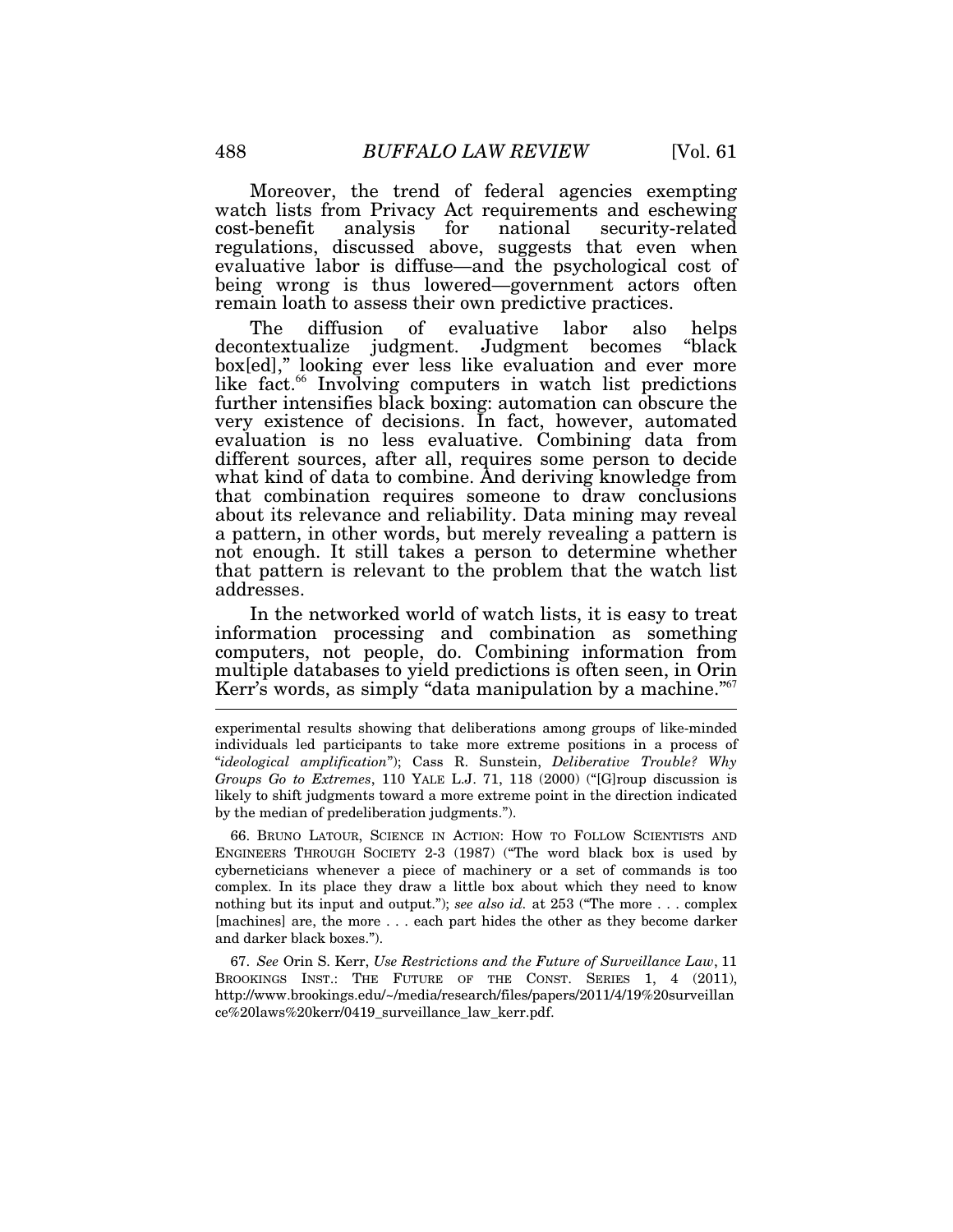But that presents a somewhat idealized description of how information is processed. Machines do the aggregation, but people have to determine what to aggregate and how to aggregate it. People write the algorithms that machines perform and interpret the significance of any results. As Kerr's description shows, however, the role of people and their subjective judgments in these processes can be obscured by the higher visibility of machines and their seeming objectivity.<sup>68</sup>

The diffusion of evaluative labor also makes a database's predictions harder for any given participant to assess. Those who give predictions do not generally know how the criteria they apply were created and have no way of assessing whether those criteria effectively pick out the targeted conduct. Other participants similarly cannot assess the strengths of the predictions themselves. The separation of functions, of course, inheres in any organizational effort division of labor has been recognized as a key aspect of complex institutions at least since Adam Smith. The inability of any participant to evaluate the overall effects of the predictive process is thus not surprising. It does, however, make it all the more important for organizations to have some means of assessing their predictive database uses.

The diffusion of evaluative labor can thus facilitate selfcorrection in some cases while facilitating its avoidance in others. It may be that certain areas are so emotionally laden and psychologically salient that diffusing evaluative labor does not suffice to ameliorate the psychological costs of being wrong.<sup>69</sup> It may also be that the politics surrounding high-salience areas makes self-assessment more difficult because it requires admitting our limited ability to protect against risk, and it introduces balancing requirements into areas that seem so urgent that balancing seems inappropriate.

For instance, when prediction depends heavily on agents' evaluations but appears to rest on objective criteria,

 <sup>68.</sup> *See id.*

 <sup>69.</sup> *See, e.g.*, Darryl K. Brown, *Cost-Benefit Analysis in Criminal Law*, 92 CALIF. L. REV. 323, 327 (2004) (noting that "a popular politics that . . . has tilted decisively toward harsh punitivism" has made introducing cost-benefit concepts into criminal law particularly difficult).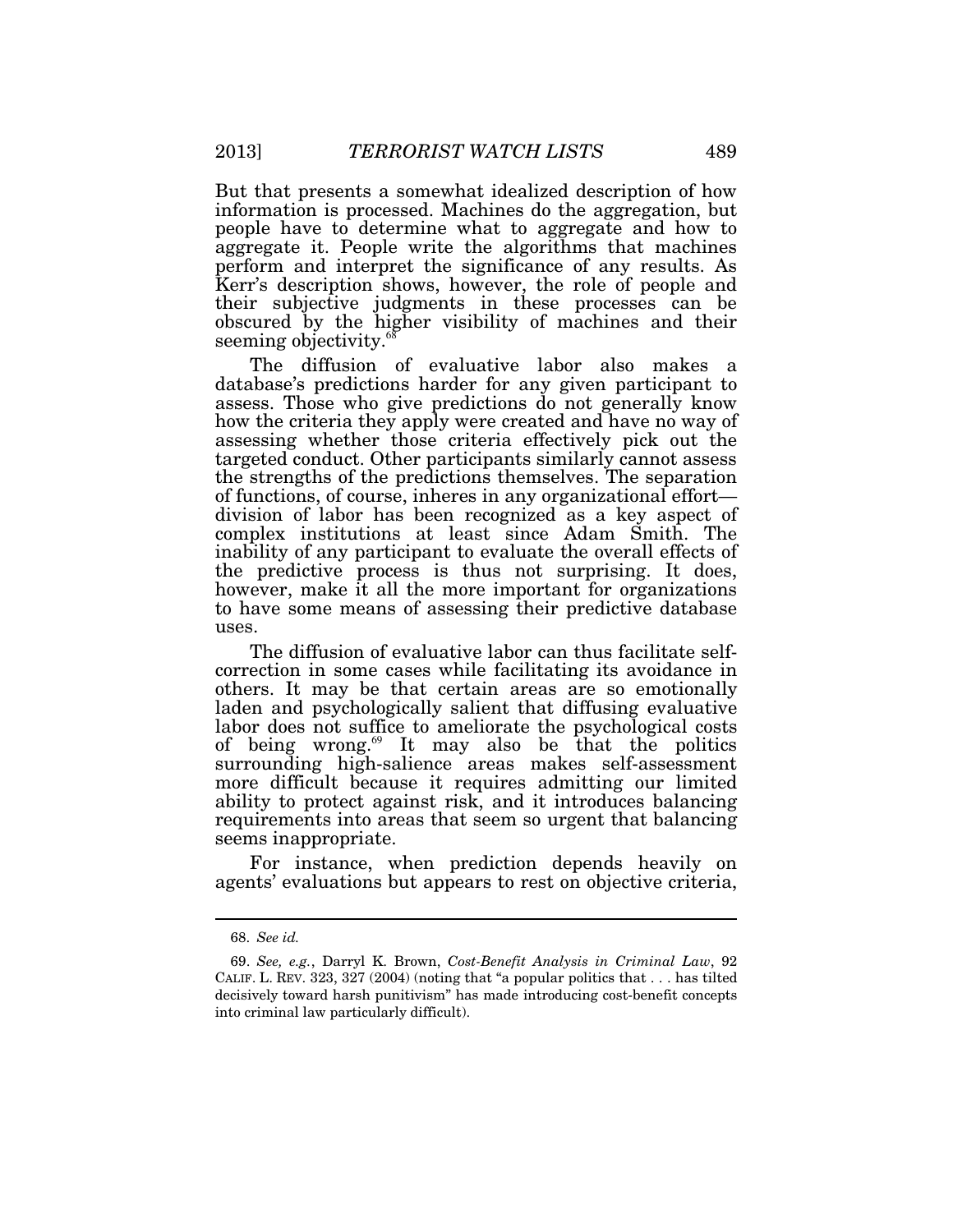agents may come to misrecognize their own judgments as simple recognitions of fact. Over time, as agents accumulate more of these recognitions of fact, they may become prone to over-trusting their own judgments. With no external way to test whether their intuitions are correct, and no internal requirement to justify their conclusions, agents may come to feel that their evaluations are simply correct. But without any evaluation of their evaluations, we cannot know that they are.

Over time, this process will lead predictably to lowered standards of judgment: agents will feel increasingly justified acting on hunches or intuitions rather than requiring themselves to work through difficult, indeterminate reasoning processes that subject their own conclusions to doubt. The watch list they create will act as confirmation of their correct evaluation that an individual should be on the list. As long as every instance of judgment receives a positive response, judgment will appear very similar to fact.<sup>70</sup>

The evaluative processes that watch lists employ themselves form a part of their cultural milieu: they frame certain kinds of action as having predictive value, and they encourage different levels of self-reflection, self-doubt, and self-correction. How evaluation is structured in a database thus affects the assessment capabilities of the evaluators. If agents are never exposed to their mistakes or forced to reassess their instincts, they will make predictions under the illusion that they are generally correct. Moreover, feeble limits on false positives encourage agents not to examine the underlying premises of their decisions. That is, they encourage agents to have bad judgment.

The costs that the atrophy of judgment exact are tricky to calculate. While it seems clear that an unrealistic

<sup>70.</sup> A similar danger faces any agent with judgment responsibilities, of course. But the dangers seem to be starkest in high-salience areas like national security. For instance, a Senate report found that after an intelligence agent issued a report duplicating information available in major news outlets, a "performance review . . . cited this report as a signature accomplishment." S. PERMANENT SUBCOMM. ON INVESTIGATIONS, COMM. ON HOMELAND SECURITY AND GOVERNMENTAL AFFAIRS, FEDERAL SUPPORT FOR AND INVOLVEMENT IN STATE AND LOCAL FUSION CENTERS 41 (Comm. Print 2012), *available at* http://s3.documentcloud.org/documents/446657/fusion-centers.pdf. Praising people for imagining that public information constitutes an intelligence scoop seems unlikely to move them to improve their intelligence gathering abilities.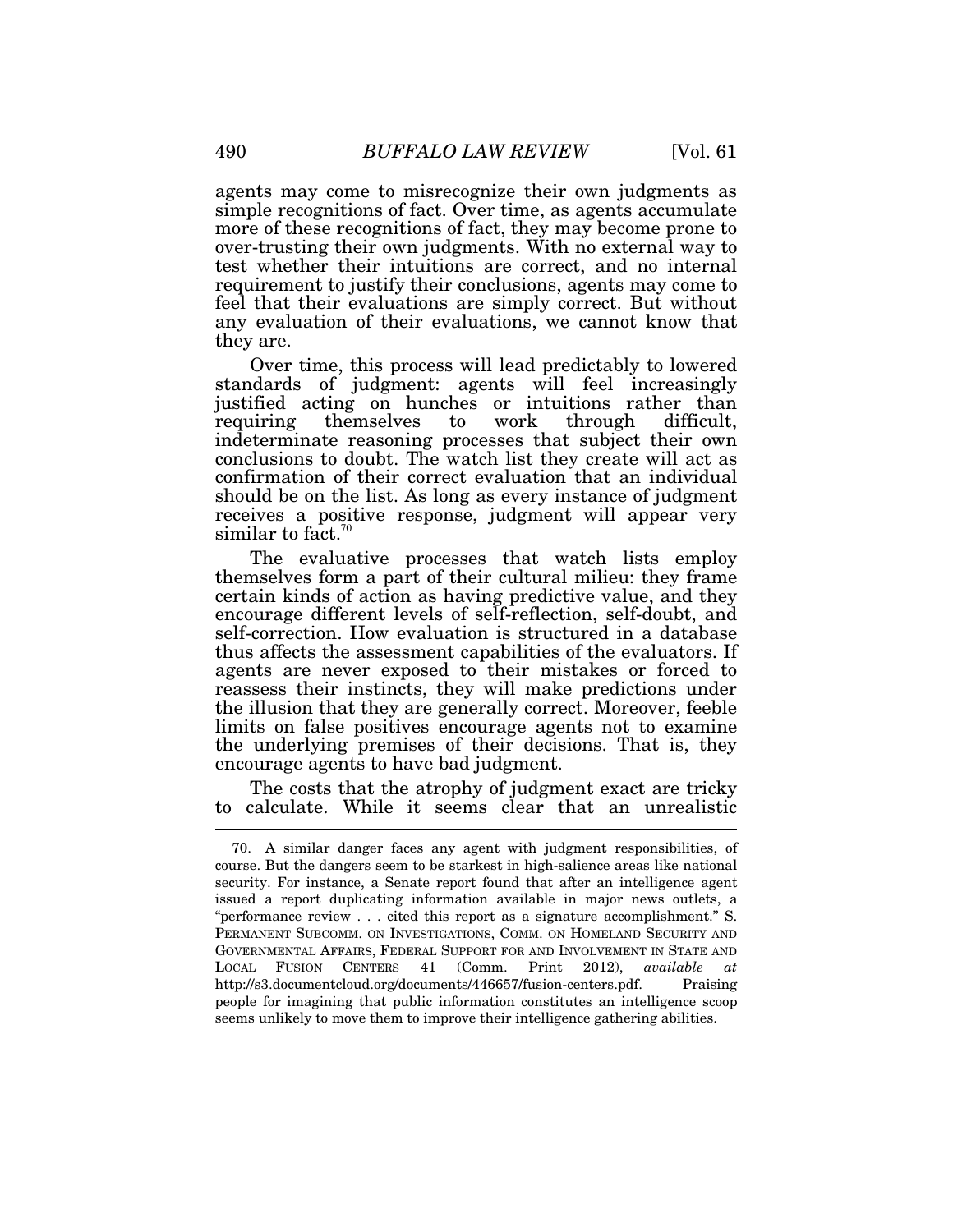predisposition can damage an agent's ability to make accurate assessments, it is difficult to put a dollar value on that damage. And while it also seems clear that overvaluing the danger posed by terrorism can lead to a skewed distribution of government resources, it is hard to know just how much money or energy is misspent without knowing exactly how overvalued the dangers are.

## B. *Effects on Governments: Simplification and Blinding*

Leaving watch lists unregulated not only lowers their efficacy. It also gives them undesirable power over the course of policy. As a seemingly neutral representation of reality, such predictions influence policymakers' views of their government's most urgent tasks. That influence can skew policy toward, or away from, particular problems by making the problems appear bigger or smaller.

Studies of government knowledge production related to complex, multicausal, dynamic processes have revealed that certain characteristics and problems typify them. Drawing on a range of work in social science and history, for instance, James Scott has examined how states engaged in a number of different projects have tried to take stock of, and control over, nature and society.<sup>71</sup> An underlying feature of such projects, Scott posits, is their reliance on "simplifications" that attribute particular importance to a few traits.<sup>72</sup> Those few traits come to define the entire object that the government seeks to control. Simplified descriptions make certain characteristics more salient and direct policy attention to them. In a sense, they reshape reality to make it more amenable to further, equally simplified, description.

Simplification makes labeling and tracking members of the relevant category easier. But it also inevitably ignores other attributes that may become important in their own right. Simplification also has its own recursive effect: it makes certain characteristics more salient, thereby  $\ddot{\phantom{a}}$ 

 <sup>71.</sup> *See* JAMES C. SCOTT, SEEING LIKE A STATE: HOW CERTAIN SCHEMES TO IMPROVE THE HUMAN CONDITION HAVE FAILED 2-4 (1998). The book discusses, for instance, the failures of collectivization in the Soviet Union, *see id.* at 193-222, compulsory settlement into villages in Tanzia, *see id.* at 223-61, and the attempt to order and plan forest growth in Germany, *see id.* at 281.

 <sup>72.</sup> *See id.* at 81-82.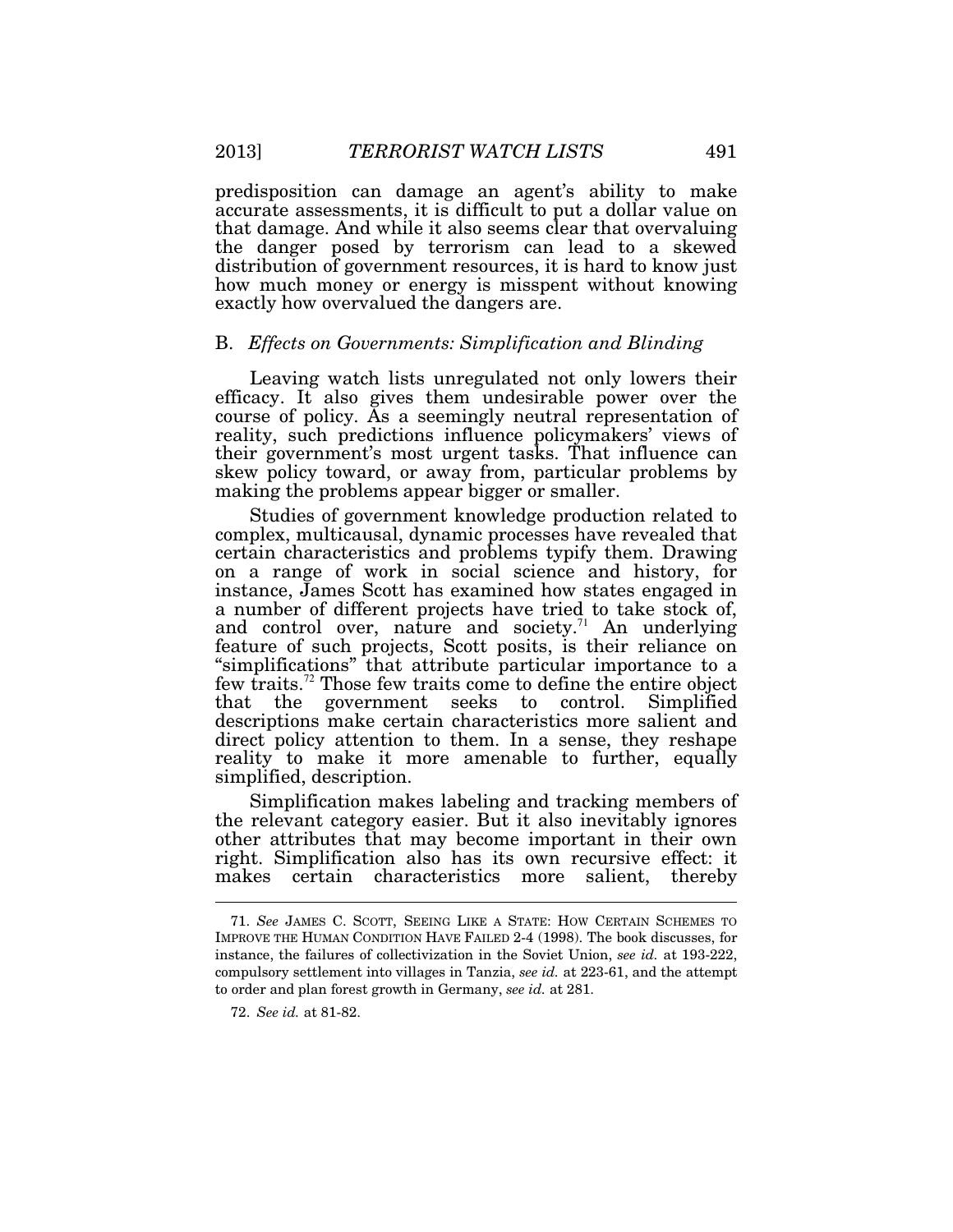directing ever more attention to them. But it inevitably leaves out important characteristics of reality as well characteristics that may not be relevant to some particular project, but that do not disappear simply because they are ignored. Government observation techniques similarly render people and entities more amenable to observation and control by emphasizing characteristics that are recognizable by those techniques.<sup>73</sup>

For Scott and others working in this vein, simplification, or attention to discrete characteristics, is not harmful in itself. Indeed, any representation of reality must reduce reality to some extent. Problems arise, rather, when governments take their own simplifications too seriously when they refuse to acknowledge the simplifying relationship between the real and the represented.<sup>74</sup> As Andreas Glaeser has written, this is one of the "paradoxes of rational planning": planning depends on the "reification of particular representations," but reification itself "obfuscates the knowledge that representations are . . . operating in a realm different from what they represent," that is, that reality remains more complex and dynamic than its representation reveals.<sup>75</sup>

Giving too much credence to the representation thus impedes people's ability to grasp the more complex reality underlying it. A partial image not only stands in for the larger whole but also obscures the existence of that larger whole.<sup>76</sup> When states take their own simplifications too seriously, they forget that their categories are only provisional schema that highlight particular aspects of nature or society for particular purposes. They mistake their own simplifications for complete descriptions.

This misunderstanding is self-destructive: the state, fooled by its own seemingly perfect descriptions, is at the

 $\ddot{\phantom{a}}$ 

 76. *Id.* (arguing that the representation becomes a kind of "fetish" through which "an aspectual translation is identified with the totality while knowledge of an underlying plurality is repressed").

 <sup>73.</sup> *See id.* at 80-82.

 <sup>74.</sup> *See id.* at 80.

 <sup>75.</sup> Andreas Glaeser, *Monolithic Intentionality, Belonging, and the Production of State Paranoia: A View Through Stasi onto the Late GDR*, *in* OFF STAGE / ON DISPLAY: INTIMACY AND ETHNOGRAPHY IN THE AGE OF PUBLIC CULTURE 244, 245 (Andrew Shryock ed., 2004).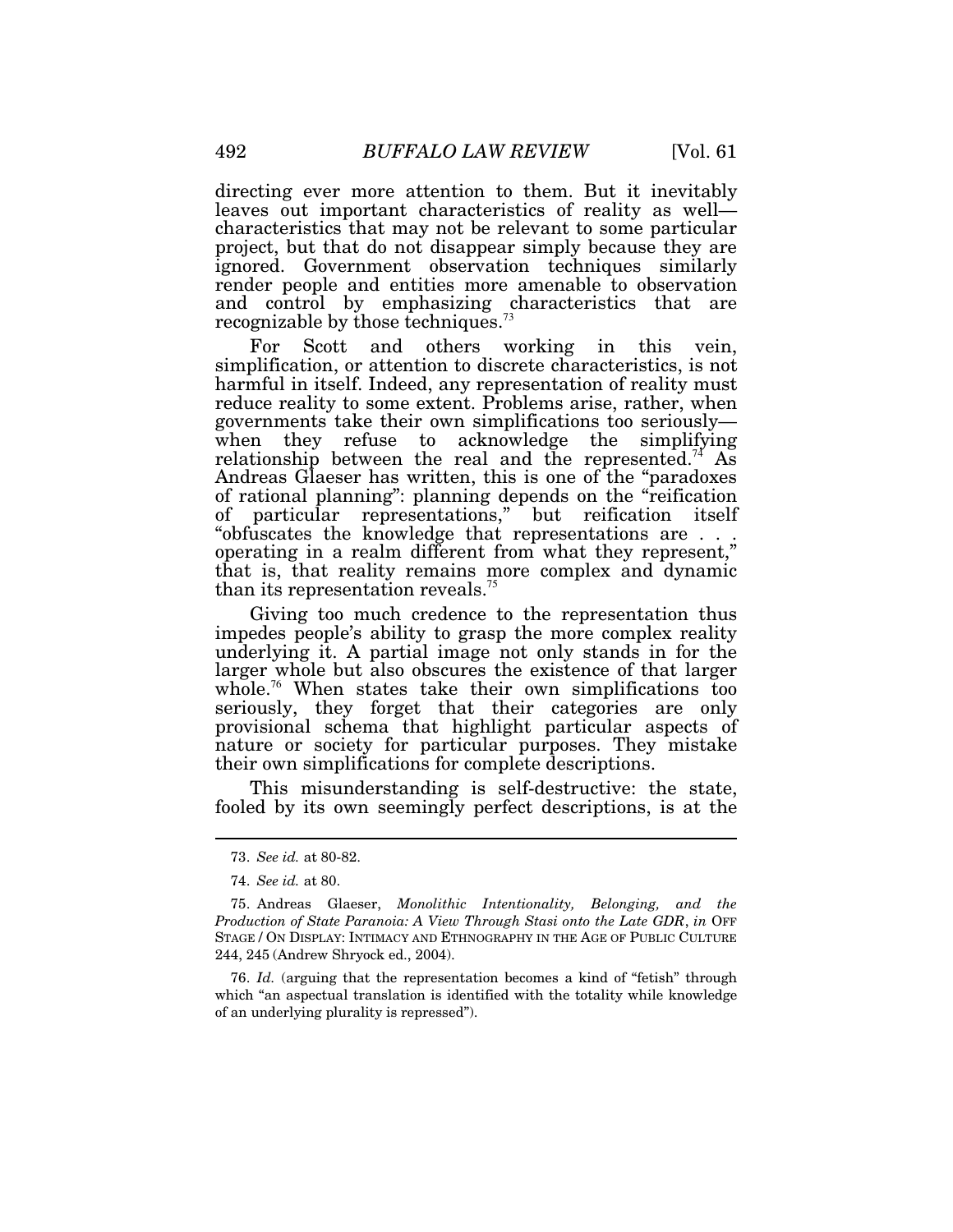mercy of all the unexpected, unexplored facts that it failed to take into account. And if the state has not built flexibility or correction into the system, it is powerless to modify its approach or react to unforeseen circumstances.

Of course, acknowledging a system's limitations from within the system is never easy. Timothy Mitchell's account of the natural and social problems that followed the building of the Aswan Dam, for instance, demonstrates the complexity involved: looking backward to explain how the dam project got started and how it affected its environment, his account connects everything from changing class relations in Egypt to the development of fertilizer out of munitions production, to the natural habitat of the mosquito, showing how each factor, and many others, played a small role in big events.<sup>77</sup> Mitchell argues that it was a lack of attention to the inherently multicausal nature of sociopolitical events—the illusion of complete knowledge to the exclusion of local practices that did not fit into the modernist paradigm of social and natural control—that led to the dam's problems.<sup>78</sup>

To see like a state, then, is to be a little bit blinded. The blinders are self-imposed: made of an eagerness to assume and a failure to doubt. We can always hope that acquiring more information will smooth out these obstacles through the law of large numbers. In the information age, it is inviting to assume that the mere availability of information itself provides the answers to difficult questions. But we cannot free ourselves so easily from reliance on judgment.<sup>79</sup>

 79. The best known version of this understanding—that technical expertise cannot substitute for evaluation, and is to some extent dependent on it—was probably Weber's juxtaposition of formal rationality and value rationality. *See*  ROGERS BRUBAKER, THE LIMITS OF RATIONALITY: AN ESSAY ON THE SOCIAL AND MORAL THOUGHT OF MAX WEBER 4 (1984) ("[W]hat is rational from one point of view may be non-rational or irrational from another," so that "[t]o the extent that people share ends and beliefs, they can agree in their judgments of

 <sup>77.</sup> TIMOTHY MITCHELL, RULE OF EXPERTS: EGYPT, TECHNO-POLITICS, MODERNITY 19-53 (2002).

 <sup>78.</sup> Mitchell applies to the study of economics and politics the detail-oriented, interactional approach of Actor Network Theory, pioneered by Bruno Latour, which asks how the multiple factors that contribute to any phenomenon are interconnected into coherence. *See id.*; *see also* BRUNO LATOUR, REASSEMBLING THE SOCIAL: AN INTRODUCTION TO ACTOR-NETWORK-THEORY 1, 9-11, 21-25 (2007) (discussing Actor Network Theory).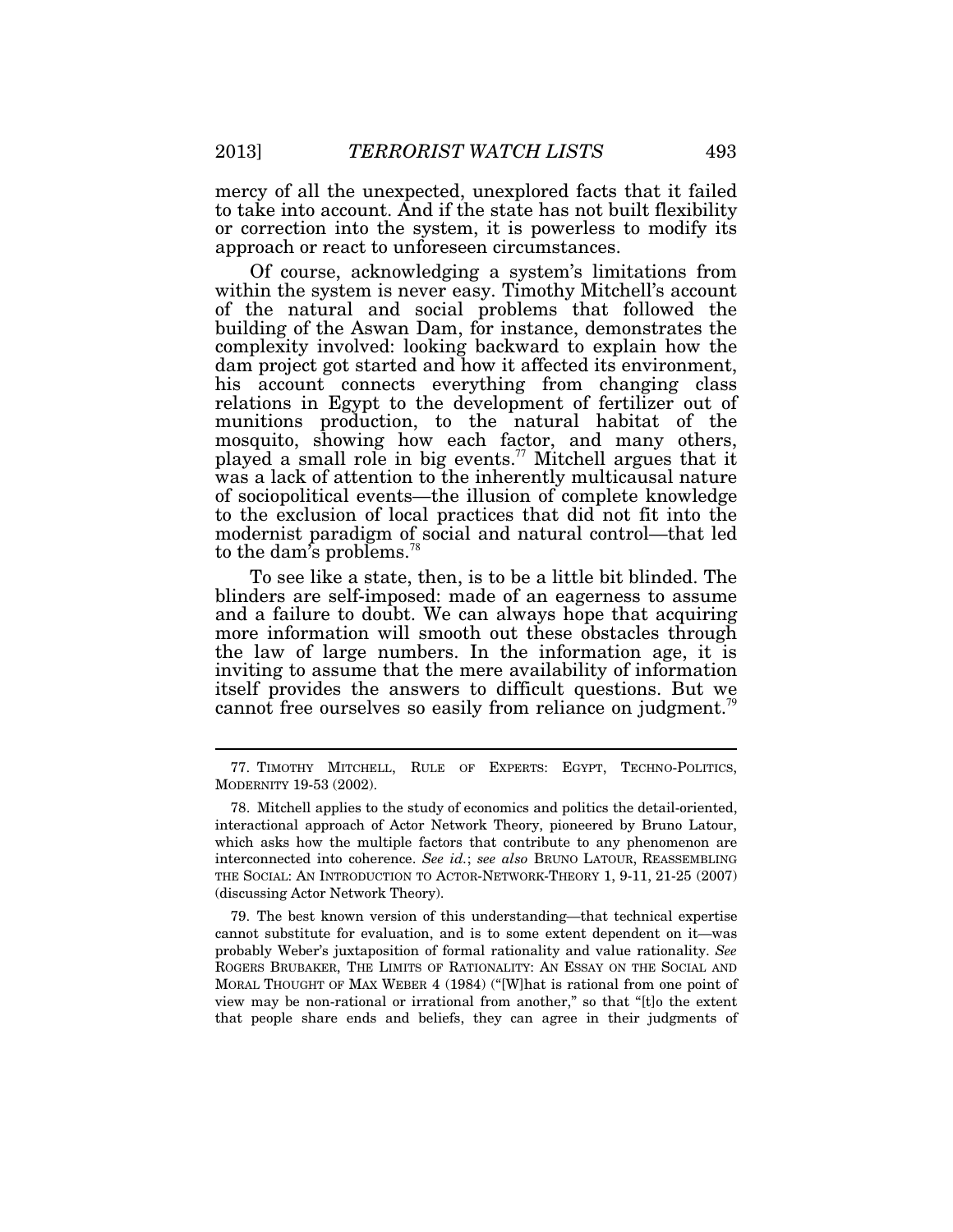To become meaningful—to become knowledge—information must be interpreted.

This suggests that evaluations that are not continually examined for correspondence with reality will, with great likelihood, deviate from it. Without consistent attention to the relationship between the image and the world it represents—and without the assumption that any representation will leave out important factors—database prediction becomes less useful over time. But it also becomes more powerful. Watch lists tracking overlapping or redundant traits create the appearance of a proliferation of those traits—rather than a proliferation of watch lists.

#### C. *Effects on Society: Worldview and Urgency Mistakes*

Watch lists can have negative effects not only on agents, agencies, and governments, but also on society and policy more broadly. Scholars have amply demonstrated that government categorization profoundly affects both government categorization profoundly affects both individuals' self-conception and their social status—the way others, including the government itself, conceive of them. The effects of any particular database use are difficult to pinpoint, of course, and their evaluative process often not susceptible to empirical observation. But a number of studies of similar or related processes provide a solid basis on which to work by analogy in considering how watch lists can affect more than the people who run them.

As numerous studies have shown, when governments and other powerful institutions create new social categories, "people . . . come to fit [those] categories" by reconceiving themselves in the categories' terms.<sup>80</sup> Perhaps the best

rationality and irrationality; but to the extent ends and beliefs diverge, so too will judgments of rationality and irrationality.").

 <sup>80.</sup> Ian Hacking, *Making Up People*, *in* THE SCIENCE STUDIES READER 161 (Mario Biagioli ed., 1999). The full sentence is "[p]eople spontaneously come to fit their categories," but Hacking follows it with a demonstration of how such "spontaneity" depends on social, historical, and economic structures through which new categorizations are institutionalized. *See id.* at 161-69. To describe this process, which can involve both the introduction of a classification by "a community of experts who create a 'reality' that some people make their own" and "the autonomous behavior of the person so labeled, which . . . creat[es] a reality every expert must face," *id.* at 168, Hacking coins the term "dynamic nominalism": a dynamic nominalist approach holds "not that there was a kind of person who came increasingly to be recognized by bureaucrats or by students of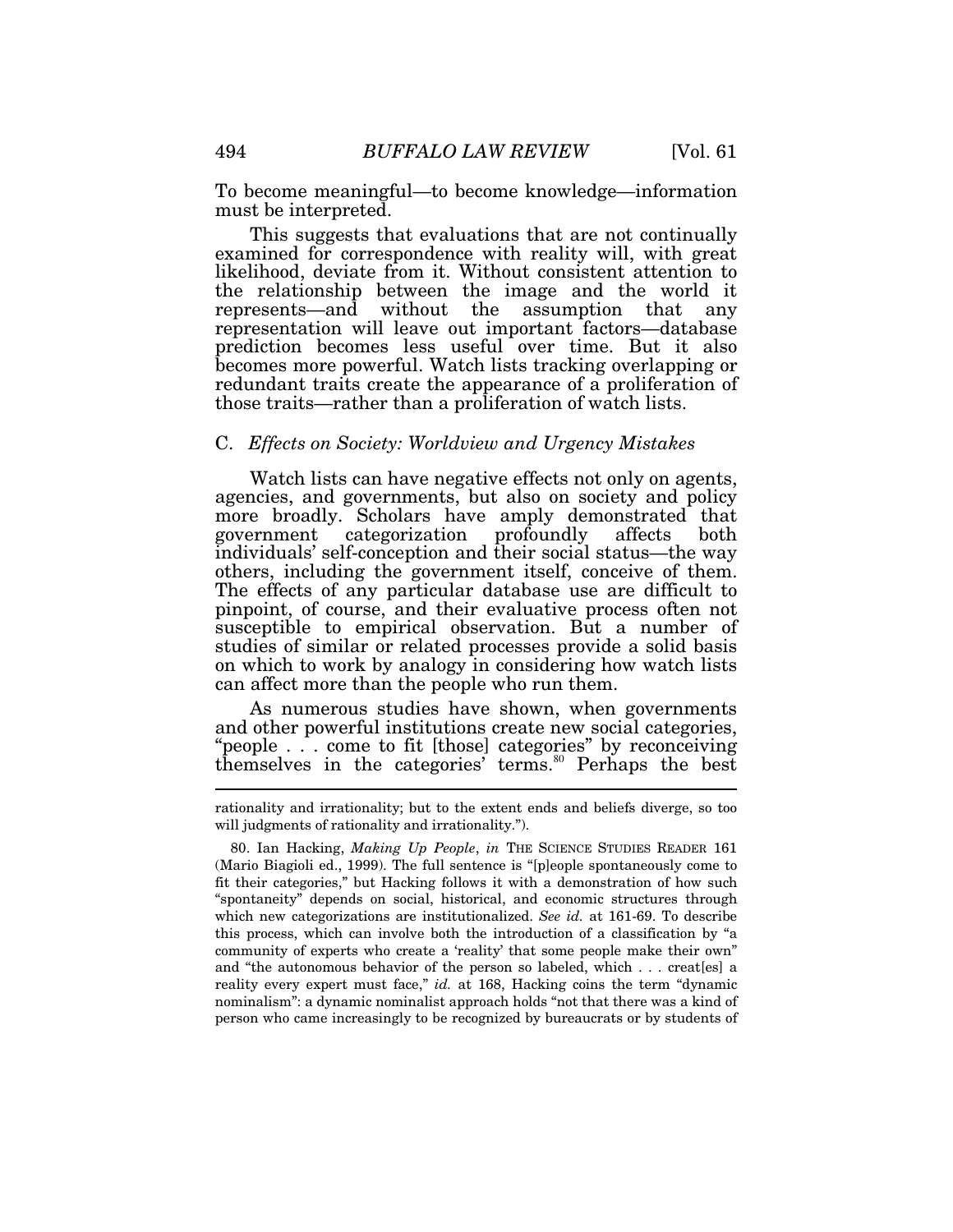known scholar in this vein is still Michel Foucault, whose theoretical work drew attention to how the category of normal behavior leads individuals to reinterpret their own conduct and its relation to society. $81$  Such studies have given empirical grounding to an insight vividly captured by Louis Althusser with the image of a person walking down the street when a policeman calls out, "[h]ey, you there!"<sup>82</sup> Without being named, the person stops and turns around.<sup>83</sup> He has been *interpellated*<sup>84</sup>—not just encompassed, but also defined and designated, by the state.<sup>85</sup>

Some of the clearest demonstrations of this defining power come in studies of mass categorization in which governments assign ethnic, religious, or hierarchical status to people based on a few characteristics like place of birth, kinship structure, or profession.<sup>86</sup> The individuals who are

 82. LOUIS ALTHUSSER, *Ideology and Ideological State Apparatuses*, *in* LENIN AND PHILOSOPHY AND OTHER ESSAYS 174-75 (Ben Brewster trans., 1971).

83. *Id.*

84. *See id.*

 85. The term interpellate puns on the combination of *interpolate* and *name* (*appeler* in French).

 86. The Soviet government's anti-nationalist policy of "institutionalized multinationality," for instance, inscribed sub-state nationality—that is, a national belonging to one of the Soviet republics—in people's passports in an attempt to control mobility and defuse political opposition. *See* ROGERS BRUBAKER, NATIONALISM REFRAMED: NATIONHOOD AND THE NATIONAL QUESTION IN THE NEW EUROPE 23, 32 (1996). Brubaker shows how this policy, which aimed at creating unity among the Soviet republics, actually strengthened national identities. *See id.* at 32.

human nature but rather that a kind of person came into being at the same time as the kind itself was being invented." *Id.* at 165.

 <sup>81.</sup> MICHEL FOUCAULT, DISCIPLINE AND PUNISH: THE BIRTH OF THE PRISON (Alan Sheridan trans., 1979) (1975) [hereinafter FOUCAULT, DISCIPLINE AND PUNISH]; *see also* MICHEL FOUCAULT, MADNESS AND CIVILIZATION: A HISTORY OF INSANITY IN THE AGE OF REASON 38-64 (Richard Howard trans., Vintage Books 1st ed. 1973) (1961); IAN HACKING, REWRITING THE SOUL: MULTIPLE PERSONALITY AND THE SCIENCES OF MEMORY 21-38 (1998) [hereinafter HACKING, REWRITING THE SOUL] (describing the emergence of multiple personality disorder as a new self-description that was then taken up by people who fit themselves into this new category until it receded from both professional psychological and popular attention); IAN HACKING, THE TAMING OF CHANCE 1-3 (1990) [hereinafter HACKING, THE TAMING OF CHANCE] (describing the historical emergence of the science of statistics, as a way of determining normality in a quantifiable way).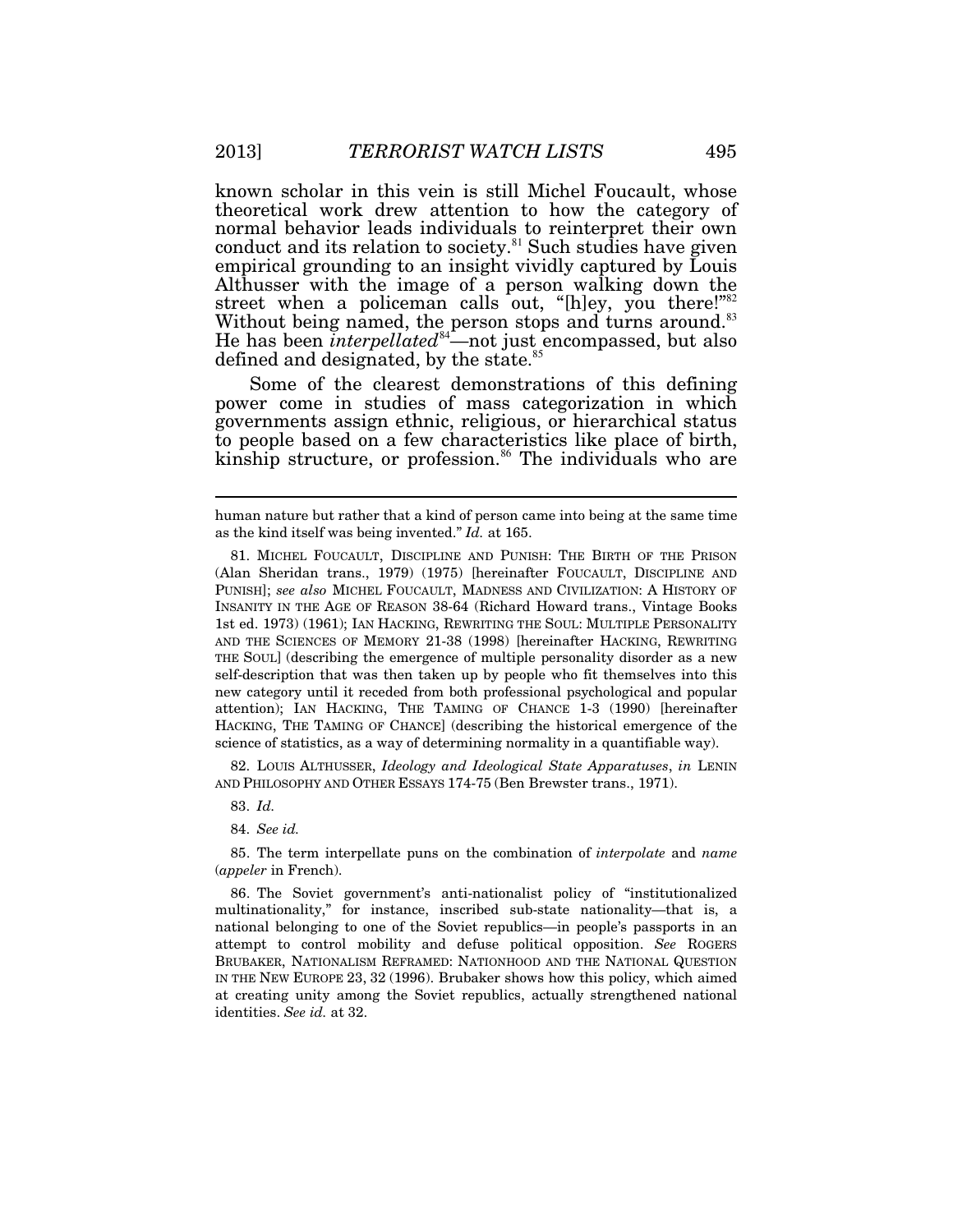defined by these new categories may initially feel little connection to one another. Indeed, the new categories may seem somewhat arbitrarily assigned. But the very power of government definitions opens up room for those people to form groups—often politically important ones—on the basis of their shared identification with these categories. $87$ 

No less important is the way that others—such as governments themselves—come to view those who have been assigned to a category. Ian Haney López, for instance, has shown how case law on immigration status has helped mold social understandings of race in the United States.<sup>88</sup> Although a 1952 amendment eliminated race-based restrictions on naturalization, the jurisprudence that preceded the amendment helped shape the concept of race in America.<sup>89</sup> Because the opportunity to naturalize was granted primarily to free "white person[s]," and "persons of African nativity, or African descent,"<sup>90</sup> those who wished to naturalize were forced to frame their ethnicity in these governing terms, leading to a series of judicial opinions exploring, and cementing, particular notions of race.<sup>91</sup> The theory the Supreme Court settled on, Haney López shows, presented racial belonging as something easily visible to the naked eye—a restrictive notion of cultural and visual similarity.<sup>92</sup> This know-it-when-you-see-it understanding of race in the immigration context, Haney López argues, would have an enduring effect on American concepts of race generally. The immigration case law reinforced the concept of race as an inherent, obvious characteristic not subject to change over time, nor available to emendation due to new

- 91. *See id.* at 35.
- 92. *See id.* at 64.

 <sup>87.</sup> For example, after the Chinese government consolidated a number of Muslim Chinese groups under the new catch-all category of Hui, the people so labeled came to use the classification as a unifying basis for pan-Hui political activism. *See* DRU C. GLADNEY, MUSLIM CHINESE: ETHNIC NATIONALISM IN THE PEOPLE'S REPUBLIC 6 (1996). Ian Hacking describes this process as the "looping effect of human kinds." *See* HACKING, REWRITING THE SOUL, *supra* note 81, at 21.

 <sup>88.</sup> *See* IAN HANEY LÓPEZ, WHITE BY LAW: THE LEGAL CONSTRUCTION OF RACE 7, 12-13 (2006). Looking at medicine rather than law, Ian Hacking has analyzed how the recognition of multiple personality disorder led to its prevalence as a diagnosed condition. *See* HACKING, REWRITING THE SOUL, *supra* note 81, at 8-9.

 <sup>89.</sup> HANEY LÓPEZ*, supra* note 88, at 33.

 <sup>90.</sup> *Id.* at 31 (internal quotation marks omitted).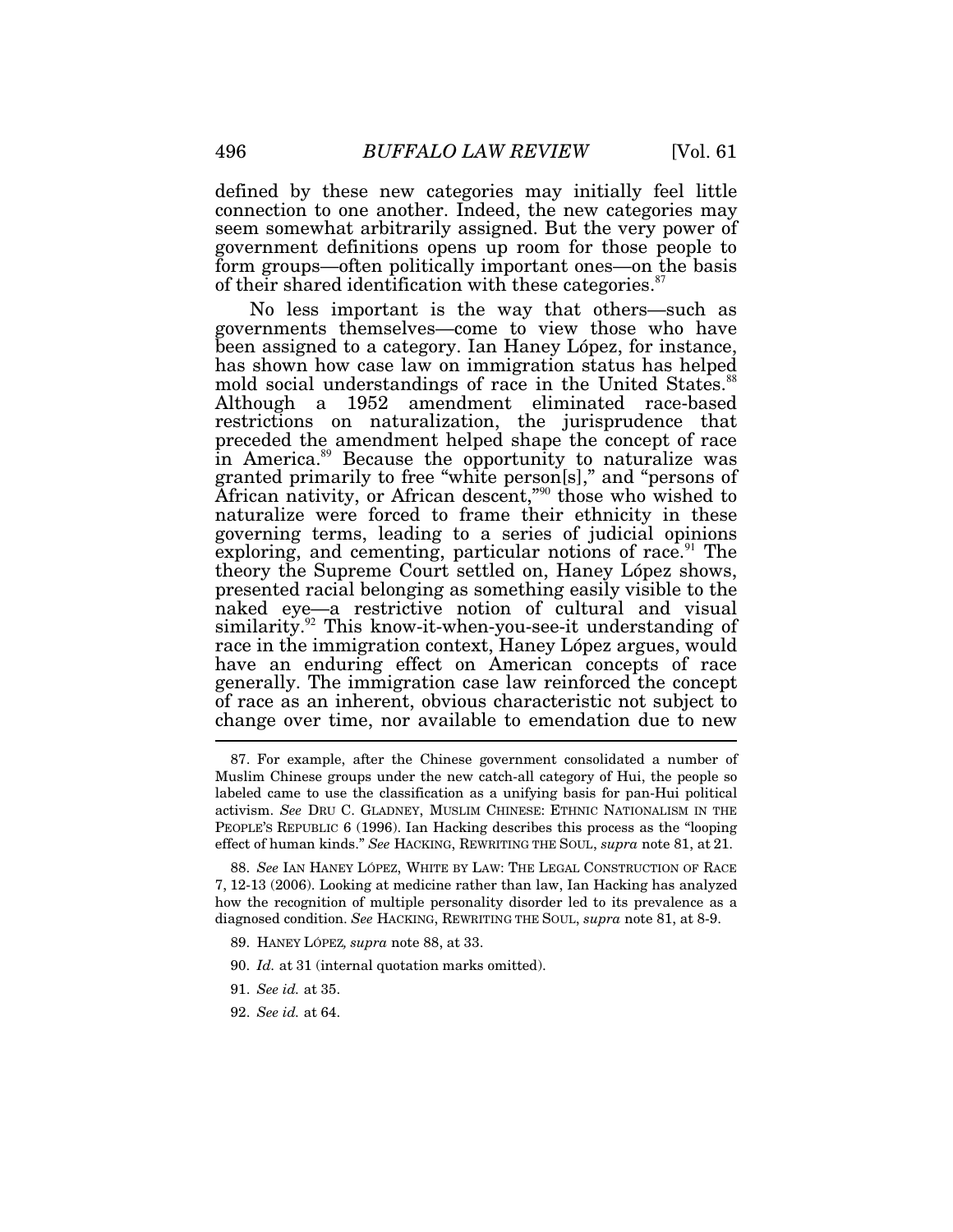information about migration patterns, linguistic development, or other historical facts.<sup>5</sup>

Tracing a similar process in the colonial world, Bernard Cohn has shown that, although the Indian caste system appears to be an atavistic remnant of a premodern social system, it was largely created through the British colonial census.<sup>94</sup> That census recorded individual attributes that defined people in important ways, but that had always been assumed to be subject to change over time.<sup>95</sup> Census categories, in contrast, treated these attributes as unalterable signifiers of permanent social status.<sup>96</sup> It thus reified hierarchies that had previously been responsive to both social and biographical change.<sup>97</sup> Where caste had been an attribute of an individual at a certain time, the British census, which insisted that individuals be described in terms of its categories, made it into an eternal classification.<sup>98</sup>

Such research suggests that the categories of people that populate database predictions can affect broadly held conceptions of society. By creating categories of people and making them seem prevalent, or rare, watch lists can affect how both government actors and the public at large understand the composition of society. This accords with social psychological research indicating that people's assessments of risk depend on their cultural milieus, including on their own "group commitments" and the

 $\overline{a}$ 

 98. *See* Cohn, *The Census, Social Structure and Objectification in South Asia*, *supra* note 94, at 230.

 <sup>93.</sup> *See id.* at 71-73.

 <sup>94.</sup> *See* Bernard S. Cohn, *The Census, Social Structure, and Objectification in South Asia*, *in* AN ANTHROPOLOGIST AMONG THE HISTORIANS AND OTHER ESSAYS 230 (1987).

 <sup>95.</sup> *See id.*

 <sup>96.</sup> *See id.*

 <sup>97.</sup> *See id.* at 230-31; *see also* COHN, COLONIALISM AND ITS FORMS OF KNOWLEDGE, *supra* note 47, at 8 ("[W]hat was entailed in the construction of the census . . . was the creation of social categories by which India was ordered for administrative purposes. The British assumed that the census reflected the basic sociological facts of India. This it did, but . . . the project also objectified social, cultural, and linguistic differences among the peoples of India[,] . . . le[ading] to the reification of India as [a] polity in which conflict . . . could only be controlled by the strong hand of the British.").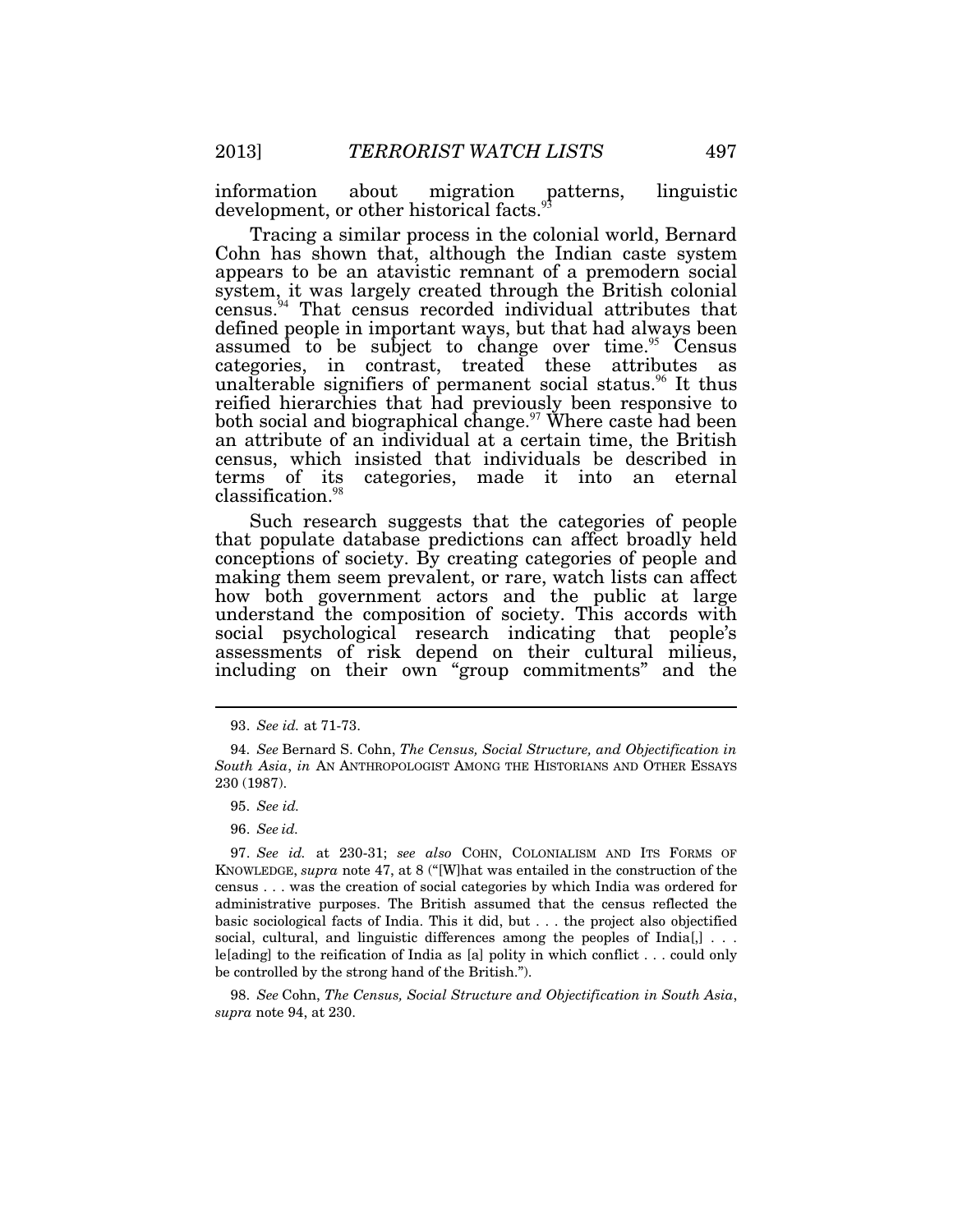opinions of others in their groups, as well the emotional valence of the conduct at issue for them and the ease with which they can imagine the risk coming to fruition.<sup>99</sup>

Changing how people think society looks can have multiple effects. It can lead agents and members of the public to more readily assume that someone is a terrorist because watch lists have already assured them that many people are terrorists. It can lead someone to interpret a particular pattern revealed by combining information from different databases as significant because the size of terrorist watch lists has already assured her of the significance of such patterns. It can lead local law enforcement officers and low-level agency administrators to pay more attention to those who are—or look like they might be—watch-listed in ways that distract them from other risks. And it can lead government agencies and legislatures to overstate the likelihood and the probable severity of the risks they deal with, skewing the distribution of limited government resources by channeling them to address low-probability events and to support low-efficacy programs.

Ironically, such effects are most likely in the very areas of high uncertainty that watch lists address. Government bodies that assess and understand the efficacy of their evaluative approaches can build that understanding into their predictions. They can, for instance, triangulate with external information, provide for regular reviews, or temper their reliance on evaluations in which they have less confidence. In contrast, where the government cannot, or will not, evaluate its own evaluative process, it cannot know how to modulate its reliance on its watch lists. This can make watch list evaluations less reliable without lessening the agency's reliance on them. On the contrary, a database whose predictive processes are not acknowledged can appear even more reliable than one whose pressure points are recognized.<sup>100</sup>

 <sup>99.</sup> *See* Kahan, *supra* note 58, at 120.

 <sup>100.</sup> *Cf.* Erin Murphy, *The New Forensics: Criminal Justice, False Certainty, and the Second Generation of Scientific Evidence*, 95 CALIF. L. REV. 721, 721-24, 783 (2007) (arguing that the government monopoly over forensic methods including their creation, testing, and execution—makes them particularly unreliable because they are subject to neither external oversight nor internal accountability checks).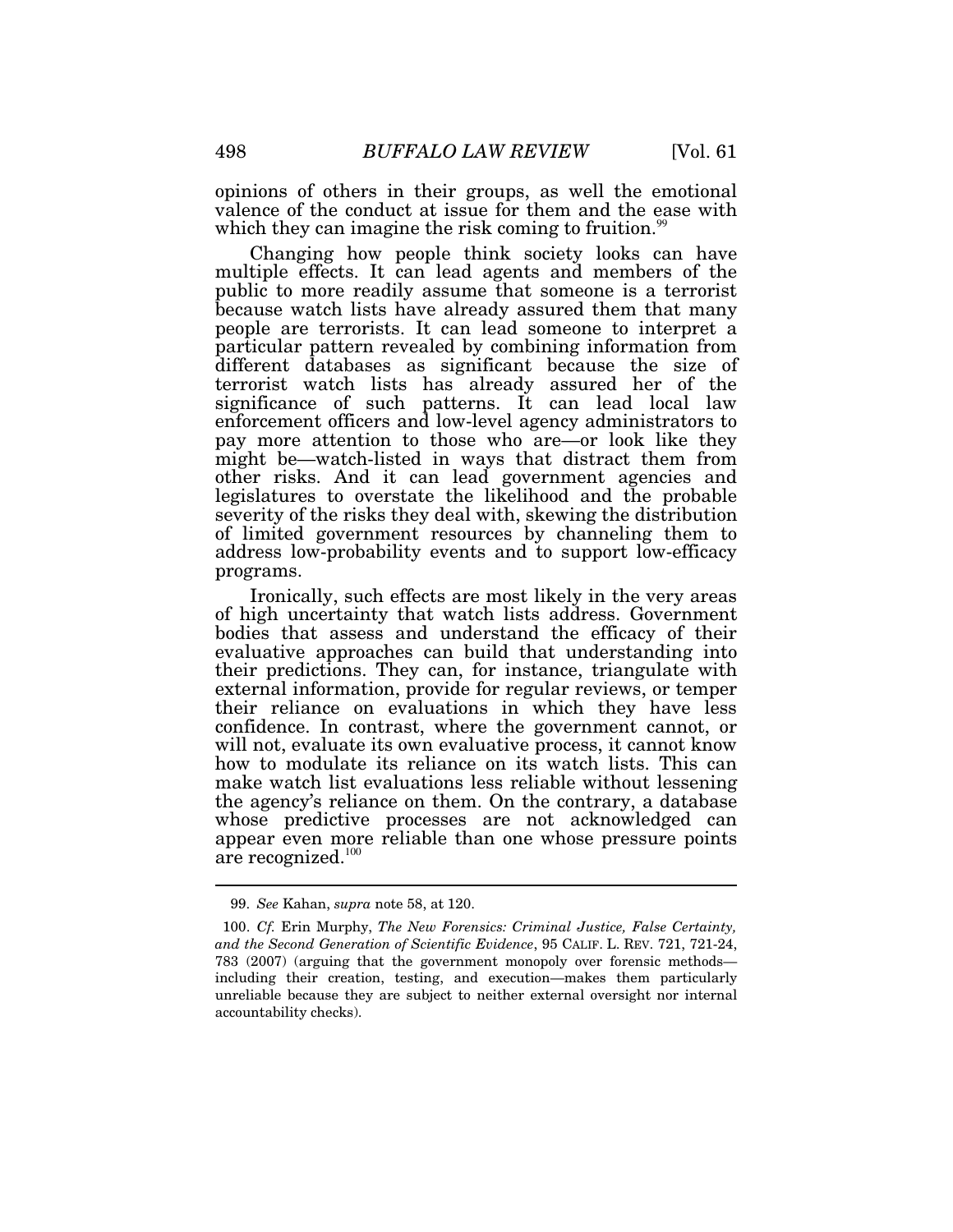The government as an institution has a pervasive power to shape social categories. Government databases like watch lists can thus affect how government agents and members of the public conceptualize their society and how they choose to distribute resources based on that conceptualization. That power can become dangerous when we forget that the image of society presented in database predictions is not a simple reflection of reality. Rather, it is a creature of our government. We should be able to discuss and assess not just the validity but also the desirability of imagining society in some particular way. But when we ignore the way that this image is created, we let the government off the normative hook.

#### IV. THE ABSENCE OF AN EFFECTIVE LEGAL REGIME

Many of the evaluations our government makes about us are constrained by a legal regime. Not only court judgments but many administrative conclusions must comport with the numerous requirements of due process and can be challenged if they fail to do so. Databases like watch lists, in contrast, are primarily governed by privacy law.<sup>101</sup> That law constrains how the government gathers information and, to a smaller extent, what kind of information it uses.<sup>102</sup> But it says little about evaluation, much less prediction. The predictive work performed in watch lists thus remains largely unregulated and unacknowledged by the law.

This might be acceptable if watch lists had negligible effects. And from a certain perspective, they do: being listed as a terrorist suspect does not constitute probable cause for arrest.<sup>103</sup> Yet watch listing clearly has effects on individuals.

 <sup>101.</sup> *See* Cate, *supra* note 17, at 451 (documenting the scope of constitutional privacy protections for government database information); *id*. at 461 (discussing statutory provisions constraining government database information collection).

 <sup>102.</sup> *See generally* 5 U.S.C. § 552a (2006).

 <sup>103.</sup> According to a draft update, for instance, the NCIC Technical Operational Manual warns that a VGTOF "Group Member Capability" entry—that is, an individual listing on the watch list—does not constitute probable cause for arrest, search, or seizure, though it may form part of the probable cause inquiry. *See* National Crime Information Center; Technical and Operational Update, 9 (Nov. 7, 2005) (document produced in FOIA litigation) (NCIC-VGTOF-6891) (on file with author) ("[P]robable cause to search or seize is not established by the [VGTOF] record standing alone. . . . A caveat appears with every [VGTOF]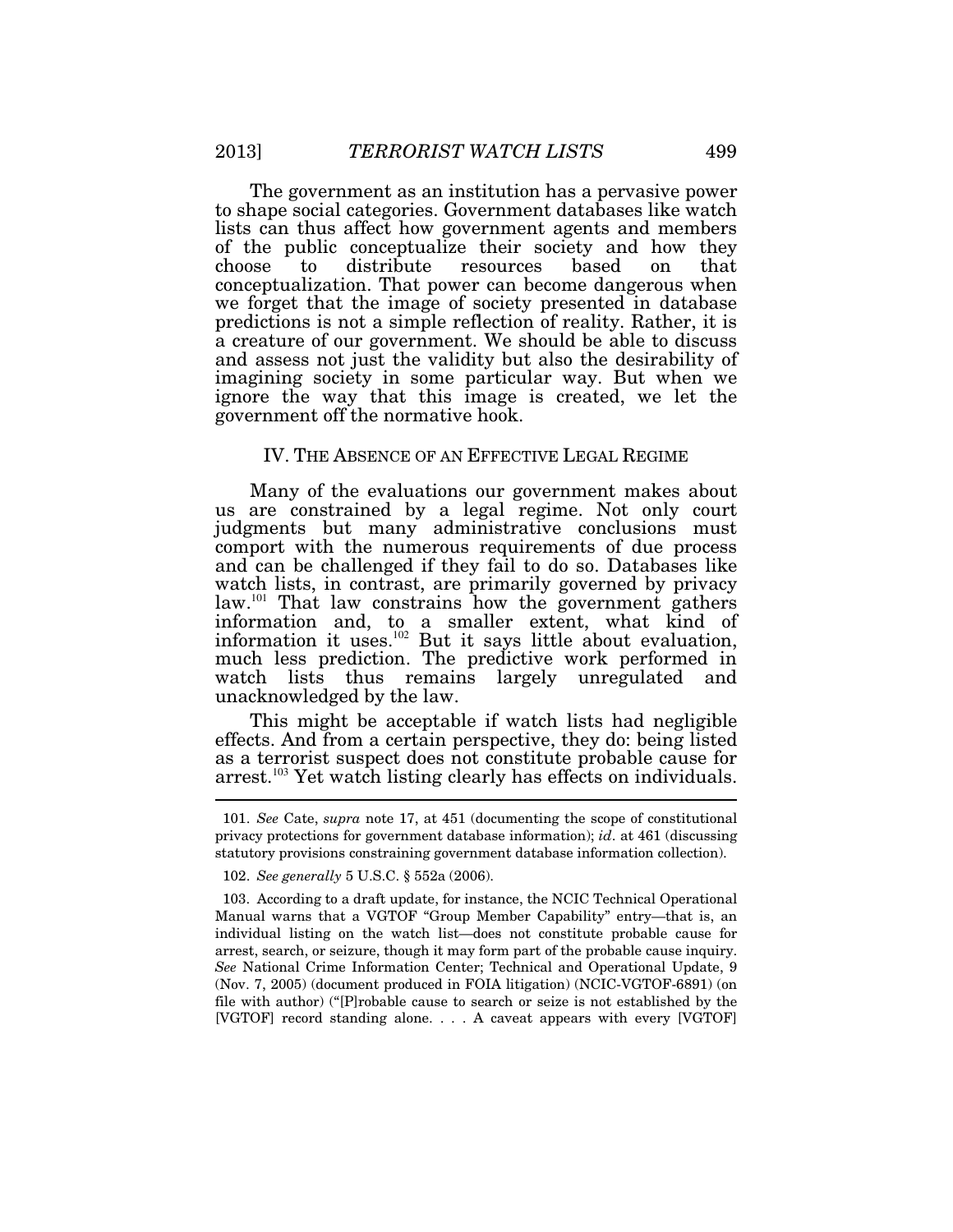It can, as courts have begun to recognize, impinge on their right to travel.<sup>104</sup> It can also change individuals' status in the eyes of the law enforcement community, drawing extra scrutiny and suspicion. And although it cannot form the sole basis for probable cause, it can factor into a probable cause inquiry and a bail determination.<sup>105</sup> Moreover, as Part III demonstrated, watch lists have governmental, political, and social effects that far exceed their individual encumbrances.

In this broader frame, the absence of determinate legal consequences for the individual becomes only one concern. Government accountability, after all, accrues to all government actions, not just those with determinate legal consequences for individuals. Evaluating watch lists involves asking whether governments produce knowledge responsibly and accountably. As I show in this Part, current legal strictures, as well as scholarly analyses, skirt that crucial question.

# A. *The Statutory Framework*

When Congress passed the Privacy Act in 1974, it knew it was dealing with something big. A Department of Health, Education, and Welfare (HEW) report had recently canvassed the unprecedented growth in government records about individuals, stressing the dangers it posed to a free society and proposing a number of "Fair Information"

104. *See supra* note 6 and accompanying text.

record warning against search or seizure established solely on the record. This does not mean that a [VGTOF] record has no relevance to either reasonable suspicion to investigatively detain a record subject . . . , to arrest a record subject based on probable cause, or to search premises or vehicles based on probable cause.").

 <sup>105.</sup> *See* United States v. Duque, No. CR-09-265-D, 2009 U.S. Dist. LEXIS 102199, at \*13-14 (W.D. Okla. Nov. 2, 2009) (describing presence on the Violent Gang and Terrorist Organization File as part of "officers' collective knowledge," reasonably used to determine probable cause for an arrest); Ted Metzger & Ann O'Neill, *Protester Jailed, Denies He's a Terrorist*, CNN POLITICS (Sept. 6, 2012, 7:27 PM), http://www.cnn.com/2012/09/06/politics/protester-arrestcontroversy/index.html (reporting that officer who arrested political protester for a minor traffic charge requested a judge to set bail at \$10,000 and keep protester detained throughout a Democratic National Committee convention because the man was a "[k]nown activist + protester who is currently on a terrorist watch list").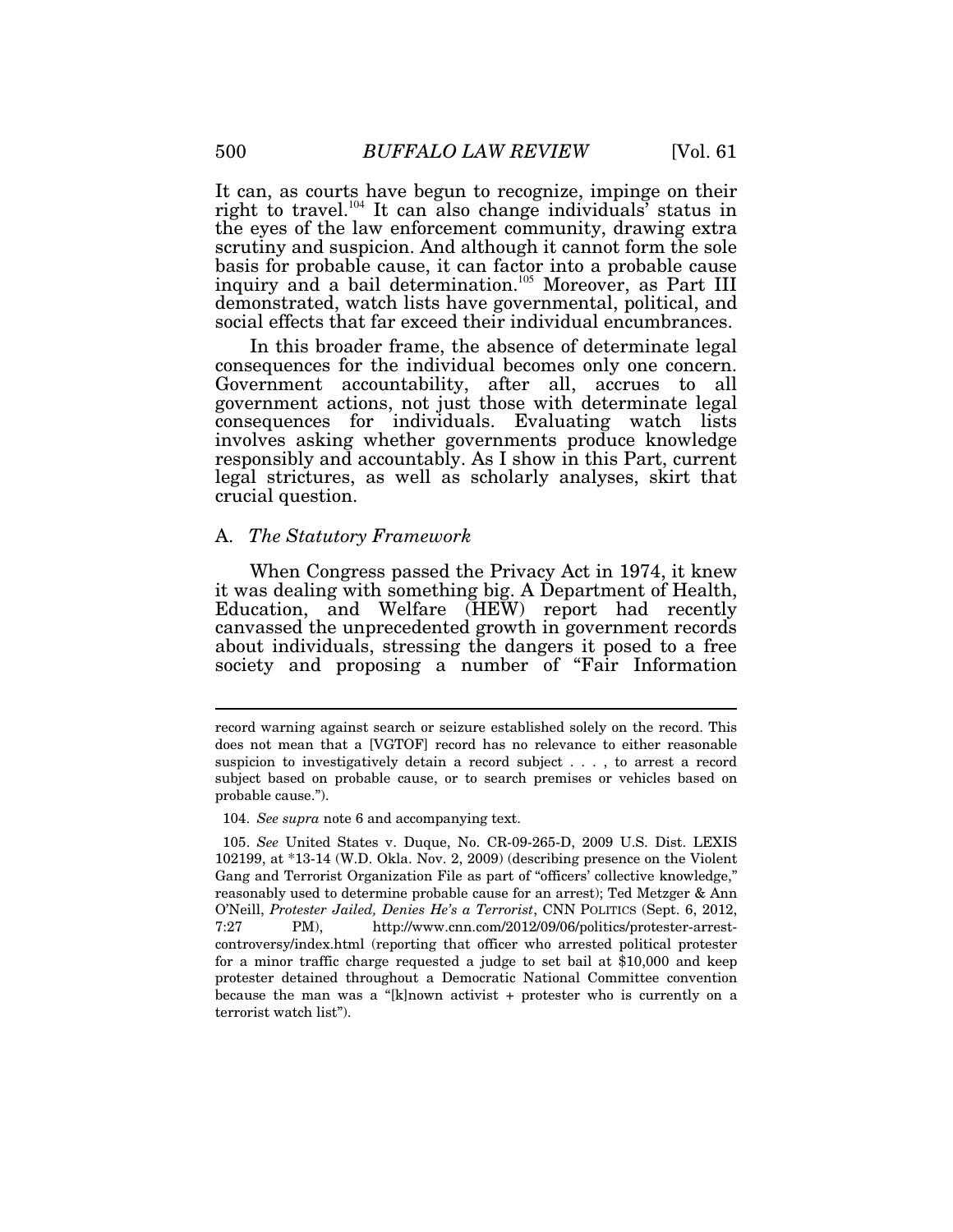Practices" to protect individual rights.<sup>106</sup> And a Congressional investigation headed by Senator Frank Church had yielded shocking revelations about the law enforcement community's incursions into political groups the CoIntelPro activities that had disrupted lawful political activity, instigated violence through purposeful deception, and sought to discredit political activists by publicizing personal information about them.<sup>107</sup> The Congress that passed the Privacy Act was primarily concerned with two possibilities: information in government databases might be incorrect due to data integrity problems, mistakes, or<br>purposeful falsehoods—and it might be used  $purposeful$  falsehoods—and it might be inappropriately as it was in the CoIntelPro operations.<sup>108</sup>

The growth of government records had occurred gradually and rather quietly. In 1909, for instance, Attorney General Charles Bonaparte testified to Congress that his Department had begun keeping records of "people who are actually in penitentiaries," but denied any interest in keeping records about those who had been only arrested, not convicted.<sup>109</sup> Ten years later, an unheralded report from

 <sup>106.</sup> *Records, Computers, and the Rights of Citizens, Report of the Secretary's Advisory Committee on Automated Personal Data Systems,* HHS PRIVACY COMM. (July 1973), http://aspe.hhs.gov/datacncl/privacy/ (last visited Mar. 23, 2013) (noting vastly increased government information maintenance about individuals, examining its actual and potential problems, and proposing information management principles).

 <sup>107.</sup> *See, e.g.*, FRANK CHURCH, INTELLIGENCE ACTIVITIES AND THE RIGHTS OF AMERICANS: FINAL REPORT OF THE SELECT COMMITTEE TO STUDY GOVERNMENTAL OPERATIONS WITH RESPECT TO INTELLIGENCE ACTIVITIES, S. Rep. No. 94-755, at 1- 20 (1976) [hereinafter Church Report].

 <sup>108.</sup> *Cf.* at 314 (documenting abuses); *see generally* WARD CHURCHILL & JIM VANDER WALL, THE COINTELPRO PAPERS: DOCUMENTS FROM THE FBI'S SECRET WARS AGAINST DISSENT IN THE UNITED STATES (2d ed. 2002) (documenting abuses); WARD CHURCHILL & JIM VANDER WALL, AGENTS OF REPRESSION: THE FBI'S SECRET WARS AGAINST THE BLACK PANTHER PARTY AND THE AMERICAN INDIAN MOVEMENT (1988) (documenting abuses).

 <sup>109</sup>*. The Prevention of Fraud in and Depredations Upon the Public Service: Hearing Before the H. Select Comm. on Appropriations*, 60th Cong. 424 (1909) (testimony of Charles Bonaparte, Attorney Gen. of the United States) (question by Congressman Fitzgerald). Attorney General Bonaparte noted that:

Some persons have the idea that [collecting records of those arrested but not convicted] is of great value in the identification of criminals. How far that is well founded I am not prepared to express a positive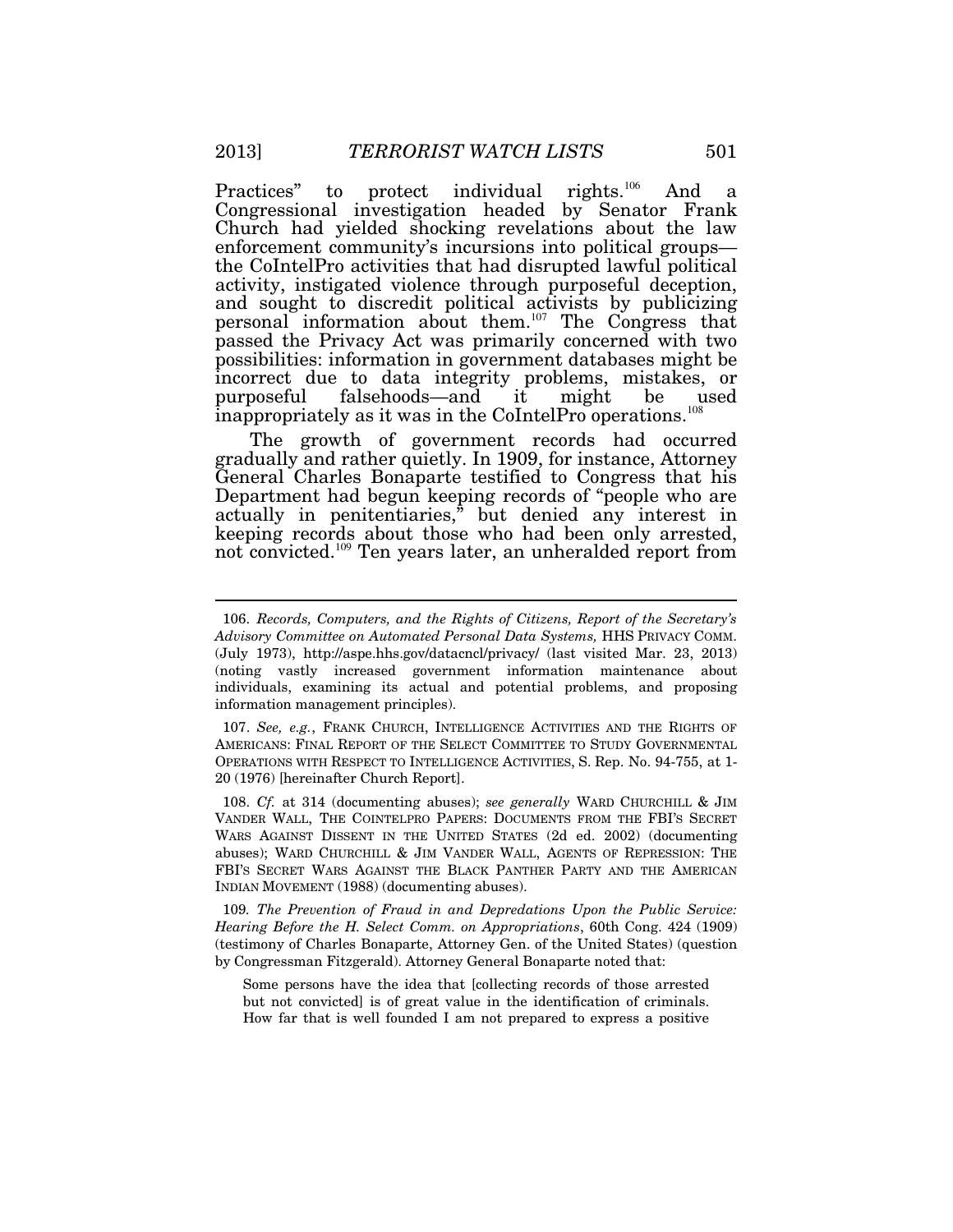a special agent blithely noted just such an accounting, explaining that local law enforcement officials provided the federal government with finger prints and "records of arrest *or* conviction, as the case may be."<sup>110</sup>

As federal record keeping grew, Congress occasionally played catch-up to legalize practices that were already standard within the agencies.<sup>111</sup> But just as often, there was no Congressional action at all: keeping records about individuals was increasingly simply something agencies did.<sup>112</sup> Now, in the wake of the HEW report and the Church Committee revelations, that simple thing had become newly

opinion. As far as our own records are concerned we merely take the records of the people who are at the federal penitentiaries.

*Id.* at 425. Similarly, the Attorney General's 1907 report to Congress describes the Department's "criminal identification records" as records of "persons convicted of crimes against the United States." ANNUAL REPORT OF THE ATTORNEY GENERAL OF THE UNITED STATES FOR THE YEAR 1907, H.R. DOC. NO. 10, at 44 (1907) (noting that these records "have been removed for preservation from the United States penitentiaries to the Department of Justice").

 110. ANNUAL REPORT OF THE ATTORNEY GENERAL OF THE UNITED STATES FOR THE YEAR 1920, H.R. DOC. NO. 886, at 641 (1920) (Report of Special Agent A. J. Renoe) (emphasis added). By 1930, "[a]rrangements were effected whereby all United States marshals now submit to the division the fingerprints of all persons taken into custody by them." ANNUAL REPORT OF THE ATTORNEY GENERAL OF THE UNITED STATES FOR THE YEAR 1930, H.R. DOC. NO. 530, at 80 (1930).

 111. For example, the FBI had been collecting criminal history records of some kind since the early part of the twentieth century. ANNUAL REPORT OF THE ATTORNEY GENERAL OF THE UNITED STATES FOR THE YEAR 1917, H.R. DOC. NO. 595, at 89 (1917) (under the heading of "Bureau of Criminal Identification"); ANNUAL REPORT OF THE ATTORNEY GENERAL OF THE UNITED STATES FOR THE YEAR 1911, H.R. DOC. NO. 117, at 22 (1911) (under the heading of "Bureau of Investigation"); H.R. DOC. NO. 10, *supra note* 109, at 44-45 (reporting criminal history record collection under the heading "Criminal Identification Records"). But it was not until 1930 that Congress officially recognized what the FBI was already doing by establishing a Division of Identification and Information charged with collecting "criminal identification and other crime records." Act of June 11, 1930, Pub. L. No. 71-337, 46 Stat. 554 (1930).

 112. Agency information-collection activities in excess of statutory authorization appear, from this history, to be the norm rather than the exception. *See, e.g.*, Doe v. Immigration and Customs Enforcement, No. M-54(HB), 2004 WL 1469464 at \*4 (S.D.N.Y. June 29, 2004) (holding that the inclusion of non-criminal immigration information in the NCIC, which the government claimed was mandatory, was in fact contrary to the statute authorizing the NCIC).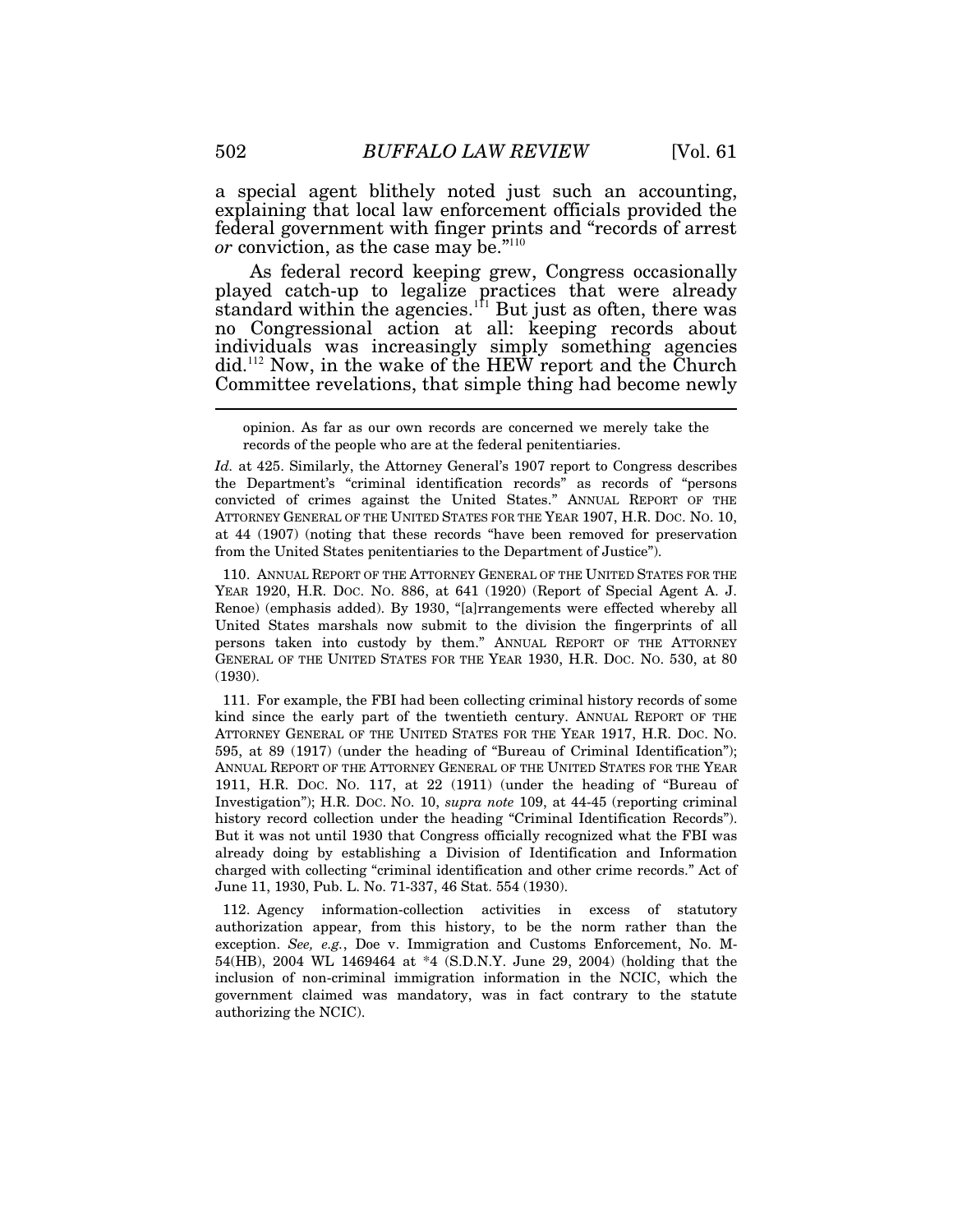controversial. Like a mother startled to find an unruly adolescent where she had last seen a docile child, members of Congress felt pressed to take action: not just to catch up with agency practices but to control them.

Not surprisingly, they did so with a focus on individual rights. That is what the HEW report had worried about; that is what had been violated by CoIntelPro. While the Privacy Act went through numerous iterations and compromises, its central goal remained clear: to delineate and protect individuals' right to control the flow of information about themselves.<sup>113</sup> The preamble states that "[t]he privacy of an individual is directly affected by the collection, maintenance, use, and dissemination of personal information by Federal agencies,"<sup>114</sup> and describes the act's purpose as "provid[ing] certain safeguards for an individual against an invasion of personal privacy."<sup>115</sup> At the same time, the act leaves largely unregulated the kind of information the government may collect about information the government may collect about individuals.<sup>116</sup> Rather, it primarily controls how federal agencies gather, share, and store information about individuals.<sup>117</sup>

114. Privacy Act of 1974, Pub. L. No. 93-579, 88 Stat. 1896, § 2(a) (1974).

115. *Id.* § 2(b).

 $\overline{a}$ 

 116. The primary exception is that the act prohibits an agency from maintaining records "describing how any individual exercises rights guaranteed by the First Amendment."  $5 \text{ U.S.C. }$  §  $552a(e)(7)(2006)$ . But it exempts from this restriction records that are "pertinent to and within the scope of an authorized law enforcement activity." *Id.*

 <sup>113.</sup> *See* STAFF OF S. COMM. ON GOV. OPERATIONS AND H.R. COMM. ON GOV. OPERATIONS, 94TH CONG., LEGISLATIVE HISTORY OF THE PRIVACY ACT OF 1974, S. 2418 (PUBLIC LAW 93-579): SOURCE BOOK ON PRIVACY, VII (Comm. Print 1976); *see also* Alexi M. Poretz, *Disclosure Under the Privacy Act: A Matter of Interpretation*, 65 GEO. WASH. L. REV. 801, 802 (1997) (describing the Privacy Act as a measure that "safeguards individuals against the invasion of their personal privacy by restricting the manner in which federal agencies may collect, maintain, use, and disseminate certain personal information").

 <sup>117.</sup> *See, e.g.*, Poretz, *supra* note 113, at 802 (1997) ("The Privacy Act of 1974 safeguards individuals against the invasion of their personal privacy by restricting the manner in which federal agencies may collect, maintain, use, and disseminate certain personal information."). The Privacy Act also applies in limited ways to organizations other than federal agencies. *See, e.g.*, 5 U.S.C. §  $552a(a)(10)-(11), (o)(1)$ . I do not address those applications here.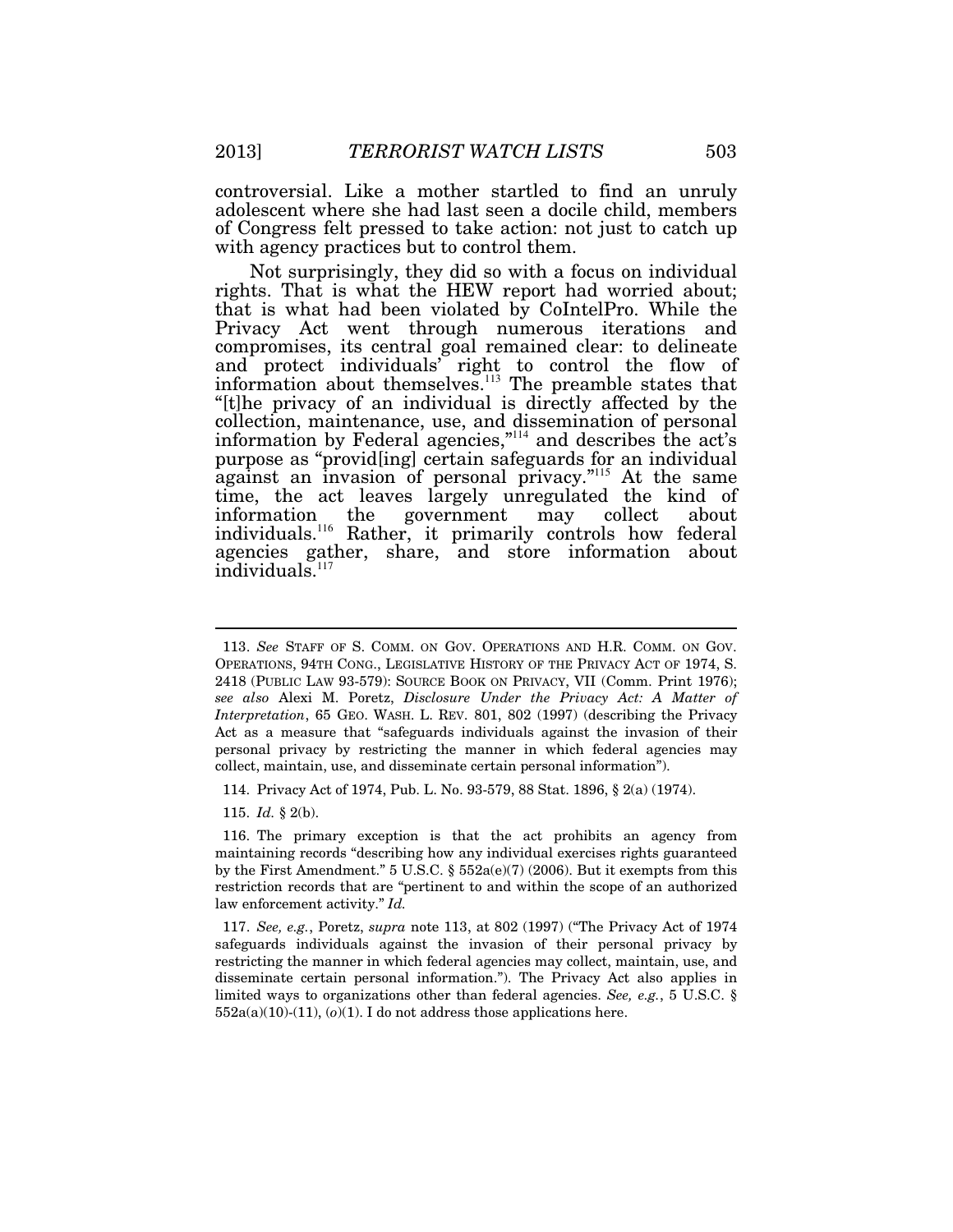The Privacy Act relies mostly on external oversight: it gives people who are the subjects of agency records some knowledge about, and some control over, what those records say and how the information they hold is gathered, used, and distributed. The point is to limit agencies' control over information by forcing them to let individuals know how the information is being used and who else got to see it, as well as providing ways for people to see, contest, and correct their records.<sup>118</sup> The act also provides for some internal accountability, allowing agencies to collect only information that serves a specific legal purpose<sup> $119$ </sup> and requiring them to ensure that information is relevant, timely, and accurate. $120$ 

As critics have noted, however, most of the powers that the Privacy Act takes away from agencies with one hand, it gives back with the other. Some provisions come with automatic exemptions. Agencies need not limit their distribution of records, for instance, if it falls within the stated "routine use" for which the information was collected—a use that the agency itself determines. $^{121}$  $\overline{a}$ 

119. *Id.* § 552a(e)(1).

 120. *Id.* § 552a(e)(5). As a point of comparison, the Foreign Intelligence Surveillance Act (FISA) divides the database production process into the acquisition, retention, and use of information, with each stage subject to different requirements. *See* DAVID S. KRIS & J. DOUGLAS WILSON, NATIONAL SECURITY INVESTIGATIONS & PROSECUTIONS § 9:1 (2007). For instance, federal agents are required to "minimize" information disseminated to other parties, making retention and dissemination a complexly regulated decision. *Id.* At the same time, FISA minimization procedures primarily aim to protect the privacy of United States persons. *Id.* In this way, they mirror the concerns about privacy that I allude to. Despite more attention to how information is treated, then, FISA also does not address the classification issue per se.

 121. *See* 5 U.S.C. § 552a(7), (b)(3). There are other exceptions on this limitation, such as distribution to the agency's own employees, for statistical purposes, or to save a life, but the routine use exception, as it is known, is

 <sup>118.</sup> For instance, the act requires agencies to publish and update notices in the Federal Register describing their databases, outlining the categories of records they hold and the categories of people they concern, and indicating the routine uses to which the records will be put. 5 U.S.C. §  $552a(e)(4)(A)$ -(D) (requiring publication of System of Records Notices (SORN)). The act requires agencies to inform record subjects if their records will be distributed and seeks to limit the extent of that distribution. *Id.*  $\S$  552a(f)(1)-(4). It requires agencies to provide procedures for individuals to see and request the amendment of their own records, and allows for judicial review of an agency's refusal to do so. *See id.* § 552a(b). It requires each agency to establish a board to monitor its record storage procedures to ensure that the data are safe. *Id.*  $\S 552a(u)(1)-(3)$ .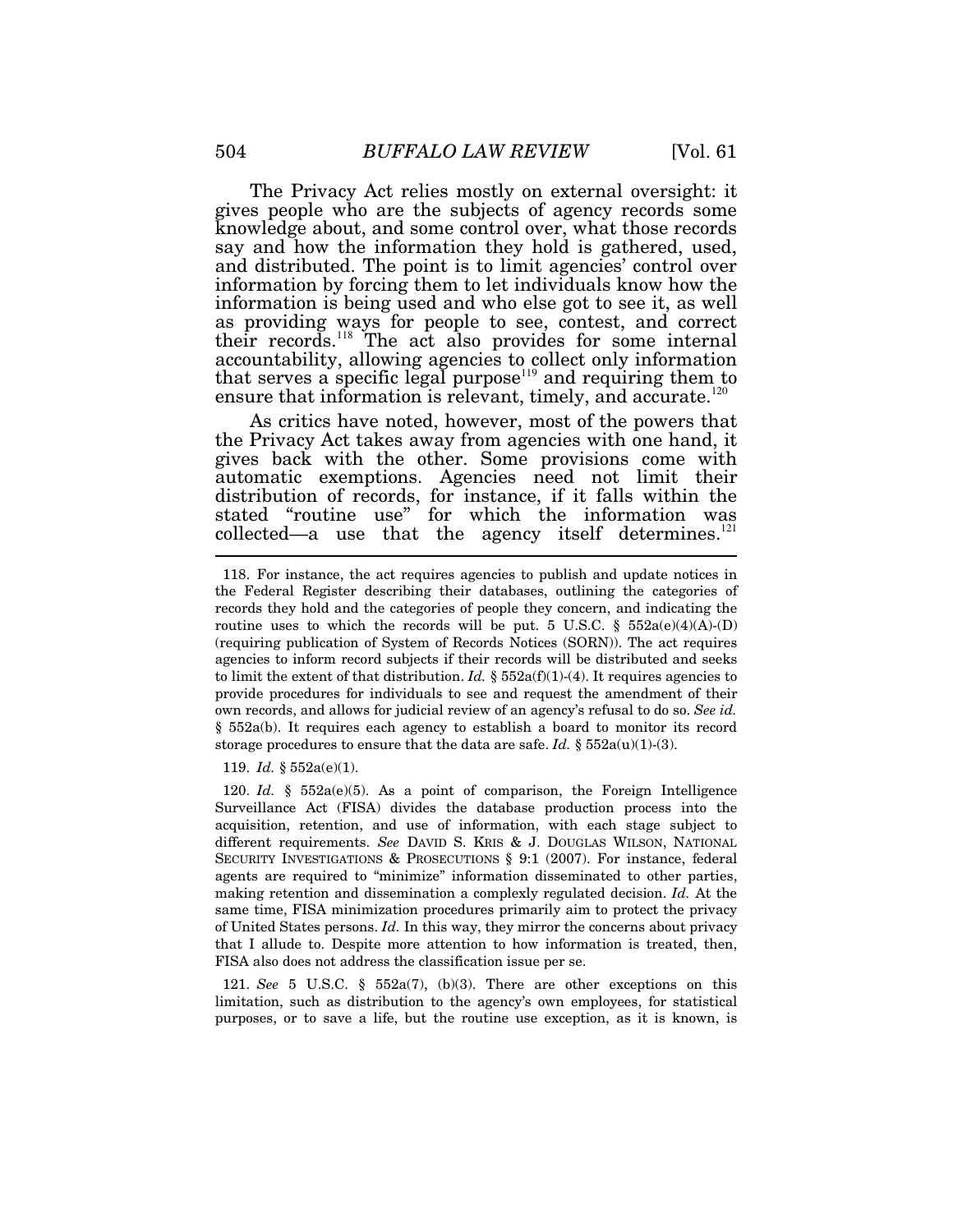$\overline{a}$ 

Agencies can also use other means to exempt their record systems from all but a few Privacy Act requirements.<sup>122</sup> The

probably the one that most undermines the original limitation. *Id.* § 552a(7), (b)(1), (4), (8); *see, e.g.*, DANIEL J. SOLOVE*,* THE DIGITAL PERSON: TECHNOLOGY AND PRIVACY IN THE INFORMATION AGE 136 (2004) (noting that the "routine use" exception is the broadest exception); Todd Robert Coles, Comment, *Does the Privacy Act of 1974 Protect Your Right to Privacy? An Examination of the Routine Use Exemption*, 40 AM. U. L. REV. 957, 959-60 (1991) (noting that neither the executive nor Congress has not "actively overseen the exemption's use[,] [n]or has Congress deterred continued abuse of the exemption," and concluding that the breadth of the routine use exemption renders the act "impotent without more effective oversight"); John Shattuck, *In the Shadow of*  1984*: National Identification Systems, Computer-Matching, and Privacy in the United States*, 35 HASTINGS L.J. 991, 1003-04 (1984) ("All that is required to satisfy the  $\dots$  [Privacy] Act, the agencies say, is to publish each new computermatching [i.e*.* data-mining] 'routine use' in the *Federal Register*."); *see also*  Francesca Bignami, *European Versus American Liberty: A Comparative Privacy Analysis of Antiterrorism Data Mining*, 48 B.C. L. REV. 609, 695 (2007) (proposing that Congress eliminate the routine use exception, instead requiring agencies to "specify, up front, exactly how personal data will be used and under what conditions it will be transferred to other government agencies"). *But see*  Major Lassus, *Routine Use Exception Under the Privacy Act of 1974 and the Requirement of Compatibility,* ARMY LAW., Nov. 1991, at 45, 50 (asserting that, despite being obscured by the "Act's convoluted evolution," the Privacy Act routine use exception actually "impose[s] two requirements for release of records under [the routine use exception]—namely, the procedural requirement of 'notice' and the substantive requirement of 'compatibility'" with the original "'purpose for which the information was collected'").

 122. Some records can be exempted through the act's "General Exemptions" provision. 5 U.S.C.  $\S 552a(j)$  (2006). This subsection exempts a system of records from all but a small number of Privacy Act provisions, specifically those that require that agencies limit extra-agency disclosure to people with a need for the record; keep an account on those to whom a record is disclosed; publish notices describing systems of records in the Federal Register (so-called SORNs); make reasonable efforts to ensure that a record distributed to someone *other than* an agency is accurate, timely, complete, and relevant; not keep records on individuals' exercise of their First Amendment rights unless a statute expressly authorizes it or the information collection falls within the scope of law enforcement activities; establish rules of conduct for people involved in database maintenance and creation; establish safeguards to ensure record security; and publish any new use of a system in the Federal Register with at least thirty days' opportunity for comment before implementing it. *See id.*; *see also id.* §552a(b), (c)(1)-(2), (e)(4)(A)-(F), (e)(6)-(7), (e)(9)-(11). Other databases, including those that hold "investigatory material compiled for law enforcement purposes [but not falling] within" the general exemption requirements, can be exempted from several specific provisions. *Id.* § 552a(k). This section allows for exemption from provisions that require agencies to make available to individuals who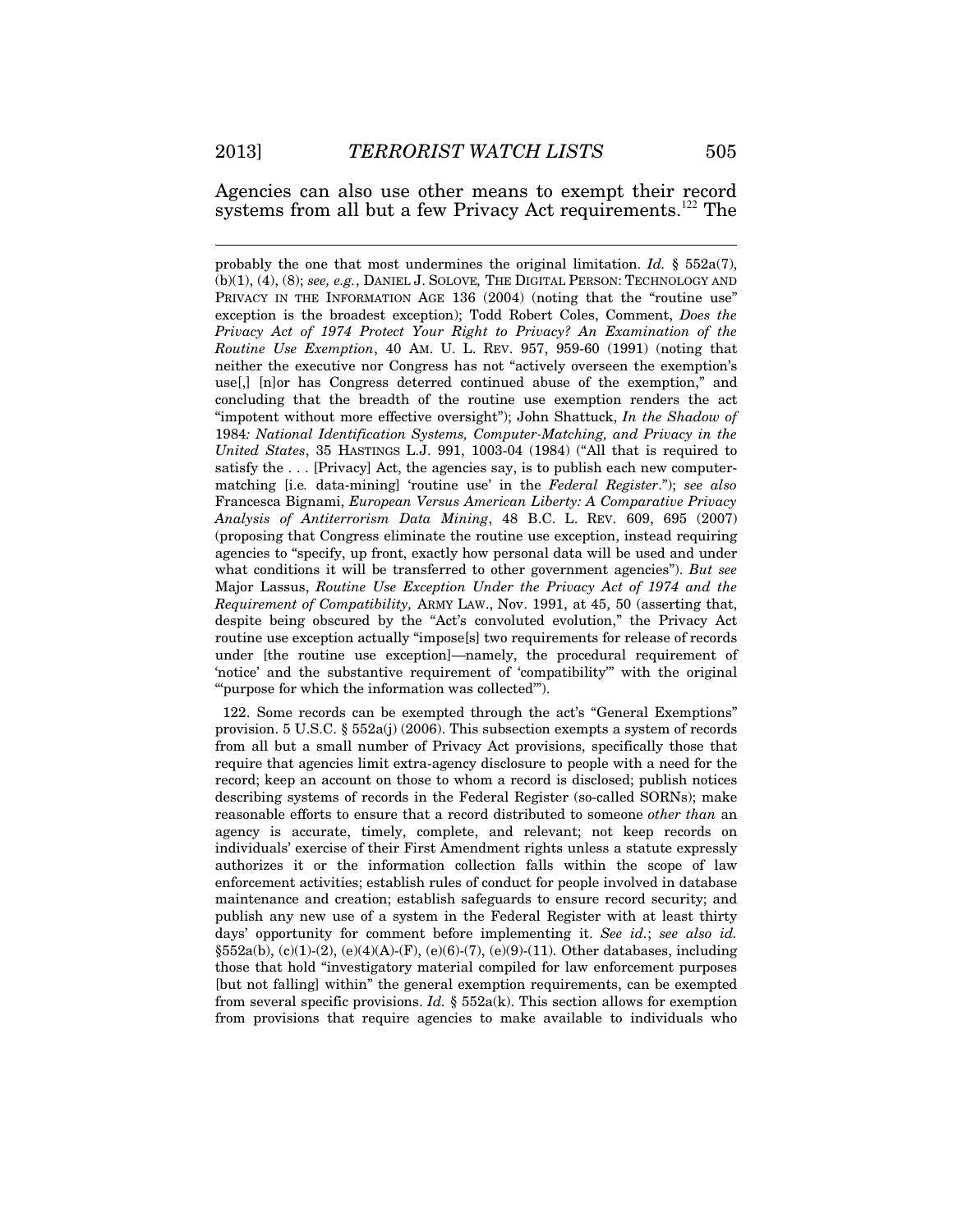Privacy Act thus inscribes a limited right to control information about oneself while giving agencies leeway to deviate from that ideal.

The Congress that passed the Privacy Act was concerned that government records could contain incorrect or false information and that information could be released in improper ways or for improper purposes.<sup>123</sup> In this conceptualization, the information at issue exists independently of, and prior to, its acquisition by the government. The information the Privacy Act is concerned with emanates from the individual, from whom the government must acquire it.

Commentators have long criticized the Privacy Act for insufficiently safeguarding individual rights and failing to update what safeguards exist to keep pace with technological developments.<sup>124</sup> But an even greater limitation is the act's understanding of databases and the work that they do. The Privacy Act treats databases as

123. *See* Privacy Act of 1974 § 2(a), 88 Stat. at 1896.

 124. *See, e.g.*, Patricia L. Bellia, *The Memory Gap in Surveillance Law*, 75 U. CHI. L. REV. 137, 138, 179 (2008) (arguing that U.S. privacy law's focus on data collection improperly overlooks important changes in data retention that changes how governments collect information and what information is available to them); Joel R. Reidenberg, *Privacy Wrongs in Search of Remedies*, 54 HASTINGS L.J. 877, 877, 898 (2002-2003) (arguing that the United States lacks "well-established legal rights" of privacy, and new legal rights must be created to remedy policy violations); *see also supra* note 101 and accompanying text.

request it an account of how their records have been disclosed to others; allow individuals to access, review, have a copy of, and request amendment of their records; acknowledge such requests for amendment and either implement them or explain a refusal to do so; allow individuals to file a statement of disagreement with the agency's decision and inform them of the availability of judicial review; note any such disagreement in subsequent dissemination of the record (except for information compiled in preparation for civil litigation); publish a system of records notice in the Federal Register that informs people how to find out if records pertain to them, access their records, and contest record contents, and that describes the categories of records in the system; and establish procedures to implement the notification, access, dispute and amendment provisions. *See id.*; *see also id.* § 552a(c)(3), (d), (e)(1), (e)(4)(G)-(I), (f). Aside from law enforcement databases, this exemption can also apply to records exempt from disclosure under the Freedom of Information Act's (FOIA's) national security exemption, 5 U.S.C.  $\S$  552(b)(1), and records "maintained in connection with providing protective services to the President of the United States or other individuals pursuant to section 3056 of title 18." *Id.* § 552a(k)(3).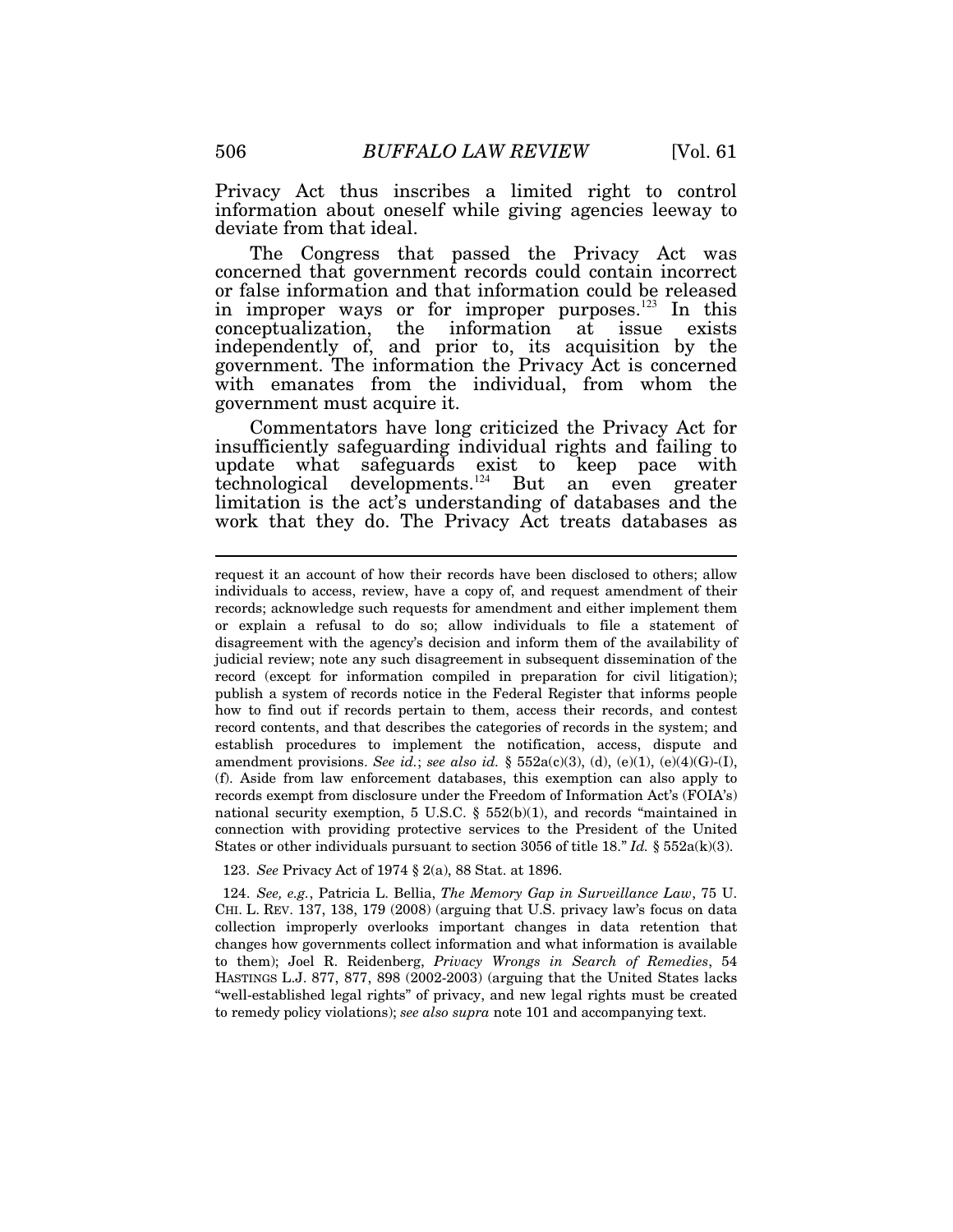mere repositories for storing information. It regulates only the government's power to gather or use information. Watch lists, however, exceed those activities. They involve evaluating information and predicting future conduct—acts the Privacy Act does not address. This means that, while watch lists fall into the Privacy Act's bailiwick, they also fall through its cracks.

## B. *The Doctrinal Context*

Courts have not laid out what process, if any, an agency must give a person it plans to put on a watch list. The No Fly List cases discussed in the Introduction will serve as test cases addressing that issue. But as this Article has suggested, those cases do not address the larger and more complex watch list infrastructure underlying the No Fly List itself.

Individuals, meanwhile, have found little recourse against agencies in this realm. For one thing, it is difficult to find out that one is watch-listed.<sup>125</sup> While someone denied boarding at an airport may infer that she is on the No Fly List, most individual repercussions of watch listing are more discreet. They come in the form of heightened attention from law enforcement agents<sup>126</sup> and others given

 <sup>125.</sup> *See, e.g.*, El Badrawi v. Dep't of Homeland Sec., 583 F. Supp. 2d 285, 295- 96 (D. Conn. 2008) (explaining that, in accordance with its policy, the FBI "refuses to confirm or deny" the existence of VGTOF records responsive to a Freedom of Information Act request).

 <sup>126.</sup> For instance, an officer who queries the NCIC for a name that is listed in the VGTOF may be instructed by the VGTOF text to "APPROACH WITH CAUTION" and "DETAIN THIS INDIVIDUAL FOR A REASONABLE AMOUNT OF TIME FOR QUESTIONING" because the "INDIVIDUAL IS OF INVESTIGATIVE INTEREST TO LAW ENFORCEMENT REGARDING ASSOCIATION WITH TERRORISM"; the officer will likely be instructed to also "IMMEDIATELY CONTACT THE TERRORIST SCREENING CENTER." National Crime Information Center; Technical and Operational Update, 13 (Nov. 7, 2005) (document produced in FOIA litigation) (NCIC-VGTOF-6895) (on file with author). The officer may receive slightly different instructions depending on how the individual is listed, but in every case the implication is that the officer should pay particularly careful attention to the individual. *See id.* 13-14 (NCIC-VGTOF-6895-96) ("ASK PROBING QUESTIONS TO DETERMINE IF THIS INDIVIDUAL IS IDENTICAL TO THE PERSON OF LAW ENFORCEMENT INTEREST. . . . APPROACH WITH CAUTION. . . . DO NOT ADVISE THIS INDIVIDUAL THAT THEY ARE ON A TERRORIST WATCHLIST."). While there have been no studies so far of exactly how watch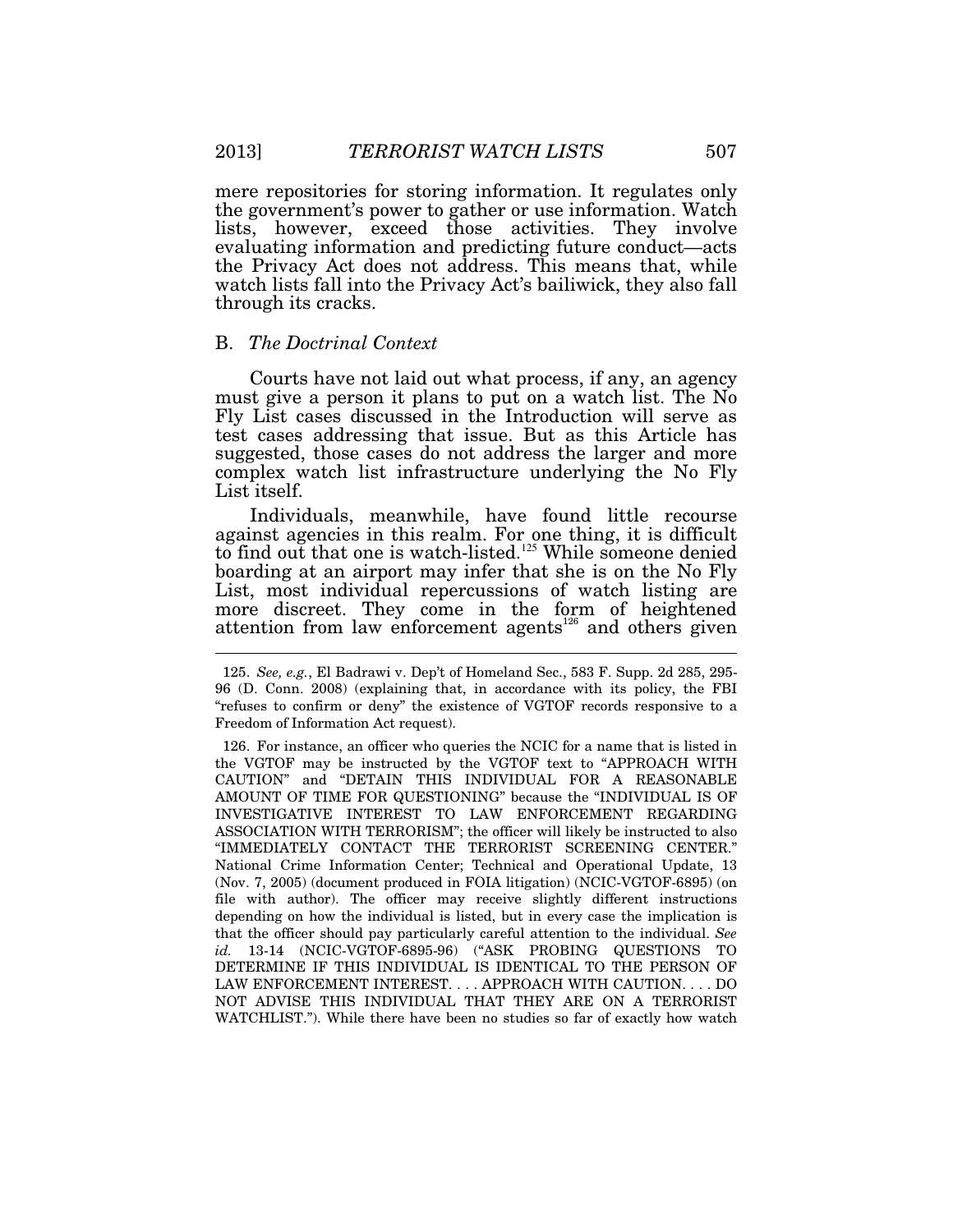access to watch list entries, which may include private institutions and non-law enforcement governmental entities.<sup>127</sup> Agencies do not disclose watch list status to the  $indivial.$ <sup>128</sup>

Even if a person is able to discover that she is on a watch list, she has few avenues of action available. In the 1970s, a line of case law in the D.C. Circuit held that statutes authorizing law enforcement databases themselves provide an avenue of redress for people listed incorrectly.<sup>129</sup> Another line of cases holds that, even absent a statutory cause of action, courts have inherent equitable authority to expunge government records about individuals.<sup>130</sup> That reasoning was used to expunge arrest records when the arrests were found to have been without probable cause and for unconstitutional purposes, or when the laws underlying

 127. *See* 28 C.F.R. § 50.12(a) (2012) (authorizing the FBI to share NCIC records with banks, "certain segments of the securities industry," "registered futures associations," "nuclear power plants," and "state and local governments for the purposes of employment and licensing").

 128. *See, e.g.*, El Badrawi v. Dep't of Homeland Sec., 258 F.R.D. 198, 205 (D. Conn. 2009) (asserting that the FBI "properly refused to confirm or deny whether [an individual] was listed in the VGTOF" in a Freedom of Information Act (FOIA) case, but noting that the balance of interests was different in civil litigation discovery).

 129. *See* Tarlton v. Saxbe, 507 F.2d 1116, 1122-23 (D.C. Cir. 1974) (holding that the statute authorizing the FBI to collect criminal identity information implicitly required the FBI to take "reasonable precautions to prevent inaccuracy"); Menard v. Saxbe, 498 F.2d 1017, 1028-29 (D.C. Cir. 1974) (holding that the statute authorizing the NCIC impliedly provided a remedy for someone contesting a record of an arrest that lacked probable cause because the FBI had an affirmative duty to maintain accurate criminal identification files).

130. *See Menard*, 498 F.2d at 1025.

lists affect the exercise of law enforcement agent discretion, scholarship has demonstrated that law enforcement officers tend to give increased scrutiny to people with arrest records even in the absence of subsequent charges or convictions. Note, *The Impact of Arrest Records on the Exercise of Police Discretion*, 47 LAW & CONTEMP. PROBS. 287, 295-98 (1984) (detailing how, despite the absence of a necessary relation between arrest records and past criminality and a lack of evidence that arrest records function as useful predictors of future criminality, arrest records significantly affect the exercise of police discretion). It is likely that terrorist watch list entries have similar effects on discretion, especially since the watch list itself instructs officers to increase their level of scrutiny.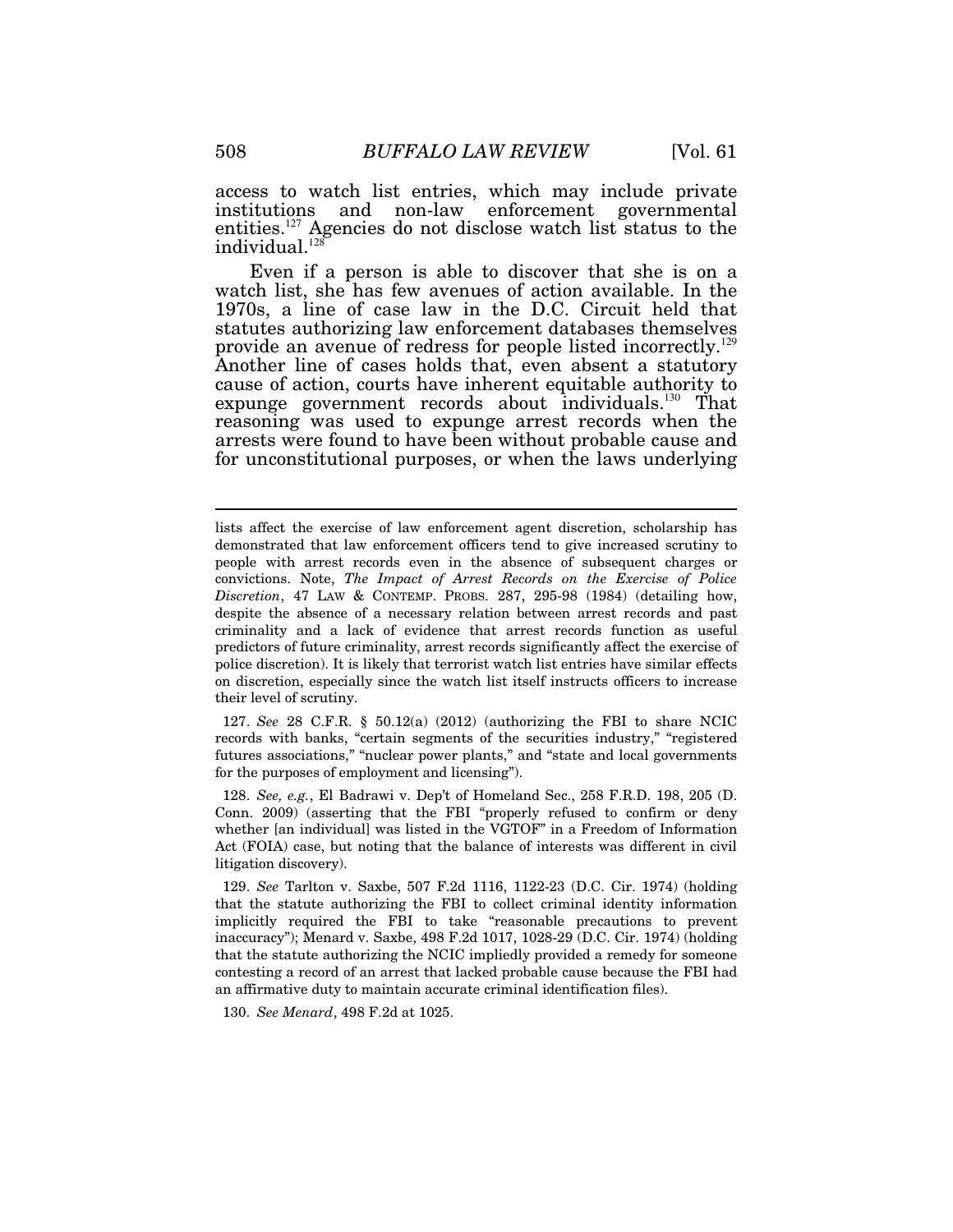the arrests have been found to be unconstitutional.<sup>131</sup> But as the Supreme Court moved away from implied rights of action over the following decades,<sup> $132$ </sup> these lines of reasoning grew fallow.<sup>133</sup> Moreover, the passage of the Privacy Act in 1974 appeared to provide a statutory avenue of redress even though, as discussed in the previous Section, it provides redress only for inaccurate reporting of existing information—not for spurious predictions or mistaken evaluations.<sup>134</sup> Indeed, precisely because of the subjective and often vague criteria for inclusion in a watch list—not to mention their secrecy—it is difficult to contest watch listing on the grounds of inaccuracy.

The Administrative Procedure Act's (APA) grant of judicial review to "person[s] . . . adversely affected or aggrieved by agency action" is also of limited use in the watch list context.<sup>135</sup> The adverse effects of watch listing on an individual include higher scrutiny from a law enforcement officer, prospective employer, and others.<sup>136</sup> Such increased scrutiny has been shown to influence the exercise of discretion. Even arrest records with no subsequent records of conviction, which have not been shown to predict future criminal behavior, influence law enforcement agent behavior with respect to suspects. $137$ Given the heightened state of terrorism fear that has characterized American law enforcement since the terrorist attacks of 2001, it is safe to conjecture that being on a

 <sup>131.</sup> *Id.*

 <sup>132.</sup> *See* Cort v. Ash, 422 U.S. 66, 78 (1975) (placing strict limits on a court's ability to imply a private right of action based on general government responsibilities absent a specific statutory grant).

 <sup>133.</sup> *See, e.g.*, *El Badrawi*, 579 F. Supp. 2d at 279-80 (declining to infer a cause of action in the statute authorizing the FBI to collect criminal information because the statute did not explicitly waive sovereign immunity).

 <sup>134.</sup> *See* discussion *supra* Part IV.A.

 <sup>135.</sup> Administrative Procedure Act, 5 U.S.C. § 702 (2006).

 <sup>136.</sup> *See supra* notes 126-27 and accompanying text.

 <sup>137.</sup> *The Impact of Arrest Records on the Exercise of Police Discretion*, *supra* note 126, at 295-98; *see also* Herman Goldstein, *Confronting the Complexity of the Policing Function*, *in* DISCRETION IN CRIMINAL JUSTICE: THE TENSION BETWEEN INDIVIDUALIZATION AND UNIFORMITY 23, 33-34 (Lloyd E. Ohlin & Frank J. Remington eds., 1993); H. Richard Uviller, *The Unworthy Victim: Police Discretion in the Credibility Call*, 47 LAW & CONTEMP. PROBS. 15, 28 (1984).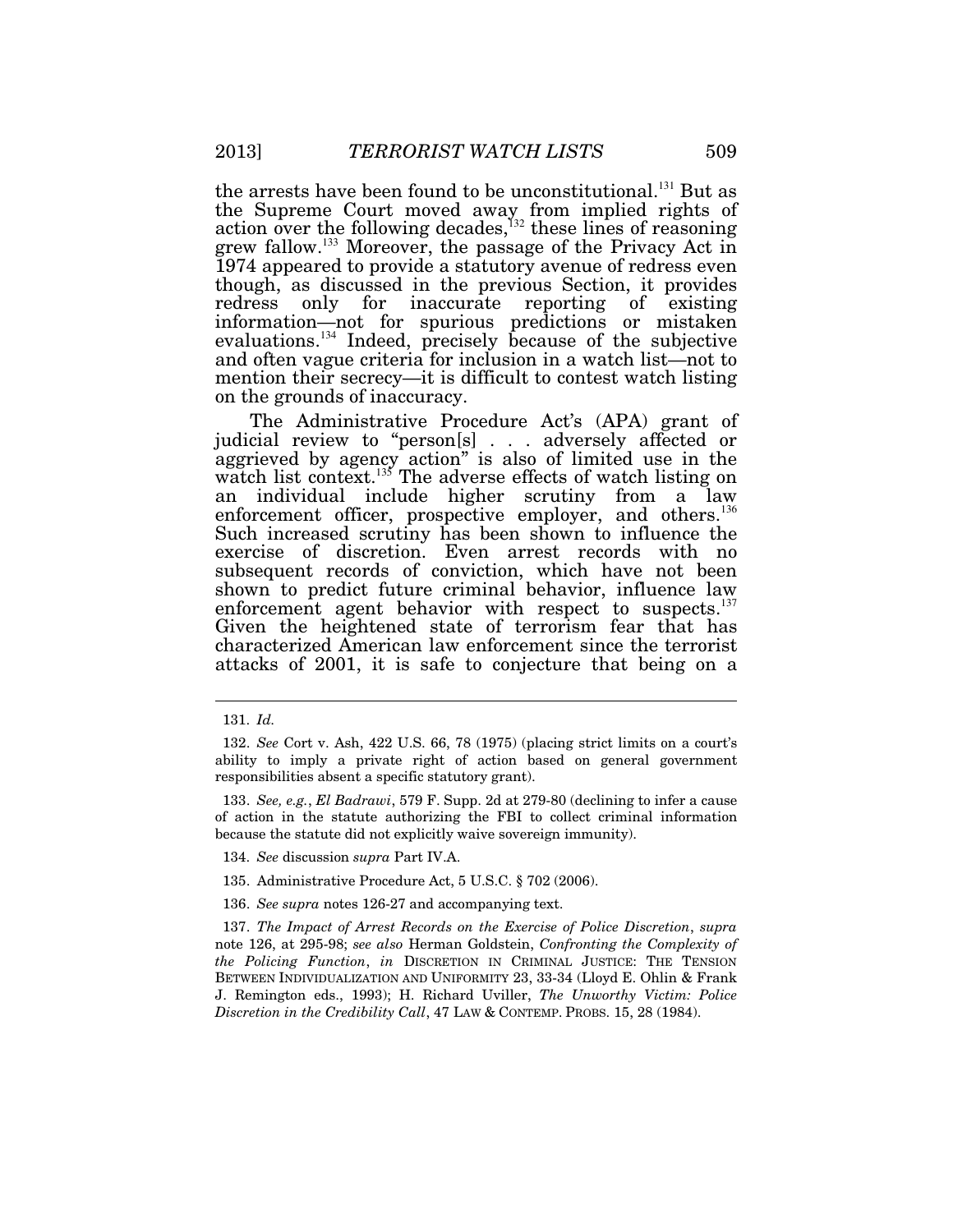terrorist watch list will have serious effects on an individual's interaction with government agents. Indeed, as Seth Kreimer has written, "the discretion of the modern administrative state is well adapted to low visibility retaliation," in which lists ostensibly compiled for law enforcement purposes can end up being used as tools for selective prosecution or auditing.<sup>138</sup> Moreover, the very knowledge that one may be the object of government scrutiny can itself inhibit otherwise licit activities.<sup>139</sup>

Nonetheless, such aggrievement is difficult to cognize in court because it is difficult to pinpoint an actual or imminent concrete harm, as required for standing.<sup>140</sup> Whether a court will interpret the predictable effects of watch listing as an imminent threat depends as much on the judge's view of standing as on the actual effects of watch listing. And many adverse effects of watch listing, such as visa refusals for foreign nationals, are simply discretionary and not subject to judicial review.<sup>141</sup> A court will not find aggrievement where a person has no right to any particular outcome.

Someone who can demonstrate standing should in principle have access to judicial review of his watch list status under the APA. But even in that situation, a plaintiff will face an uphill battle. The APA precludes relief when "any other statute that [waives sovereign immunity] expressly or impliedly forbids the relief which is sought."<sup>142</sup> If the watch list has been exempted from Privacy Act requirements, as all terrorists watch lists have, the APA provision may render any form of relief under the Privacy Act unavailable, because the exemption prevents relief.

 <sup>138.</sup> Seth F. Kreimer, *Watching the Watchers: Surveillance, Transparency, and Political Freedom in the War on Terror*, 7 U. PA. J. CONST. L. 133, 150 (2004).

 <sup>139.</sup> *Id.* at 155 ("Fear or suspicion that one's speech is being monitored . . ., even without the reality of such activity, can have a seriously inhibiting effect upon the willingness to voice critical and constructive ideas.") (quoting Bartnicki v. Vopper, 532 U.S. 514, 533 (2001)).

 <sup>140.</sup> *See* Lujan v. Defenders of Wildlife, 504 U.S. 555, 560 (1992).

 <sup>141.</sup> *See, e.g.*, Am. Acad. of Religion v. Napolitano, 573 F.3d 115, 123-24 (2d Cir. 2009) (discussing the doctrine of "consular unreviewability," which bars judicial review of visa issuance or refusal except in limited circumstances).

 <sup>142.</sup> Administrative Procedure Act, 5 U.S.C. § 702 (2006).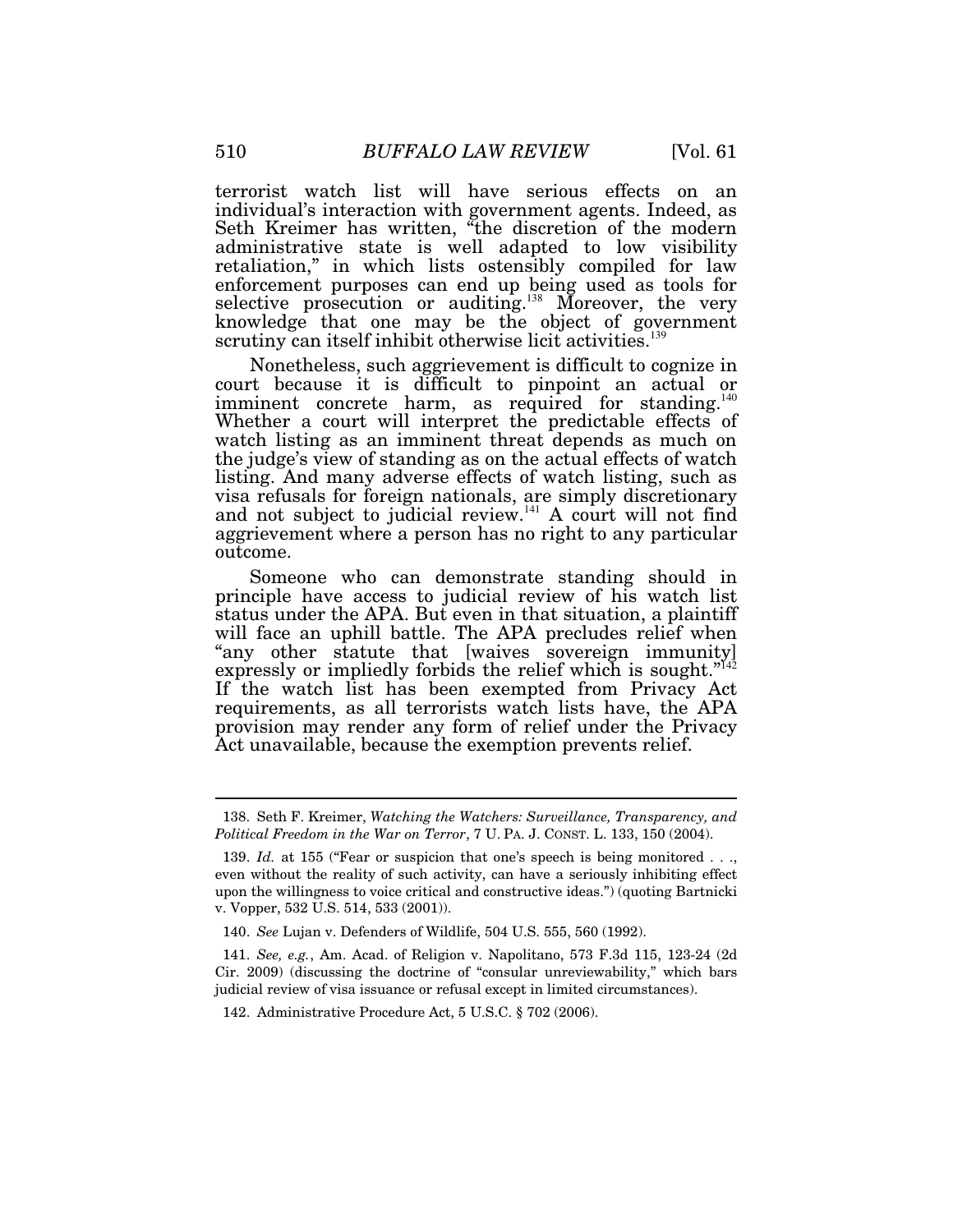As the recent No Fly List cases demonstrate, there is one avenue left to a prospective plaintiff: to sue to expunge—rather than correct—the record, or for additional process in contesting its existence. Those forms of relief are not available under the Privacy Act and therefore not precluded by exemption from it.<sup> $143$ </sup> Still, as the novelty of these cases illustrates, it is only the rare plaintiff who can fulfill the requirements necessary to sustain a suit. The real problem, though, as I discuss in the following section, is that litigation is simply not well suited to address systemic problems in agency functioning.

## C. *The Privacy Paradigm and the Language of Litigation*

Scholarship on watch lists shares the legal regime's predilections. Scholars writing about government databases generally tend to focus on the way individual privacy rights bump up against the needs of the nation.<sup>144</sup> Like the law, the literature tends to elide the evaluation and prediction that go into making a watch list.

Like the law, scholars focus on individual privacy, $^{145}$ specifically, what is known as information or data privacy.<sup>146</sup>  $\overline{a}$ 

 144. *See* Shattuck, *supra* note 121, at 992 (concluding that including "information about the non-criminal activities of persons under surveillance by the Secret Service" in the National Crime Information Center database clearly violates basic privacy rights); Spencer, *supra* note 31, at 519 (arguing that presenting database use as a privacy-security trade-off encourages valuing security over privacy by "fail[ing] to account for the many unintended consequences that usually flow from security measures" and presenting security benefits as unrealistically tangible and certain while presenting privacy harms as unrealistically abstract and hypothetical); *compare, e.g.*, Soma, *supra* note 31, at 287 ("[H]istorically, a return to equilibrium has occurred as the initial threat dissipates."), *with* Vern Countryman, *The Diminishing Right of Privacy: The Personal Dossier and the Computer*, 49 TEX. L. REV. 837, 838 (1971).

 145. Scholars have been at pains to find something that unifies the diverse areas to which American law has applied the label of privacy. Jerry Kang has posited that there are three kinds of privacy rights in American law that assure individuals decisional (personal choices), spatial (physical sphere), and

 <sup>143.</sup> Even in such a case, at least one court has concluded that sovereign immunity bars the suit. Badrawi v. Dep't of Homeland Sec., 579 F. Supp. 2d 249, 279-80 (D. Conn. 2008). Although the *Badrawi* court did not make clear how the APA figured in its determination, the implication is that it did not see the plaintiff as having been "adversely affected or aggrieved by agency action," which is required for the APA's waiver of sovereign immunity. *See* Administrative Procedure Act § 702.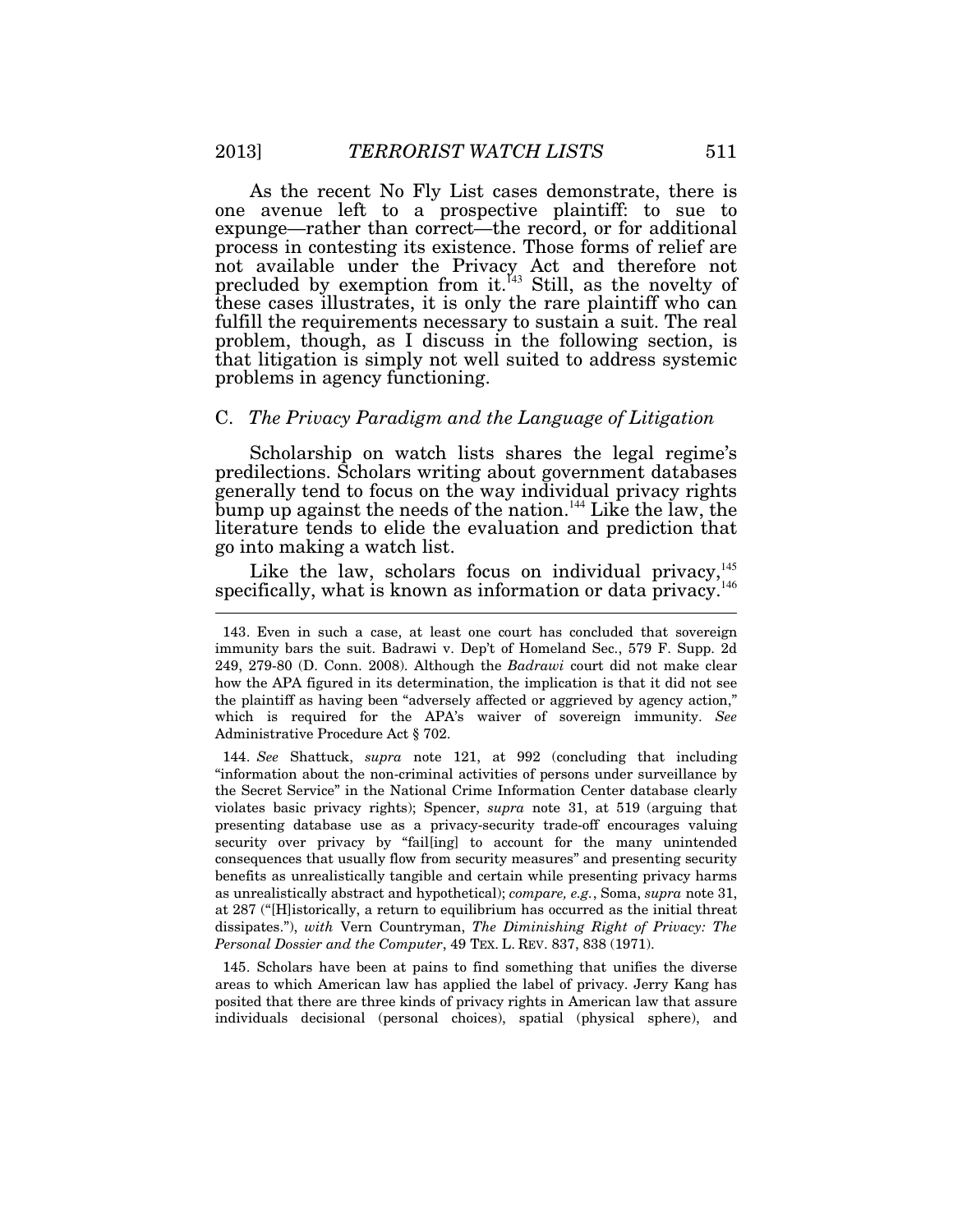Some commentators working in this vein stress the psychological importance of information privacy in constituting individual identities.<sup> $147$ </sup> They argue that data collection impinges on the construction and expression of the self<sup> $48$ </sup> and exacerbates power inequalities between the surveilling agent and the surveilled subject.<sup>149</sup> They also

informational (personal information) control. Jerry Kang, *Information Privacy in Cyberspace Transactions*, 50 STAN. L. REV. 1193, 1202-05 (1998). This typology covers the areas that United States law sees as implicating privacy, but does not suggest an underlying concept uniting the typological components—perhaps reflecting the lack of underlying logic connecting the arenas that United States law has labeled private. While accurately depicting the legal distribution of privacy, this typology also emphasizes that the American legal conception of privacy rests on doctrinal development and political history, not on the recognition of an independent entity in the natural or the social world.

 146. *See, e.g.*, Daniel J. Solove & Chris Jay Hoofnagle, *A Model Regime of Privacy Protection*, 2006 U. ILL. L. REV. 357, 358 (2006).

 147. Some scholars worry that information-gathering about individuals impinges on the construction and the expression of individuality itself. They posit that being observed—either physically or informationally—imposes a kind of chilling effect on conduct, constraining how people feel they can act and therefore who they can be. Such writers investigate how surveillance can organize situations in ways that affect how people behave, and how people feel they *can* behave. *See, e.g.*, Julie E. Cohen, *Privacy, Visibility, Transparency, and Exposure*, 75 U. CHI. L. REV. 181, 194 (2008) (describing surveillance as constricting "the parameters of evolving subjectivity" and limiting how particular spaces can "function as contexts within which identity is developed and performed"); Luciano Floridi, *The Ontological Interpretation of Informational Privacy*, 7 ETHICS & INFO. TECH. 185, 195 (2005) (positing that persons are constituted by their personal information and interpreting information privacy as a protection of personal identity); *see generally* FOUCAULT, DISCIPLINE AND PUNISH, *supra* note 81, at 125-31 (describing the increased surveillance practices of modern institutions as regimenting and evaluating individuals according to a norm that is presented as universally applicable in ways that constrict individual behavior even absent direct coercion).

 148. *See, e.g.*, Kirstie Ball & Frank Webster, *The Intensification of Surveillance*, *in* THE INTENSIFICATION OF SURVEILLANCE: CRIME, TERRORISM AND WARFARE IN THE INFORMATION AGE 1, 13-14 (Kirstie Ball & Frank Webster eds., 2003) (identifying one problem with information-gathering about individuals as the inevitably partial quality of the knowledge garnered, which gives the surveillor access to the individual's actions but not his motivations or his real inner self).

 149. *See, e.g.*, *id.* at 14 (positing that one problem with increased surveillance is the fact that observers, who "are frequently not known to the subject," can use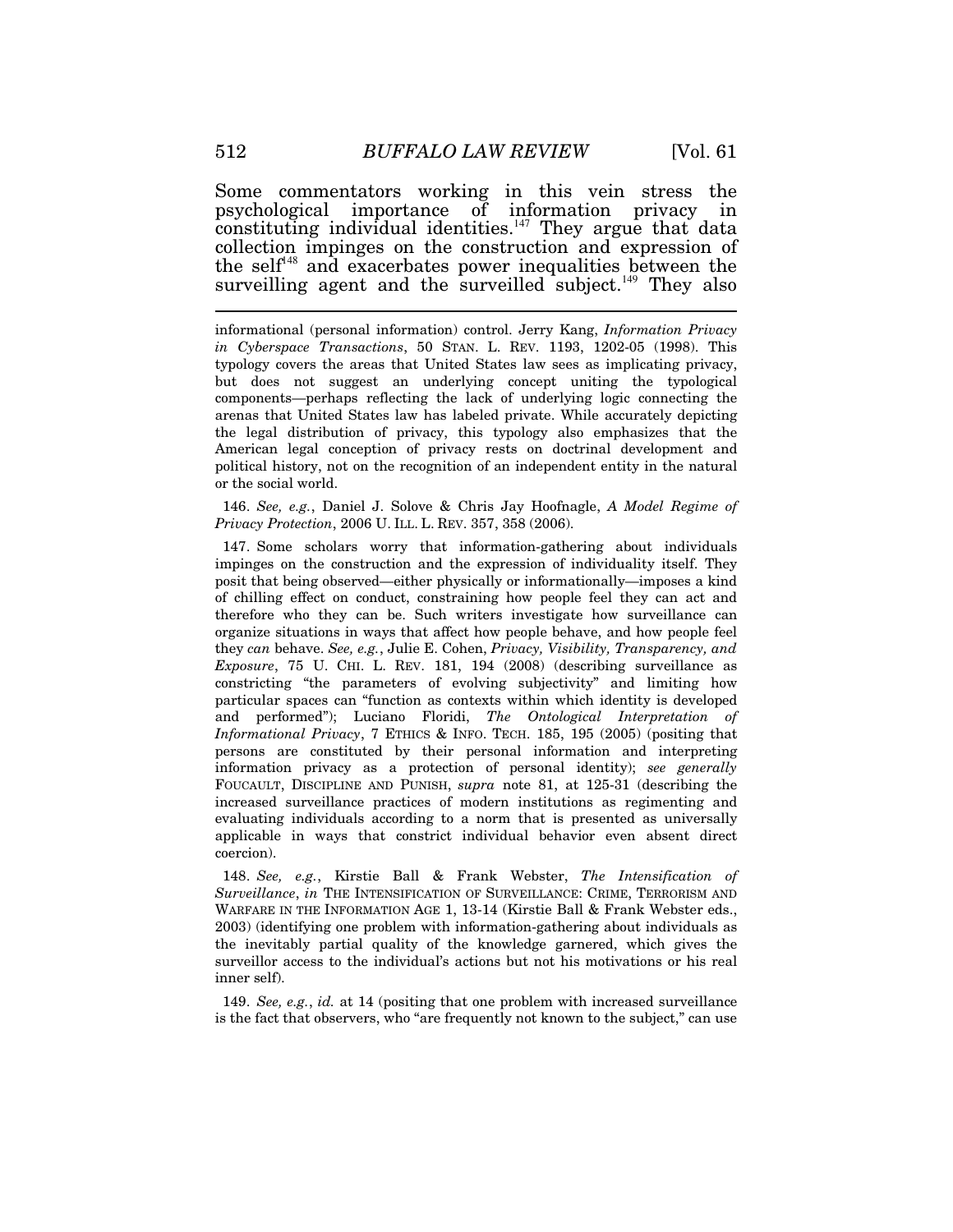show how data collection can threaten the very possibility of community by violating the interactional patterns that weave communities together, making membership more perilous and therefore less likely.<sup>150</sup> Others emphasize the legal importance of allowing people to keep information secret or make it accurate, arguing that due process and privacy rights are at stake in the government's collection of individual information.<sup>151</sup> Still others focus on the paucity of

their surveillance for ends the subject does not know about, even though "to garner information for disguised purposes is morally dubious").

 150. *See, e.g.*, Helen Nissenbaum, *Privacy as Contextual Integrity*, 79 WASH. L. REV. 119, 137 (2004) (suggesting that each sphere of social life is governed by "norms of information flow" that define the kinds of information exchange appropriate to that context and determine what counts as privacy in that context); Robert C. Post, *The Social Foundations of Privacy: Community and Self in the Common Law Tort*, 77 CALIF. L. REV. 957, 959 (1989) (proposing that the concept of privacy "safeguards [the] rules of civility that . . . constitute both individuals and community"); *see also* Lior Jacob Strahilevitz, *A Social Networks Theory of Privacy*, 72 U. CHI. L. REV. 919, 974 (2005) (suggesting that whether someone has a reasonable expectation of privacy in a given context should depend on how information usually travels in that particular context). Daniel Solove, a prominent privacy scholar, has described American thought on privacy as comprising six primary strands or approaches. While Solove is concerned to point out their differences, it turns out that each of the six centers on the kinds of individual rights issues discussed above: control over information about the individual and the individual's ability to constitute himself within his community. DANIEL J. SOLOVE, UNDERSTANDING PRIVACY 12-34 (2008). These strands of thought see privacy as: 1) a right to insist on "seclusion," *id.* at 18; 2) an ability to "conceal[]" or limit access to the individual, *id.*; 3) a right to secrecy, *id.* at 21; 4) control over the flow of information about one's person, *id.* at 25; 5) freedom from the objectifying effects of surveillance, which intrudes on the aspects of personhood, selfhood, or subjectivity that inheres in limiting the flow of information about one's person, *id.* at 29; and 6) a prerequisite for intimate relationships and other kinds self- and community-constitution that depend on interpersonal motivations and choices, *id.* at 34. Similarly, Solove's own booklength study of public and private databases focuses on problems involving the gathering, maintenance, and dissemination of individual information, like people's inability to correct mistakes in database records, the government's tendency to collect information that it does not need or ought not have, the lack of legal protection afforded information voluntarily revealed to third parties, and the difficulty of keeping data secure. *See* DANIEL J. SOLOVE*,* THE DIGITAL PERSON: TECHNOLOGY AND PRIVACY IN THE INFORMATION AGE 2-8 (2004).

 151. *See, e.g.*, Jonathan C. Bond, Note, *Defining Disclosure in a Digital Age: Updating the Privacy Act for the Twenty-First Century*, 76 GEO. WASH. L. REV. 1232, 1237 (2008) (arguing that the Privacy Act should be amended to further protect private information from disclosure); Shaina N. Elias, Essay, *Challenges*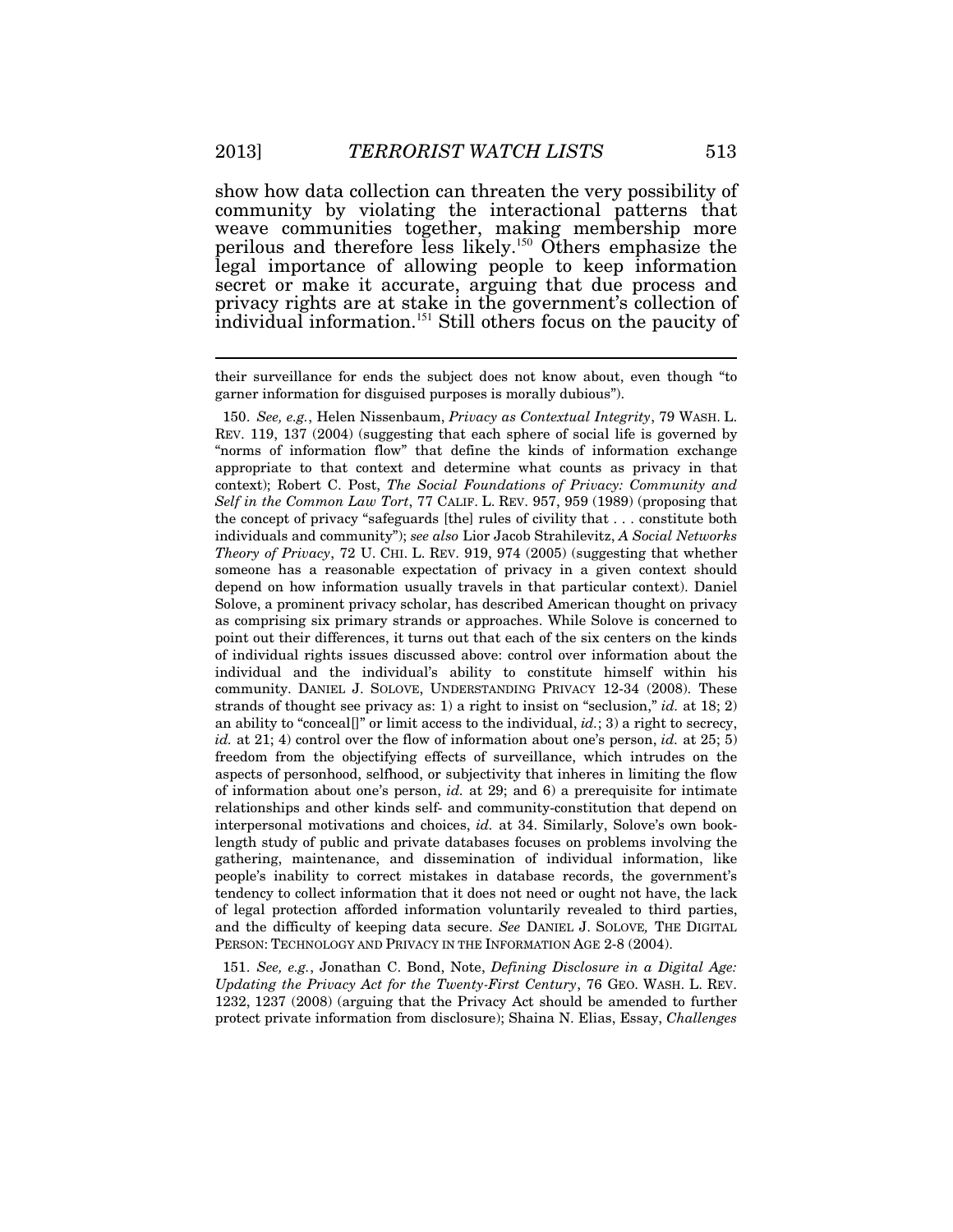privacy protections in American law and on the technological and legal trends that threaten the protections that do exist. $152$ 

Some scholars working on databases generally do recognize that surveillance affects not just individuals, but

*to Inclusion on the "No-Fly List" Should Fly in District Court: Considering the Jurisdictional Implications of Administrative Agency Structure*, 77 GEO. WASH. L. REV. 1015, 1032 (2009) (urging courts to interpret statutes so as to give travelers a way to challenge inclusion on such lists); Justin Florence, Note, *Making the No Fly List Fly: A Due Process Model for Terrorist Watchlists*, 115 YALE L.J. 2148, 2165-81 (2006) (urging agencies to adopt procedures that respect people's right to have notice and an opportunity to heard on their status); *see also* Katz v. United States, 389 U.S. 347, 360 (Harlan, J., concurring) (positing that the Fourth Amendment protects arenas in which an individual has a "reasonable expectation of privacy"); Shaun B. Spencer, *Reasonable Expectations and the Erosion of Privacy*, 39 SAN DIEGO L. REV. 843, 913-16 (2002) (arguing that privacy practices affect privacy rights, insofar as increasing government data collection conditions people to expect fewer rights and less privacy to begin with).

 <sup>152.</sup> *See, e.g.*, Francesca Bignami, *European Versus American Liberty: A Comparative Privacy Analysis of Antiterrorism Data Mining*, 48 B.C. L. REV. 609, 610 (2007) ("The dangers of any large-scale government effort to collect, catalogue, and manipulate information on individuals are never far-fetched."). Bignami urges the United States to move toward a privacy regime more closely aligned with the more stringent laws of the major European countries, which recognize individual information privacy as a fundamental right; strictly limit private entity data collection and retention; require that government datacollection be specifically authorized by statutes and subject to proportionality review; and enforce privacy rights through a dedicated, independent agency. *Id.* at 635-36, 653. Others warn that legal restrictions on government informationgathering have not kept pace with technological developments that allow for less legally encumbered, but more effective, government information gathering. *See, e.g.*, Patricia L. Bellia, *The Memory Gap in Surveillance Law*, 75 U. CHI. L. REV. 137, 138 (2008). Bellia notes that U.S. privacy law restricts the government's "collection and disclosure of certain kinds of information," but leaves the *retention* of information virtually unregulated. *Id.* Because the collection and retention of data by private parties, such as service providers, is also largely unregulated in the United States, Bellia argues, government agencies can effectively circumvent legal strictures on real-time surveillance by simply collecting retained data from private third party providers. *Id.* at 140. This is facilitated not only by the relatively lax regulation of private parties, but by technological developments that have rendered third-party data retention increasingly cost-less and ubiquitous. *Id.* Bellia urges legal reforms to ameliorate the "surveillance-enhancing effects" of this new "architecture of memory" in which little is forgotten. *Id.*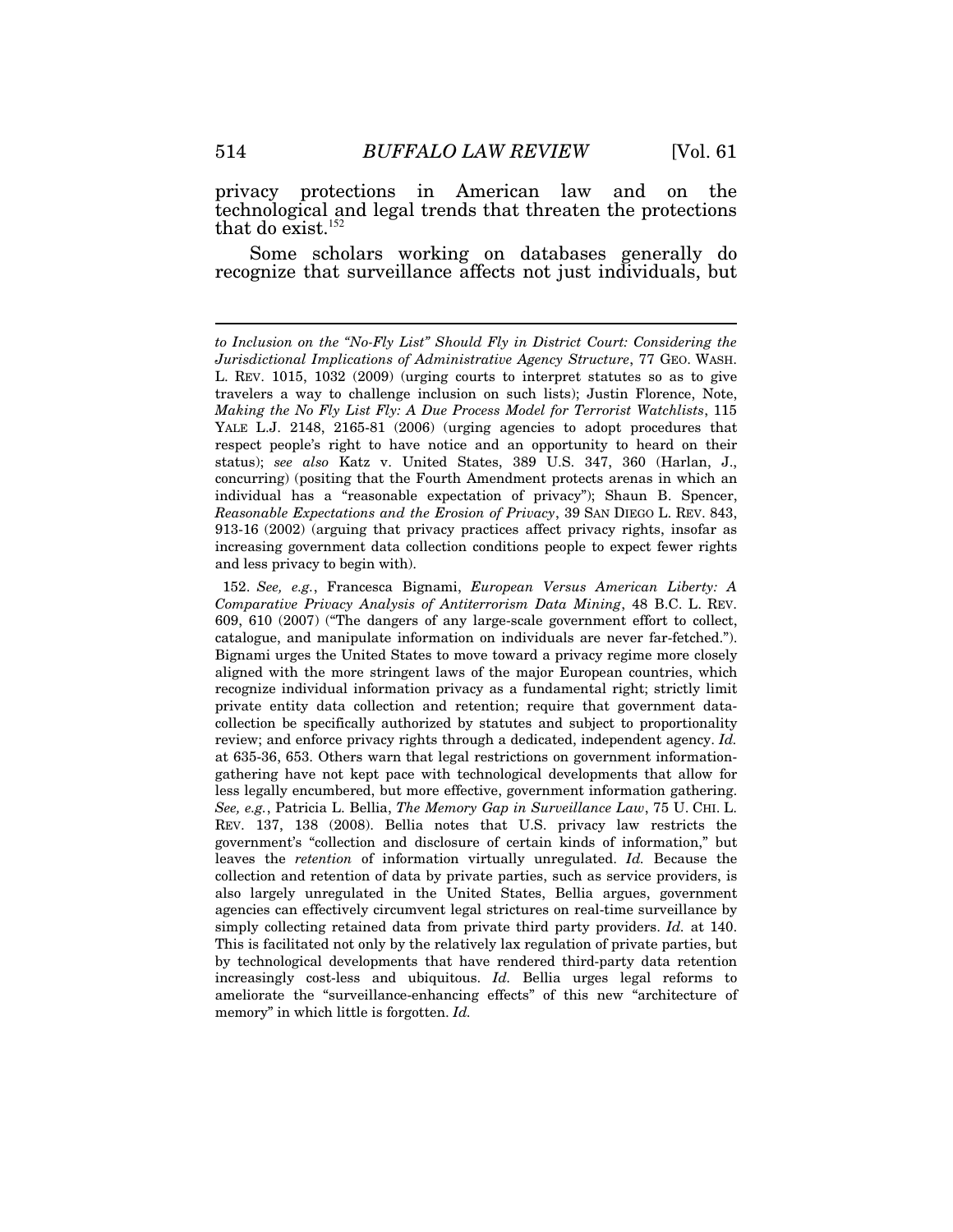entire societies.<sup>153</sup> And some have noted that databases not only collect information about individuals but provide models on which to "*make inferences*" about how those individuals will behave—specifically, how they will spend money.<sup>154</sup> Even this literature, however, generally skips straight to effects on the individual: it does not ask how those who work with databases form their predictions.

This literature also tends to assume that information gathering is always pernicious. This may be why, for this approach, the difference between good and bad predictions is not really that important: each is morally repulsive in its own way.<sup>155</sup> Bad predictions show that information gathering yields only a partial picture, because economistic models can never capture the intricate complexity of individual identity. Good predictions instantiate the harms of surveillance, showing how it constricts free will and individuality in ways that impinge on our very humanity.

Whatever the value of this assumption in the private sphere,<sup>156</sup> it is less tenable in the public law arena, where

 155. Gandy, for instance, asserts that economic sorting systems are "based on theoretical models that reflect quite transitory fads or trends in social, economic, and political thought," GANDY, *supra* note 154, at 2-3. But he also warns that the mechanism's "methods are constantly being adjusted as" their conclusions "are evaluated in terms of their contribution to the realization of the organization's goals," which suggests increasing accuracy over time. *Id.* at 55.

 156. In the private, economic arena, such studies tend to frame information practices as pitting corporations and their profit motives against individuals

 <sup>153.</sup> *See, e.g.*, Ball & Webster, *supra* note 148, at 12; David Lyon, *Surveillance as Social Sorting: Computer Codes and Mobile Bodies*, *in* SURVEILLANCE AS SOCIAL SORTING: PRIVACY, RISK, AND DIGITAL DISCRIMINATION 13, 16-17 (David Lyon ed., 2003).

 <sup>154.</sup> OSCAR H. GANDY, JR., THE PANOPTIC SORT: A POLITICAL ECONOMY OF PERSONAL INFORMATION 53 (1993) (quoting KLAUS KRIPPENDORFF, CONTENT ANALYSIS 37 (1980)) (internal quotation marks omitted). Gandy generally discusses how private parties gather and organize information about individuals to sort them by economic roles and proclivities, thus "reduc[ing] . . . uncertainty about individual behavior" in ways that have become "central" to capitalism. *Id.* at 45; *see id.* at 1 (calling this process "the difference machine that guides the global capitalist system"). Scholars have noted that such predictions themselves affect economic conduct by constraining the available kinds of money-spending opportunities that people are presented with. People's incomes determine the kind of marketing they receive; their credit histories determine the amount of credit they are offered; their medical symptoms influence the cost of their health insurance. *See* Lyon, *supra* note 153, at 14, 21, 27.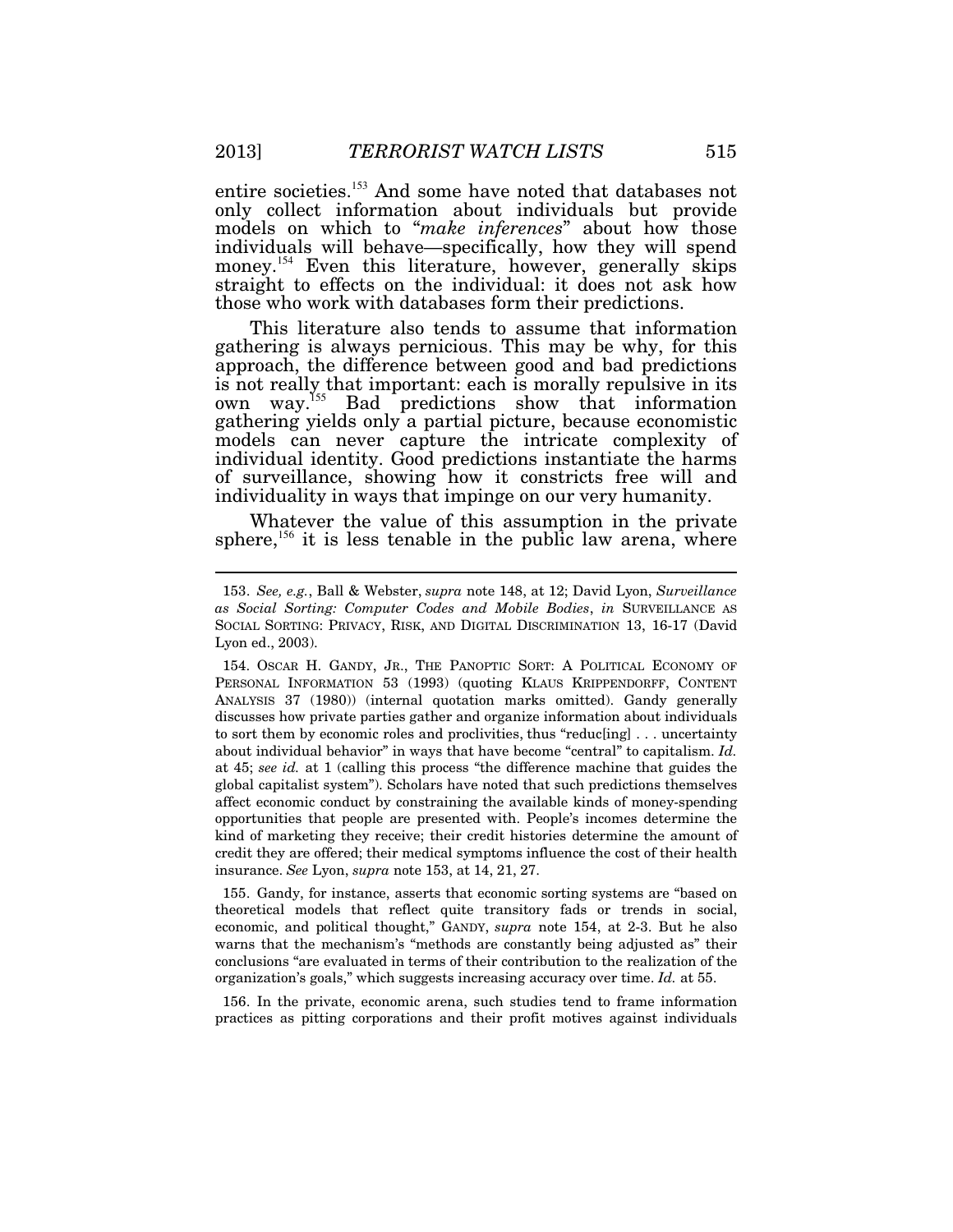both the harms and the benefits of watch lists redound on the same society.<sup>157</sup> Different evaluative approaches and the difference between good and bad predictions should matter to the analysis of government databases, which implicate questions of government conduct and resource distribution as well as national well-being.

The literature's focus on individual rights, which mirrors the values inscribed in the Privacy Act, fits comfortably into the more general study of privacy in the United States, which from its start has been animated by a concern with the collection and dissemination of information.<sup>158</sup> It also goes along with a search for individual remedies, usually phrased in the language of litigation.<sup>159</sup> This makes sense: our system presents individual rights as vindicated primarily through courts and court-like proceedings.<sup>160</sup> The normal concerns of courts—like whether

and their nonprofit communities. *See, e.g.*, Lyon, *supra* note 153, at 14. Even in the private sphere, however, arguments can be made for the benefits of accurate market categorization: one person's higher interest rate might result in another's easier access to credit.

 157. Indeed, the goal of many predictive government databases is precisely to constrain individual freedom—for instance to engage in violent behavior—to benefit society at large.

 158. Samuel D. Warren & Louis D. Brandeis, *The Right to Privacy*, 4 HARV. L. REV. 193, 197-214 (1890). The beginning of American privacy law is usually dated to a well-known 1890 article in which Samuel Warren and Louis Brandeis first posited that the law protected a right to individual privacy. *See id.* By this they meant that the individual had a kind of authorial right, as the creator of the news or image in which he figured, to decide whether it should be made public. *Id.* at 204. At the same time, for Warren and Brandeis this kind of control was superior to a mere right to intellectual property. It instantiated a "more general right  $\dots$  to be let alone," or, more grandiosely, a right to one's own "inviolate personality." *Id.* at 205. The authors thus proposed to limit the personal information available to other people. *Id.* at 214-20. They did not discuss what people *do* with the personal information they get. That evaluative step has largely lurked in the background of scholarship on privacy and, by extension, on government databases.

 159. For instance, commentators consider how individuals can contest inclusion in a database through court or court-like processes. *See, e.g.*, Elias, *supra* note 151, at 1017, 1029-32 (urging courts to interpret statutes so as to give travelers a way to challenge inclusion on such lists); Florence, *supra* note 151, at 2180-81 (urging agencies to adopt procedures that respect people's right to have notice and an opportunity to heard on their status).

 160. The orientation toward litigation, based on a concern with individual rights, is not confined to the arena of databases or of privacy. Robert Kagan has,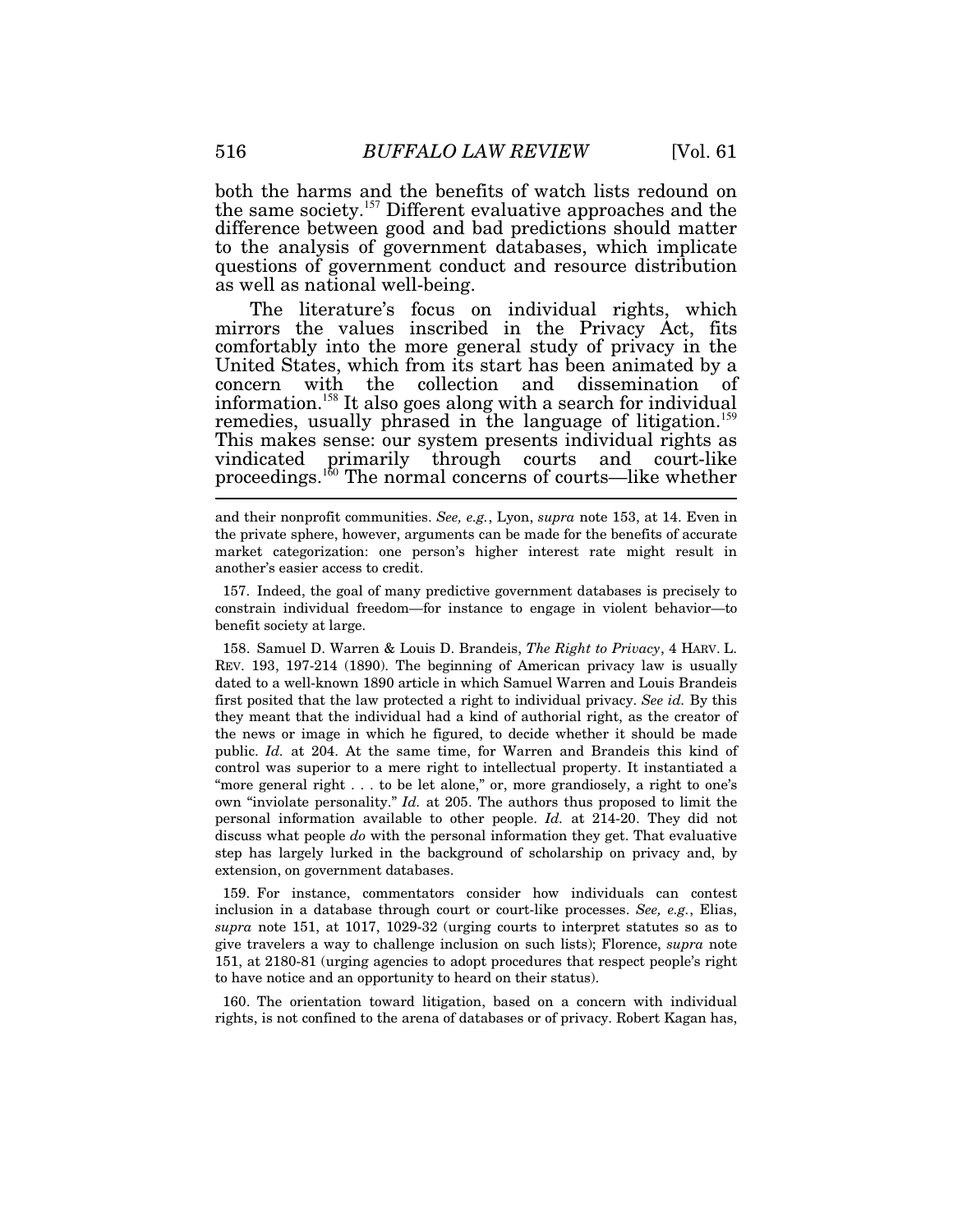including information in a database imposes harms sufficient to support standing—naturally come into play.

But asking whether someone has suffered standingworthy harm helps us analyze only the propriety of bringing certain issues to court. It does not help us analyze the issues themselves.<sup>161</sup> The language of litigation can thus

 161. *See, e.g.*, JERRY L. MASHAW, BUREAUCRATIC JUSTICE: MANAGING SOCIAL SECURITY DISABILITY CLAIMS 15 (1983) (showing that even administrative action that has direct effects on individuals and their rights functions primarily via an "internal law of administration" that precedes, and is largely invisible to, judicial review). As Mashaw demonstrates, focusing on judicial review of administrative action largely misses the point: because the ongoing work of administration happens not in courts but in administrative agencies, court appearances mark only the exceptional moments when administration is pulled out of the agency. *See* JERRY L. MASHAW, CREATING THE ADMINISTRATIVE

for instance, demonstrated how legal process in America tends to get funneled into *judicial* process, creating a "method of policymaking" focused on "rights, duties, and procedural requirements" rather than cooperation, cost-efficiency, or efficacy. ROBERT A. KAGAN, ADVERSARIAL LEGALISM: THE AMERICAN WAY OF LAW 9 (2001). Kagan documents this tendency in the regulatory, as well as in the criminal and civil context, and concludes that the centrality of judicial process to American policy and dispute resolution creates a system in which outcomes are less predictable, but resolutions more costly, than in comparable advanced democracies. *Id.* at 3-4. Problems are also more likely to be resolved through litigation in the first place; judges are more influenced by personal politics; lawyers play a larger part in shaping legal outcomes even when those outcomes affect more than just their clients; legal change depends more on the pursuit of interests by organized groups; and penalties for loss are stiffer. *Id.* at 3. In the regulatory context, this leads to a nitpicky and adversarial regulatory style that tends to prescribe precise methods and actions rather than overall goals and in which regulators and regulated parties are pitted against one another, often in court, rather than aiming for cooperative relationships. *See id.* at 191. Kagan finds that this regulatory style is both more expensive and less effective than the more goal-oriented, cooperative style of comparable nations. *Id.* at 3-4, 191- 92. He also suggests that this trend has been with us for some time, quoting Tocqueville's comment that "[s]carcely any political question arises in the United States that is not resolved . . . into a judicial question." *Id.* at vii (quoting ALEXIS DE TOCQUEVILLE, DEMOCRACY IN AMERICA 290 (Vintage Books 1945) (1835)) (internal quotation marks omitted); s*ee also* Thomas W. Merrill, *Article III, Agency Adjudication, and the Origins of the Appellate Review Model of Administrative Law*, 111 COLUM. L. REV. 939, 939-46, 997-1000 (2011) (suggesting that American-style judicial review of administrative action, in which courts not only determine whether an agency acted within its authority but also adjudicate what are effectively policy judgments, may lead to a somewhat chaotic jurisprudence based in policy preference and a continuing incorporation of time-bound administrative trends in place of technocratic expertise or executive policy decisions).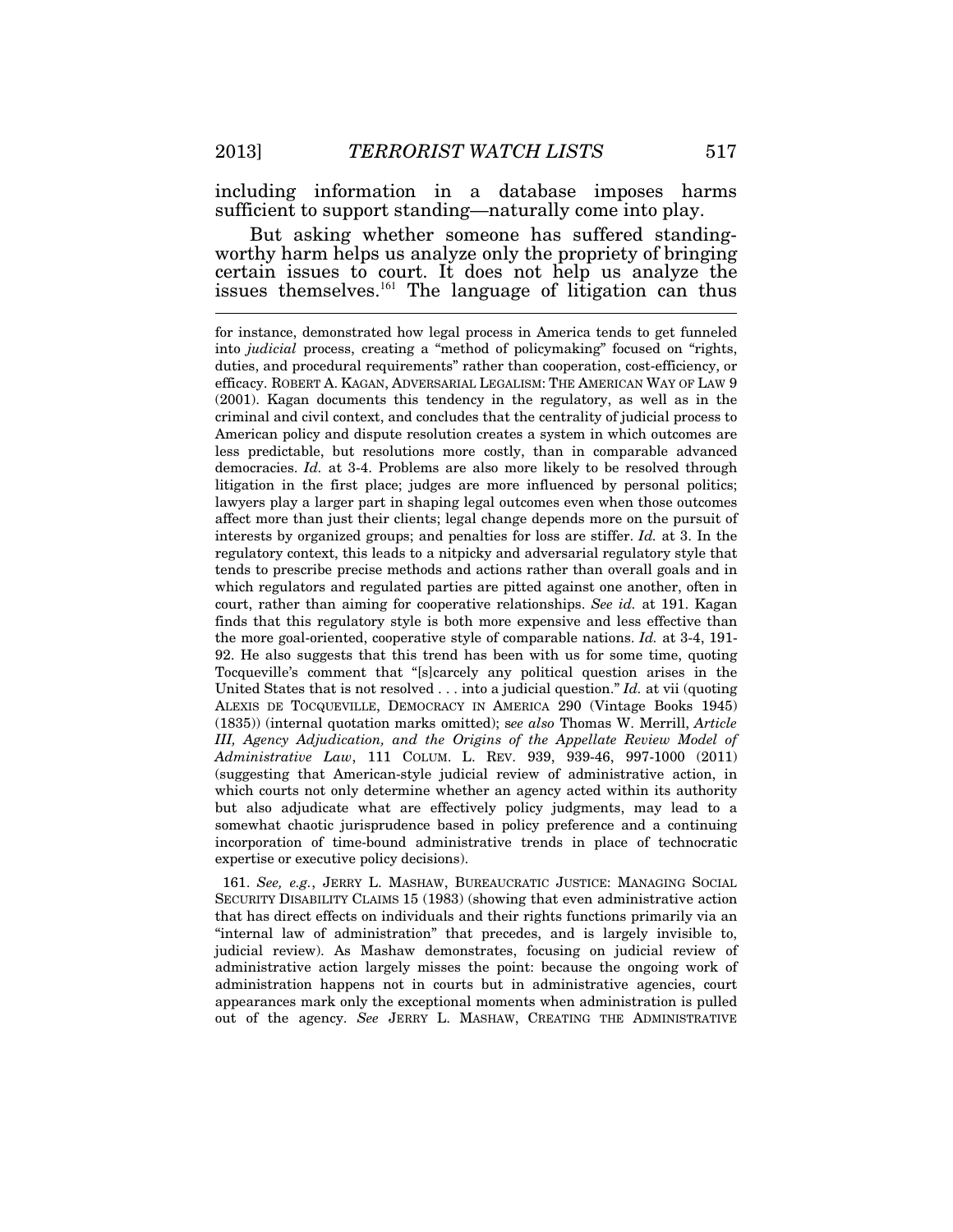unproductively constrain analysis, directing it away from broader questions of accountability in a representative democracy.<sup>162</sup>

The litigation-oriented search for a discrete act that violates a particular right or imposes a particular harm does not capture the power of predictive database use.<sup>163</sup> Neither does the framework of privacy, which focuses on the individual's ability to keep independently extant information from circulation or to cordon off certain areas of conduct from government control.<sup>164</sup> It is not that rights are not at stake; it is just that more is at stake than rights.

# V. TOWARD AN EFFECTIVE LEGAL REGIME

Existing laws controlling terrorist watch lists focus on factual accuracy and individual rights, not on predictive

 162. Richard Thompson Ford has also criticized the court-centered approach of American law, scholarship, and politics from a different but related perspective, arguing that this approach degrades the goals of social movements by shifting attention from structural impediments to equality and other social problems, instead keeping people focused on the narrower, and malleable, question of individual rights. *See, e.g.*, RICHARD THOMPSON FORD, RIGHTS GONE WRONG: HOW LAW CORRUPTS THE STRUGGLE FOR EQUALITY 21 (2011) ("[R]ights cannot change deep-seated institutional and cultural injustices without changing the institutions and culture in which they are rooted.").

 163. For a discussion of ways in which arbitrary classification may infringe on rights other than privacy, see Aaron H. Caplan, *Nonattainder as a Liberty Interest*, 2010 WIS. L. REV. 1203, 1203 (2010) (arguing that "the rule against singling out persons for punishment without trial" which constitutes the Constitutional ban on bills of attainder "should be recognized as a due process liberty interest" to render improper inclusion on a government blacklist actionable).

 164. *See* James Q. Whitman, *The Two Western Cultures of Privacy: Dignity Versus Liberty*, 113 YALE L.J. 1151, 1162-63 (2004) (describing American notions of privacy as focused on limiting state control over certain areas of life, while European notions focus on limiting the distribution of information about individuals more generally).

CONSTITUTION: THE LOST ONE HUNDRED YEARS OF AMERICAN ADMINISTRATIVE LAW 302-06 (2012). Relatedly, William Chase has traced the long-time academic focus on courts in administrative law to the structure of legal education, which, "intensely committed to the study and teaching of the work product of the traditional courts," framed the study of administration as a study of what courts thought about administration. WILLIAM C. CHASE, THE AMERICAN LAW SCHOOL AND THE RISE OF ADMINISTRATIVE GOVERNMENT 20 (1982).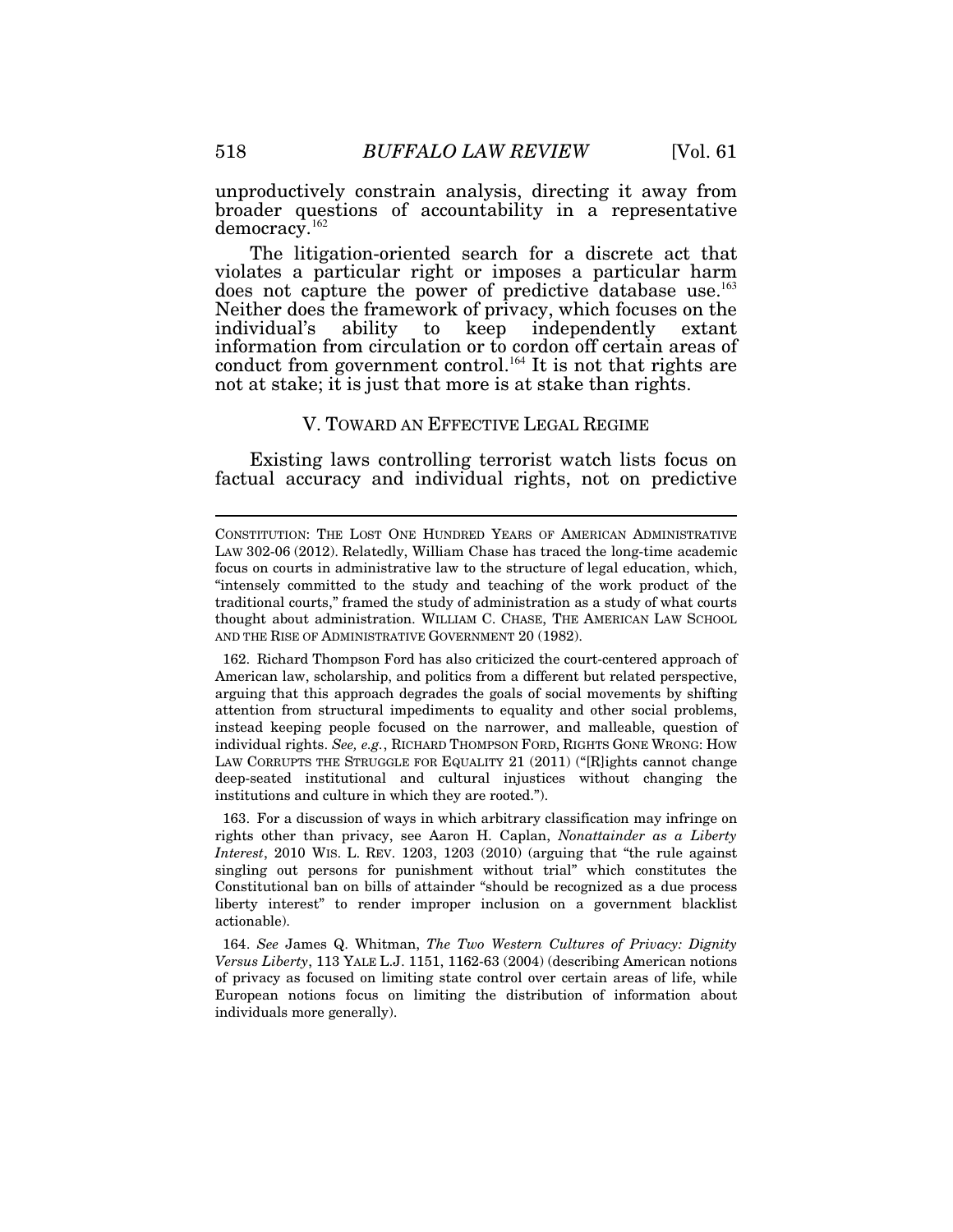process and broad effects. The distinctive power of these databases to shape political policy and social imaginaries therefore remains largely unregulated and unacknowledged. When we look beyond individual rights and ask about the government's responsibilities to the society it shapes, however, it is this distinctive power that calls out for constraint.

Creating those constraints is no easy task for three primary reasons. First, there is no precise science to predicting human conduct. It is difficult to require governments to use reliable predictive methods when we do not know which methods are reliable. Second, the social effects of watch lists emerge gradually and are not easily tracked. It is difficult to require governments to minimize or control a watch list's social effects when we do not know how, or how much, it will affect society. Third, watch lists are subject to complex pressures. We want them to be correct in their predictions, but not so all-knowing that they create social classes. We want them to be complete, but not to skew our perceptions of the conduct they address or allow arbitrary classifications. And we want them to be costjustified, but do not always know how to measure their costs and benefits. It is difficult to require governments to change their practices when we want the changes to have multiple, possibly incongruent, effects.

At the same time, such difficulties are not new to agencies that regulate conduct. Limits on knowledge, resources, and authority make devising effective regulations difficult. Competing interests complicate regulatory goals. Yet agencies still act in the face of these difficulties. Creating an effective legal regime to constrain watch lists entails applying to the government the very kind of goaloriented mandates, based on partial knowledge, that government agencies often apply to those they regulate. It means implementing an "internal law of administration" that resembles in crucial respects external administrative regulations.<sup>165</sup>

 <sup>165.</sup> *Cf.* Samuel J. Rascoff, *Domesticating Intelligence*, 83 S. CAL. L. REV. 575 (2010). Rascoff argues that the traditional analogy of domestic intelligence to criminal law enforcement has led to a "governance vacuum," *id.* at 582, because the analogy belies the actual work of intelligence. *Id*. at 581-82. Intelligence work, Rascoff argues, is essentially a kind of "risk assessment," a crucial underlying feature of regulation. *Id.* at 582. Intelligence work is, therefore,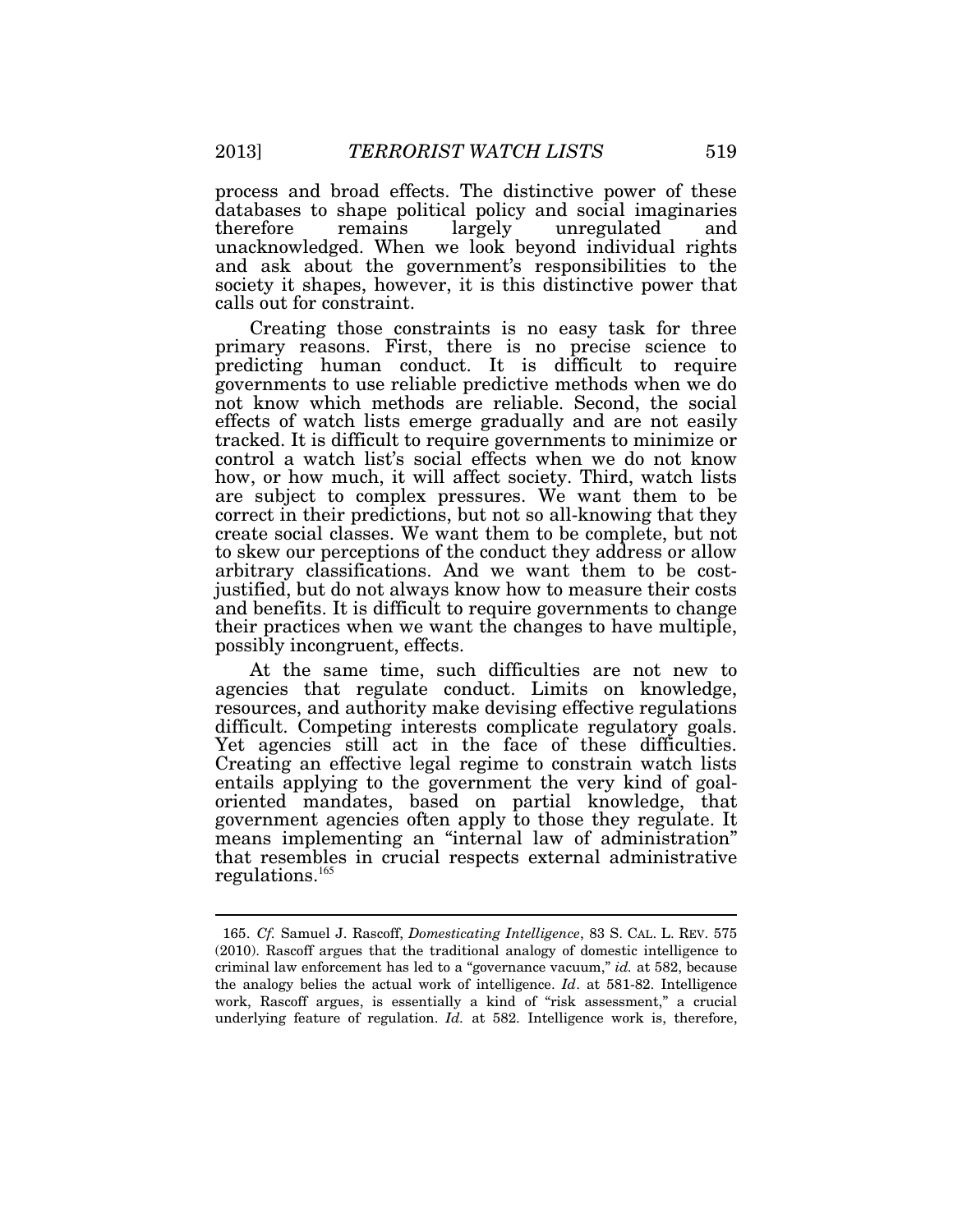As I discuss above, research on institutional knowledge production suggests that the more institutions buy into their own claims to possess full, objective knowledge about a given object, the more likely they are to fail to notice aspects of the object that exceed their grasp. This suggests, perhaps paradoxically, that accountable prediction requires a good dose of self-doubt. This Part proposes ways to build selfdoubt into watch lists.

# A. *Feedback, Internal Consistency, Updating, Acknowledged Subjectivity*

Agencies should be required to create *feedback* mechanisms that allow for continual assessments of the extent to which watch list predictions prove correct. Agencies should use those feedback inquiries to determine whether a watch list is *internally consistent*, in the sense that it actually targets the kind of activity it is meant to address. When there is inaccuracy or inconsistency, agencies should *update* their watch list processes and predictions accordingly. I also suggest that agencies should explicitly *acknowledge the subjectivity* inherent in watch list judgment, illuminating rather than obscuring the moments at which evaluative judgment comes into play.

My proposals ask agencies to assess both the quality of their watch lists and the process by which they are produced. And they require agencies to act on those assessments. Currently, watch list costs are presumed to be negligible. That assumption relieves agencies of assessing their benefits. Once we acknowledge that watch lists exact costs even beyond their monetary upkeep, it is clear that they require assessment and improvement.

To implement feedback and updating, watch lists should be structured with the assumption that both predictions and predictive processes will require and predictive processes will require amendment. Individual listings should be subject to revision, of course: new information should affect old decisions. But so should predictive criteria and the theory  $\overline{a}$ 

amenable to the full array of regulatory governance tools. *See id; see also* Jerry L. Mashaw, *Reluctant Nationalists: Federal Administration and Administrative Law in the Republican Era 1801–1829*, 116 YALE L.J. 1636, 1739 (2007) (discussing the "internal law of administration" as a system of administrative self-constraint).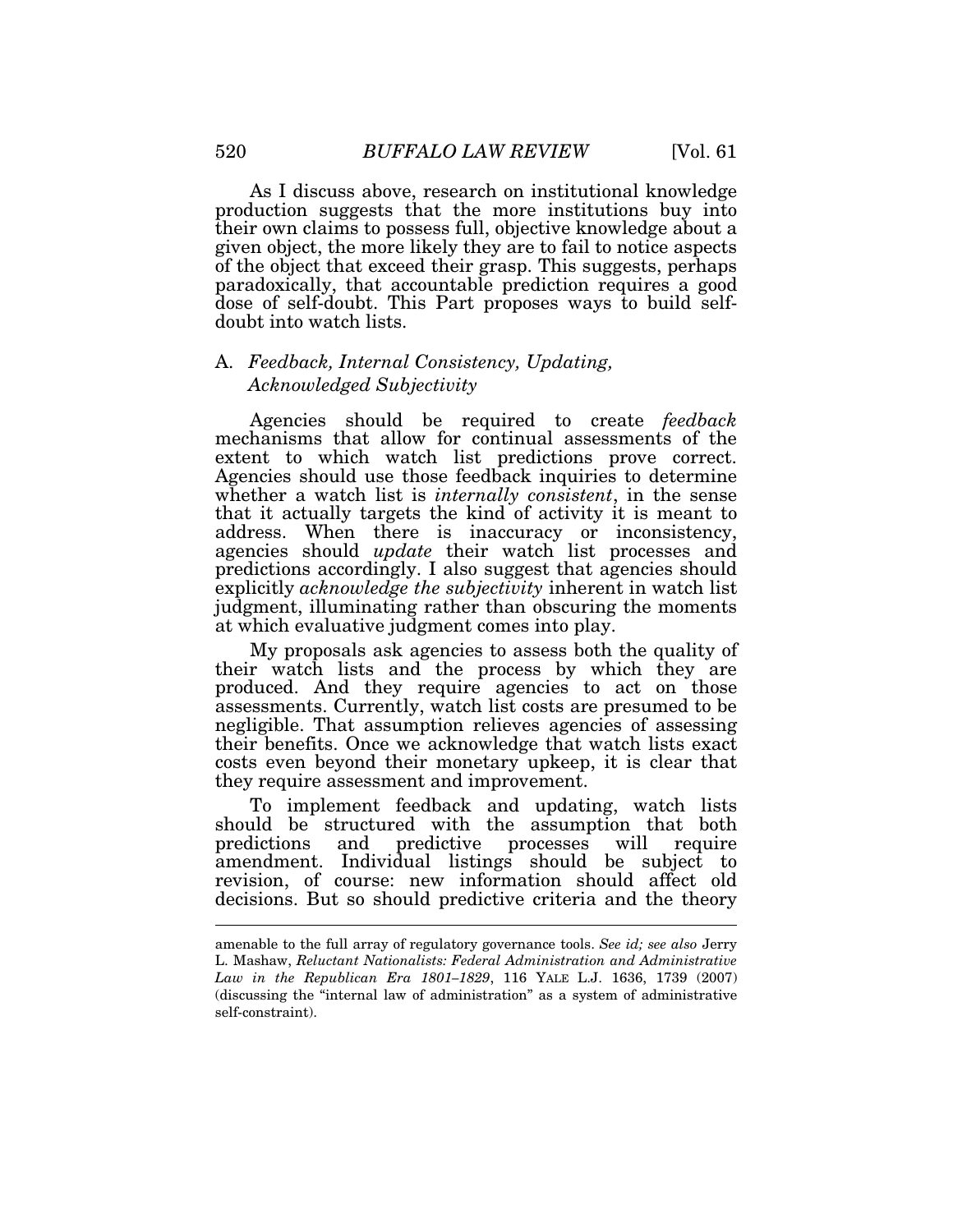that connects them to the relevant conduct: the system should have provisions not only for altering individual predictions, but also for changing how agents make predictions in the first place.<sup>166</sup>

At present, watch lists lack such provisions. Instead, they reflect confidence that the assumptions guiding them will hold true and that their predictions will be correct. Instead of regular self-assessments built into the evaluative process, they are often subject only to partial or periodic external reviews, such as the occasional studies carried out by inspectors general or the Government Accountability Office.<sup> $67$ </sup> Each such review has its own focus, objectives, and methods, leading to evaluations that, though often excellent, are still piecemeal.<sup>168</sup>

Commentators have pressed for administrative agencies to be subject to more frequent, more regular, and more searching evaluations. Mariano-Florentino Cuéllar, for instance, has proposed creating an independent commission to audit discretionary agency actions.<sup>169</sup> Cuéllar suggests evaluating random samples of discretionary decisions to see how well they adhere to decision-making standards articulated prior to the review. $170 \text{ In contrast to judicial}$ review, which casts only a limited light on a very few agency actions, in-depth audits would give legislatures, the public,

 <sup>166.</sup> The consolidated terrorist identity watch list operated by the National Counterterrorism Center (NCTC) does have mechanisms for removing individuals from the watch list, though these are in practice often not implemented. THE FEDERAL BUREAU OF INVESTIGATION'S TERRORIST WATCHLIST NOMINATION PRACTICES, *supra* note 53, at xvi (finding, in a sample of eighty-five closed investigations, that seventeen entries correctly remained on the watch list for other reasons or were properly removed in a timely manner; sixty-one entries were properly removed but not in a timely manner; and seven entries improperly remained on the list). What is required, though, is not only a way to adjust individual listings but a way to change systemic criteria for listing.

 <sup>167.</sup> *See* Mariano-Florentino Cuéllar, *Auditing Executive Discretion*, 82 NOTRE DAME L. REV. 227, 291 (2006) (discussing the limitations of current executive review mechanisms).

 <sup>168.</sup> *Id.* 

 <sup>169.</sup> *Id. at* 231-32.

 <sup>170.</sup> *Id.* at 240.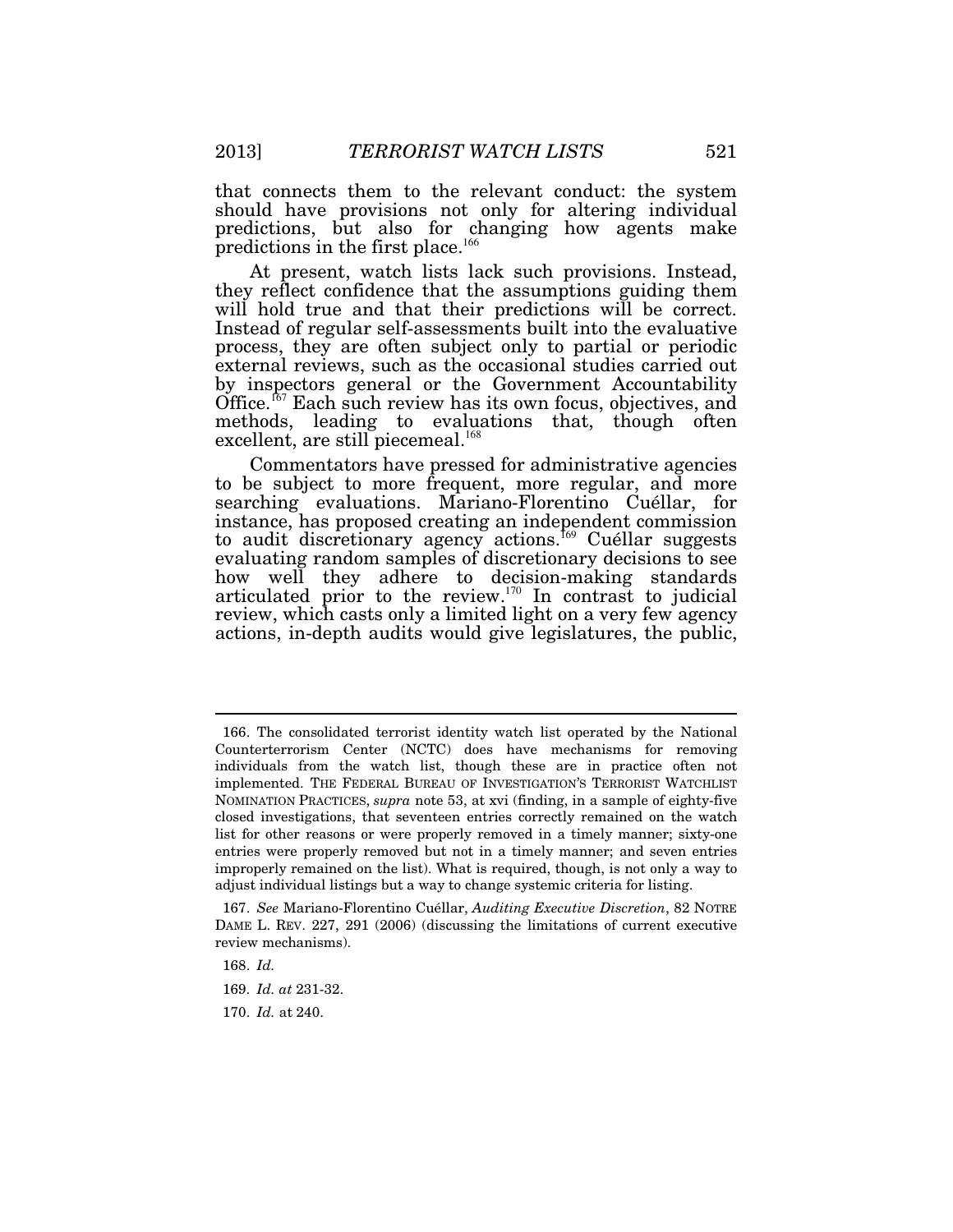and agencies themselves a better understanding of everyday administrative activities. $171$ 

Relatedly, Michael Greenstone has proposed creating a new legislative office to evaluate the actual impact of regulations over time.<sup>172</sup> He also suggests establishing a standard, agency-internal "retrospective analysis" of the actual effects, including the actual costs and benefits, of regulations.<sup>173</sup> These proposals aim to overcome the unrealistic optimism endemic to American administration, which historically has estimated the "*likely* benefits and costs" of regulations "*before* they are enacted."<sup>174</sup> "[B]ecause the regulations are untested" prior to their enactment, however, it is impossible to assess their actual effects.<sup>175</sup> This administrative attitude thus has things a bit backward, as "[o]nce a regulation is implemented, it goes on the books and generally stays there unexamined for years and in some cases decades,<sup>"176</sup> even if its costs or benefits differ from those predicted.

Cuéllar and Greenstone suggest that regular assessments of government actions can help overcome the unrealistic impulses of decision makers by confronting them with the actual results of their decisions.<sup>177</sup> Watch lists

173. Exec. Order No. 13563, 76 Fed. Reg. at 3822.

 174. *Improving Regulatory Performance: Lessons from the United Kingdom*, *supra* note 172, at 3.

175. *Id.*

176. *Id.* 

 177. Other scholarship suggests that similar reviews can benefit intragovernmental practices as well. *See* Shapiro & Morrall III, *supra* note 29, at 190

 <sup>171.</sup> *See id.* at 252-274.

 <sup>172.</sup> *Improving Regulatory Performance: Lessons from the United Kingdom: Statement Presented to the S. Budget Comm. Task Force on Gov't Performance* 4 (2011) (statement of Michael Greenstone) [hereinafter *Improving Regulatory Performance: Lessons from the United Kingdom*], *available at*  budget.senate.gov/democratic/index.cfm/files/serve?File\_id=b1b6d27f-8f1c-4370 a42e-432ebf4d8885 (proposing a new office, modeled on the Congressional Budget Office and housed within Congress, to evaluate the effects of implemented regulations); *see also* Exec. Order No. 13563, 76 Fed. Reg., 3822 (Jan. 18, 2011), *available at* www.gpo.gov/fdsys/pkg/FR-2011-01-21/pdf/2011- 1385.pdf (requiring agencies to "consider how best to promote retrospective analysis of rules that may be outmoded, ineffective, insufficient, or excessively burdensome, and to modify, streamline, expand, or repeal them in accordance with what has been learned").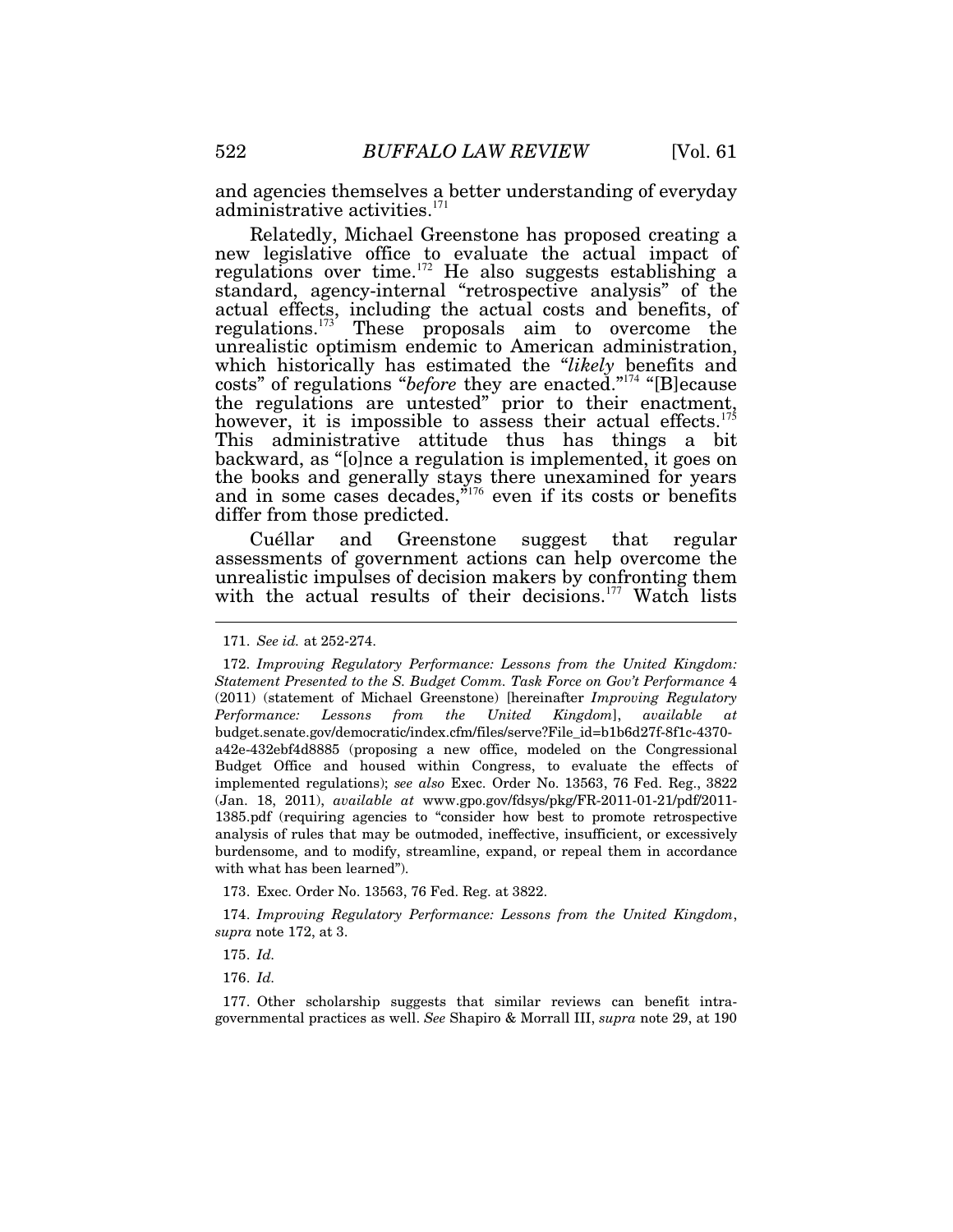inherit the unrealistic optimism and confidence of the bodies that create them. That self-confidence encourages the ossification of evaluative approaches to a dynamic object; it also encourages some sloppiness in applying the evaluative approaches.<sup> $778$ </sup> Building in updating mechanisms could check these unrealistic impulses by incorporating evolving understandings of the phenomena that databases address. And it would allow databases to keep up with the changing nature of these phenomena—facts on the ground—which themselves react and change in response to government actions.<sup>179</sup>

Building in feedback and updating mechanisms would also help alert government bodies to mismatches between the criteria used to make predictions and the kind of prediction being made.<sup>180</sup> That kind of mismatch is evident

 179. *See, e.g.*, HACKING, THE TAMING OF CHANCE, *supra* note 81, at 2 (noting that descriptions of and theories about human conduct tend to have a "feedback effect" that affects the very conduct they address). Hacking focuses on socialscientific descriptions and theories, but the point applies with equal force to government-based understandings of human conduct, which are themselves often based on social-scientific theories and their popularizations, as well as prevalent social attitudes more generally. Perhaps most crucially, governmentbased understandings can act on the world in even more powerful ways than social-scientific theories, for instance by subjecting classes of people to legal requirements or increased attention from government agents.

 180. *Cf.* HARCOURT, *supra* note 33, at 23. Harcourt argues that the goal of profiling—to catch criminal acts within a particular population—can be counterproductive to achieving the broader goal of law enforcement—to reduce crime in general—because the profiled population may reduce its criminal behavior less than the non-profiled population may increase its own criminal behavior. *See id.* In other words, Harcourt argues, even though profiling is used

<sup>(</sup>finding that increasing information used for benefit-cost analysis did not increase the benefits of regulations, and that political salience decreased them).

 <sup>178.</sup> THE FEDERAL BUREAU OF INVESTIGATION'S TERRORIST WATCHLIST NOMINATION PRACTICES, *supra* note 53, at v, vi, 1 (finding the process for listing individuals who are not currently under investigation by the FBI on FBI terrorist watch lists flawed: the agency routinely failed to follow its own policy for reviewing proposals to include new names on the watch lists; had "no formal or active process to update or remove" names that had not been reviewed; and commonly included names with "little or no information explaining why the subject may have a nexus to terrorism"; the agency had no way to remove or modify entries submitted via particular routes; and 35% of the over 68,000 identities originating from FBI watch lists were "associated with FBI cases that did not contain current . . . terrorism designations," but rather arose from cases that had been closed or were "unrelated to terrorism").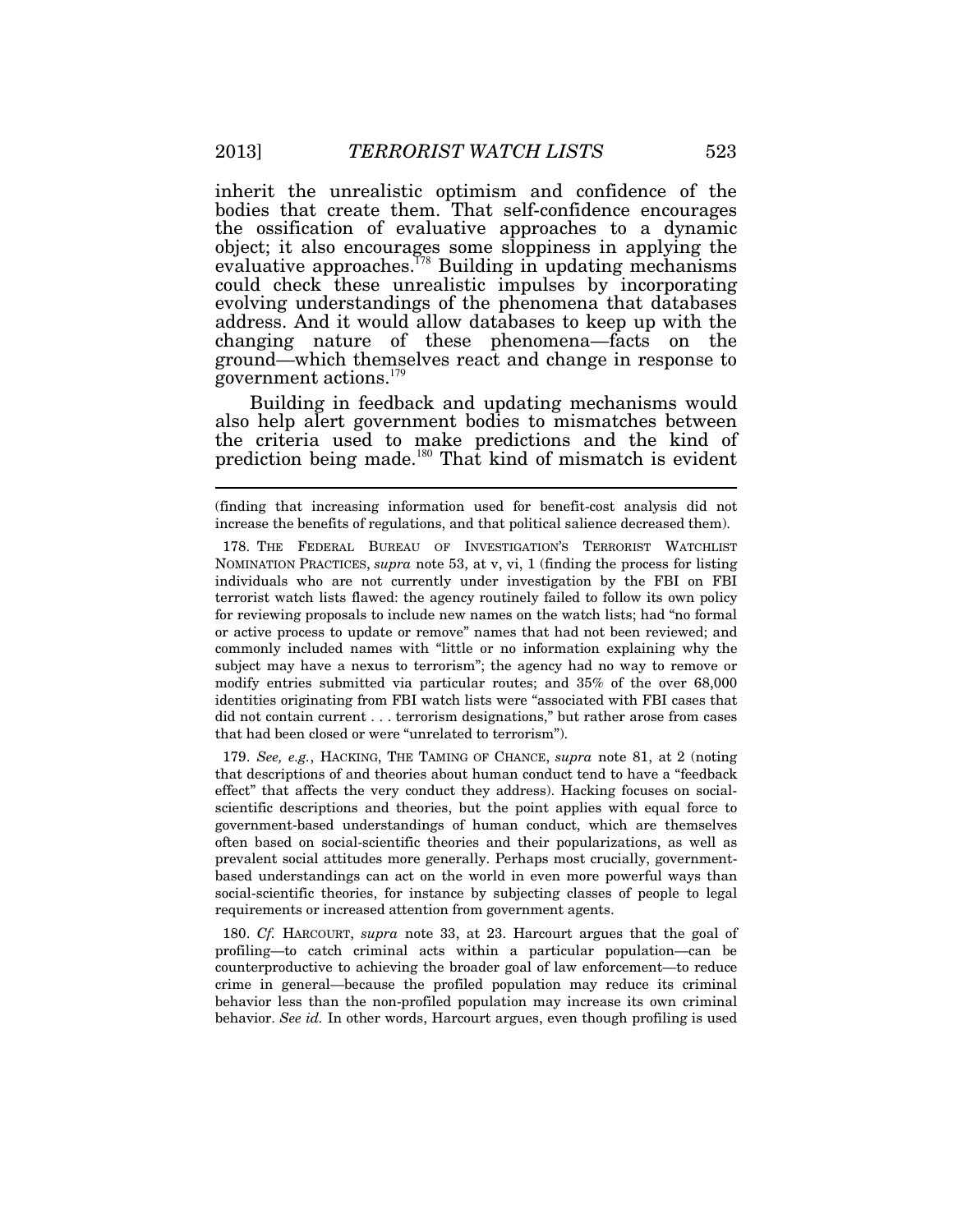in the FBI's VGTOF list, which connects gang-based criteria to terrorist conduct.<sup>181</sup>

Several factors can help indicate how attenuated predictive criteria are from the conduct predicted *ex ante*. We can ask how *precise* the criteria are. Do they pick out specific facts that are easily distinguished from other facts, or are they fairly mushy? We can ask how *standard* the criteria are. Do they compel a particular prediction across evaluators, or do they leave a lot of room for individual interpretation? And we can ask how well *articulated* the theory underlying the criteria is. Is there a strong argument that the criteria actually identify the conduct the database addresses?

Most importantly, however, the relation of criteria to prediction is open to empirical testing ex post.<sup>182</sup> Feedback and updating mechanisms should compel those who maintain predictive government databases to evaluate whether the information they use actually serves, over time, to pick out the conduct they target.

For example, the National Security Entry-Exit Registration System (NSEERS), which required people from certain countries to register with DHS upon arrival in the United States and at regular intervals thereafter, was meant to address national security threats.<sup>183</sup> Based on an implicit prediction that visitors from particular countries would pose heightened national security threats, this database contained information about the identities and location of immigrants and visitors from twenty-five countries.<sup>184</sup> But the extent to which simply having that information effectively targeted national security risks was

- 181. *See* discussion *supra* Part I.B.
- 182. *See* discussion *supra* Part V.A.

 183. The countries whose residents were required to register were: "Afghanistan, Algeria, Bahrain, Bangladesh, Egypt, Eritrea, Indonesia, Iran, Iraq, Jordan, Kuwait, Lebanon, Libya, Morocco, North Korea, Oman, Pakistan, Qatar, Saudi Arabia, Somalia, Sudan, Syria, Tunisia, United Arab Emirates, and Yemen." Removing Designated Countries From the National Security Entry-Exit Registration System (NSEERS), 76 Fed. Reg. 23,830 (Apr. 28, 2011) [hereinafter Removing Designated Countries From NSEERS].

184. *See id.*

as a tool of law enforcement, the effects of profiling turn out to be inconsistent with the goals of law enforcement. *See id.*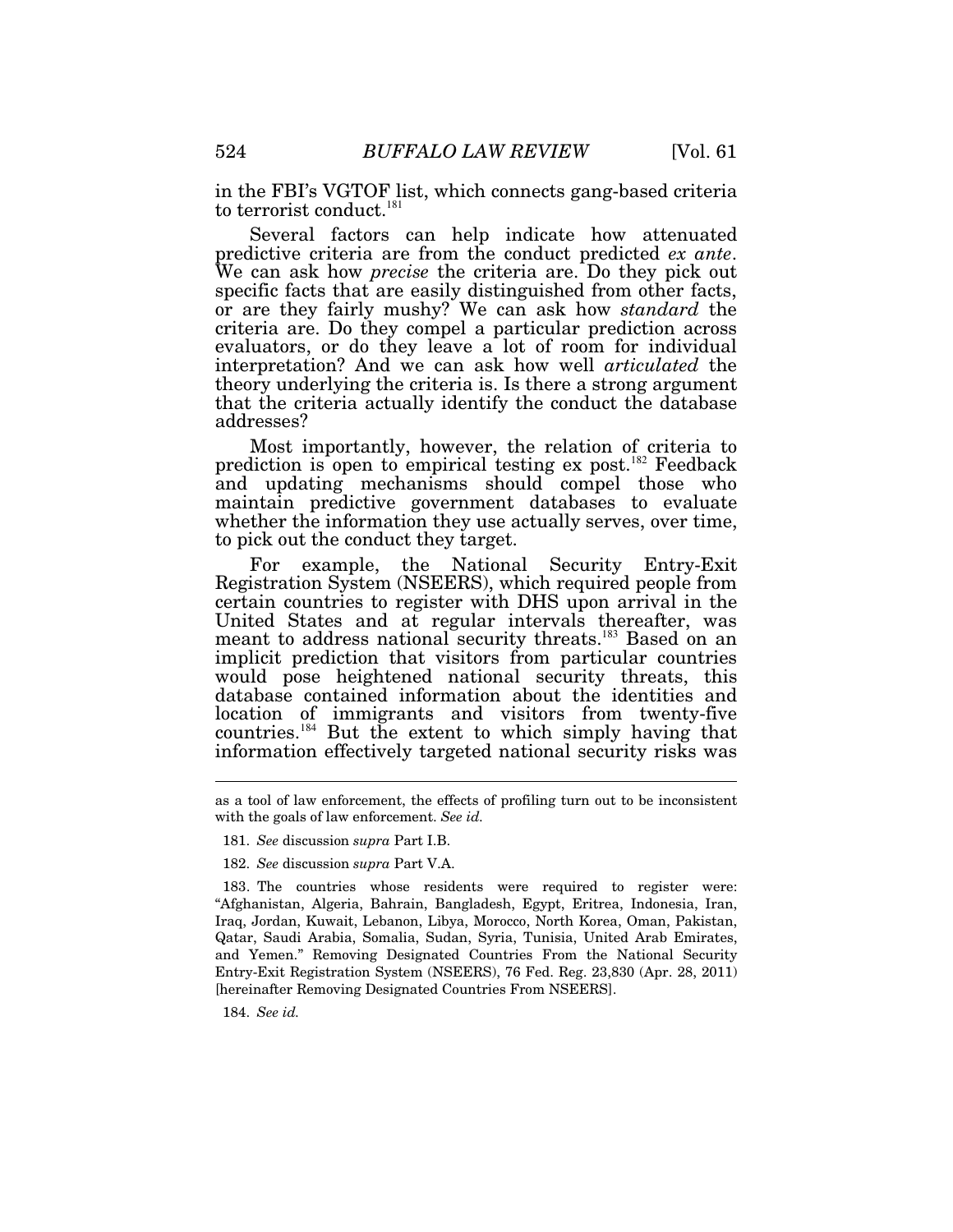low: a review of publicly available information about the program found it "unsuccessful as a counterterrorism tool."<sup>185</sup> Its main effect was to net ordinary people who had overstayed their visas or failed to comply with the somewhat arcane NSEERS requirements themselves.<sup>186</sup>

It seems likely that DHS evaluated the actual results of NSEERS and noted the internal inconsistency of information with target, because the NSEERS program was suspended in 2011 in order to "eliminate redundancies; streamline the collection of data for individuals entering or exiting the United States, regardless of nationality; and enhance the capabilities of our security personnel."<sup>187</sup>

The more the criteria used to make a watch list prediction are attenuated from the conduct predicted, then, the more we can expect a watch list to miss its purpose of predicting specific conduct on the part of particular people.<sup>188</sup> Requiring databases to include provisions for feedback-based revision may help counteract such revision may help counteract such inconsistencies.

Finally, one implication of studies like James Scott's is that a watch list built on an assumption that its standards are objective and its knowledge totalizing will inevitably confuse the priorities of its creators with the realities of its objects.<sup>189</sup> Similarly, when the subjective elements of prediction are obscured, those making and using databases may easily mistake opinion for fact. To counteract these

 $\overline{a}$ 

 188. *Cf.* David Zaring & Elena Baylis, *Sending the Bureaucracy to War*, 92 IOWA L. REV. 1359, 1364 (2007) (arguing that bureaucracies created for limited civilian purposes will predictably fail when pressed into national security service because of a mismatch of goals and techniques).

189. *See* discussion *supra* Part III.B.

 <sup>185.</sup> PENN STATE UNIV., DICKINSON SCHOOL OF LAW, NSEERS: THE CONSEQUENCES OF AMERICA'S EFFORTS TO SECURE ITS BORDERS, 6 (Mar. 31, 2009), www.adc.org/PDF/nseerspaper.pdf.

 <sup>186.</sup> *See id.*

 <sup>187.</sup> *Important NSEERS Information*, IMMIGRATION DAILY (May 20, 2011), http://www.ilw.com/immigrationdaily/news/2011,0524-nseers.shtm; *see* Removing Designated Countries From NSEERS, *supra* note 183, at 23,831. DHS has not technically cancelled NSEERS but only suspended it by relieving any visitors from its reporting requirements. The regulations creating the program are still in effect, and the program thus stands ready to be reimplemented at any time.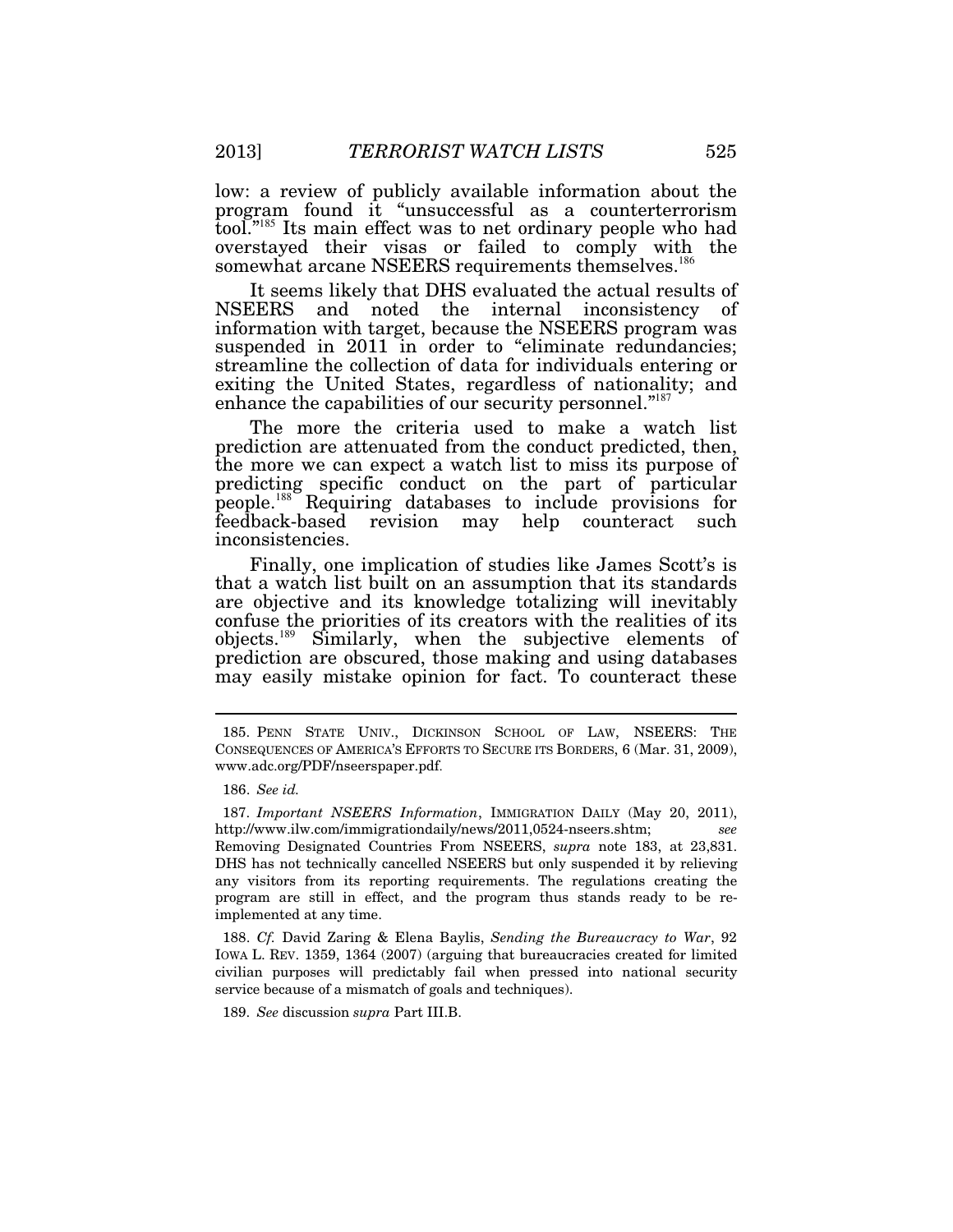results, an effective legal regime for predictive government databases should require that watch lists acknowledge the subjective and partial nature of their predictions and, if possible, use them to the watch lists' advantage by encouraging better judgment in government agents.

Instead, watch lists are often structured to obscure their dependence on judgment, phrasing their evaluative process in objective terms—as though the mere existence of information itself necessitated certain predictions. This misrepresents the actual evaluative process of prediction, which requires that information be interpreted.

Agents and agencies facing outside audiences may naturally be tempted to present watch listing processes as more objective than they really are. But such representations may also obscure the role of subjective judgment to internal audiences: the very agents making the predictions. Agents exercising their subjective judgment may be encouraged to think of their activity as merely reading truth off of information. Such misunderstandings exacerbate the self-blinding effects of overconfidence.

Acknowledging subjective components, in contrast, can increase users' awareness of the limitations and quirks of database predictions. Combined with external feedback, it can also help governments harness subjectivity by focusing training or changing criteria based on the database's realworld performance.

# B. *Directions for Reform*

How can we include feedback, updating, internal consistency, and acknowledged subjectivity in watch lists to counteract their perverse incentives? The clearest route would be statutory: Congress should amend the Privacy Act to eliminate or tighten the exemptions to its relevance, timeliness, completeness, and accuracy requirements.<sup>190</sup> This would affect many databases, not just watch lists. But the effect would be salutary. In areas where certainty is relatively easy to achieve—either because the database merely compiles independently existing information or because its predictions are well-tested and based on a

 <sup>190. 5</sup> U.S.C. § 552a(e)(5) (2006).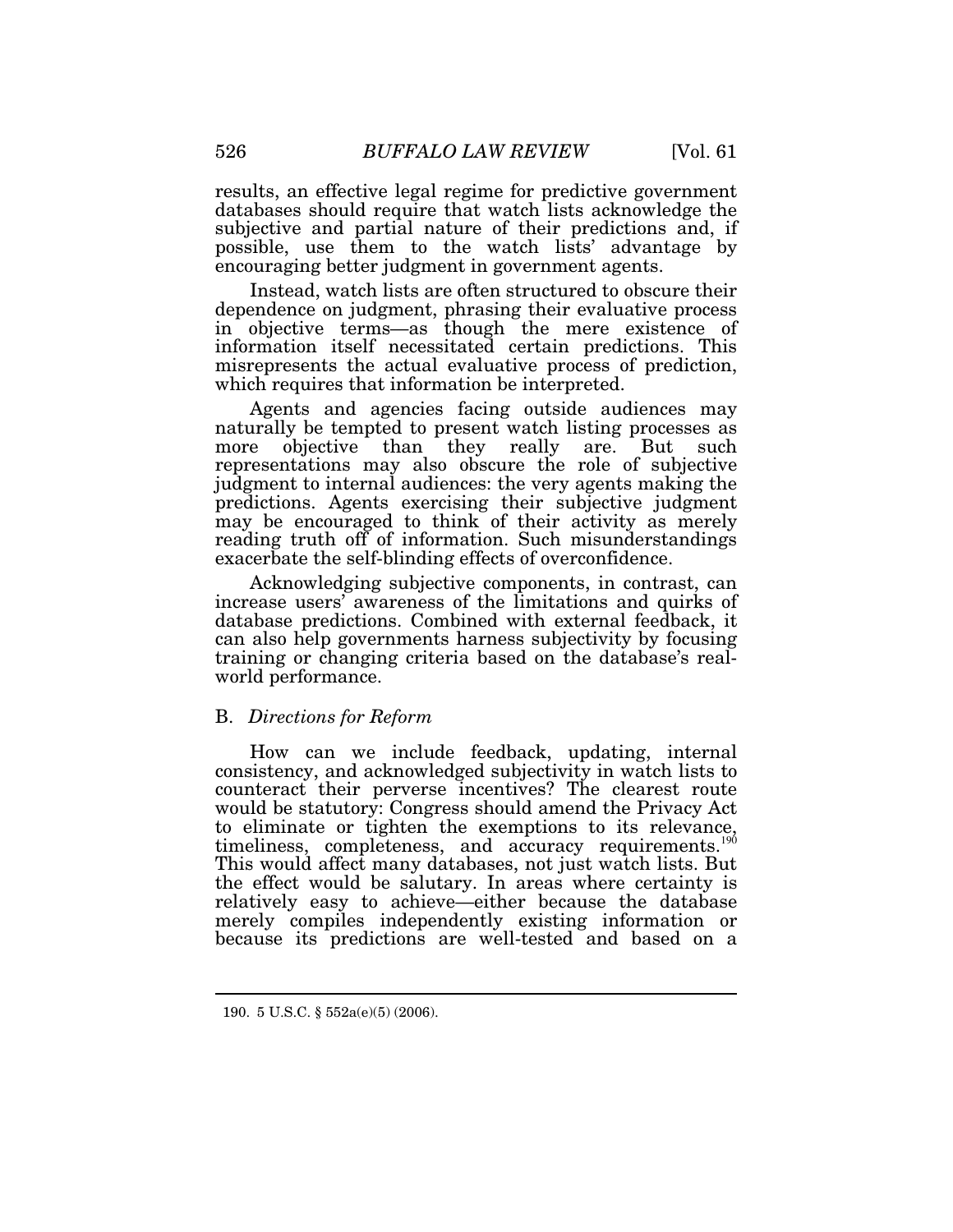wealth of historical data—the requirements should be relatively simple to fulfill.

In areas of high *un*certainty like terrorist watch lists, in contrast, imposing these requirements would push agencies to consider what relevance, timeliness, completeness, and accuracy means in a particular context. The agency could define these statutory terms in regulations specific to each particular watch list, which would require it to determine what level of relevance, timeliness, completeness, and accuracy was appropriate for that watch list. This process would encourage agencies to gather evidence about how watch list predictions fare in the real world in order to determine what the statutory terms should mean in any given context.

The agency's definition of these statutory terms should appear in the System of Records Notice the Privacy Act already requires when a database is created or modified.<sup>191</sup> This would require the agency to consider the purpose of its predictions and think about how they relate to their realworld objects.<sup>192</sup> It would provide pre-articulated standards that would render the database amenable to external or internal audits.<sup>193</sup> And it would increase the transparency of watch lists, allowing executive actors, legislators, and the public to evaluate them.

For instance, an early articulation of how the VGTOF's criteria were meant to pinpoint terrorist activity might have alerted the agency to the potential mismatch of some criteria to the database's target. If such an articulation would reveal sensitive information, the modified Privacy Act provision could contain a secrecy clause allowing agencies to make the articulation internally, or to Congressional bodies only.<sup>194</sup> While a public enunciation of standards facilitates widespread evaluation of the social effects of a watch list, the main thrust of my proposal is that

 <sup>191. § 552</sup>a(e)(4).

 <sup>192.</sup> Such standards might resemble the data "minimization" efforts that the Foreign Intelligence Surveillance Act (FISA) requires before information may be shared. *See* 150 U.S.C. § 1801(h) (2006).

 <sup>193.</sup> *See* Cuéllar, *supra* note 167, at 285-86.

 <sup>194.</sup> *Cf.* David E. Pozen, *Deep Secrecy*, 62 STAN. L. REV. 257, 334-35 (2010) (proposing that government secrets should be revealed to different publics depending on their level of sensitivity).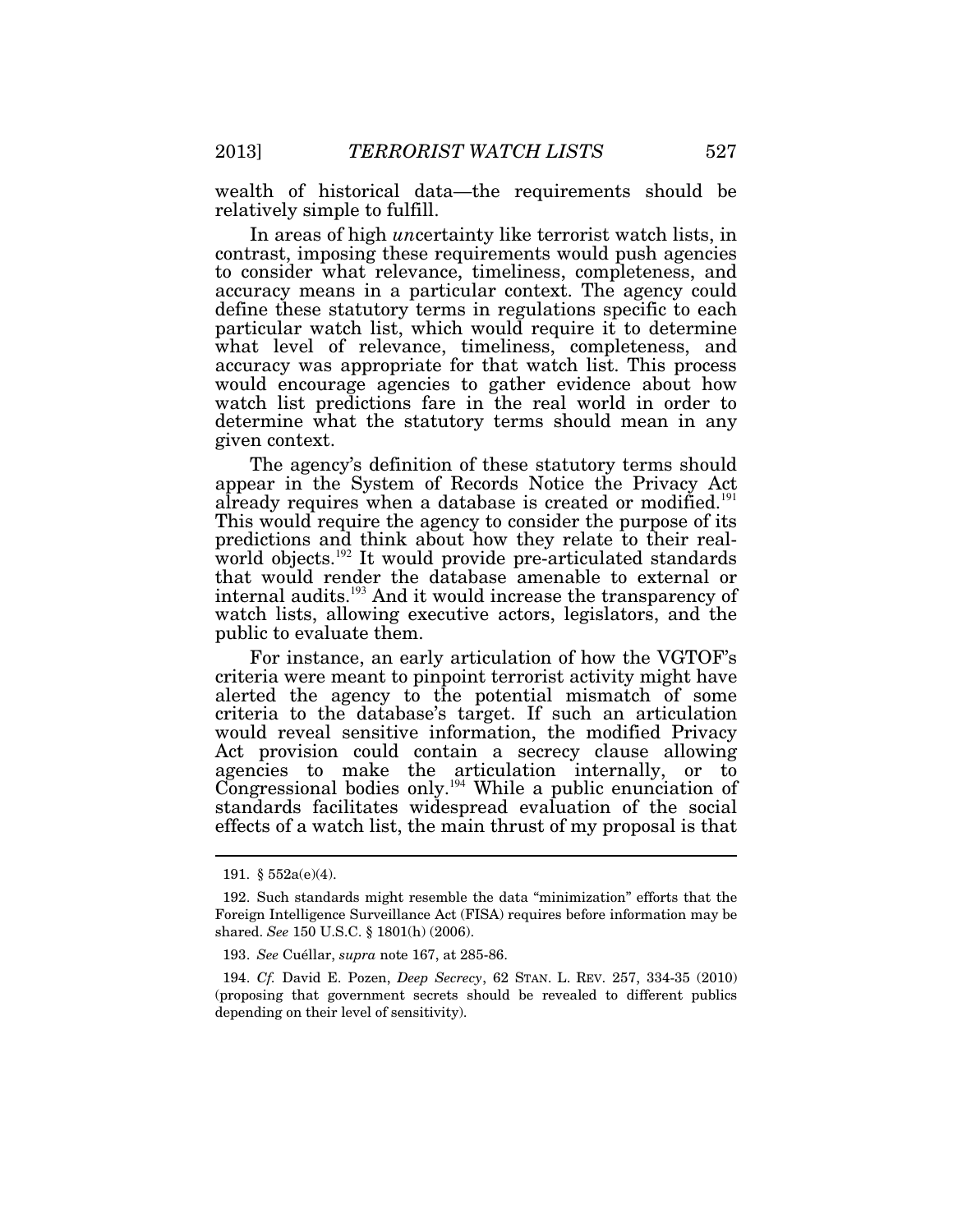explicit articulation—even to limited audiences—should be part of the process of developing such databases.

Once a watch list is developed, moreover, agencies should be required to subject it to regular investigation to determine how it actually functions. A Privacy Act amendment should require agencies to develop ongoing evaluations of how watch list predictions hold up. The outlines of the assessment protocol should be provided in the System of Records Notice, which should explain how the agency plans to review the watch list's efficacy and how often it plans to implement reviews.

These evaluations should be tied to ongoing revisions of predictions and predictive processes, so that updating is a natural and continuous result of feedback. Selfassessments, in other words, should be followed by improvements based upon them. The same Privacy Act amendment should require agencies to update their System of Records Notice for each watch list periodically to explain, in general terms, what self-assessment has revealed and what the agency will do about it. Such a process would make watch lists more efficacious and more transparent. It would also serve as a signal to agents and agencies that watch list judgments are imperfect and subject to modification. A fuller report distributed to relevant agency personnel should detail watch list failings, which would also help keep agents aware of the quality of their predictions.

The agency's feedback and updating approach, furthermore, should itself be subject to external reviews. These investigations could take a variety of forms. They may involve in-depth audits of database predictions like those suggested by Cuéllar for other discretionary practices.<sup>195</sup> They may also, on the model of scientific studies, include long-term studies of specific watch-listed subjects to determine the extent to which predictions or investigative actions based on these evaluations turn out to be reliable.<sup>196</sup>

 <sup>195.</sup> *See* Cuéllar*, supra* note 167, at 232, 252-74.

 <sup>196.</sup> This resembles the retrospective review of actual policy effects suggested by Greenstone in *Improving Regulatory Performance: Lessons from the United Kingdom*, *supra* note 172, at 3, and initiated by Exec. Order No. 13563, 76 Fed. Reg. at 3822, at 3822.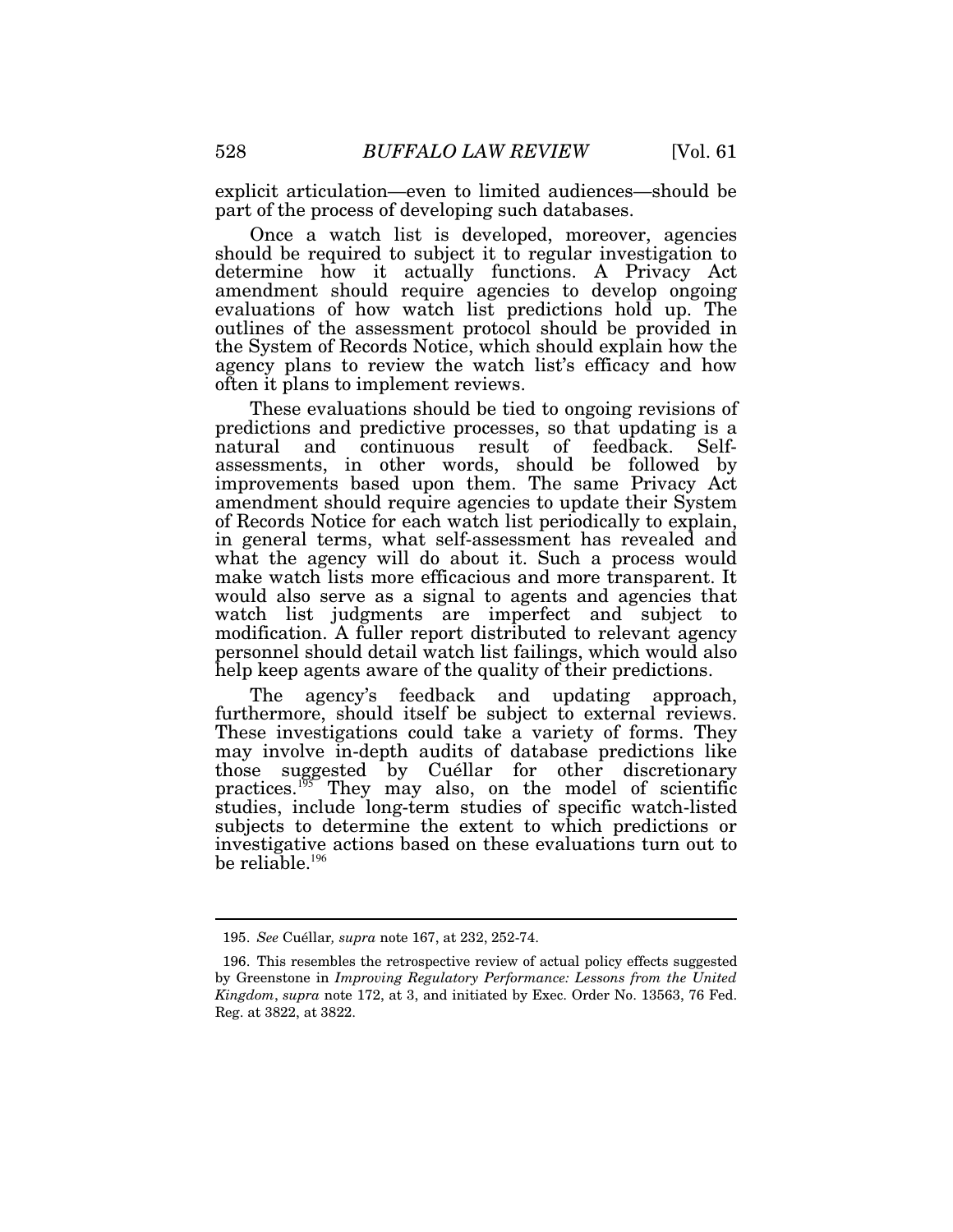A Privacy Act amendment is the best way to impose these new constraints. But an agency concerned with the efficacy of its watch list could implement these proposals on its own. Although a change in incentive structure might work best when imposed by the legislature, an agency leadership dedicated to efficacy can implement such change from the inside.

Another agency-internal change that would improve watch list judgments would remind evaluators of the subjective nature of their evaluations. Such efforts might include reverting to more narrative, explanatory approaches that require agents not only to provide information supporting their predictions but also to make explicit their own interpretations of that information. This approach would counteract the implications of objectivity that checklists of criteria create.

Narrative explanations should be included in ongoing reviews to help determine how government agents actually make predictions about terrorist conduct. They could also be subjected to dialogue and dissent by having several agents participate in making a prediction.<sup>197</sup> This would increase attention to reasoning and evaluative processes and awareness of personal predilections.

Of course, these are not simple fixes, and they are not guaranteed to work. Promoting dialogue may exacerbate patterns of weak reasoning or encourage groupthink or reasoning to extremes. At the same time, this approach might at least remind agents that evaluation, rather than merely information collection, is the central step in watch list predictions.

These may seem like costly measures to take simply to manage a list. Watch lists, after all, are not generally seen to be a method of implementing or creating policy. They are merely a tool for keeping track of those that policy addresses. But this view accepts the seemingly neutral, objective nature of databases. If databases are mere repositories of information available for other uses, there seems little point in expending effort to control them.

 <sup>197.</sup> Such a dialogic endeavor resembles so-called red team analysis or "[d]issent [c]hannel" provisions that aim to encourage productive internal disagreements. *See* Katyal, *supra* note 10, at 2328.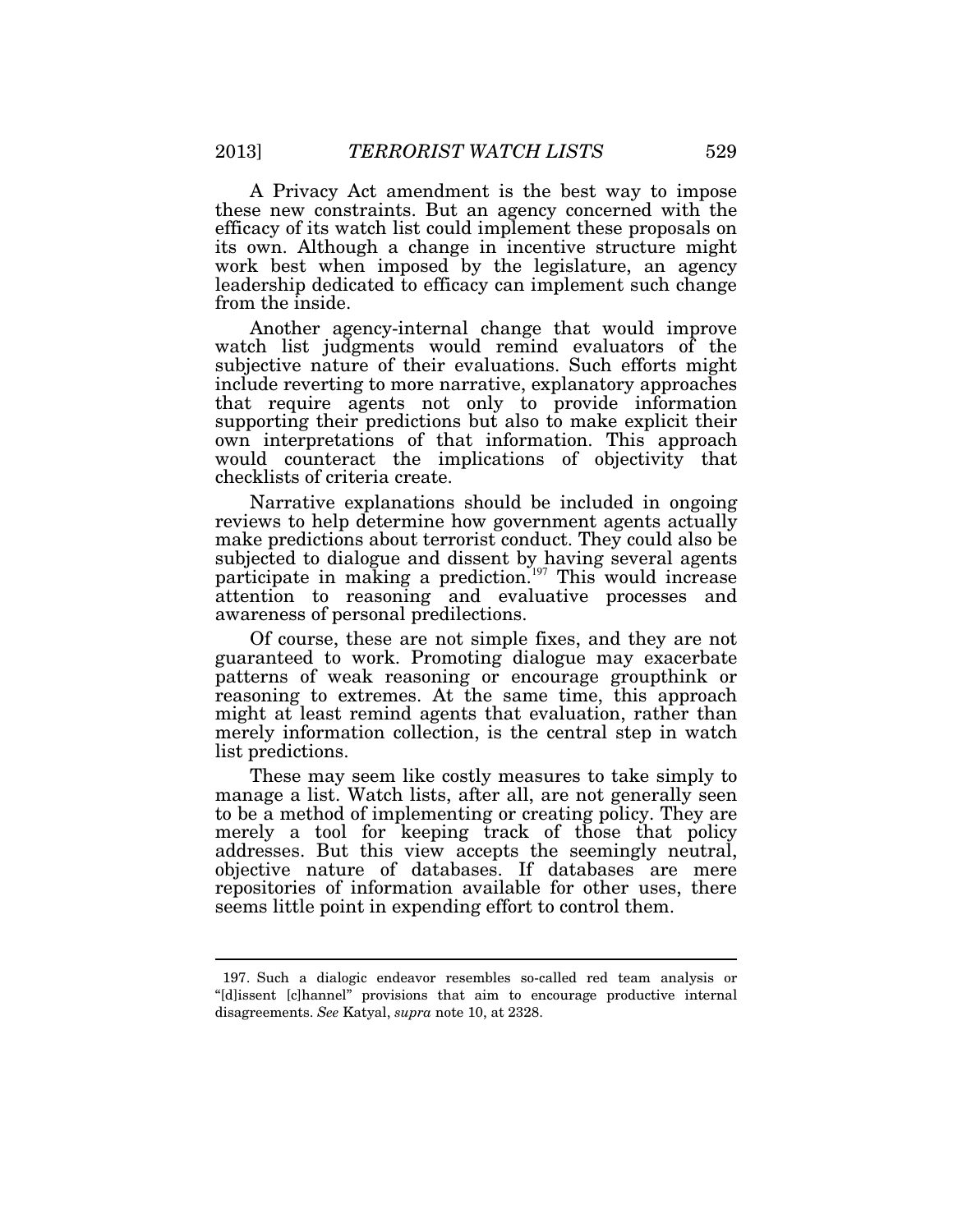But if we see watch lists as themselves creating knowledge through the evaluation of individuals, the question of costs looks different. The classification of individuals in watch lists can have profound implications for how they can live their lives. And the facts that watch lists report about our world can influence our policies: how much effort we want to spend on combating terrorism and what kind of effort we think will work. In this way, watch lists become black boxes undergirding larger theories, policies, and worldviews.<sup>198</sup> They tell us what our social world looks like: who inhabits it and what dangers it poses. And we use what they tell us without knowing how they came to their conclusions or how valid those conclusions are. In this light, it becomes more important to assess how much the facts that watch lists produce correspond with reality.

#### CONCLUSION

### A. *Other Predictive Databases*

This Article has focused on terrorist watch lists. But terrorist watch lists are just one example of a type: government databases used to predict human conduct. Such databases will be subject to radically different incentive structures than those surrounding terrorist watch lists. For instance, correct predictions in some databases have a clear monetary payoff and operate in relatively low-salience fields. When that is the case, we can expect agencies to incorporate self-assessment mechanisms naturally into their predictive processes. Self-assessment is relatively easy when money is at stake both because the accuracy of a prediction is presented in clear terms and because monetary value makes the relationship between false negatives and false positives easier to quantify. And lower salience puts less pressure on agencies to appear active, allowing for simpler ways to implement corrections that improve efficacy.  $\overline{\phantom{a}}$ 

 <sup>198.</sup> *Cf.* LATOUR, *supra* note 66, at 130-31 (arguing that scientific citation itself, quite aside from experimental proof, has a fact-making power, because repeated citation of a claim based on an experiment tends to give the claim an unquestionable factual status in the community of scientists, rendering the original evidence and analysis on which the claim was based a "black box" impervious to further investigation).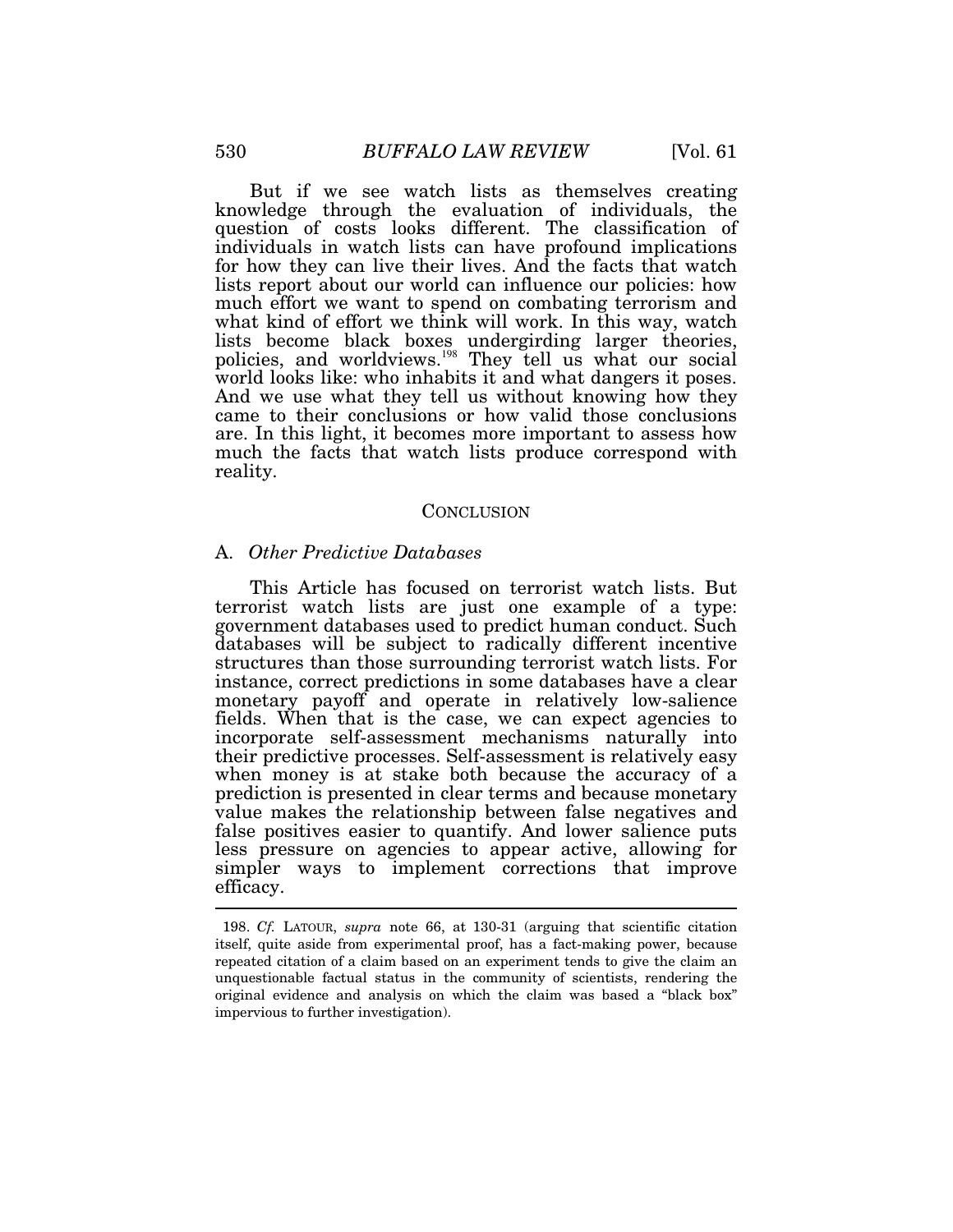But in similarly high-salience fields with no clear way of quantifying accuracy, we can expect databases used for prediction to face similar problems as terrorist watch lists. This is so irrespective of whether the databases are created and managed by administrative agencies, as terrorist watch lists are, or by Congress itself. For instance, Congress has required all states to keep publicly accessible registries of convicted sex offenders.<sup>199</sup> The government itself does not offer a prediction in this case. It only mandates the disclosure of information so that individual members of the public may make their own predictions about the convict's future conduct.<sup>200</sup> At the same time, that mandate also implies that this is the information the public needs to form a reliable assessment: the concept of an offender registry is based on the implicit prediction that people convicted of certain crimes are likely to recidivate.

Yet empirical research has repeatedly called into question the predictive utility of previous sex offenses for recidivism.<sup>201</sup> And neither the statute nor its implementing

 201. *See, e.g.*, HUMAN RIGHTS WATCH, NO EASY ANSWERS: SEX OFFENDER LAWS IN THE US, 3, 9 (Sept. 2007), http://www.hrw.org/sites/default/files/reports/ us0907webwcover.pdf (documenting the absence of "convincing evidence of public safety gains" from registration requirements and noting that such requirements may be "counterproductive" because "the proliferation of people required to register" for non-serious crimes "makes it harder for law enforcement to determine which [registrants] warrant careful monitoring"). Registration also diverts law enforcement resources to tracking registrants, determining who has failed to register, and prosecuting those who do so, even though these expenditures do little to effectuate the database's goal of lowering the incidence of and opportunity for sex crime commission. *See, e.g.*, Andrew J.

 <sup>199.</sup> *See generally* Adam Walsh Child Protection and Safety Act of 2006, Pub. L. 109-248, 120 Stat 587, 596 (2006) (codified as 42 U.S.C. § 16912 (2006).

 <sup>200.</sup> *See id.* This is a form of "mandated disclosure." *See* Omri Ben-Shahar & Carl E. Schneider, *The Failure of Mandated Disclosure*, 159 U. PA. L. REV. 647, 649 (2011). Ben-Shahar and Schneider explain that "[t]he technique requires 'the discloser' to give 'the disclosee' information which the disclosee may use to make better decisions and to keep the discloser from abusing its superior position." *Id*. The aim is "to improve decisions people make in their economic and social relationships and particularly to protect the naive from the sophisticated." *Id.* Ben-Shahar and Schneider document the failure of mandated disclosure to achieve these goals and present a number of reasons for that failure. *See id.* at 679 (beginning discussion of reasons for failure). One benefit of subjecting registries to the self-assessment mechanisms I propose discussion *supra* Part V.B., is in revealing which registries fail to achieve their goals and why.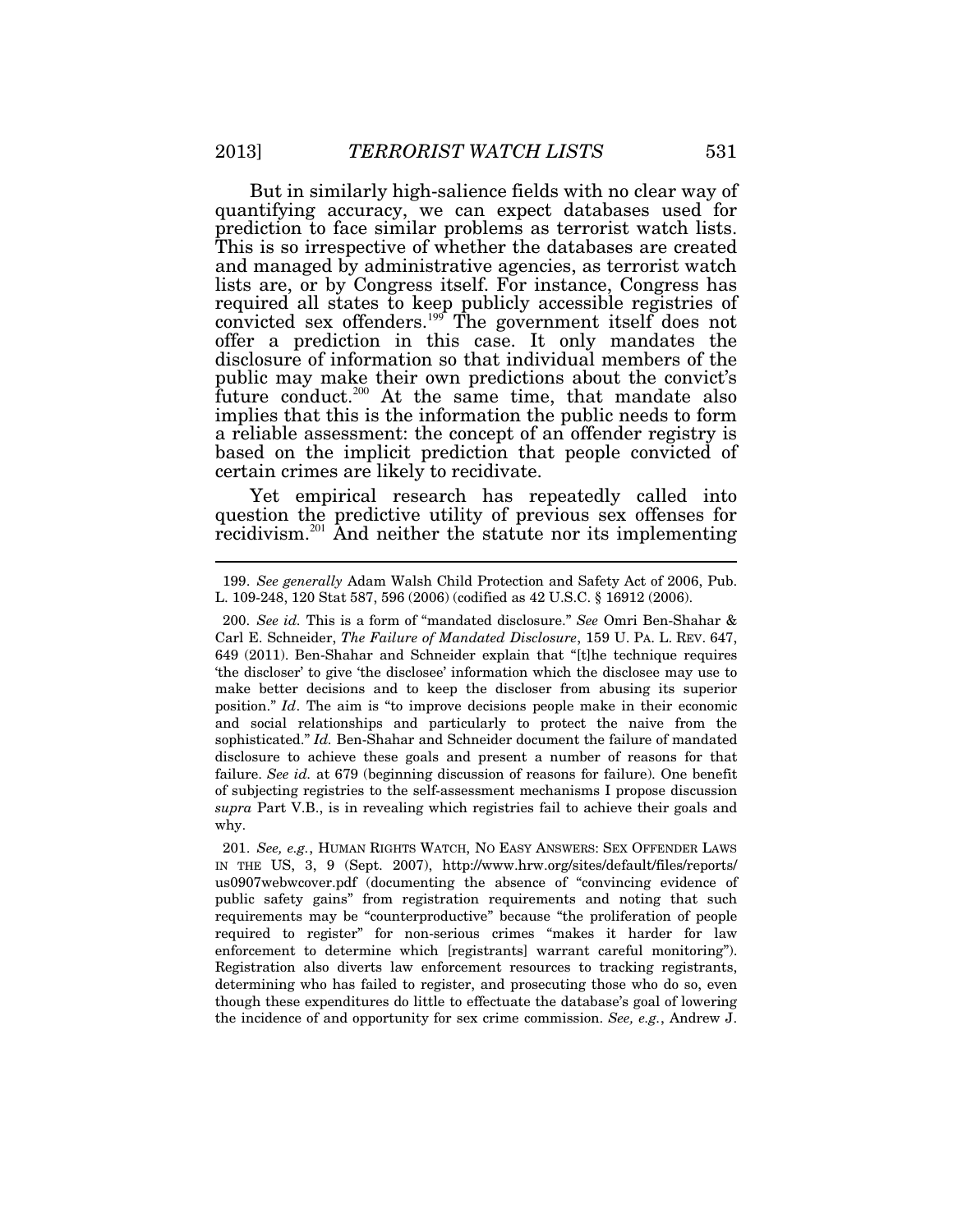regulations articulate a theory of recidivism to explain the registration requirements. It may well be that registration prevents recidivism. But it may also be that severe registration requirements inspire greater efforts to avoid registration and divert law enforcement attention from sex offense to registration maintenance. Without articulating how the requirements relate to the law's goals, it is difficult for the government to assess the system's internal consistency and efficacy. $202$ 

The Sex Offender Registration and Notification Act ("SORNA"), which is the sex offender registration statute, does leave an avenue open for self-assessment: it requires the Attorney General to constitute a task force to study the relative merits of individualized risk assessments versus registration based on conviction category.<sup>203</sup> However, the

 202. For instance, noting that "SORNA's tiering structure" does not "supersede[]" but supplements local "jurisdictions' existing risk assessment processes" for sex offenders, the DOJ has called the notion that the tiering structure "is meant to help predict sexual reoffense" a "misconception." DEP'T OF JUSTICE, OFFICE OF SEX OFFENDER SENTENCING, MONITORING, APPREHENDING, REGISTERING, AND TRACKING, SMARTWATCH, SORNA: ADDRESSING THE CHALLENGES (2009), *available at* http://www.ojp.usdoj.gov/smart/smartwatch/09\_august/SORNA\_challenges.html ; *see* 42 U.S.C. § 16911 (2006) (defining the sec offender tiers). But it is unclear what purpose other than prediction the system could serve, and the DOJ instructions do not suggest any. The statute itself states that it was passed "[i]n order to protect the public from sex offenders and offenders against children," which suggests that tiers are allocated based on the likelihood of offense. 42 U.S.C. § 16901 (2006). This mismatch between the official explanation of the statute and the statute's only apparent purpose makes it yet more difficult to assess the database's effects.

 203. Adam Walsh Child Protection and Safety Act of 2006 § 637, 120 Stat. at 645-46. The statute requires the Attorney General to present the task force's conclusions to Congress within 18 months of SORNA's passage, but a search of the Department of Justice website produced no such study.

Harris and Christopher Lobanov-Rostovsky, *Implementing the Adam Walsh Act's Sex Offender Registration and Notification Provisions: A Survey of the States*, 21 CRIM. JUST. POL'Y REV. 202, 203 (2010) (noting that no state had achieved compliance with the statute's registration requirements by the deadline of July 2009); Wayne A. Logan, *The Adam Walsh Act and the Failed Promise of Administrative Federalism*, 78 GEO. WASH L. REV. 993, 1009 n.96 (2010) (noting the high costs of implementing the statute's registration and notification requirements and quoting the California Sex Offender Management Board as stating that this cost would exceed the amount of federal funding that California would forego if it failed to implement the statute's provisions).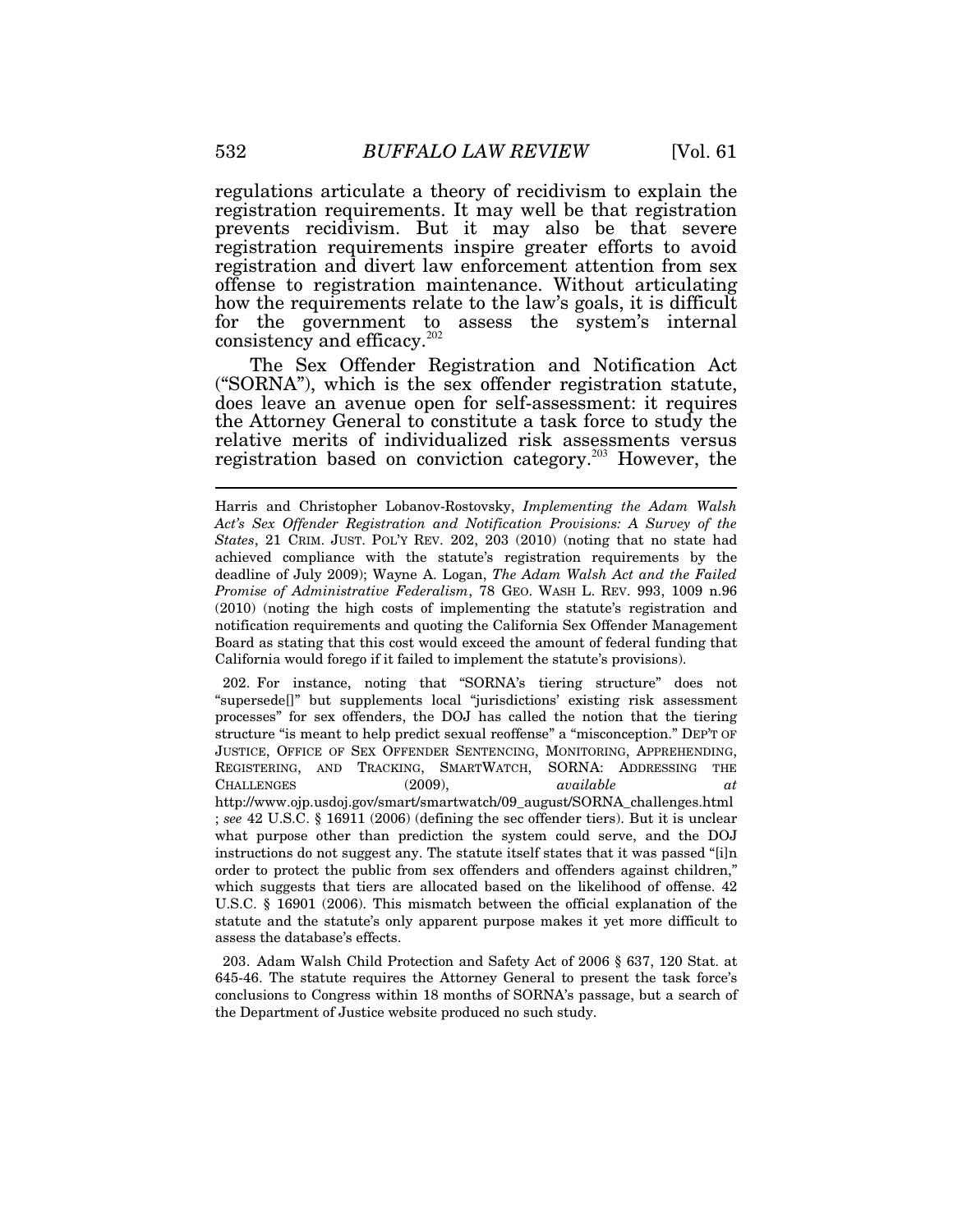statute contains no provisions for updating or evaluation of the extent to which the registry serves its goals at all.

None of these defects should be surprising given the analysis in this article. Sex offenses, like terrorism, are a complex, high-salience area with a limited amount of historical data on which to base predictions and no clear monetary payoff for correct predictions. We should expect government databases in this arena to be internally inconsistent, to contain few self-assessment mechanisms, to rely on implicit assumptions rather than articulated theories, and to appear more objective than they really are. While my proposals would work differently in the legislative arena of SORNA—where Congress would have to impose limits not just on agencies, but on itself—the substance and logic carry over. As government databases continue growing, moreover, and as their uses continue to expand, we can expect ever more databases to be used for prediction, and ever more to suffer from the problems I have described.

## B. *Dilemmas of Knowledge*

This Article has drawn attention to the distinctive features of terrorist watch lists and other databases used to predict human conduct. I have argued that characteristics such as ease of combination, portability, decontextualization, impersonality, and diffusion of evaluative labor can make such databases powerful. But these same characteristics can also undermine them, causing problems for the agencies that maintain them, the governments that commission them, and the public they serve.

Despite this potential for harm, the legal regime that constrains government databases recognizes only the harms they cause individuals, such as producing inaccurate records, invading privacy, and, at the margins, infringing a right to travel. I have proposed addressing that legal lacuna by requiring such databases to build in efficacy standards; to test and revise their prediction protocols; and to make their subjective elements explicit to those who use them.

My analysis raises two related conundrums. First, the conundrum of overconfidence and self-correction. I conclude above that states trust their conclusions at their peril, and that attempts at ultimate, total knowledge will predictably fail. I propose a way to guard against this failure: give up attempts at total knowledge; assume that any prediction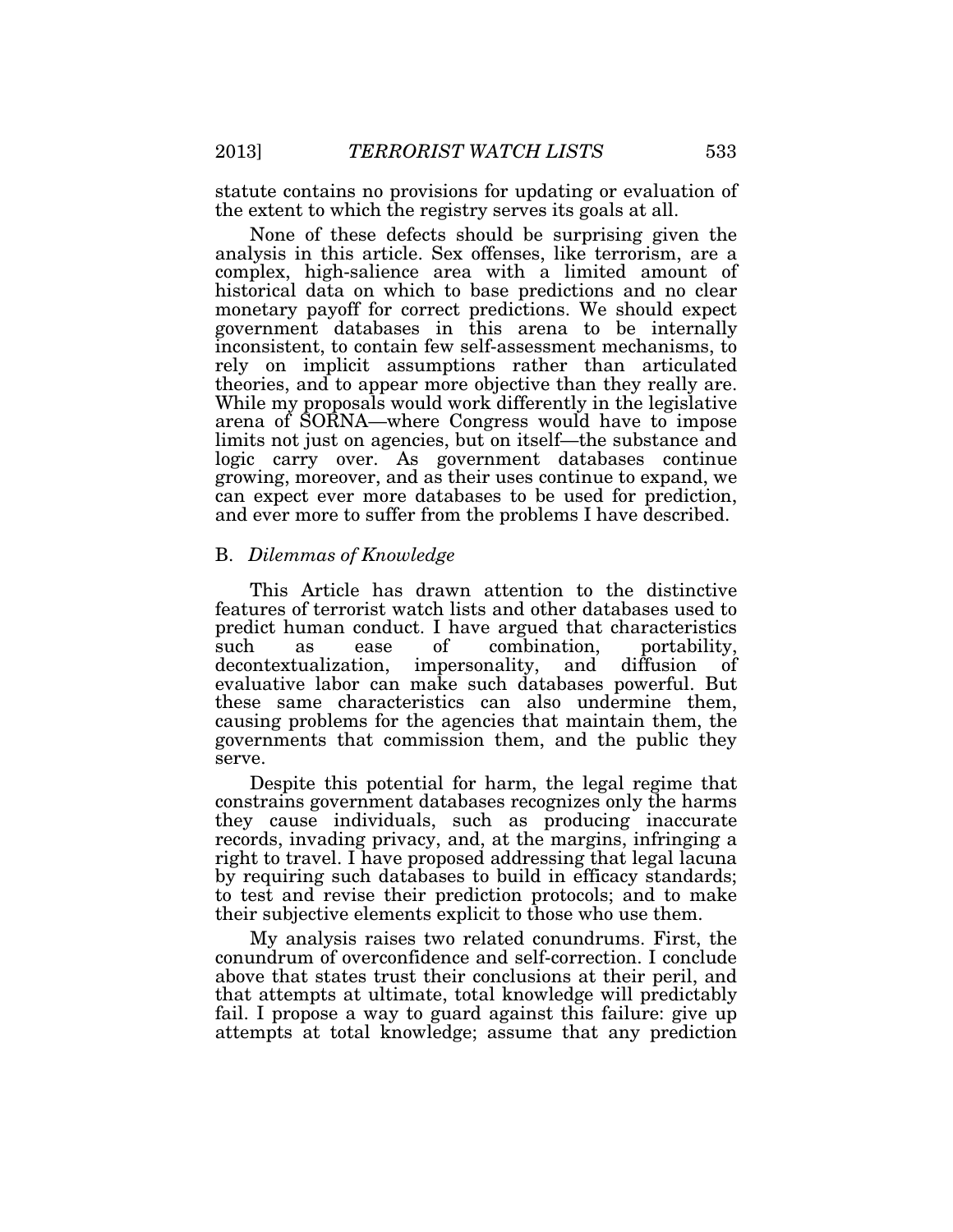will be partial and have flaws; construct databases with ongoing self-correction mechanisms to account for inevitable failures.

But the solution seems to ignore the problem. Doesn't this attempt at self-correction display the very selfaggrandizing overconfidence it is meant to combat? Can we avoid overconfidence in results by substituting avoid overconfidence in overconfidence in methods?

There is no satisfying way out of this contradiction, which pits our increasing knowledge of the world against our increasing understanding that knowledge is always limited. The real answer to the conundrum would be to eliminate predictive government databases altogether. But we have known for decades that modern states are defined by their production of knowledge about their populations. The portable, combinable, diffuse nature of predictive government database use is, in turn, characteristic of modern forms of knowledge more generally. Calling for the elimination of such databases altogether would be asking the scorpion not to sting the frog. My proposals are thus not solutions to the underlying problem, but ways to soften its worst symptoms.

Second, I state above that the broader normative issues that these databases raise have to do with how people conceptualize their society. Governmental predictions create social categories that affect social structure and political policy. But the reforms I propose do not stop governments from making predictions or having social effects. Doesn't insisting on better categories miss the point?

Again, there is no ultimate solution: government representations will always affect, and not just reflect, the societies they represent. Again, all we can strive for is amelioration. The first step is recognition: the effects of government pronouncements go deeper when they are not recognized as effects at all. Requiring watch lists to confront their users with the complexities of their internal production and with the vagaries of the world they analyze brings their contingencies to the fore. That will not be the last word on the issue of their social effects. But it would allow us to start a conversation about them.

Government databases used for predictions about human conduct are currently treated as neutral instruments of government policy. Bringing their limitations and effects to the surface refigures them as